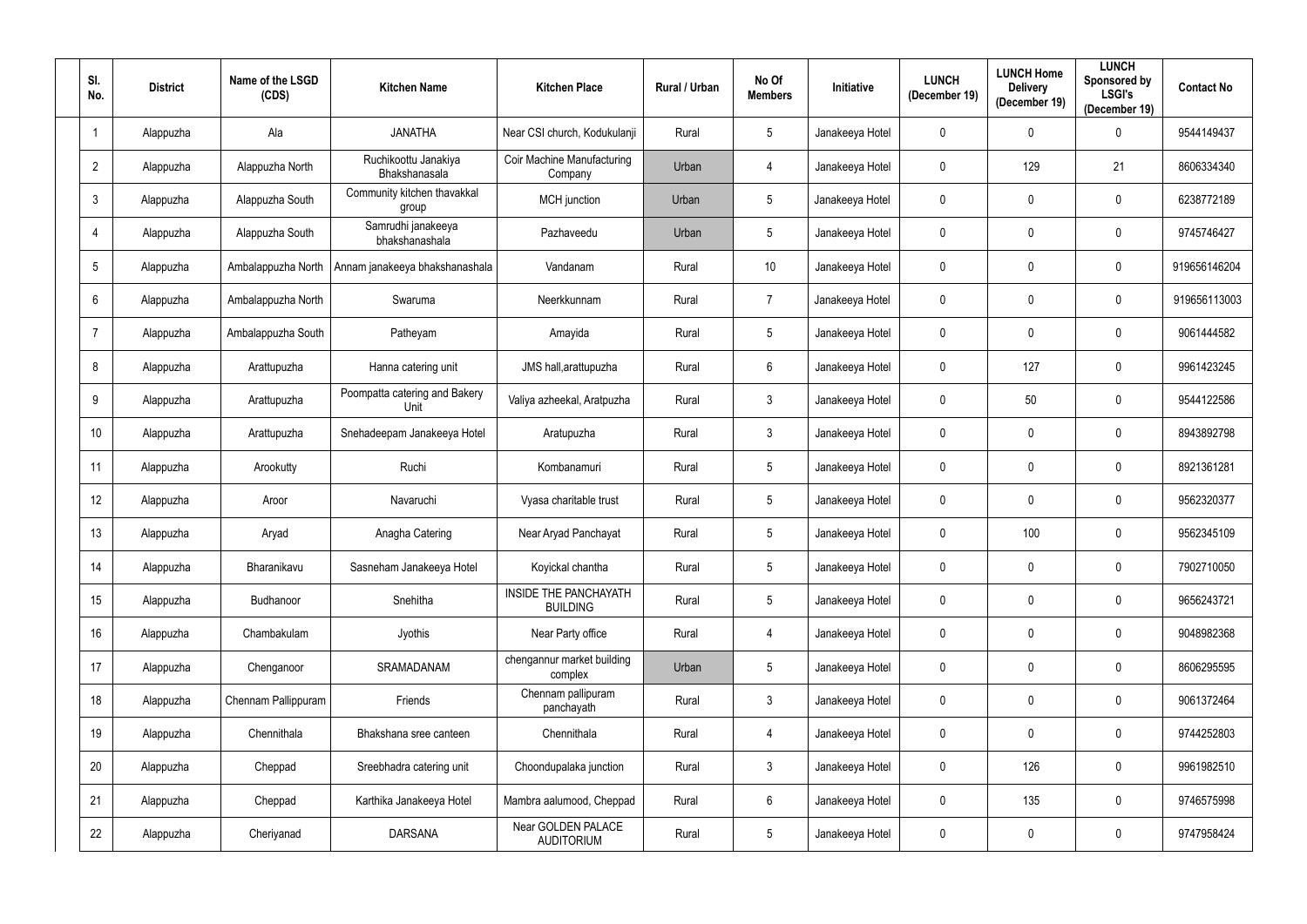|    | SI.<br>No. | <b>District</b> | Name of the LSGD<br>(CDS) | <b>Kitchen Name</b>                     | <b>Kitchen Place</b>               | Rural / Urban | No Of<br><b>Members</b> | <b>Initiative</b> | <b>LUNCH</b><br>(December 19) | <b>LUNCH Home</b><br><b>Delivery</b><br>(December 19) | <b>LUNCH</b><br>Sponsored by<br><b>LSGI's</b><br>(December 19) | <b>Contact No</b> |
|----|------------|-----------------|---------------------------|-----------------------------------------|------------------------------------|---------------|-------------------------|-------------------|-------------------------------|-------------------------------------------------------|----------------------------------------------------------------|-------------------|
|    | 23         | Alappuzha       | Cherthala Municipality    | Santwanam                               | Ward 10                            | Urban         | $\overline{5}$          | Janakeeya Hotel   | $\mathbf 0$                   | 0                                                     | $\mathbf 0$                                                    | 8848178001        |
|    | 24         | Alappuzha       | Cherthala Municipality    | <b>NULM</b> canteen                     | Cherthala Municipality             | Urban         | $5\phantom{.0}$         | Janakeeya Hotel   | $\mathbf 0$                   | 0                                                     | $\mathbf 0$                                                    | 6282870356        |
|    | 25         | Alappuzha       | Cherthala South           | Kashinandana                            | Cherthala S                        | Rural         | 10 <sup>°</sup>         | Janakeeya Hotel   | $\mathbf 0$                   | 0                                                     | $\mathbf 0$                                                    | 9745940057        |
|    | 26         | Alappuzha       | Cheruthana                | Sreedurga janakeeya hotel               | Near govt HSS aayaparambu          | Rural         | 4                       | Janakeeya Hotel   | $\mathbf 0$                   | 0                                                     | $\mathbf 0$                                                    | 9961178936        |
|    | 27         | Alappuzha       | Chettikulangara           | SREE VINAYAKA JANAKEEYA<br><b>HOTEL</b> | <b>KARIPUZHA</b>                   | Rural         | $\mathfrak{Z}$          | Janakeeya Hotel   | 235                           | 0                                                     | $\mathbf 0$                                                    | 9656810109        |
|    | 28         | Alappuzha       | Chingoli                  | souhridam unit                          | karthikappally I p school          | Rural         | $\mathfrak{Z}$          | Janakeeya Hotel   | $\mathbf 0$                   | 0                                                     | $\mathbf 0$                                                    | 7559808470        |
|    | 29         | Alappuzha       | Chunakkara                | Vanitha Canteen                         | Chunakkara                         | Rural         | $\mathfrak{Z}$          | Janakeeya Hotel   | $\mathbf 0$                   | 0                                                     | $\mathbf 0$                                                    | 9400509985        |
|    | 30         | Alappuzha       | Devikulangara             | Thripthi                                | Buds school, devikulangara         | Rural         | 4                       | Janakeeya Hotel   | $\mathbf 0$                   | 0                                                     | $\mathbf 0$                                                    | 9746712528        |
|    | 31         | Alappuzha       | Edathua                   | Theertham                               | Edathua market                     | Rural         | $\mathfrak{Z}$          | Janakeeya Hotel   | $\mathbf 0$                   | 0                                                     | $\mathbf 0$                                                    | 9544351169        |
|    | 32         | Alappuzha       | Ezhupunna                 | Neethipeedam                            | Eramalloor                         | Rural         | 8                       | Janakeeya Hotel   | $\mathbf 0$                   | 0                                                     | $\mathbf 0$                                                    | 9946790986        |
|    | 33         | Alappuzha       | Harippad                  | Swad                                    | A private Hotel's Kitchen          | Urban         | 4                       | Janakeeya Hotel   | $\mathbf 0$                   | 0                                                     | $\mathbf 0$                                                    | 9562373933        |
|    | 34         | Alappuzha       | Kadakkarappally           | Soorya                                  | Kandamangalam temple<br>auditorium | Rural         | $5\,$                   | Janakeeya Hotel   | $\mathbf 0$                   | 0                                                     | $\mathbf 0$                                                    | 9895266763        |
|    | 35         | Alappuzha       | Kainakary                 | Sivakashi                               | Near Panchayath                    | Rural         | $5\phantom{.0}$         | Janakeeya Hotel   | $\mathbf 0$                   | 0                                                     | $\mathbf 0$                                                    | 8111821552        |
|    | 36         | Alappuzha       | Kandalloor                | Annapoorna Hotel                        | Near Velanchira junction           | Rural         | 4                       | Janakeeya Hotel   | $\mathbf 0$                   | 0                                                     | $\mathbf 0$                                                    | -9747600181       |
|    | 37         | Alappuzha       | Kanjikuzhy                | Santhwanam                              | Opposite NSS college               | Rural         | $\overline{5}$          | Janakeeya Hotel   | $\mathbf 0$                   | 0                                                     | $\mathbf 0$                                                    | 9605307328        |
|    | 38         | Alappuzha       | Karthikappally            | Ruchi                                   | Community hall                     | Rural         | $6\,$                   | Janakeeya Hotel   | $\mathbf 0$                   | 0                                                     | $\mathbf 0$                                                    | 9747607478        |
|    | 39         | Alappuzha       | Karuvatta                 | Karunya janakeeya hotel                 | Near Aashramam junction            | Rural         | $6\,$                   | Janakeeya Hotel   | $\mathbf 0$                   | 0                                                     | $\mathbf 0$                                                    | 916282508791      |
|    | 40         | Alappuzha       | Kavalam                   | Koottukari Janakeeya Hotel              | Near Permanent Outlet              | Rural         | $\overline{5}$          | Janakeeya Hotel   | $\mathbf 0$                   | 0                                                     | $\mathbf 0$                                                    | 9744173219        |
|    | 41         | Alappuzha       | Kayamkulam West           | palazhy catering unit                   | Kallummood junction                | Urban         | $\sqrt{5}$              | Janakeeya Hotel   | $\mathbf 0$                   | 92                                                    | $\overline{0}$                                                 | 9388819110        |
|    | 42         | Alappuzha       | Kodamthurath              | <b>MATRUSAKTHI</b>                      | <b>KUTHIYATHODE</b>                | Rural         | $\overline{5}$          | Janakeeya Hotel   | $\mathbf 0$                   | 0                                                     | $\mathbf 0$                                                    | 8281687439        |
| 86 | 43         | Alappuzha       | Krishnapuram              | Kanivu catering unit                    | Near SCB, kappil                   | Rural         | $\overline{4}$          | Janakeeya Hotel   | $\mathbf 0$                   | 97                                                    | $\overline{0}$                                                 | 9544047480        |
|    | 44         | Alappuzha       | Kumarapuram               | Mahadeva jankeeya hotel                 | Near kavarattu temple              | Rural         | $\mathfrak{Z}$          | Janakeeya Hotel   | $\mathbf 0$                   | 0                                                     | $\mathbf 0$                                                    | 918606736168      |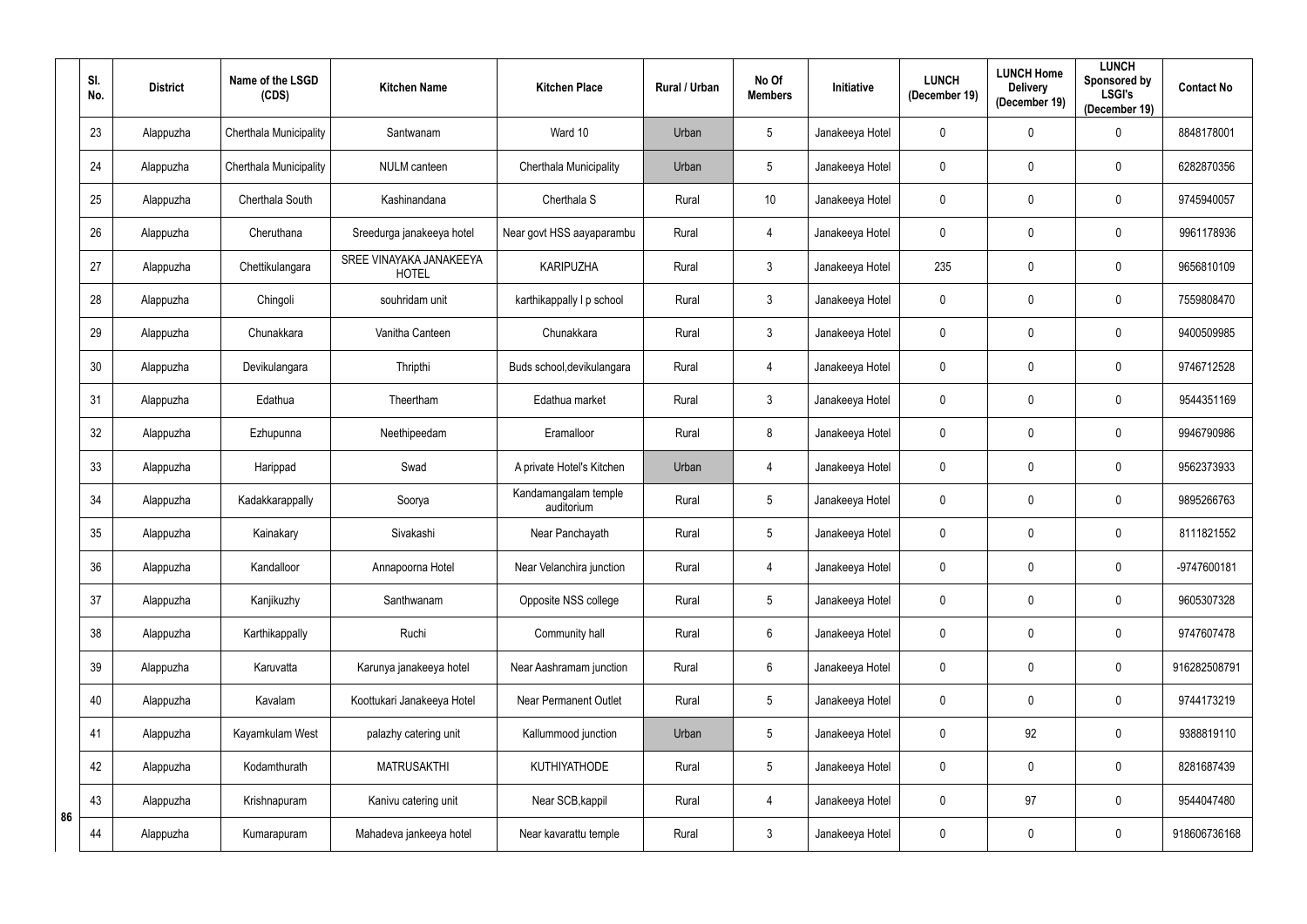| SI.<br>No. | <b>District</b> | Name of the LSGD<br>(CDS)   | <b>Kitchen Name</b>                | <b>Kitchen Place</b>                        | Rural / Urban | No Of<br><b>Members</b> | Initiative      | <b>LUNCH</b><br>(December 19) | <b>LUNCH Home</b><br><b>Delivery</b><br>(December 19) | <b>LUNCH</b><br>Sponsored by<br><b>LSGI's</b><br>(December 19) | <b>Contact No</b> |
|------------|-----------------|-----------------------------|------------------------------------|---------------------------------------------|---------------|-------------------------|-----------------|-------------------------------|-------------------------------------------------------|----------------------------------------------------------------|-------------------|
| 45         | Alappuzha       | Kumarapuram                 | Navodhaya janakeeya hotel          | Kumarapuram                                 | Rural         | $\mathbf{3}$            | Janakeeya Hotel | $\mathbf 0$                   | $\mathbf 0$                                           | $\mathbf 0$                                                    | 9037499871        |
| 46         | Alappuzha       | Kuthiyathode                | Ruchi Janakeeya Hotel              | Near kuthiyathode panchayath<br>office      | Rural         | $5\phantom{.0}$         | Janakeeya Hotel | $\mathbf 0$                   | $\mathbf 0$                                           | $\overline{0}$                                                 | 9249269374        |
| 47         | Alappuzha       | Mannanchery                 | Snehitha                           | Panchayat building                          | Rural         | 4                       | Janakeeya Hotel | $\mathbf 0$                   | 43                                                    | $\mathbf 0$                                                    | 9544461740        |
| 48         | Alappuzha       | Mannar                      | Snehadhara                         | Kunnathur devasom                           | Rural         | $5\phantom{.0}$         | Janakeeya Hotel | $\mathbf 0$                   | $\mathbf 0$                                           | $\boldsymbol{0}$                                               | 9567853570        |
| 49         | Alappuzha       | Mararikulam South           | Snehasparsham                      | Kattoor                                     | Rural         | 4                       | Janakeeya Hotel | $\mathbf 0$                   | 10 <sup>1</sup>                                       | $\boldsymbol{0}$                                               | 9747881642        |
| 50         | Alappuzha       | Mavelikara<br>Municipality  | Ruchi janakeeya hotel              | Municipality building                       | Urban         | 10                      | Janakeeya Hotel | $\mathbf 0$                   | $\mathbf 0$                                           | $\boldsymbol{0}$                                               | 8289996136        |
| 51         | Alappuzha       | Mavelikkara<br>Thamarakulam | <b>Thripthi Catering</b>           | Thamarakulam                                | Rural         | $5\phantom{.0}$         | Janakeeya Hotel | $\mathbf 0$                   | $\mathbf 0$                                           | $\overline{0}$                                                 | 8281558036        |
| 52         | Alappuzha       | Mavelikkara<br>Thekkekara   | Bhai catering                      | Pallarimangalam                             | Rural         | $5\phantom{.0}$         | Janakeeya Hotel | $\mathbf 0$                   | 0                                                     | $\boldsymbol{0}$                                               | 9539851155        |
| 53         | Alappuzha       | Muhamma                     | <b>SNV Catering</b>                | <b>Near Community Health</b><br>Centre      | Rural         | $5\phantom{.0}$         | Janakeeya Hotel | $\mathbf 0$                   | 100                                                   | $\mathbf 0$                                                    | 9605388763        |
| 54         | Alappuzha       | Mulakkuzha                  | Snehathanal                        | Mulakkuzha                                  | Rural         | $5\phantom{.0}$         | Janakeeya Hotel | $\mathbf 0$                   | 0                                                     | $\boldsymbol{0}$                                               | 9037085079        |
| 55         | Alappuzha       | Muttar                      | Ruchi Catering Unit                | Panchayat Building                          | Rural         |                         | Janakeeya Hotel | $\mathbf 0$                   | $\mathbf 0$                                           | $\overline{0}$                                                 | 9072276826        |
| 56         | Alappuzha       | Nedumudy                    | Oruma                              | Champakulam                                 | Rural         | $5\phantom{.0}$         | Janakeeya Hotel | $\boldsymbol{0}$              | 0                                                     | $\boldsymbol{0}$                                               | 9188536147        |
| 57         | Alappuzha       | Neelamperoor                | Amrutha Janakeeya<br>Bhakshanasala | Panchayat Building                          | Rural         | $\mathbf{3}$            | Janakeeya Hotel | $\mathbf 0$                   | $\mathbf 0$                                           | $\boldsymbol{0}$                                               | 9656167060        |
| 58         | Alappuzha       | Nooranad                    | Amma Canteen                       | Inside market place, Noornad                | Rural         | $5\phantom{.0}$         | Janakeeya Hotel | $\mathbf 0$                   | $\mathbf 0$                                           | $\mathbf 0$                                                    | 7034377340        |
| 59         | Alappuzha       | Palamel                     | Arogya Canteen                     | Panchayat office compound                   | Rural         | $\overline{4}$          | Janakeeya Hotel | 275                           | $\mathbf 0$                                           | $\mathbf 0$                                                    | 9497107651        |
| 60         | Alappuzha       | Pallippad                   | Annapoorneswari catering unit      | Irattakulangara junction                    | Rural         | $5\phantom{.0}$         | Janakeeya Hotel | $\pmb{0}$                     | $\mathbf 0$                                           | $\overline{0}$                                                 | 9562318624        |
| 61         | Alappuzha       | Panavally                   | Harikrishnan                       | near nalpatheneswaram<br>temple             | Rural         | $\mathbf{1}$            | Janakeeya Hotel | $\mathbf 0$                   | $\mathbf 0$                                           | $\overline{0}$                                                 | 9961774363        |
| 62         | Alappuzha       | Pandanad                    | Sreebhadra                         | Muthavazhi                                  | Rural         | $5\phantom{.0}$         | Janakeeya Hotel | $\mathbf 0$                   | $\mathbf 0$                                           | $\mathbf 0$                                                    | 9947120239        |
| 63         | Alappuzha       | Pathiyoor                   | Dakshina catering unit             | Mahalekshmi auditorium,<br>kareelakulangara | Rural         | $\overline{5}$          | Janakeeya Hotel | $\mathbf 0$                   | 181                                                   | $\pmb{0}$                                                      | 9048200655        |
| 64         | Alappuzha       | Pattanakkad                 | Aparna                             | Opposite of pattanakkad<br>gramapanchayath  | Rural         | $5\phantom{.0}$         | Janakeeya Hotel | $\pmb{0}$                     | $\mathbf 0$                                           | $\pmb{0}$                                                      | 9037450634        |
| 65         | Alappuzha       | Perumbalam                  | Amritham                           | Near by govt hospital                       | Rural         | $\overline{4}$          | Janakeeya Hotel | $\mathbf 0$                   | $\mathbf 0$                                           | $\mathbf 0$                                                    | 8592809257        |
| 66         | Alappuzha       | Pulincunnu                  | Nanma Janakeeya Hotel              | Near Krishi Bhavan                          | Rural         | $5\phantom{.0}$         | Janakeeya Hotel | $\pmb{0}$                     | $\mathbf 0$                                           | $\mathbf 0$                                                    | 9544752465        |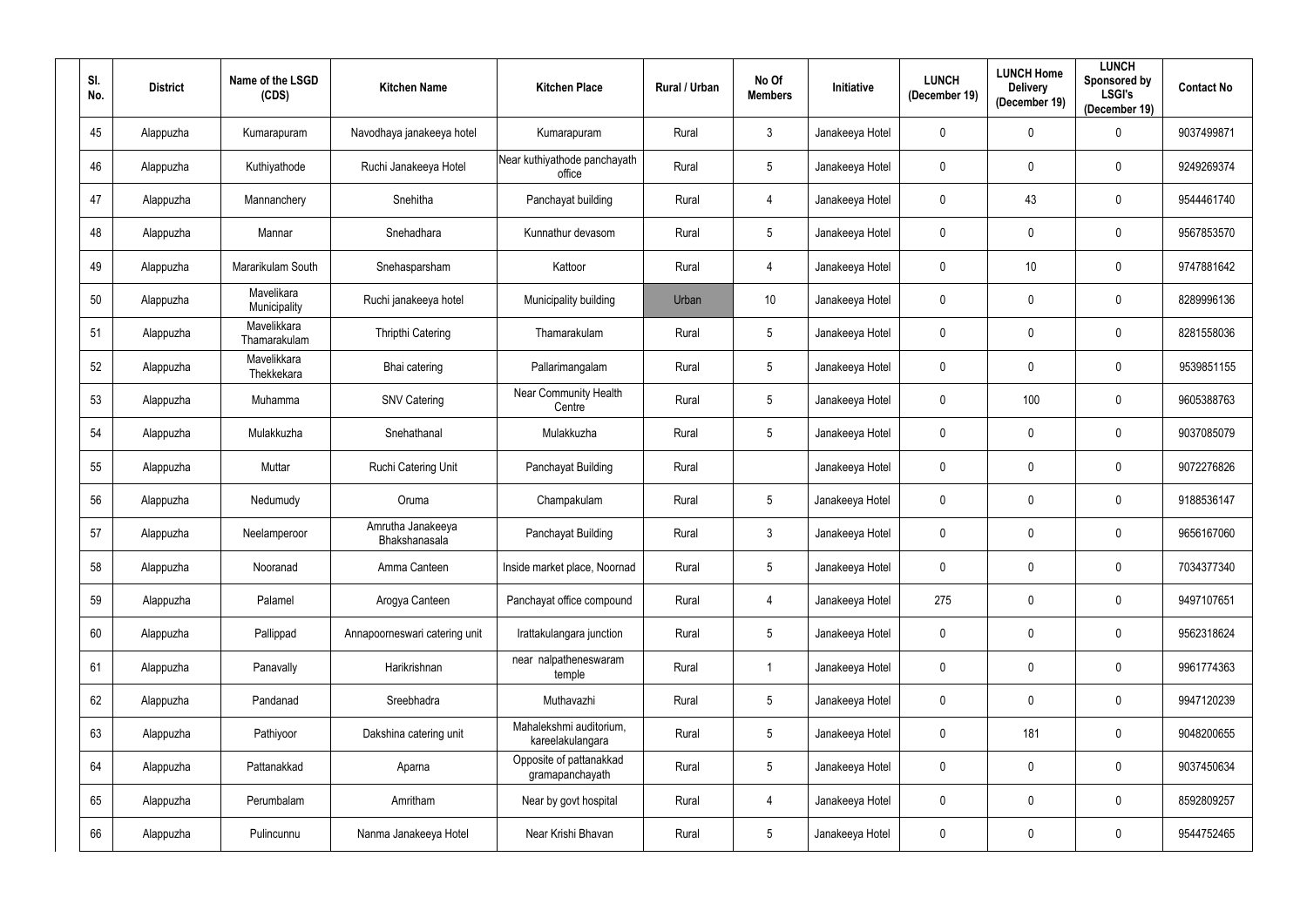|    | SI.<br>No. | <b>District</b> | Name of the LSGD<br>(CDS) | <b>Kitchen Name</b>         | <b>Kitchen Place</b>                                        | Rural / Urban | No Of<br><b>Members</b> | Initiative      | <b>LUNCH</b><br>(December 19) | <b>LUNCH Home</b><br><b>Delivery</b><br>(December 19) | <b>LUNCH</b><br>Sponsored by<br><b>LSGI's</b><br>(December 19) | <b>Contact No</b> |
|----|------------|-----------------|---------------------------|-----------------------------|-------------------------------------------------------------|---------------|-------------------------|-----------------|-------------------------------|-------------------------------------------------------|----------------------------------------------------------------|-------------------|
|    | 67         | Alappuzha       | Puliyoor                  | <b>UPPUM MULAKUM</b>        | <b>INSIDE PANCHAYATH</b><br><b>COMPOUND</b>                 | Rural         | $\sqrt{5}$              | Janakeeya Hotel | 0                             | 0                                                     | $\mathbf 0$                                                    | 6238836314        |
|    | 68         | Alappuzha       | Punnapra North            | Annapoorneshwary            | Janajagrithi                                                | Rural         | $\overline{4}$          | Janakeeya Hotel | 0                             | 0                                                     | $\mathbf 0$                                                    | 8129450136        |
|    | 69         | Alappuzha       | Punnapra South            | Thripthy janakeeya hotel    | Punnapra south                                              | Rural         | 9                       | Janakeeya Hotel | $\pmb{0}$                     | 0                                                     | $\mathbf 0$                                                    | 9846179646        |
|    | 70         | Alappuzha       | Purakad                   | Pulari                      | Purakkad gp                                                 | Rural         | $5\phantom{.0}$         | Janakeeya Hotel | 0                             | 0                                                     | $\mathbf 0$                                                    | 7034494313        |
|    | 71         | Alappuzha       | Purakad                   | Thiruvonam catering service | Thottappally                                                | Rural         | $\overline{4}$          | Janakeeya Hotel | 0                             | 0                                                     | $\mathbf 0$                                                    |                   |
|    | 72         | Alappuzha       | Ramankary                 | Kudumbashree Vanitha Hotel  | Ramankary Town, Opposite<br>Judicial First Class Magistrate | Rural         | $\overline{4}$          | Janakeeya Hotel | 0                             | 0                                                     | $\mathbf 0$                                                    | 8281314746        |
|    | 73         | Alappuzha       | Thaicattussery            | Unarv                       | Thyakattusheri junction                                     | Rural         | $\overline{4}$          | Janakeeya Hotel | 0                             | 0                                                     | $\mathbf 0$                                                    | 9605897567        |
|    | 74         | Alappuzha       | Thakazhy                  | Thripthi Thakazhy           | <b>GBHSS Thakazhy</b>                                       | Rural         | $6\,$                   | Janakeeya Hotel | 0                             | 0                                                     | $\mathbf 0$                                                    | 9747405368        |
|    | 75         | Alappuzha       | Thalavady                 | Sakthi                      | Panayanbnoorkavu Temple<br>Auditorium                       | Rural         | $\sqrt{5}$              | Janakeeya Hotel | 0                             | 0                                                     | $\mathbf 0$                                                    |                   |
|    | 76         | Alappuzha       | Thannermukkom             | Patheyam                    | Panchayath office                                           | Rural         | $\overline{4}$          | Janakeeya Hotel | 0                             | 0                                                     | $\mathbf 0$                                                    | 9633933288        |
|    | 77         | Alappuzha       | Thazhakkara               | Akshaya catering            | Building at glassfactory<br>junction                        | Rural         | $\sqrt{5}$              | Janakeeya Hotel | 300                           | 0                                                     | $\mathbf 0$                                                    | 9847177930        |
|    | 78         | Alappuzha       | Thiruvanvandoor           | <b>SREE KRISHNA</b>         | Near pravinkoodu junction,                                  | Rural         | $\sqrt{5}$              | Janakeeya Hotel | 0                             | 93                                                    | $\mathbf 0$                                                    | 9446627175        |
|    | 79         | Alappuzha       | Thrikkunnappuzha          | Akshara janakeeya hotel     | KV jetty road                                               | Rural         | $5\phantom{.0}$         | Janakeeya Hotel | 0                             | 0                                                     | $\mathbf 0$                                                    | 918891921223      |
|    | 80         | Alappuzha       | Thuravoor                 | RUCHI JANAKEEYA HOTEL       | Near alakkaparambu                                          | Rural         | $5\phantom{.0}$         | Janakeeya Hotel | $\mathbf 0$                   | 0                                                     | $\mathbf 0$                                                    | 8157934346        |
|    | 81         | Alappuzha       | Vallikunnam               | Samthripthi                 | Padayanivattom temple<br>Auditorium                         | Rural         | $\overline{4}$          | Janakeeya Hotel | $\mathbf 0$                   | $\pmb{0}$                                             | $\mathbf 0$                                                    | 8078962129        |
|    | 82         | Alappuzha       | Vayalar                   | Five star                   | Near Nagamkulangara Market                                  | Rural         | $\sqrt{5}$              | Janakeeya Hotel | $\mathbf 0$                   | $\mathbf 0$                                           | $\mathbf 0$                                                    | 8606081847        |
|    | 83         | Alappuzha       | Veeyapuram                | Swad 2                      | Veeyapuram jn                                               | Rural         | $\sqrt{5}$              | Janakeeya Hotel | $\mathbf 0$                   | $\pmb{0}$                                             | $\mathbf 0$                                                    |                   |
|    | 84         | Alappuzha       | Veeyapuram                | Karuthal                    | Payippad LPS                                                | Rural         | $\sqrt{5}$              | Janakeeya Hotel | 0                             | 0                                                     | $\mathbf 0$                                                    | 8606846513        |
|    | 85         | Alappuzha       | Veliyanad                 | Manus Janakeeya Hotel       | Kurishmoodu, Near Veliyanadu<br>Grama Panchayat             | Rural         | $\mathfrak{Z}$          | Janakeeya Hotel | $\mathbf 0$                   | 0                                                     | $\mathbf 0$                                                    | 8086782924        |
|    | 86         | Alappuzha       | Venmoney                  | Annapoorna                  | Poyka                                                       | Rural         | $5\phantom{.0}$         | Janakeeya Hotel | 0                             | 85                                                    | $\mathbf 0$                                                    |                   |
| 86 |            |                 |                           |                             |                                                             |               | 408                     |                 | 810                           | 1368                                                  | 21                                                             |                   |
|    |            | Ernakulam       | Aikkaranad                | Subiksha Janakeeya Hotel    | Kolancherry                                                 | Rural         | $\overline{4}$          | Janakeeya Hotel | 349                           | 0                                                     | $\overline{0}$                                                 | 9074033529        |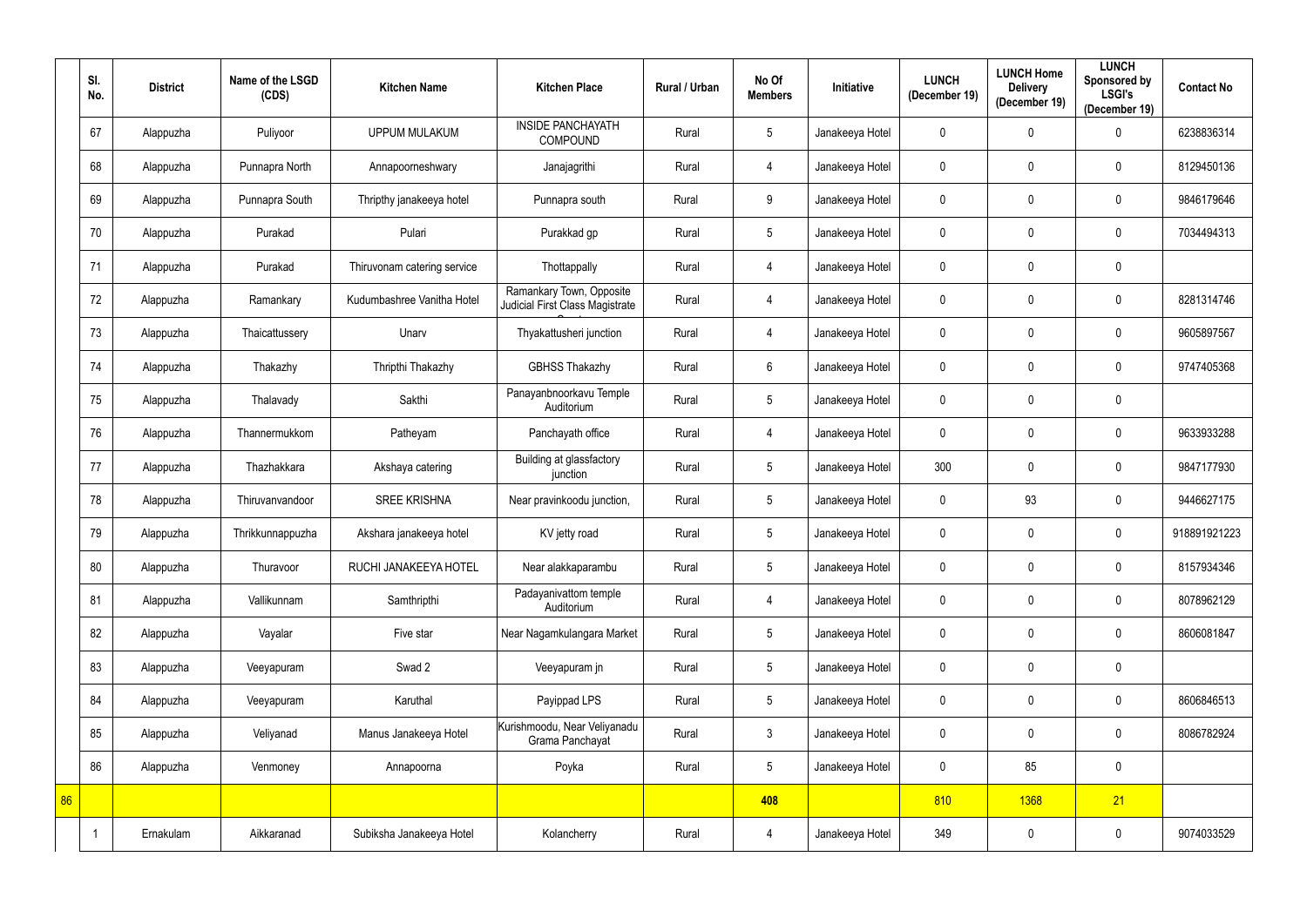| SI.<br>No.       | <b>District</b> | Name of the LSGD<br>(CDS) | <b>Kitchen Name</b>                  | <b>Kitchen Place</b>         | Rural / Urban | No Of<br><b>Members</b> | Initiative      | <b>LUNCH</b><br>(December 19) | <b>LUNCH Home</b><br><b>Delivery</b><br>(December 19) | <b>LUNCH</b><br>Sponsored by<br><b>LSGI's</b><br>(December 19) | <b>Contact No</b> |
|------------------|-----------------|---------------------------|--------------------------------------|------------------------------|---------------|-------------------------|-----------------|-------------------------------|-------------------------------------------------------|----------------------------------------------------------------|-------------------|
| $\overline{2}$   | Ernakulam       | Alengade                  | Mr.Bakers                            | Malikam peedika              | Rural         | $\mathbf{3}$            | Janakeeya Hotel | 12                            | 0                                                     | $\mathbf 0$                                                    | 9633887779        |
| $\mathbf{3}$     | Ernakulam       | Alengade                  | Thanima foods                        | Koduvazhanga                 | Rural         | $\mathbf{3}$            | Janakeeya Hotel | $\mathbf 0$                   | 0                                                     | $\mathbf 0$                                                    | 9349013322        |
| 4                | Ernakulam       | Alengade                  | Kasthurba kitchen                    | Neerikkode                   | Rural         | $\mathfrak{Z}$          | Janakeeya Hotel | $\mathbf 0$                   | 0                                                     | $\pmb{0}$                                                      | 9388462558        |
| $5\phantom{.0}$  | Ernakulam       | Aluva                     | Ruchi janakeeya hotel                | Aluva                        | Urban         | 4                       | Janakeeya Hotel | $\mathbf 0$                   | 0                                                     | $\boldsymbol{0}$                                               | 9947236080        |
| $6\phantom{.}$   | Ernakulam       | Amballoor                 | Dhanshree catering                   | St.ignatius schools Amballur | Rural         | $5\phantom{.0}$         | Janakeeya Hotel | $\pmb{0}$                     | 0                                                     | $\boldsymbol{0}$                                               | 8330081552        |
| $\overline{7}$   | Ernakulam       | Angamaly                  | Cafe Shree Canteen                   | <b>Municipality Canteen</b>  | Urban         | $5\phantom{.0}$         | Janakeeya Hotel | $\mathbf 0$                   | 0                                                     | $\boldsymbol{0}$                                               | 9656619614        |
| 8                | Ernakulam       | Angamaly                  | Cafe Kudumbashree                    | T B Junction                 | Urban         | $\mathbf{3}$            | Janakeeya Hotel | $\mathbf 0$                   | 0                                                     | $\mathbf 0$                                                    | 9447924974        |
| 9                | Ernakulam       | Arakuzha                  | Ruchi Janakeeya hotel, Arakkuzha     | Pandappilly                  | Rural         | $5\phantom{.0}$         | Janakeeya Hotel | $\overline{0}$                | 0                                                     | $\mathbf 0$                                                    | 9744864225        |
| 10 <sup>°</sup>  | Ernakulam       | Assamannoor               | New Life kudumbasree Hotel           | Cherukunnam                  | Rural         | $\mathfrak{Z}$          | Janakeeya Hotel | $\overline{0}$                | 0                                                     | $\mathbf 0$                                                    | 9656729450        |
| 11               | Ernakulam       | Avoly                     | Janakeeya Hotel, Avoli               | Hostel Junction, Avoli       | Rural         | $\mathbf{3}$            | Janakeeya Hotel | $\mathbf 0$                   | 0                                                     | $\boldsymbol{0}$                                               | 9847983621        |
| 12 <sup>°</sup>  | Ernakulam       | Ayavana                   | Keralashree Janakeeya hotel          | Ayavana                      | Rural         | $5\phantom{.0}$         | Janakeeya Hotel | $\boldsymbol{0}$              | 0                                                     | $\mathbf 0$                                                    | 9744864210        |
| 13 <sup>°</sup>  | Ernakulam       | Ayyampuzha                | Five Star Hotel and Catering         | Panchayat Junction           | Rural         | 4                       | Janakeeya Hotel | $\mathbf 0$                   | 0                                                     | $\boldsymbol{0}$                                               | 9744836324        |
| 14               | Ernakulam       | Ayyampuzha                | Sneha Janakeeya Hotel                | Ayyamppuzha                  | Rural         | 4                       | Janakeeya Hotel | $\mathbf 0$                   | 0                                                     | $\mathbf 0$                                                    | 8590753551        |
| 15 <sub>15</sub> | Ernakulam       | Chendamangalam            | Anugraha Kudumbashree hotel          | Vadakkumpuram                | Rural         | $5\phantom{.0}$         | Janakeeya Hotel | $\mathbf 0$                   | 0                                                     | $\mathbf 0$                                                    | 9061419729        |
| 16 <sup>°</sup>  | Ernakulam       | Chengamanade              | Mythri janakeeya hotel               | Purayar                      | Rural         | $\sqrt{5}$              | Janakeeya Hotel | $\mathbf 0$                   | 0                                                     | $\boldsymbol{0}$                                               | 9496818865        |
| 17               | Ernakulam       | Cheranalloor              | Adukkala                             | Chittoor                     | Rural         | $5\,$                   | Janakeeya Hotel | $\pmb{0}$                     | 0                                                     | $\boldsymbol{0}$                                               | 9846423001        |
| 18               | Ernakulam       | Cheranalloor              | Chaithanya Janakeeya hotel           | Vishnupuram                  | Rural         | $5\,$                   | Janakeeya Hotel | $\mathbf 0$                   | $\mathbf 0$                                           | $\overline{0}$                                                 | 9747411465        |
| 19               | Ernakulam       | Chittattukara             | Swadh Janakeeya Hotel                | Neendoor                     | Rural         | $5\,$                   | Janakeeya Hotel | $\mathbf 0$                   | 0                                                     | $\mathbf 0$                                                    | 9447812788        |
| 20               | Ernakulam       | Choornikkara              | Metro hotel                          | Ambattukavu                  | Rural         | $\mathfrak{Z}$          | Janakeeya Hotel | $\pmb{0}$                     | 0                                                     | $\overline{0}$                                                 | 9605319455        |
| 21               | Ernakulam       | Chottanikkara             | Ahalya Cafe                          | Kottayatthupara              | Rural         | $6\,$                   | Janakeeya Hotel | $\pmb{0}$                     | 0                                                     | $\mathbf 0$                                                    | 9567512337        |
| 22               | Ernakulam       | Edakkattuvayal            | SANDHVANAM JANAKEEYA<br><b>HOTEL</b> | PEPPATHI                     | Rural         | $\mathfrak{Z}$          | Janakeeya Hotel | $\mathbf 0$                   | 0                                                     | $\mathbf 0$                                                    | 9447047980        |
| 23               | Ernakulam       | Edathala                  | Veetiloru oonne                      | Manalimukke                  | Rural         | $\mathfrak{Z}$          | Janakeeya Hotel | 187                           | 0                                                     | $\pmb{0}$                                                      |                   |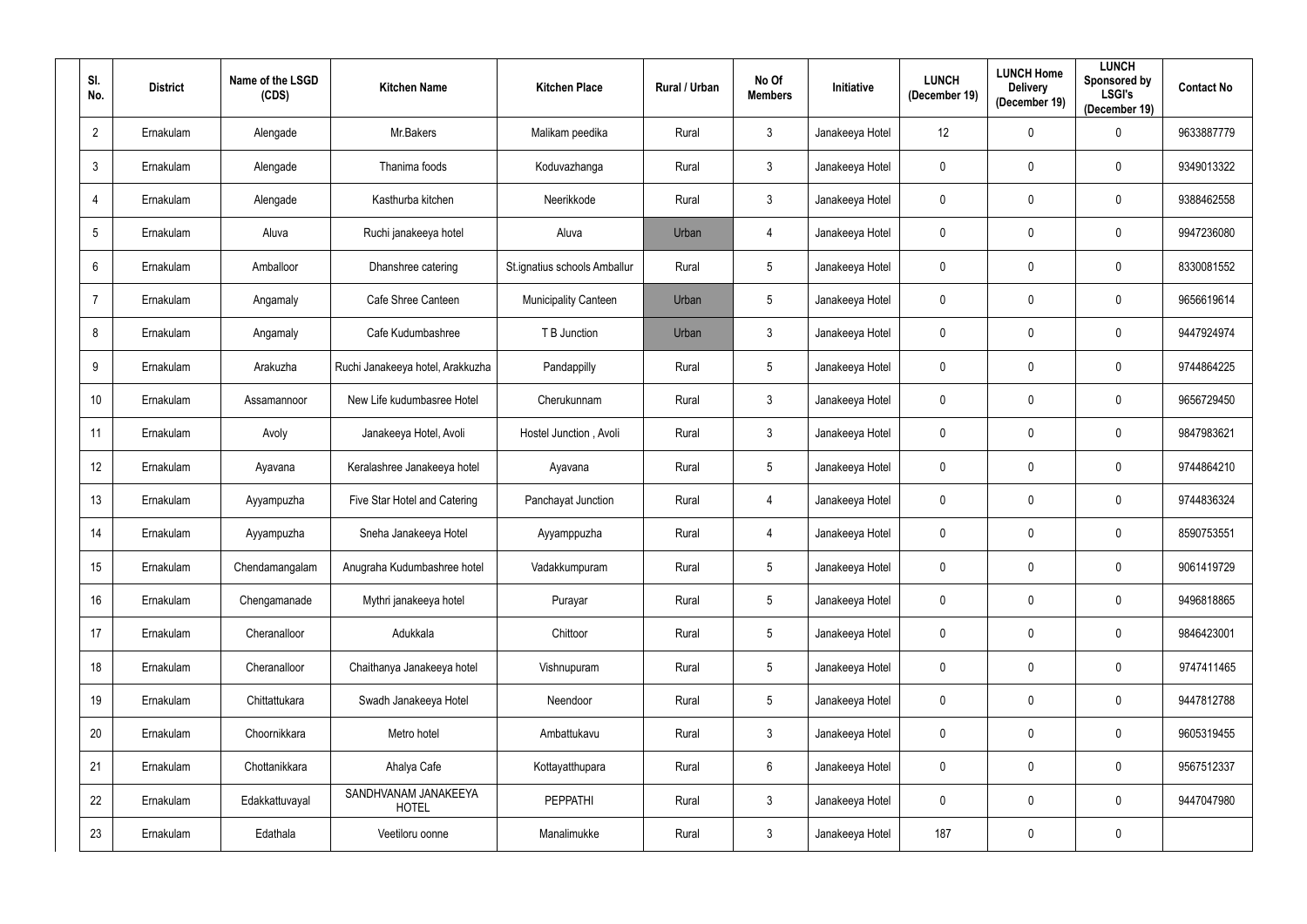| SI.<br>No. | <b>District</b> | Name of the LSGD<br>(CDS) | <b>Kitchen Name</b>                   | <b>Kitchen Place</b>                      | Rural / Urban | No Of<br><b>Members</b> | <b>Initiative</b> | <b>LUNCH</b><br>(December 19) | <b>LUNCH Home</b><br><b>Delivery</b><br>(December 19) | <b>LUNCH</b><br>Sponsored by<br><b>LSGI's</b><br>(December 19) | <b>Contact No</b> |
|------------|-----------------|---------------------------|---------------------------------------|-------------------------------------------|---------------|-------------------------|-------------------|-------------------------------|-------------------------------------------------------|----------------------------------------------------------------|-------------------|
| 24         | Ernakulam       | Edathala                  | Souhridam Kudumbashree canteen        | Edathala                                  | Rural         | $\mathbf{3}$            | Janakeeya Hotel   | $\mathbf 0$                   | $\mathbf 0$                                           | $\overline{0}$                                                 | 7593057378        |
| 25         | Ernakulam       | Edavanakkad               | Royal Hotel                           | Edavanakad                                | Rural         | $\mathbf{3}$            | Janakeeya Hotel   | $\pmb{0}$                     | $\mathbf 0$                                           | $\mathbf 0$                                                    | 9446742863        |
| 26         | Ernakulam       | Elanji                    | janakiya hotel elanji                 | elanji punjayathu junction                | Rural         | $5\phantom{.0}$         | Janakeeya Hotel   | $\mathbf 0$                   | $\mathbf 0$                                           | $\bf{0}$                                                       | 8921266850        |
| 27         | Ernakulam       | Eloor                     | Nalanandhana janakeeya hotel          | Eloor                                     | Urban         | $\mathbf{3}$            | Janakeeya Hotel   | $\pmb{0}$                     | $\mathbf 0$                                           | $\mathbf 0$                                                    | 8848524108        |
| 28         | Ernakulam       | Ezhikkara                 | Sree Rajarajeswari Janakeeya<br>Hotel | Ezhikkara                                 | Rural         | $5\phantom{.0}$         | Janakeeya Hotel   | $\mathbf 0$                   | $\mathbf 0$                                           | $\bf{0}$                                                       | 7558020438        |
| 29         | Ernakulam       | Kadungalloor              | Snehitha janakeeya hotel              | Kadungalloor                              | Rural         | $\mathbf{3}$            | Janakeeya Hotel   | 156                           | $\mathbf 0$                                           | $\mathbf 0$                                                    | 919567418674      |
| 30         | Ernakulam       | Kalady                    | Jyothi Vanitha Canteen                | Kalady                                    | Rural         | $5\phantom{.0}$         | Janakeeya Hotel   | $\mathbf 0$                   | $\mathbf 0$                                           | $\mathbf 0$                                                    | 9544624439        |
| 31         | Ernakulam       | <b>Kalamassery East</b>   | Thanima Janakeeya Hotel               | Kangarappady Medical college<br>Road      | Urban         | $\mathbf{3}$            | Janakeeya Hotel   | 319                           | $\mathbf 0$                                           | $\mathbf 0$                                                    | 9745481742        |
| 32         | Ernakulam       | <b>Kalamassery East</b>   | Nanma janakeeya hotel                 | HMT, kalammassery                         | Urban         | $\mathbf{3}$            | Janakeeya Hotel   | $\mathbf 0$                   | $\mathbf 0$                                           | $\mathbf 0$                                                    | 9061986861        |
| 33         | Ernakulam       | Kalamassery West          | Pulari janakeeya hotel                | Kunamthai                                 | Urban         | $\mathbf{3}$            | Janakeeya Hotel   | $\mathbf 0$                   | $\mathbf 0$                                           | $\mathbf 0$                                                    | 7736594305        |
| 34         | Ernakulam       | Kalamassery West          | Kismath janakeeya hotel               | Vattekkunnam                              | Urban         | $\mathfrak{Z}$          | Janakeeya Hotel   | $\overline{0}$                | $\mathbf 0$                                           | $\mathbf 0$                                                    | 9895049873        |
| 35         | Ernakulam       | Kalloorkkad               | Puthuma Janakeeya Hotel               | Kallorkkad                                | Rural         | $\mathfrak{Z}$          | Janakeeya Hotel   | $\pmb{0}$                     | $\boldsymbol{0}$                                      | $\bf{0}$                                                       | 7558091353        |
| 36         | Ernakulam       | Kanjoor                   | Ammachiyude Adukkala                  | Parappuram                                | Rural         | $\mathbf{3}$            | Janakeeya Hotel   | $\pmb{0}$                     | $\mathbf 0$                                           | $\mathbf 0$                                                    | 8547064578        |
| 37         | Ernakulam       | Karukutty                 | Anugraha Janakeeya Hotel              | Pallissery                                | Rural         | $5\phantom{.0}$         | Janakeeya Hotel   | $\mathbf 0$                   | $\mathbf 0$                                           | $\mathbf 0$                                                    | 8943838295        |
| 38         | Ernakulam       | Karumalloor               | Koottayma janakeeya hotel             | Kariyachira                               | Rural         | $\overline{4}$          | Janakeeya Hotel   | $\mathbf 0$                   | $\mathbf 0$                                           | $\overline{0}$                                                 | 8281548828        |
| 39         | Ernakulam       | Kavalangad                | Five star Janakeeya Hotel             | Nellimattom                               | Rural         | $\overline{5}$          | Janakeeya Hotel   | $\pmb{0}$                     | $\mathbf 0$                                           | $\overline{0}$                                                 | 9744705648        |
| 40         | Ernakulam       | Keerampara                | Abhaya Janakeeya Hotel                | Punnekkad                                 | Rural         | 4                       | Janakeeya Hotel   | $\mathbf 0$                   | $\mathbf 0$                                           | $\overline{0}$                                                 | 9074528135        |
| 41         | Ernakulam       | Keezhmad                  | Sadyalayam janakeeya hotel            | Keezhmad                                  | Rural         | $\overline{5}$          | Janakeeya Hotel   | $\mathbf 0$                   | $\mathbf 0$                                           | $\overline{0}$                                                 | 7012778281        |
| 42         | Ernakulam       | Kochi East                | ANNAPOORNA JANAKEEYA<br><b>HOTEL</b>  | ALINCHUVADU                               | Urban         | $5\phantom{.0}$         | Janakeeya Hotel   | $\mathbf 0$                   | $\mathbf 0$                                           | $\overline{0}$                                                 | 9567529849        |
| 43         | Ernakulam       | Kochi East                | YUMMEES KITCHEN                       | VADUTHALA                                 | Urban         | $\overline{5}$          | Janakeeya Hotel   | $\mathbf 0$                   | $\mathbf 0$                                           | $\overline{0}$                                                 | 9497680558        |
| 44         | Ernakulam       | Kochi East                | <b>ORUMA KITCHEN</b>                  | <b>PACHALAM</b>                           | Urban         | $\mathfrak{Z}$          | Janakeeya Hotel   | $\mathbf 0$                   | $\mathbf 0$                                           | $\overline{0}$                                                 | 9497680558        |
| 45         | Ernakulam       | Kochi East                | <b>PONPULARI</b>                      | <b>KEERHI NAGAR,</b><br><b>ELAMAKKARA</b> | Urban         | $\mathfrak{Z}$          | Janakeeya Hotel   | $\pmb{0}$                     | 0                                                     | $\mathbf 0$                                                    | 9446607548        |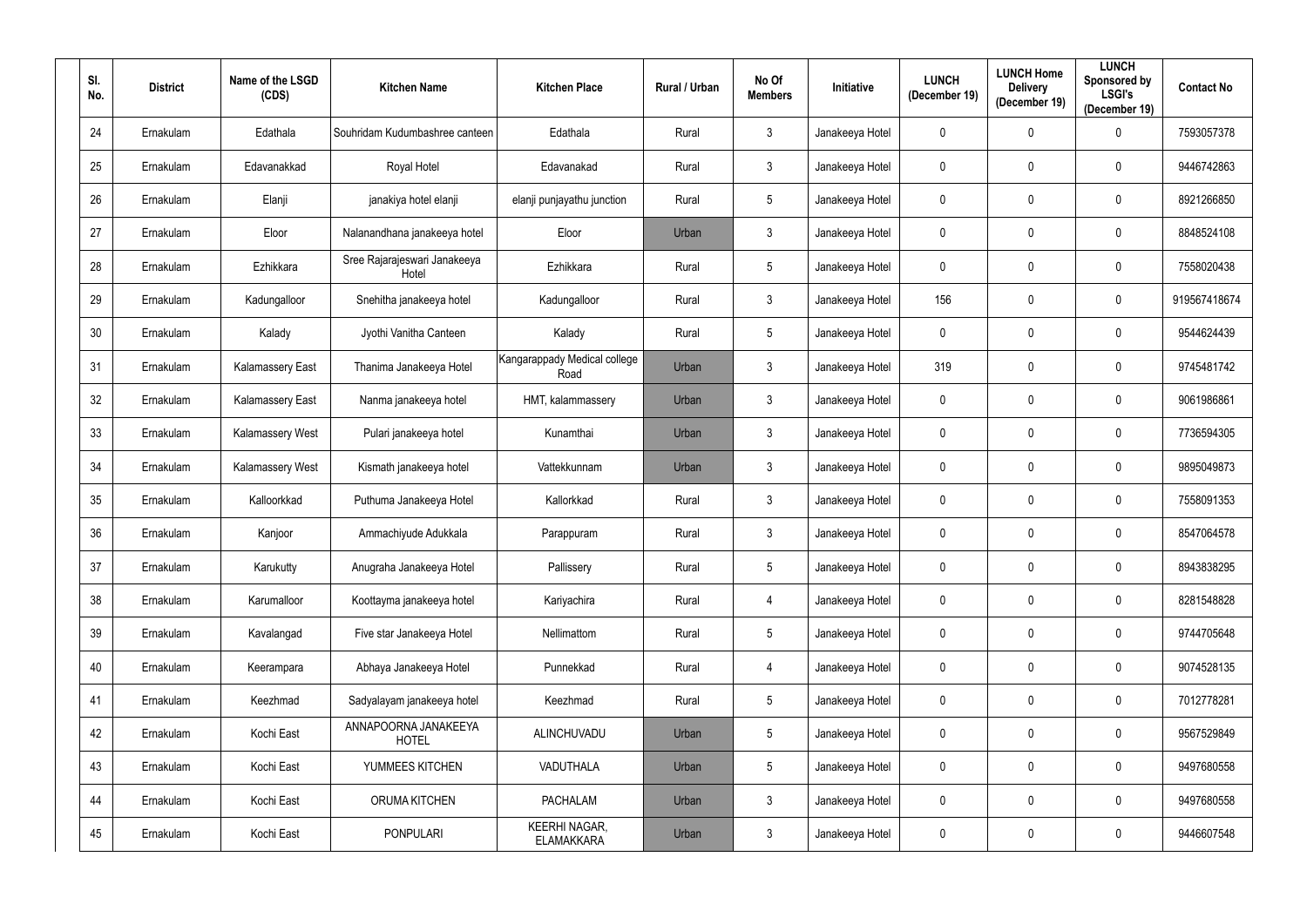|     | SI.<br>No. | <b>District</b> | Name of the LSGD<br>(CDS) | <b>Kitchen Name</b>                       | <b>Kitchen Place</b>                   | Rural / Urban | No Of<br><b>Members</b> | <b>Initiative</b> | <b>LUNCH</b><br>(December 19) | <b>LUNCH Home</b><br><b>Delivery</b><br>(December 19) | <b>LUNCH</b><br>Sponsored by<br><b>LSGI's</b><br>(December 19) | <b>Contact No</b> |
|-----|------------|-----------------|---------------------------|-------------------------------------------|----------------------------------------|---------------|-------------------------|-------------------|-------------------------------|-------------------------------------------------------|----------------------------------------------------------------|-------------------|
|     | 46         | Ernakulam       | Kochi East                | <b>RUCHI CATERING</b>                     | PUNNACKAL                              | Urban         | $\sqrt{5}$              | Janakeeya Hotel   | $\mathbf 0$                   | 0                                                     | 0                                                              | 9947080022        |
|     | 47         | Ernakulam       | Kochi East                | Samrudhi @ Kochi                          | Ernakulam North                        | Urban         | 14                      | Janakeeya Hotel   | $\mathbf 0$                   | 0                                                     | $\mathbf 0$                                                    | 9048609615        |
|     | 48         | Ernakulam       | Kochi South               | <b>AMMAS KITCHEN</b>                      | <b>THEVARA</b>                         | Urban         | 4                       | Janakeeya Hotel   | $\mathbf 0$                   | 0                                                     | $\overline{0}$                                                 | 8547855284        |
|     | 49         | Ernakulam       | Kochi South               | NEW AKSHAYA HOTEL                         | <b>PONNURUNNI</b>                      | Urban         | $\sqrt{5}$              | Janakeeya Hotel   | $\mathbf 0$                   |                                                       | $\boldsymbol{0}$                                               | 8547855284        |
|     | 50         | Ernakulam       | Kochi South               | <b>FRIENDS</b>                            | <b>MINI PARK</b>                       | Urban         | $\sqrt{5}$              | Janakeeya Hotel   | $\mathbf 0$                   | 0                                                     | $\boldsymbol{0}$                                               | 9567127064        |
|     | 51         | Ernakulam       | Kochi West                | PUTHUMA KUDUMBASHREE<br><b>HOTEL</b>      | PALLURUTHY NADA                        | Urban         | $\overline{5}$          | Janakeeya Hotel   | $\mathbf 0$                   |                                                       | $\boldsymbol{0}$                                               | 9496025576        |
|     | 52         | Ernakulam       | Kochi West                | NAMMUDE ADUKKALA                          | <b>ERAVELI COLONY</b>                  | Urban         | $\sqrt{5}$              | Janakeeya Hotel   | $\mathbf 0$                   |                                                       | $\boldsymbol{0}$                                               | 9496025576        |
|     | 53         | Ernakulam       | Kochi West                | <b>USHUS KUDUMBASHREE</b><br><b>HOTEL</b> | <b>FORT KOCHI</b>                      | Urban         | 4                       | Janakeeya Hotel   | $\mathbf 0$                   | 0                                                     | $\mathbf 0$                                                    | 9847866090        |
|     | 54         | Ernakulam       | Koothattukulam            | Niravu janakeeya hotel                    | Near ksrtc bus stand<br>koothattukulam | Urban         | $\mathfrak{Z}$          | Janakeeya Hotel   | $\mathbf 0$                   | 0                                                     | $\mathbf 0$                                                    | 9656619614        |
|     | 55         | Ernakulam       | Koovappady                | Kaipunyam Janakeeya hotel                 | Koovappady                             | Rural         | $\sqrt{5}$              | Janakeeya Hotel   | 95                            | 0                                                     | $\mathbf 0$                                                    | 9526628158        |
|     | 56         | Ernakulam       | Kothamangalam             | Thanima catering unit                     | Kothamangalam                          | Urban         | $\mathfrak{Z}$          | Janakeeya Hotel   | $\mathbf 0$                   | 0                                                     | $\boldsymbol{0}$                                               | 9846664377        |
|     | 57         | Ernakulam       | Kothamangalam             | P.K Janakeeya hotel                       | Kothamangalam                          | Urban         | $\mathfrak{Z}$          | Janakeeya Hotel   | $\mathbf 0$                   | 0                                                     | 0                                                              | 8156869114        |
| 114 | 58         | Ernakulam       | Kottapady                 | Janakeeya Hotel                           | Kottappady junction                    | Rural         | 3                       | Janakeeya Hotel   | $\mathbf 0$                   | 0                                                     | 0                                                              | 9497406993        |
|     | 59         | Ernakulam       | Kottuvally                | Amritha Janakeeya Hotel                   | kottuvally                             | Rural         | $\sqrt{5}$              | Janakeeya Hotel   | $\mathbf 0$                   | 0                                                     | $\mathbf 0$                                                    | 8590034196        |
|     | 60         | Ernakulam       | Kumbalam                  | JANAKEEYA HOTEL KUMBALAM                  | <b>MADAVANA</b>                        | Rural         | $\sqrt{5}$              | Janakeeya Hotel   | $\mathbf 0$                   | 0                                                     | $\mathbf 0$                                                    | 9746652717        |
|     | 61         | Ernakulam       | Kumbalangy                | St Antoneys kudumbashree                  | OLD POST OFFICE                        | Rural         | $\mathfrak{Z}$          | Janakeeya Hotel   | $\mathbf 0$                   | 0                                                     | $\mathbf 0$                                                    | 8138860764        |
|     | 62         | Ernakulam       | Kunnathunad               | Thripthi Janakeeya Hotel                  | Pallikkara                             | Rural         | $\boldsymbol{6}$        | Janakeeya Hotel   | $\mathbf 0$                   | 0                                                     | $\overline{0}$                                                 | 9744561425        |
|     | 63         | Ernakulam       | Kunnukara                 | Greenchilly cafe                          | Kunnukara                              | Rural         | $\mathfrak{Z}$          | Janakeeya Hotel   | $\mathbf 0$                   | 0                                                     | $\mathbf 0$                                                    | 9496852989        |
|     | 64         | Ernakulam       | Kunnukara                 | Thanima canteen                           | North aduvassery                       | Rural         | $\sqrt{5}$              | Janakeeya Hotel   | $\mathbf 0$                   | 0                                                     | $\pmb{0}$                                                      | 9744200583        |
|     | 65         | Ernakulam       | Kuttampuzha               | Nila kudumbashree janakiya hotel          | Mini stadium, vadattupara              | Rural         | $6\,$                   | Janakeeya Hotel   | $\mathbf 0$                   | 0                                                     | $\overline{0}$                                                 | 9496754018        |
|     | 66         | Ernakulam       | Kuzhippilly               | Janakeeya hotel                           | Kuzhupilli                             | Rural         | $\pmb{0}$               | Janakeeya Hotel   | $\mathbf 0$                   | 0                                                     | $\overline{0}$                                                 | 9744631998        |
|     | 67         | Ernakulam       | Malayattoor               | Whats app Janakeeya Hotel                 | Thottuva                               | Rural         | $\mathfrak{Z}$          | Janakeeya Hotel   | $\mathbf 0$                   | 0                                                     | $\mathbf 0$                                                    | 919447604578      |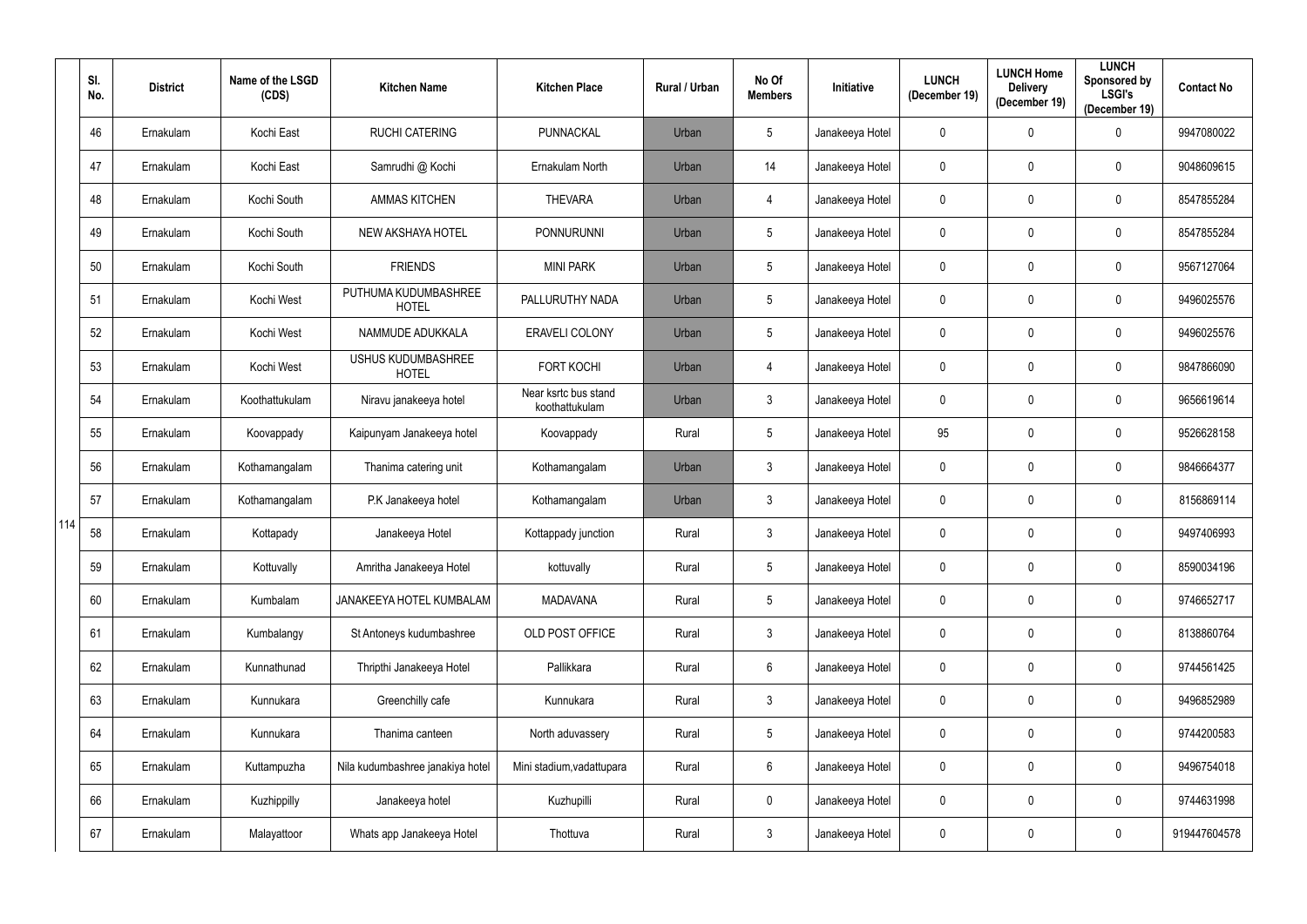| SI.<br>No. | <b>District</b> | Name of the LSGD<br>(CDS) | <b>Kitchen Name</b>            | <b>Kitchen Place</b>                    | Rural / Urban | No Of<br><b>Members</b> | Initiative      | <b>LUNCH</b><br>(December 19) | <b>LUNCH Home</b><br><b>Delivery</b><br>(December 19) | <b>LUNCH</b><br>Sponsored by<br><b>LSGI's</b><br>(December 19) | <b>Contact No</b> |
|------------|-----------------|---------------------------|--------------------------------|-----------------------------------------|---------------|-------------------------|-----------------|-------------------------------|-------------------------------------------------------|----------------------------------------------------------------|-------------------|
| 68         | Ernakulam       | Malayattoor               | Natturuchi Janakeeya Hotel     | Ettakkadavu                             | Rural         | $3\phantom{.0}$         | Janakeeya Hotel | $\pmb{0}$                     | $\mathbf 0$                                           | $\mathbf 0$                                                    | 9745470234        |
| 69         | Ernakulam       | Maneed                    | Coral Island                   | Maneed                                  | Rural         | 4                       | Janakeeya Hotel | $\mathbf 0$                   | $\mathbf 0$                                           | $\mathbf 0$                                                    | 7012652495        |
| 70         | Ernakulam       | Manjalloor                | Thanima Kudumbashree hotel     | Vazhakkulam                             | Rural         | $5\phantom{.0}$         | Janakeeya Hotel | $\mathbf 0$                   | 0                                                     | $\overline{0}$                                                 | 7306907918        |
| 71         | Ernakulam       | Manjapra                  | Sara's Kitchen                 | Puthenpalli                             | Rural         | $3\phantom{.0}$         | Janakeeya Hotel | $\mathbf 0$                   | $\mathbf 0$                                           | $\boldsymbol{0}$                                               | 8547392730        |
| 72         | Ernakulam       | Maradu                    | <b>VANITHA HOTEL</b>           | <b>KUNDANNOR JN</b>                     | Urban         | 4                       | Janakeeya Hotel | $\mathbf 0$                   | 0                                                     | $\boldsymbol{0}$                                               | 9349505008        |
| 73         | Ernakulam       | Marady                    | Janakeeya hotel, Marady        | Unnakkuppa                              | Rural         | 4                       | Janakeeya Hotel | $\boldsymbol{0}$              | $\mathbf 0$                                           | $\boldsymbol{0}$                                               | 9947943177        |
| 74         | Ernakulam       | Mazhuvannoor              | Sruthi Janakeeya Hotel         | Valayanchirangara                       | Rural         | $3\phantom{.0}$         | Janakeeya Hotel | $\mathbf 0$                   | $\mathbf 0$                                           | $\mathbf 0$                                                    | 9747924485        |
| 75         | Ernakulam       | Mookkannoor               | Mammaks Kitchen                | Mookkannoor                             | Rural         | $\mathfrak{Z}$          | Janakeeya Hotel | $\boldsymbol{0}$              | $\mathbf 0$                                           | $\boldsymbol{0}$                                               | 918593835285      |
| 76         | Ernakulam       | Mudakkuzha                | Janakeeya Hotel                | Mudakkuzha                              | Rural         | $3\phantom{.0}$         | Janakeeya Hotel | $\mathbf 0$                   | $\mathbf 0$                                           | $\mathbf 0$                                                    | 919496431218      |
| 77         | Ernakulam       | Mulanthuruthy             | Sulabha                        | karikode, mulanthuruthy                 | Rural         | $\pmb{0}$               | Janakeeya Hotel | 144                           | 0                                                     | $\overline{0}$                                                 | 9633427553        |
| 78         | Ernakulam       | Mulavukad                 | Kudumbashree Veetile bakshanam | Mulavukad                               | Rural         | $5\phantom{.0}$         | Janakeeya Hotel | 140                           | $\mathbf 0$                                           | $\mathbf 0$                                                    | 9061339557        |
| 79         | Ernakulam       | Muvattupuzha              | Oottupura                      | Muvattupuzha                            | Urban         | $\mathfrak{Z}$          | Janakeeya Hotel | $\boldsymbol{0}$              | 0                                                     | $\boldsymbol{0}$                                               |                   |
| 80         | Ernakulam       | Nayarambalam              | Four star cafe                 | Nayarambalam                            | Rural         | $\mathbf{3}$            | Janakeeya Hotel | $\mathbf 0$                   | $\mathbf 0$                                           | $\boldsymbol{0}$                                               | 8891755948        |
| 81         | Ernakulam       | Nedumbassery              | Thani Nadan                    | Athani                                  | Rural         | $5\phantom{.0}$         | Janakeeya Hotel | $\mathbf 0$                   | $\mathbf 0$                                           | $\mathbf 0$                                                    | 8138917514        |
| 82         | Ernakulam       | Nellikuzhy                | Janakeeya Hotel                | Nellikkuzhi                             | Rural         | $\mathfrak{Z}$          | Janakeeya Hotel | $\mathbf 0$                   | $\mathbf 0$                                           | $\mathbf 0$                                                    | 9562713076        |
| 83         | Ernakulam       | Njarakkal                 | Kripa Catering Unit            | Njarakkal                               | Rural         | $\mathfrak{Z}$          | Janakeeya Hotel | $\pmb{0}$                     | $\mathbf 0$                                           | $\overline{0}$                                                 | 9567534006        |
| 84         | Ernakulam       | Okkal                     | Manna Janakeeya Hotel          | Edavoor                                 | Rural         | 4                       | Janakeeya Hotel | $\mathbf 0$                   | $\mathbf 0$                                           | $\overline{0}$                                                 | 9539507674        |
| 85         | Ernakulam       | Paingottoor               | Janakeeya hotel                | Paingottoor                             | Rural         | $\overline{7}$          | Janakeeya Hotel | $\pmb{0}$                     | $\mathbf 0$                                           | $\mathbf 0$                                                    | 9656855730        |
| 86         | Ernakulam       | Paipra                    | Nanma Janakeeya Hotel          | Pezhakkappilly                          | Rural         | $\mathfrak{Z}$          | Janakeeya Hotel | $\pmb{0}$                     | $\mathbf 0$                                           | $\mathbf 0$                                                    | 9567747725        |
| 87         | Ernakulam       | Pallarimangalam           | Janakeeya Hotel                | Janakeeya Hotel, Koovalloor             | Rural         | 4                       | Janakeeya Hotel | $\pmb{0}$                     | $\mathbf 0$                                           | $\overline{0}$                                                 | 7025992310        |
| 88         | Ernakulam       | Pallipuram                | SANTHWANAM Janakeeyahotel      | Pothen valav                            | Rural         | $\overline{5}$          | Janakeeya Hotel | $\mathbf 0$                   | $\mathbf 0$                                           | $\overline{0}$                                                 | 9747525176        |
| 89         | Ernakulam       | Pambakkuda                | viswastha catering unit        | pambakkuda block punjayathu<br>building | Rural         | $\overline{4}$          | Janakeeya Hotel | $\mathbf 0$                   | $\mathbf 0$                                           | $\mathbf 0$                                                    | 9946404045        |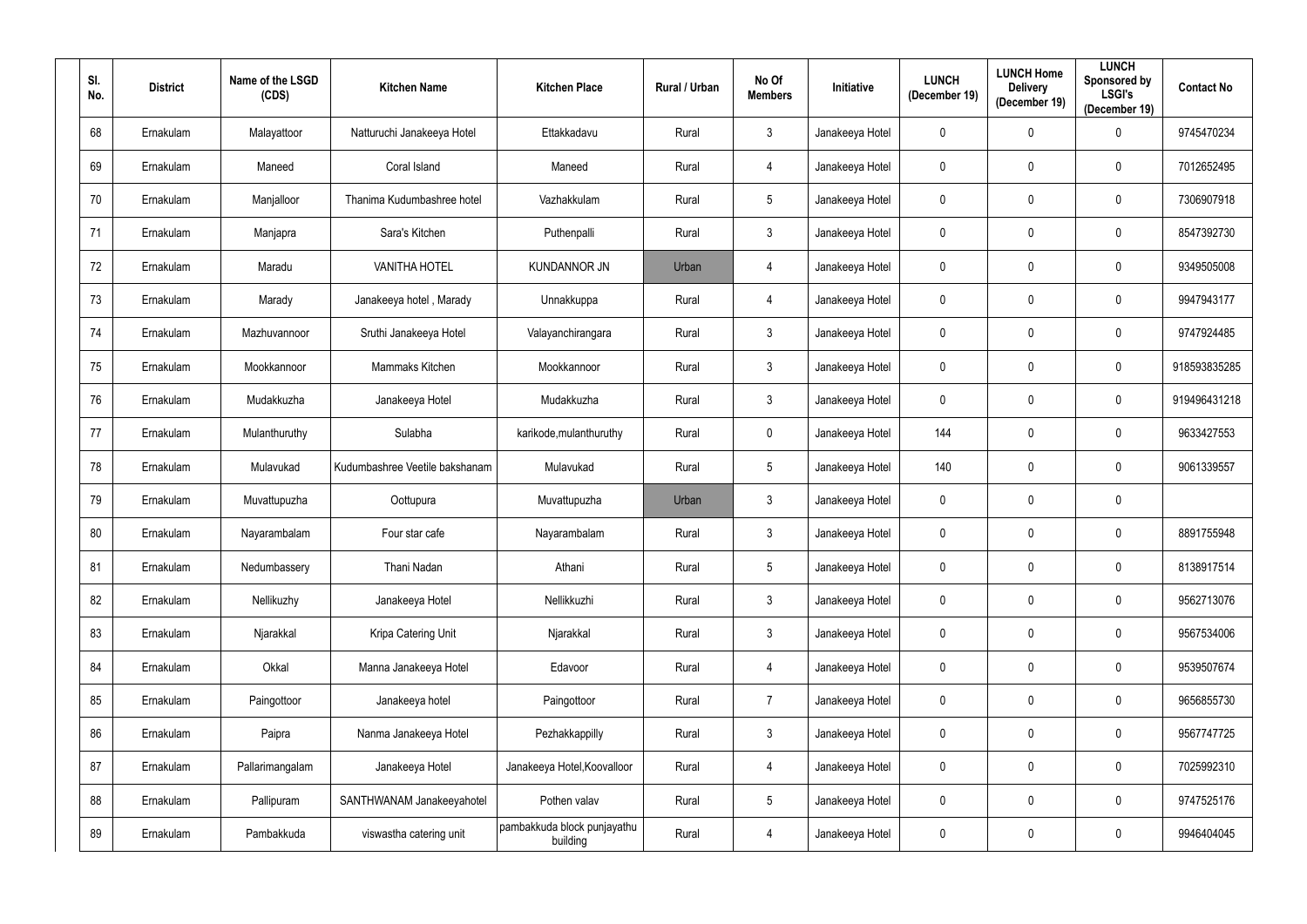| SI.<br>No. | <b>District</b> | Name of the LSGD<br>(CDS) | <b>Kitchen Name</b>                                             | <b>Kitchen Place</b>                        | <b>Rural / Urban</b> | No Of<br><b>Members</b> | <b>Initiative</b> | <b>LUNCH</b><br>(December 19) | <b>LUNCH Home</b><br><b>Delivery</b><br>(December 19) | <b>LUNCH</b><br>Sponsored by<br><b>LSGI's</b><br>(December 19) | <b>Contact No</b> |
|------------|-----------------|---------------------------|-----------------------------------------------------------------|---------------------------------------------|----------------------|-------------------------|-------------------|-------------------------------|-------------------------------------------------------|----------------------------------------------------------------|-------------------|
| 90         | Ernakulam       | Parakkadave               | Thejus catering unit                                            | Moozhikkulam                                | Rural                | 10                      | Janakeeya Hotel   | $\mathbf 0$                   | $\mathbf 0$                                           | $\overline{0}$                                                 | 9847936303        |
| 91         | Ernakulam       | Paravoor                  | sree vigneswara sc cafe                                         | Govt.boys' HSS, N.Paravur                   | Urban                | 4                       | Janakeeya Hotel   | $\pmb{0}$                     | $\mathbf 0$                                           | $\mathbf 0$                                                    |                   |
| 92         | Ernakulam       | Perumbavoor               | Swath kudumbashree canteen                                      | Perumbavoor                                 | Urban                | $\mathfrak{Z}$          | Janakeeya Hotel   | $\mathbf 0$                   | $\mathbf 0$                                           | $\bf{0}$                                                       | 9847015470        |
| 93         | Ernakulam       | Perumbavoor               | <b>JANAKEEYA HOTEL MINI CIVIL</b><br><b>STATION PERUMBAVOOR</b> | <b>CIVIL STATION</b>                        | Urban                | $3\phantom{.0}$         | Janakeeya Hotel   | $\pmb{0}$                     | $\mathbf 0$                                           | $\mathbf 0$                                                    | 9847008734        |
| 94         | Ernakulam       | Perumbavoor               | Janakeeya Hotel                                                 | Kanjirakkad pallippady                      | Urban                | $\mathfrak{Z}$          | Janakeeya Hotel   | $\pmb{0}$                     | $\mathbf 0$                                           | $\bf{0}$                                                       | 9847015470        |
| 95         | Ernakulam       | Pindimana                 | Janakeeya hotel                                                 | Muthamkuzhi                                 | Rural                | 4                       | Janakeeya Hotel   | $\pmb{0}$                     | $\mathbf 0$                                           | $\mathbf 0$                                                    | 9656297799        |
| 96         | Ernakulam       | Piravam                   | sneha canteen                                                   | municipality building base floor<br>piravom | Urban                | 4                       | Janakeeya Hotel   | $\mathbf 0$                   | $\mathbf 0$                                           | $\mathbf 0$                                                    | 8075376906        |
| 97         | Ernakulam       | Pootrikka                 | <b>GRANDMA JANAKEEYA HOTEL</b>                                  | <b>CHOONDI</b>                              | Rural                | $3\phantom{.0}$         | Janakeeya Hotel   | $\mathbf 0$                   | 0                                                     | $\mathbf 0$                                                    | 9400550287        |
| 98         | Ernakulam       | Pothanikkad               | Taj hotel                                                       | Pothanikkad                                 | Rural                | $\mathfrak{Z}$          | Janakeeya Hotel   | $\overline{0}$                | $\mathbf 0$                                           | $\mathbf 0$                                                    | 9645079573        |
| 99         | Ernakulam       | Puthanvelikkara           | Panjami cafe kudumbashree                                       | Near panjayath office                       | Rural                | $5\phantom{.0}$         | Janakeeya Hotel   | $\mathbf 0$                   | $\mathbf 0$                                           | $\mathbf 0$                                                    | 9645530669        |
| 100        | Ernakulam       | Ramamangalam              | Kalavara janakeeya hotel                                        | ramamngalam                                 | Rural                | 4                       | Janakeeya Hotel   | $\overline{0}$                | $\mathbf 0$                                           | $\mathbf 0$                                                    | 9961344346        |
| 101        | Ernakulam       | Rayamangalam              | Arya canteen                                                    | Kuruppampady                                | Rural                | $\mathbf{3}$            | Janakeeya Hotel   | $\overline{0}$                | $\boldsymbol{0}$                                      | $\bf{0}$                                                       | 8281825730        |
| 102        | Ernakulam       | Thirumarady               | janakiya hotel thirumarady                                      | edappara jn.                                | Rural                | $\mathfrak{Z}$          | Janakeeya Hotel   | $\mathbf 0$                   | $\mathbf 0$                                           | $\mathbf 0$                                                    | 7594811868        |
| 103        | Ernakulam       | Thiruvaniyoor             | Thanima                                                         | Thiruvaniyoor                               | Rural                | $\pmb{0}$               | Janakeeya Hotel   | $\mathbf 0$                   | $\mathbf{0}$                                          | $\mathbf 0$                                                    | 9061239698        |
| 104        | Ernakulam       | Thrikkakkara East         | Thanima Janakeeya Hotel                                         | Kakkanad                                    | Urban                | 8                       | Janakeeya Hotel   | $\pmb{0}$                     | $\mathbf 0$                                           | $\mathbf 0$                                                    | 9207134763        |
| 105        | Ernakulam       | Thrikkakkara west         | Janakeeya hotel                                                 | Chembumukku                                 | Urban                | $\overline{5}$          | Janakeeya Hotel   | $\mathbf 0$                   | $\mathbf 0$                                           | $\mathbf 0$                                                    | 9496530576        |
| 106        | Ernakulam       | Thuravoor                 | e-grill Janakeeya Hotel                                         | Yudapuram                                   | Rural                | $\overline{4}$          | Janakeeya Hotel   | $\mathbf 0$                   | $\mathbf 0$                                           | $\overline{0}$                                                 | 9526845935        |
| 107        | Ernakulam       | Tripunithura              | Janakeeya Hotel Tripunithura                                    | Eroor                                       | Urban                | $\mathfrak{Z}$          | Janakeeya Hotel   | $\pmb{0}$                     | $\mathbf 0$                                           | $\overline{0}$                                                 | 8137977644        |
| 108        | Ernakulam       | Vadakkekkara              | vadakkekkara kudumbasree<br>janakeeya hotel                     | Madaplathuruth                              | Rural                | $\overline{4}$          | Janakeeya Hotel   | $\mathbf 0$                   | $\mathbf 0$                                           | $\pmb{0}$                                                      | 8301806778        |
| 109        | Ernakulam       | Vadavukode<br>Puthancruz  | <b>JANAKEEYA HOTEL</b>                                          | Puthencruz                                  | Rural                | $\mathfrak{Z}$          | Janakeeya Hotel   | $\mathbf 0$                   | $\mathbf 0$                                           | $\overline{0}$                                                 | 919061073287      |
| 110        | Ernakulam       | Valakom                   | Ruchi                                                           | Valakom                                     | Rural                | $5\phantom{.0}$         | Janakeeya Hotel   | $\mathbf 0$                   | $\pmb{0}$                                             | $\overline{0}$                                                 | 9074232700        |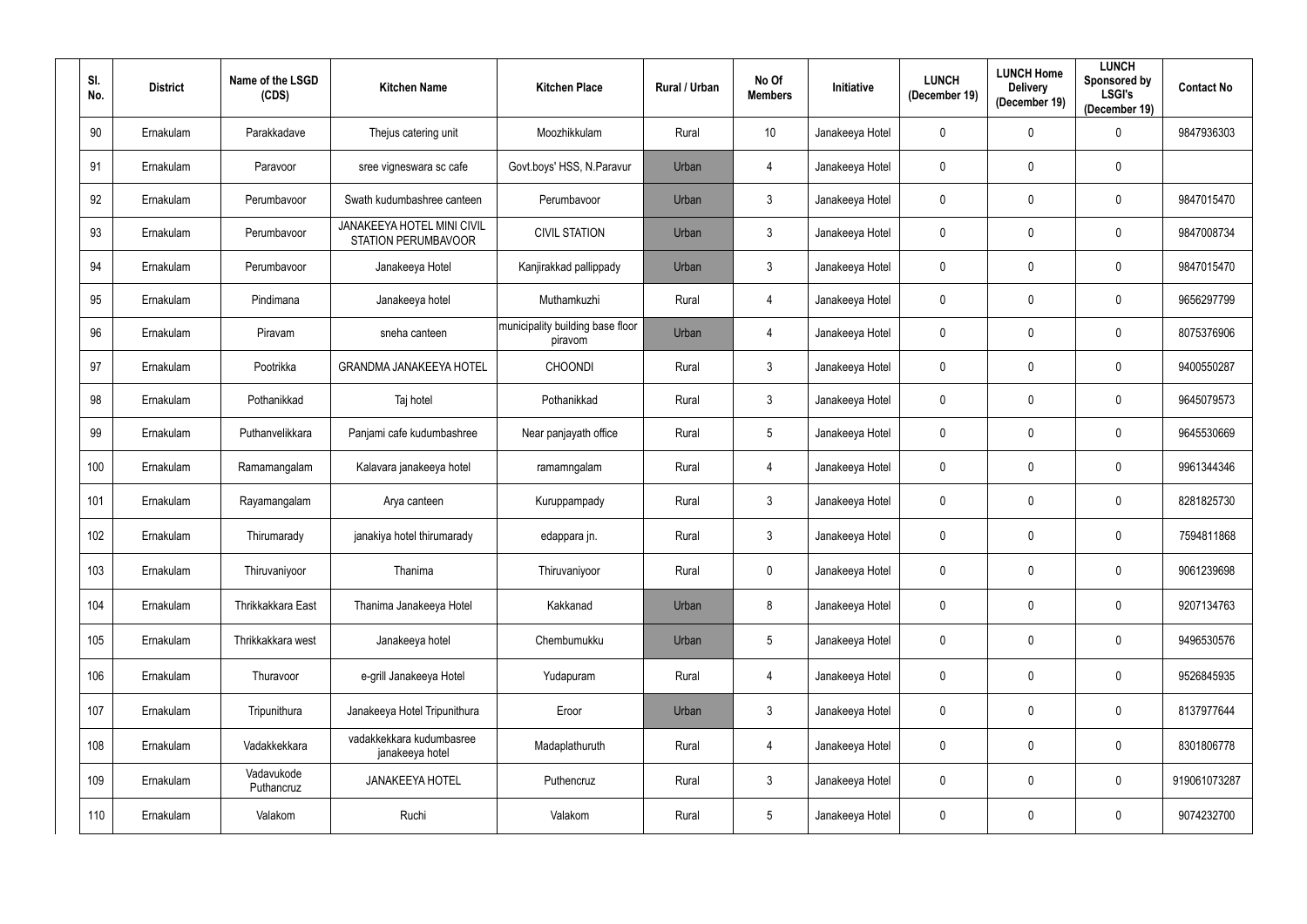|            | SI.<br>No.     | <b>District</b> | Name of the LSGD<br>(CDS) | <b>Kitchen Name</b>          | <b>Kitchen Place</b>                              | Rural / Urban | No Of<br><b>Members</b> | Initiative      | <b>LUNCH</b><br>(December 19) | <b>LUNCH Home</b><br><b>Delivery</b><br>(December 19) | <b>LUNCH</b><br>Sponsored by<br><b>LSGI's</b><br>(December 19) | <b>Contact No</b> |
|------------|----------------|-----------------|---------------------------|------------------------------|---------------------------------------------------|---------------|-------------------------|-----------------|-------------------------------|-------------------------------------------------------|----------------------------------------------------------------|-------------------|
|            | 111            | Ernakulam       | Varapuzha                 | DURGA ACTIVITY               | CHETTIBHAGAM                                      | Rural         | 8                       | Janakeeya Hotel | $\mathbf 0$                   | $\mathbf 0$                                           | $\mathbf 0$                                                    | 9496160074        |
|            | 112            | Ernakulam       | Vazhakulam                | Three Star Hotel             | Marampally                                        | Rural         | $\mathfrak{Z}$          | Janakeeya Hotel | $\mathbf 0$                   | 0                                                     | $\mathbf 0$                                                    | 6282644893        |
|            | 113            | Ernakulam       | Vengola                   | Janakeeya Hotel              | Pathipalam                                        | Rural         | $\overline{5}$          | Janakeeya Hotel | $\mathbf 0$                   | 0                                                     | $\mathbf 0$                                                    | 8137887455        |
|            | 114            | Ernakulam       | Vengoor                   | <b>JANAKEEYA HOTEL</b>       | Choorathod                                        | Rural         | 4                       | Janakeeya Hotel | $\mathbf 0$                   | 0                                                     | $\mathbf 0$                                                    | 9656904682        |
| <b>114</b> |                |                 |                           |                              |                                                   |               | 449                     |                 | 1402                          | $\overline{0}$                                        | $\overline{0}$                                                 |                   |
|            | -1             | Idukki          | Adimaly                   | Friends Janakeeya Hotel      | Adimaly                                           | Rural         | $\overline{4}$          | Janakeeya Hotel | $\mathbf 0$                   | 0                                                     | $\mathbf 0$                                                    | 9961635779        |
|            | $\overline{2}$ | Idukki          | Alackode                  | Five Star Canteen            | Elamdesham Block<br>Panchayath Building, Alakode  | Rural         | $\overline{5}$          | Janakeeya Hotel | $\mathbf 0$                   | 0                                                     | $\mathbf 0$                                                    | 9961482164        |
|            | 3              | Idukki          | Arakkulam                 | Sabhalyam                    | Moolamattom                                       | Rural         | $\overline{4}$          | Janakeeya Hotel | $\mathbf 0$                   | 0                                                     | $\mathbf 0$                                                    | 8848124921        |
|            |                | Idukki          | Ayyappancovil             | Maria Janakeeya Hotel        | Parappu                                           | Rural         | $\mathfrak{Z}$          | Janakeeya Hotel | $\mathbf 0$                   | 0                                                     | $\mathbf 0$                                                    | 9544622096        |
|            | 5              | Idukki          | Bysonvalley               | Famous Janakiya Hotel        | Pottankad                                         | Rural         | $\overline{4}$          | Janakeeya Hotel | 54                            | 0                                                     | $\mathbf 0$                                                    | 9744566398        |
|            | 6              | Idukki          | Chakkupallam              | Vanithasree Janakeeya Hotel  | Anakkara                                          | Rural         | $\mathfrak{Z}$          | Janakeeya Hotel | $\mathbf 0$                   | 0                                                     | $\mathbf 0$                                                    | 8075143547        |
|            |                | Idukki          | Devikulam                 | Kudumbashree Janakeeya Hotel | Echo point                                        | Rural         | $\mathfrak{Z}$          | Janakeeya Hotel | 260                           | 0                                                     | $\mathbf 0$                                                    | 8281640208        |
|            | 8              | Idukki          | Edavetty                  | Kudumbashree Janakeeya Hotel | Edavetty                                          | Rural         | $\mathbf{3}$            | Janakeeya Hotel | $\mathbf 0$                   | 0                                                     | $\mathbf 0$                                                    | 6238694173        |
|            | 9              | Idukki          | Erattayar                 | Vanitha Janakeeya Hotel      | Erattayar                                         | Rural         | $\overline{4}$          | Janakeeya Hotel | $\mathbf 0$                   | 0                                                     | $\mathbf 0$                                                    | 9188166929        |
|            | 10             | Idukki          | Kamakshi                  | Kripa Catering               | Thankamani                                        | Rural         | $\overline{5}$          | Janakeeya Hotel | $\mathbf 0$                   | $\pmb{0}$                                             | $\mathbf 0$                                                    | 9544021398        |
|            | 11             | Idukki          | Kanchiyar                 | Swadh Janakeeya Hotel        | Kanchiyar                                         | Rural         | $\overline{5}$          | Janakeeya Hotel | 48                            | $\mathbf 0$                                           | $\mathbf 0$                                                    | 8606856496        |
|            | 12             | Idukki          | Kanjikkuzhi               | Samarppanam                  | Kanjikkuzhi                                       | Rural         | $\overline{4}$          | Janakeeya Hotel | $\mathbf 0$                   | $\pmb{0}$                                             | $\mathbf 0$                                                    | 9447169262        |
|            | 13             | Idukki          | Kanthaloor                | Morningstar Janakeeya Hotel  | Sahayagiri complex, near<br>Kanthalloor Bus stand | Rural         | $\overline{4}$          | Janakeeya Hotel | 195                           | 0                                                     | $\overline{0}$                                                 | 9447941632        |
|            | 14             | Idukki          | Karimannoor               | Rujiya Catering Unit         | Karimannoor                                       | Rural         | $\overline{5}$          | Janakeeya Hotel | 65                            | 0                                                     | $\overline{0}$                                                 | 9497454952        |
|            | 15             | Idukki          | Karunapuram               | Karuna Hotel                 | Panchayathu complex                               | Rural         | $\overline{4}$          | Janakeeya Hotel | $\mathbf 0$                   | 0                                                     | $\overline{0}$                                                 | 9961152820        |
|            | 16             | Idukki          | Kattappana                | Karunya Janakeeya Hotel      | Kattappana                                        | Urban         | $\sqrt{5}$              | Janakeeya Hotel | 248                           | 0                                                     | $\mathbf 0$                                                    | 9497684477        |
|            | 17             | Idukki          | Kodikkulam                | Kulirma Janakiya Hotel       | Kodikkulam                                        | Rural         | $\,6\,$                 | Janakeeya Hotel | $\mathbf 0$                   | 0                                                     | $\mathbf 0$                                                    | 9605111852        |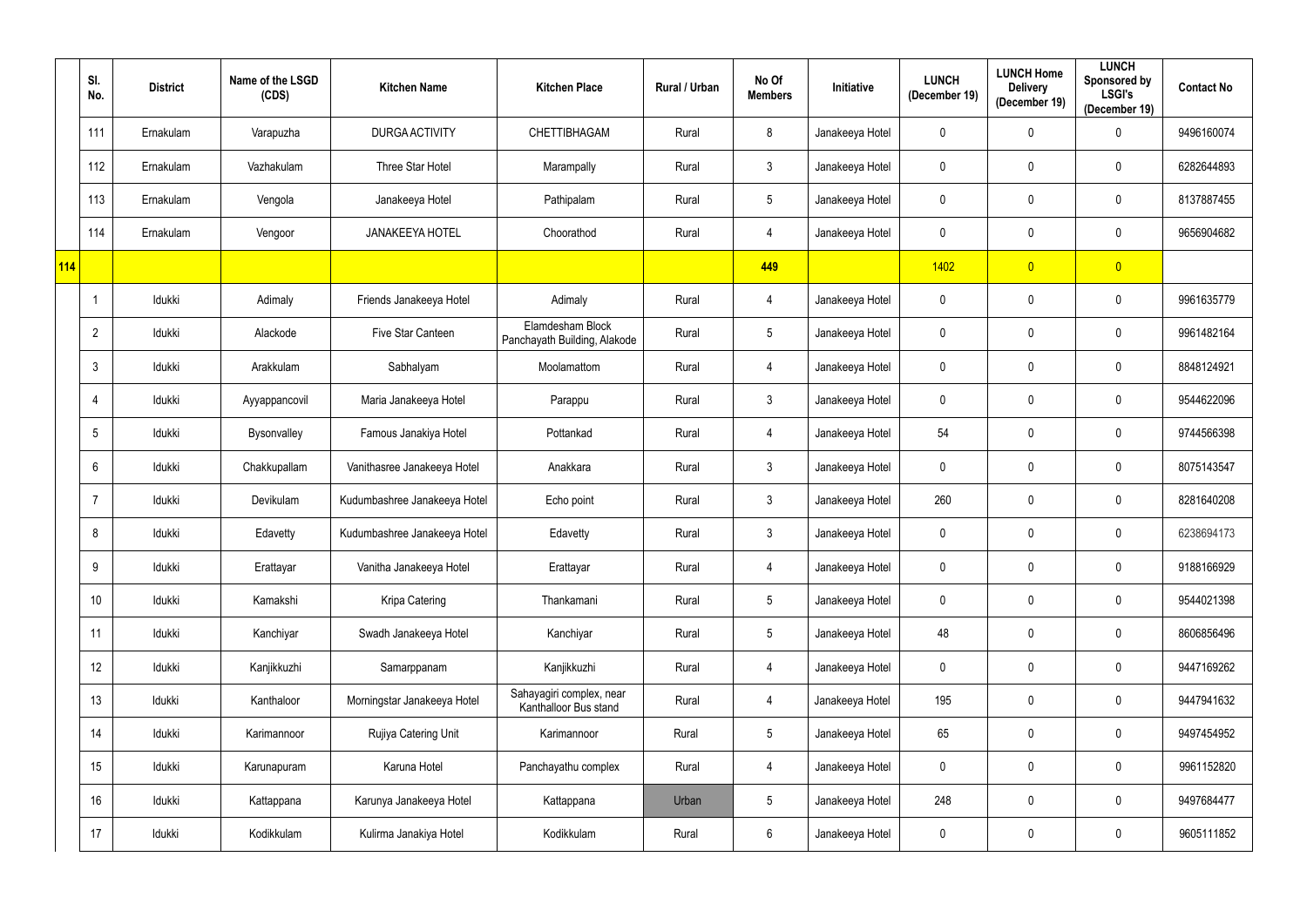|    | SI.<br>No. | <b>District</b> | Name of the LSGD<br>(CDS) | <b>Kitchen Name</b>                   | <b>Kitchen Place</b>          | <b>Rural / Urban</b> | No Of<br><b>Members</b> | Initiative      | <b>LUNCH</b><br>(December 19) | <b>LUNCH Home</b><br><b>Delivery</b><br>(December 19) | <b>LUNCH</b><br>Sponsored by<br><b>LSGI's</b><br>(December 19) | <b>Contact No</b> |
|----|------------|-----------------|---------------------------|---------------------------------------|-------------------------------|----------------------|-------------------------|-----------------|-------------------------------|-------------------------------------------------------|----------------------------------------------------------------|-------------------|
|    | 18         | Idukki          | Kokkayar                  | Sevana Janakeeya hotel                | 35th Mile                     | Rural                | $\mathbf{3}$            | Janakeeya Hotel | 23                            | 0                                                     | $\mathbf 0$                                                    | 9562067674        |
|    | 19         | Idukki          | Konnathadi                | Friends Janakeeya Hotel               | Panickankudi                  | Rural                | $6\phantom{.}6$         | Janakeeya Hotel | $\mathbf 0$                   | 0                                                     | $\mathbf 0$                                                    | 9544048878        |
|    | 20         | Idukki          | Konnathadi                | Janapriya Janakeeya Hotel             | Konnathadi                    | Rural                | $\mathfrak{Z}$          | Janakeeya Hotel | $\mathbf 0$                   | 0                                                     | $\mathbf 0$                                                    | 9895147074        |
|    | 21         | Idukki          | Kudayathoor               | Kudumbashree Janakeeya Hotel          | Kanjar                        | Rural                | $\mathfrak{Z}$          | Janakeeya Hotel | $\pmb{0}$                     | 0                                                     | $\boldsymbol{0}$                                               | 9526762560        |
|    | 22         | Idukki          | Kumaramangalam            | Kumaramangalam Janakeeya<br>Hotel     | Kumaramangalam                | Rural                | 4                       | Janakeeya Hotel | $\mathbf 0$                   | 0                                                     | $\mathbf 0$                                                    | 9745633509        |
|    | 23         | Idukki          | Kumili                    | Ruchi Hotel                           | Kumili                        | Rural                | 4                       | Janakeeya Hotel | 113                           | 0                                                     | $\mathbf 0$                                                    | 9447980637        |
|    | 24         | Idukki          | Manakkadu                 | Vanitha Hotel                         | Chittoor                      | Rural                | $\mathbf{3}$            | Janakeeya Hotel | $\mathbf 0$                   | 0                                                     | $\mathbf 0$                                                    | 8330097933        |
| 50 | 25         | Idukki          | Mankulam                  | Jeevanam Catering Janakeeya<br>Hotel  | Panchayathu Building          | Rural                | 4                       | Janakeeya Hotel | $\mathbf 0$                   | 0                                                     | $\mathbf 0$                                                    | 9495060505        |
|    | 26         | Idukki          | Marayoor                  | Malabar food court Janakeeya<br>Hotel | Marayoor Near IDCB bank       | Rural                | 4                       | Janakeeya Hotel | 272                           | 0                                                     | $\mathbf 0$                                                    | 9446925610        |
|    | 27         | Idukki          | Mariyapuram               | Anaswara Hotel & Catering             | Idukki                        | Rural                | 4                       | Janakeeya Hotel | $\mathbf 0$                   | 0                                                     | $\mathbf 0$                                                    | 9526329438        |
|    | 28         | Idukki          | Munnar                    | Annapoorna catering                   | Lorry stand, old munnar       | Rural                | $5\phantom{.0}$         | Janakeeya Hotel | 205                           | 0                                                     | $\mathbf 0$                                                    | 8281009478        |
|    | 29         | Idukki          | Muttom                    | Nila Janakeeya Hotel                  | Muttom                        | Rural                | $\mathfrak{Z}$          | Janakeeya hotel | $\pmb{0}$                     | 0                                                     | $\boldsymbol{0}$                                               | 9961104818        |
|    | 30         | Idukki          | Nedumkandam               | Annus catering                        | Nedumkandam<br>Kizhakkekavala | Rural                | 4                       | Janakeeya Hotel | 147                           | 0                                                     | $\mathbf 0$                                                    | 9747458576        |
|    | 31         | Idukki          | Pallivasal                | <b>Blessing Janakeeya Hotel</b>       | Pallivasal                    | Rural                | 4                       | Janakeeya Hotel | 79                            | $\mathbf 0$                                           | $\mathbf 0$                                                    | 9947981574        |
|    | 32         | Idukki          | Pampadumpara              | Thripthy Janakeeya Hotel              | Pampadumpara                  | Rural                | $\mathbf{3}$            | Janakeeya Hotel | $\mathbf 0$                   | 0                                                     | $\mathbf 0$                                                    | 9207150558        |
|    | 33         | Idukki          | Peermedu                  | Thripthy Janakeeya Hotel              | Peermedu                      | Rural                | $\mathbf{3}$            | Janakeeya Hotel | $\mathbf 0$                   | 0                                                     | $\boldsymbol{0}$                                               | 9633311267        |
|    | 34         | Idukki          | Peruvanthanam             | Janakeeya Hotel                       | Peruvanthanam                 | Rural                | $5\phantom{.0}$         | Janakeeya Hotel | $\mathbf 0$                   | 0                                                     | $\mathbf 0$                                                    | 9562274720        |
|    | 35         | Idukki          | Purappuzha                | Ammas Janakeeya Hotel                 | Purappuzha                    | Rural                | $\mathfrak{Z}$          | Janakeeya Hotel | 40                            | 0                                                     | $\overline{0}$                                                 | 9744954032        |
|    | 36         | Idukki          | Rajakkadu                 | Janakeeya Hotel                       | Rajakkadu Town                | Rural                | $\mathfrak{Z}$          | Janakeeya Hotel | 338                           | 0                                                     | $\overline{0}$                                                 | 9446766999        |
|    | 37         | Idukki          | Rajakumari                | Aiswarya Vanitha Restaurent           | Rajakumari South              | Rural                | 4                       | Janakeeya Hotel | $\mathbf 0$                   | 0                                                     | $\boldsymbol{0}$                                               | 9526570410        |
|    | 38         | Idukki          | Santhanpara               | Janakeeya Hotel                       | Santhanpara                   | Rural                | $\overline{4}$          | Janakeeya Hotel | 175                           | 0                                                     | $\mathbf 0$                                                    | 9526174553        |
|    | 39         | Idukki          | Senapathy                 | Ammoose Hotel                         | Mangathotty                   | Rural                | $\mathbf{3}$            | Janakeeya Hotel | $\mathbf 0$                   | 0                                                     | $\mathbf 0$                                                    | 9539396626        |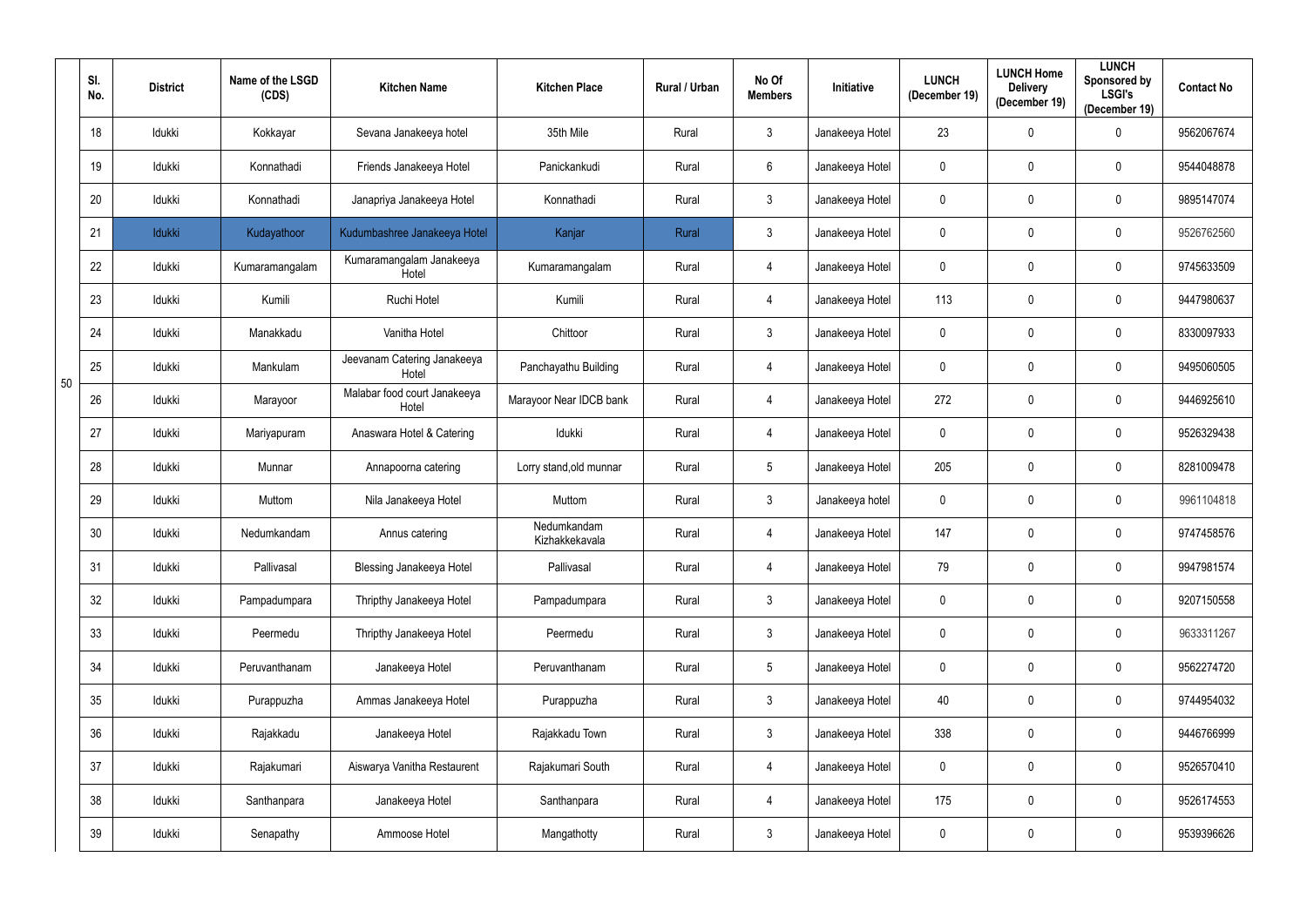|    | SI.<br>No.      | <b>District</b> | Name of the LSGD<br>(CDS)   | <b>Kitchen Name</b>                       | <b>Kitchen Place</b>                      | Rural / Urban | No Of<br><b>Members</b> | Initiative      | <b>LUNCH</b><br>(December 19) | <b>LUNCH Home</b><br><b>Delivery</b><br>(December 19) | <b>LUNCH</b><br>Sponsored by<br><b>LSGI's</b><br>(December 19) | <b>Contact No</b> |
|----|-----------------|-----------------|-----------------------------|-------------------------------------------|-------------------------------------------|---------------|-------------------------|-----------------|-------------------------------|-------------------------------------------------------|----------------------------------------------------------------|-------------------|
|    | 40              | Idukki          | Udumbannoor                 | Kudumbashree Janakeeya Hotel              | Udumbannor                                | Rural         | $\mathfrak{Z}$          | Janakeeya Hotel | 130                           | 0                                                     | $\mathbf 0$                                                    | 9633678438        |
|    | 41              | Idukki          | Upputhara                   | Samarppitha Janakeeya hotel               | Upputhara                                 | Rural         | $\sqrt{5}$              | Janakeeya Hotel | 0                             | 0                                                     | $\mathbf 0$                                                    | 9526590710        |
|    | 42              | Idukki          | Vandanmedu                  | Dharshana Janakeeya Hotel                 | Vandanmedu                                | Rural         | $\overline{4}$          | Janakeeya Hotel | $\mathbf 0$                   | 0                                                     | $\mathbf 0$                                                    | 9744038737        |
|    | 43              | Idukki          | Vandiperiyar                | Vandiperiyar Janakeeya Hotel              | Vandiperiyar                              | Rural         | $5\phantom{.0}$         | Janakeeya Hotel | 131                           | 0                                                     | $\mathbf 0$                                                    | 8086863254        |
|    | 44              | Idukki          | Vannappuram                 | Souhrudham Janakeeya Hotel                | Vannappuram                               | Rural         | $\sqrt{5}$              | Janakeeya Hotel | 0                             | 0                                                     | $\mathbf 0$                                                    | 8113054492        |
|    | 45              | Idukki          | Vathikudy                   | Karthika                                  | Thopramkudi                               | Rural         | $\overline{4}$          | Janakeeya Hotel | 0                             | 0                                                     | $\mathbf 0$                                                    | 9947636989        |
|    | 46              | Idukki          | Vathikudy                   | Mahima                                    | Murickassery                              | Rural         | $\mathbf{3}$            | Janakeeya Hotel | 0                             | 0                                                     | $\mathbf 0$                                                    | 8289945652        |
|    | 47              | Idukki          | Vattavada                   | Vattavada Kudumbashree<br>Janakeeya Hotel | Keekkara, Kovilur                         | Rural         | $\overline{4}$          | Janakeeya Hotel | 234                           | 0                                                     | $\mathbf 0$                                                    | 9497790469        |
|    | 48              | Idukki          | Vazhathoppu                 | Grahalakshmi Hotel & Catering             | Cheruthoni                                | Rural         | 4                       | Janakeeya Hotel | 0                             | 0                                                     | $\mathbf 0$                                                    | 9496178884        |
|    | 49              | Idukki          | Vellathooval                | Flowers Janakeeya Hotel                   | Vellathooval                              | Rural         | $\overline{4}$          | Janakeeya Hotel | $\mathbf 0$                   | 0                                                     | $\mathbf 0$                                                    | 9961419892        |
|    | 50              | Idukki          | Velliyamattam               | Padhayam Kudumbashree<br>Janakeeya Hotel  | Velliyamattam                             | Rural         | 4                       | Janakeeya Hotel | 0                             | 0                                                     | $\mathbf 0$                                                    | 7902854627        |
| 50 |                 |                 |                             |                                           |                                           |               | <b>198</b>              |                 | 2757                          | $\mathbf{0}$                                          | $\bullet$                                                      |                   |
|    |                 | Kannur          | Maloor                      | Maloor Janakeeya Hotel                    | Thrikandaripoyil, PO-<br>Thrikandaripoyil | Rural         | $\mathbf{3}$            | Janakeeya Hotel | 0                             | 0                                                     | $\mathbf 0$                                                    | 9656132294        |
|    | $\overline{2}$  | Kannur          | Kolachery                   | Janakeeya Hotel                           | Kolachery Paramba, PO-<br>Kolacheri       | Rural         | $5\phantom{.0}$         | Janakeeya Hotel | $\mathbf 0$                   | 0                                                     | $\mathbf 0$                                                    | 9895324699        |
|    | $\mathbf{3}$    | Kannur          | Pinarayi                    | Janakeeya hotel, Pinarayi                 | Pinarayi                                  | Rural         | $6\,$                   | Janakeeya Hotel | $\mathbf 0$                   | $\mathbf 0$                                           | $\mathbf 0$                                                    | 9447215211        |
|    | $\overline{4}$  | Kannur          | Muzhakunnu                  | Thripthy Janakeeya Hotel                  | Kakkayangad, Muzhakkunnu                  | Rural         | $\sqrt{5}$              | Janakeeya Hotel | $\pmb{0}$                     | 0                                                     | $\mathbf 0$                                                    | 9526047538        |
|    | $5\overline{)}$ | Kannur          | Chapparappadavu             | Kudumbasree janakeeya hotel               | Near village office,<br>Chapparappadav    | Rural         | $\mathfrak{Z}$          | Janakeeya Hotel | $\mathbf 0$                   | $\pmb{0}$                                             | $\mathbf 0$                                                    | 9605413324        |
|    | $6^{\circ}$     | Kannur          | Iritty                      | Roopasree Kudumbashree hotel              | Koolichembra                              | Urban         | $\bf 8$                 | Janakeeya Hotel | $\mathbf 0$                   | 0                                                     | $\mathbf 0$                                                    | 8589921533        |
|    | $\overline{7}$  | Kannur          | Dharmadam                   | Dharmadam Janakeeya hotel                 | Near Andalloor kav,<br>Dharmadam          | Rural         | $\mathfrak{Z}$          | Janakeeya Hotel | $\mathbf 0$                   | 0                                                     | $\mathbf 0$                                                    | 9526975778        |
|    | 8               | Kannur          | Peralassery                 | Janakeeya Hotel                           | Peralassery Town, PO -<br>Mundallur       | Rural         | $9\,$                   | Janakeeya Hotel | $\mathbf 0$                   | 0                                                     | $\mathbf 0$                                                    | 70256213909       |
|    | 9               | Kannur          | Kadannappalli<br>Panappuzha | Kudumbasree janakeeya hotel               | Chanthappura                              | Rural         | $\overline{4}$          | Janakeeya Hotel | $\mathbf 0$                   | 0                                                     | $\mathbf 0$                                                    | 9961089935        |
|    | 10              | Kannur          | Anthur                      | Janakeeya hotel                           | Dharmasala                                | Urban         | $\sqrt{5}$              | Janakeeya Hotel | 0                             | 0                                                     | $\mathbf 0$                                                    | 9544138650        |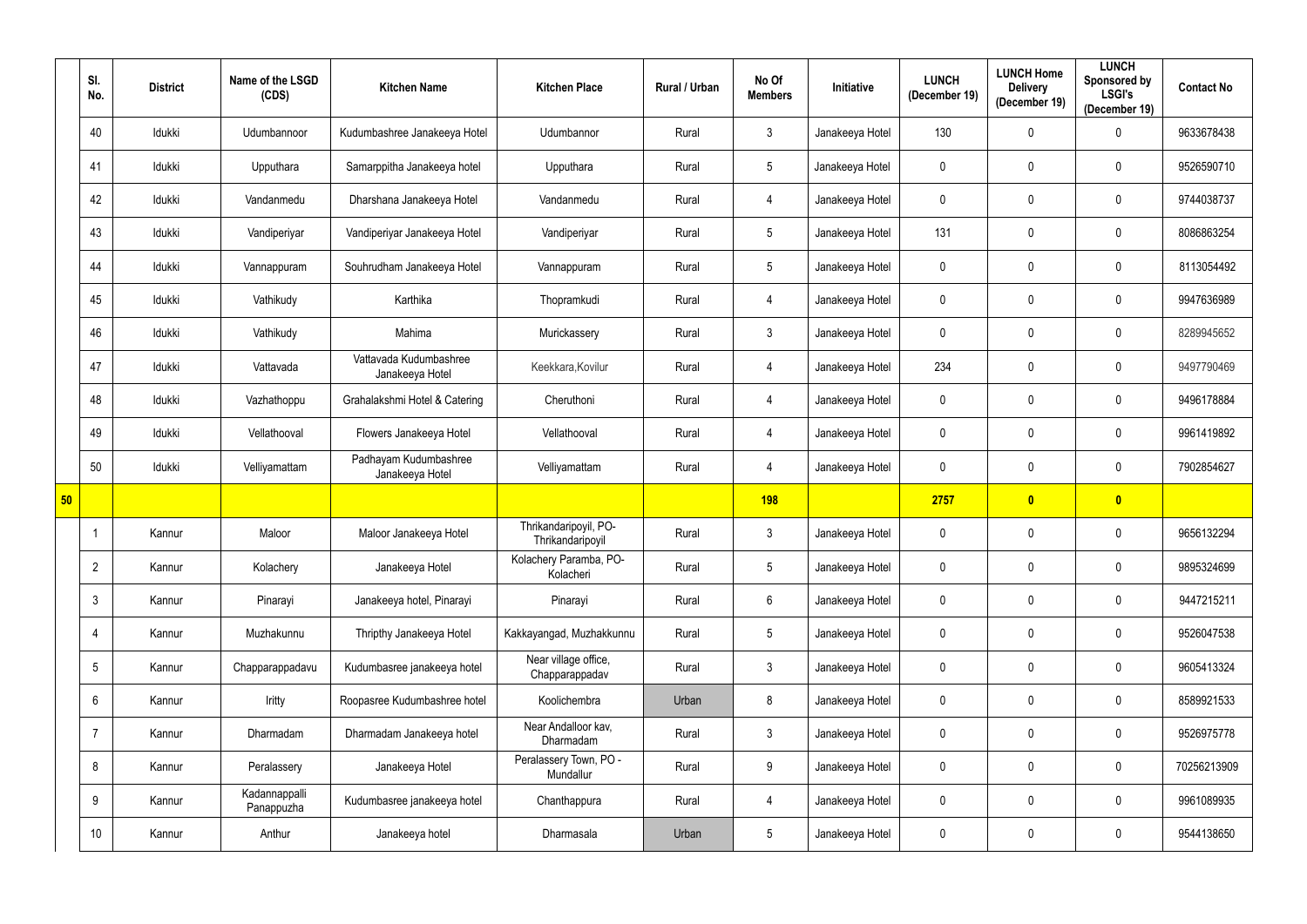| SI.<br>No. | <b>District</b> | Name of the LSGD<br>(CDS) | <b>Kitchen Name</b>                                | <b>Kitchen Place</b>                           | Rural / Urban | No Of<br><b>Members</b> | Initiative      | <b>LUNCH</b><br>(December 19) | <b>LUNCH Home</b><br><b>Delivery</b><br>(December 19) | <b>LUNCH</b><br>Sponsored by<br><b>LSGI's</b><br>(December 19) | <b>Contact No</b> |
|------------|-----------------|---------------------------|----------------------------------------------------|------------------------------------------------|---------------|-------------------------|-----------------|-------------------------------|-------------------------------------------------------|----------------------------------------------------------------|-------------------|
| 11         | Kannur          | Cheruthazham              | Janakeeya Hotel (Thripthi<br>Kudumbashree Canteen) | Pilathara                                      | Rural         | $\mathbf{3}$            | Janakeeya Hotel | $\pmb{0}$                     | $\mathbf 0$                                           | $\mathbf 0$                                                    | 9947540361        |
| 12         | Kannur          | Peravoor                  | Kudumbashree Janakeeya Hotel                       | Peravoor Bus stand, Peravoor<br>P <sub>O</sub> | Rural         | $\mathbf{3}$            | Janakeeya Hotel | $\mathbf 0$                   | $\mathbf 0$                                           | $\mathbf 0$                                                    | 9947567857        |
| 13         | Kannur          | Kalliassery               | Janakeeya Hotel                                    | Irinav Road, Payyattam, PO-<br>Irinav          | Rural         | 4                       | Janakeeya Hotel | $\mathbf 0$                   | $\mathbf 0$                                           | $\bf{0}$                                                       | 8848330570        |
| 14         | Kannur          | Panniyannur               | Janakeeya Hotel                                    | Panoor Block office compound                   | Rural         | $6\phantom{.}6$         | Janakeeya Hotel | $\mathbf 0$                   | $\mathbf 0$                                           | $\mathbf 0$                                                    | 9447449875        |
| 15         | Kannur          | Kannapuram                | Janakeeya Hotel                                    | Chynaclay road, Kannapuram                     | Rural         | $5\phantom{.0}$         | Janakeeya Hotel | $\mathbf 0$                   | 0                                                     | $\bf{0}$                                                       | 8089127045        |
| 16         | Kannur          | Sreekandapuram            | Janakeeya Hotel                                    | Sreekandapuram, near bus<br>stand              | Urban         | $5\phantom{.0}$         | Janakeeya Hotel | $\mathbf 0$                   | $\mathbf 0$                                           | $\mathbf 0$                                                    | 7591948757        |
| 17         | Kannur          | Thalasseri                | Janakeeya Hotel                                    | New bus stand, Thalasseri                      | Urban         | $6\phantom{.}6$         | Janakeeya Hotel | $\mathbf 0$                   | $\mathbf 0$                                           | $\mathbf 0$                                                    | 9446263864        |
| 18         | Kannur          | Chokli                    | Janakeeya Hotel                                    | Olavilam, Chokli                               | Rural         | $5\phantom{.0}$         | Janakeeya Hotel | $\mathbf 0$                   | $\mathbf 0$                                           | $\mathbf 0$                                                    | 9846892821        |
| 19         | Kannur          | Udayagiri                 | Janakeeya Hotel                                    | Karthikapuram                                  | Rural         | 4                       | Janakeeya Hotel | $\mathbf 0$                   | $\mathbf 0$                                           | $\mathbf 0$                                                    | 9562375342        |
| 20         | Kannur          | Karivellur Peralam        | Janakeeya Hotel                                    | Panchayah building,<br>Onakkunnu               | Rural         | 4                       | Janakeeya Hotel | $\mathbf 0$                   | $\mathbf 0$                                           | $\mathbf 0$                                                    | 7025519714        |
| 21         | Kannur          | Muzhappilangad            | Janakeeya Hotel                                    | Near FCI godown,<br>Muzhappilangad             | Rural         | $5\phantom{.0}$         | Janakeeya Hotel | $\mathbf 0$                   | $\mathbf 0$                                           | $\mathbf 0$                                                    | 7306005267        |
| 22         | Kannur          | Narath                    | Janakeeya Hotel                                    | Janakeeya Hotel, Kambil,<br>Narath             | Rural         | $\overline{7}$          | Janakeeya Hotel | $\mathbf 0$                   | $\mathbf 0$                                           | $\boldsymbol{0}$                                               | 9747441162        |
| 23         | Kannur          | Payyannur                 | Janakeeya Hotel                                    | Municipality compoud,<br>Payyannur             | Urban         | 3                       | Janakeeya Hotel | $\mathbf 0$                   | $\mathbf 0$                                           | $\mathbf 0$                                                    | 9526620805        |
| 24         | Kannur          | Kangol Alappadamba        | Janakeeya Hotel                                    | Mathil, Near Kangol<br>Alappadamba Panchayath  | Rural         | 4                       | Janakeeya Hotel | $\mathbf 0$                   | $\mathbf 0$                                           | $\mathbf 0$                                                    | 9495296142        |
| 25         | Kannur          | Naduvil                   | Janakeeya Hotel                                    | Panchayath compound,<br>Naduvil town           | Rural         | 4                       | Janakeeya Hotel | $\mathbf 0$                   | $\mathbf 0$                                           | $\overline{0}$                                                 | 7902902490        |
| 26         | Kannur          | Koothuparamba             | Janakeeya Hotel                                    | Manghad Vayal, Near HSS<br>Koothuparamba, PO-  | Urban         | $8\,$                   | Janakeeya Hotel | $\pmb{0}$                     | $\mathbf 0$                                           | $\overline{0}$                                                 | 9645608253        |
| 27         | Kannur          | Kuttiatoor                | Janakeeya Hotel                                    | Near Panchayath office,<br>Chattukappara       | Rural         | $5\,$                   | Janakeeya Hotel | $\mathbf 0$                   | $\mathbf 0$                                           | $\overline{0}$                                                 | 9544644195        |
| 28         | Kannur          | Kathirur                  | Janakeeya Hotel                                    | Panchayath office building,<br>Kathirur        | Rural         | $5\,$                   | Janakeeya Hotel | $\pmb{0}$                     | $\mathbf 0$                                           | $\overline{0}$                                                 | 8129404833        |
| 29         | Kannur          | Panoor                    | Janakeeya Hotel                                    | Elangode, Panoor                               | Urban         | $5\,$                   | Janakeeya Hotel | $\overline{0}$                | $\mathbf 0$                                           | $\overline{0}$                                                 | 9605852157        |
| 30         | Kannur          | Chirakkal                 | Janakeeya Hotel                                    | Chirakkal weavers,<br>Puthiyatheru             | Rural         | $5\phantom{.0}$         | Janakeeya Hotel | $\pmb{0}$                     | $\mathbf 0$                                           | $\mathbf 0$                                                    | 9895854873        |
| 31         | Kannur          | Eranjoli                  | Janakeeya Hotel                                    | Near Thalassery RTO office,<br>Chungam         | Rural         | $5\,$                   | Janakeeya Hotel | $\pmb{0}$                     | $\mathbf 0$                                           | $\mathbf 0$                                                    | 9656368808        |
| 32         | Kannur          | Payam                     | Janakeeya Hotel                                    | Near Panchayath office,<br>Madathil            | Rural         | 4                       | Janakeeya Hotel | $\pmb{0}$                     | $\mathbf 0$                                           | $\pmb{0}$                                                      | 9496554678        |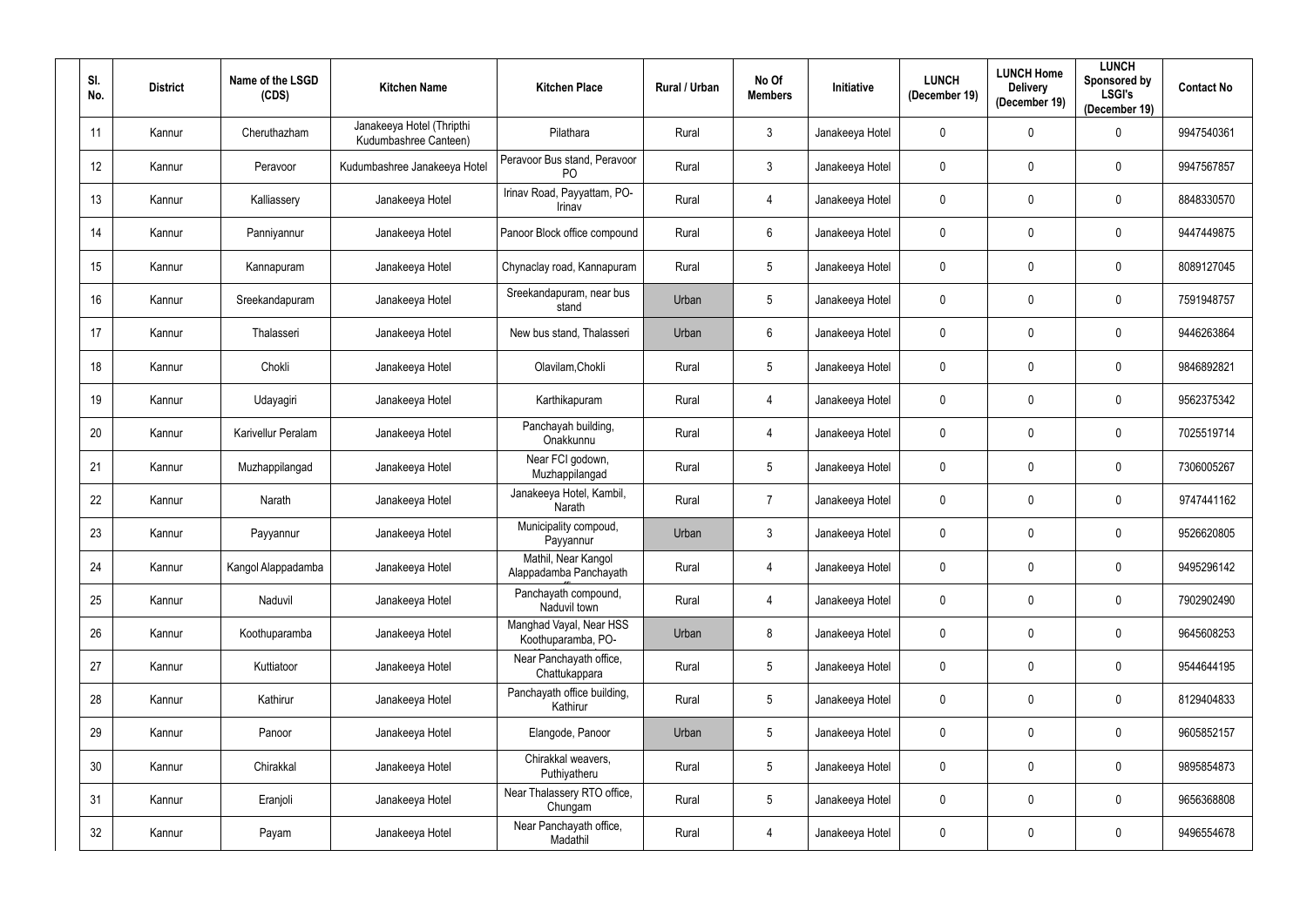|    | SI.<br>No. | <b>District</b> | Name of the LSGD<br>(CDS) | <b>Kitchen Name</b> | <b>Kitchen Place</b>                                           | Rural / Urban | No Of<br><b>Members</b> | Initiative      | <b>LUNCH</b><br>(December 19) | <b>LUNCH Home</b><br><b>Delivery</b><br>(December 19) | <b>LUNCH</b><br>Sponsored by<br><b>LSGI's</b><br>(December 19) | <b>Contact No</b> |
|----|------------|-----------------|---------------------------|---------------------|----------------------------------------------------------------|---------------|-------------------------|-----------------|-------------------------------|-------------------------------------------------------|----------------------------------------------------------------|-------------------|
|    | 33         | Kannur          | Eramam Kuttoor            | Janakeeya Hotel     | Mathamangalam, Near CDS<br>office                              | Rural         | 4                       | Janakeeya Hotel | $\mathbf 0$                   | 0                                                     | $\mathbf 0$                                                    | 9562473576        |
|    | 34         | Kannur          | Ramanthally               | Janakeeya hotel     | Ramanthally                                                    | Rural         | 4                       | Janakeeya Hotel | $\mathbf 0$                   | 0                                                     | $\mathbf 0$                                                    | 9496705429        |
|    | 35         | Kannur          | Thripangottur             | Janakeeya Hotel     | Kallikkandy, Thripangottur                                     | Rural         | $\mathfrak{Z}$          | Janakeeya Hotel | $\mathbf 0$                   |                                                       | $\mathbf 0$                                                    | 9495191659        |
|    | 36         | Kannur          | Madayi                    | Janakeeya Hotel     | Eripuram, Near Vrindhavan<br>Residency, PO Pazhayangadi        | Rural         | $\mathfrak{Z}$          | Janakeeya Hotel | $\mathbf 0$                   | 0                                                     | $\mathbf 0$                                                    | 7561006271        |
|    | 37         | Kannur          | Kelakam                   | Janakeeya Hotel     | Kelakam PO                                                     | Rural         | $\mathfrak{Z}$          | Janakeeya Hotel | $\mathbf 0$                   | 0                                                     | $\mathbf 0$                                                    | 8113866296        |
|    | 38         | Kannur          | Kurumathoor               | Janakeeya Hotel     | Near GVHSS, Kurumathoor                                        | Rural         | $\mathfrak{Z}$          | Janakeeya Hotel | $\mathbf 0$                   | 0                                                     | $\mathbf 0$                                                    | 9633816470        |
|    | 39         | Kannur          | Peringome Vayakkara       | Janakeeya Hotel     | Peringome, Near Police station                                 | Rural         | $\sqrt{5}$              | Janakeeya Hotel | $\mathbf 0$                   | 0                                                     | $\mathbf 0$                                                    | 9961413726        |
|    | 40         | Kannur          | Munderi                   | Janakeeya Hotel     | Kanjirode Karakkadu, Munderi                                   | Rural         | 4                       | Janakeeya Hotel | $\mathbf 0$                   | 0                                                     | $\mathbf 0$                                                    | 8547609196        |
|    | 41         | Kannur          | Anjarakandy               | Janakeeya Hotel     | Panayatham Paramba,<br>Anjarankandy                            | Rural         | $\overline{4}$          | Janakeeya Hotel | $\mathbf 0$                   | 0                                                     | $\mathbf 0$                                                    | 9496900755        |
| 89 | 42         | Kannur          | Ayyankkunnu               | Janakeeya Hotel     | Ayyankunnu Panchayth<br>Anghadikkadavu                         | Rural         | $\overline{4}$          | Janakeeya Hotel | $\mathbf 0$                   | 0                                                     | $\mathbf 0$                                                    | 9946734976        |
|    | 43         | Kannur          | Padiyoor                  | Janakeeya Hotel     | Padiyoor PO                                                    | Rural         | $\overline{4}$          | Janakeeya Hotel | $\mathbf 0$                   | 0                                                     | $\mathbf 0$                                                    | 9539028498        |
|    | 44         | Kannur          | Ezhome                    | Janakeeya Hotel     | Pazhayangadi bus stand,<br>Ezhom                               | Rural         | $\overline{5}$          | Janakeeya Hotel | 208                           | 0                                                     | $\overline{0}$                                                 | 8086910862        |
|    | 45         | Kannur          | Koodali                   | Janakeeya Hotel     | Near Koodali Panchayath<br>Office, Kololam, PO -<br>Edgygnnoor | Rural         |                         | Janakeeya Hotel | 0                             |                                                       | 0                                                              | 9526524230        |
|    | 46         | Kannur          | Pappinisseri              | Janakeeya Hotel     | Near EMS Smaraka Govt.<br>Higher secondary school,             | Rural         | $\overline{4}$          | Janakeeya Hotel | $\mathbf 0$                   | 0                                                     | $\mathbf 0$                                                    | 9605727307        |
|    | 47         | Kannur          | Mattannur                 | Janakeeya Hotel     | Near Municipality office,<br>Mattannur                         | Urban         | $\sqrt{5}$              | Janakeeya Hotel | $\mathbf 0$                   | 0                                                     | $\mathbf 0$                                                    | 7510706897        |
|    | 48         | Kannur          | Chenghalayi               | Janakeeya Hotel     | Valakai, Chenghalayi                                           | Rural         | $\mathfrak{Z}$          | Janakeeya Hotel | $\mathbf 0$                   | 0                                                     | $\overline{0}$                                                 | 8547696233        |
|    | 49         | Kannur          | Pattiam                   | Janakeeya Hotel     | Cheruvancheri PO,<br>Cheruvancheri                             | Rural         | $\overline{4}$          | Janakeeya Hotel | $\mathbf 0$                   | 0                                                     | $\overline{0}$                                                 | 7025025275        |
|    | 50         | Kannur          | Thaliparamba              | Janakeeya Hotel     | Municipality compoud,<br>Thaliparamba                          | Urban         | $\overline{4}$          | Janakeeya Hotel | $\mathbf 0$                   | 0                                                     | $\overline{0}$                                                 | 8547849019        |
|    | 51         | Kannur          | Payyavoor                 | Janakeeya Hotel     | Payyavoor - PO, Payyavoor                                      | Rural         | $\overline{5}$          | Janakeeya Hotel | $\mathbf 0$                   | $\mathbf 0$                                           | $\overline{0}$                                                 | 9495311608        |
|    | 52         | Kannur          | Kottiyoor                 | Janakeeya Hotel     | Neendunokki, Kottiyoor - PO                                    | Rural         | $\overline{5}$          | Janakeeya Hotel | $\mathbf 0$                   | 0                                                     | $\overline{0}$                                                 | 6282565854        |
|    | 53         | Kannur          | Kunnothparamba            | Janakeeya Hotel     | Kunnothparamba PO,<br>Kunnothparamba                           | Rural         | $\mathfrak{Z}$          | Janakeeya Hotel | $\mathbf 0$                   | 0                                                     | $\mathbf 0$                                                    | 8156840487        |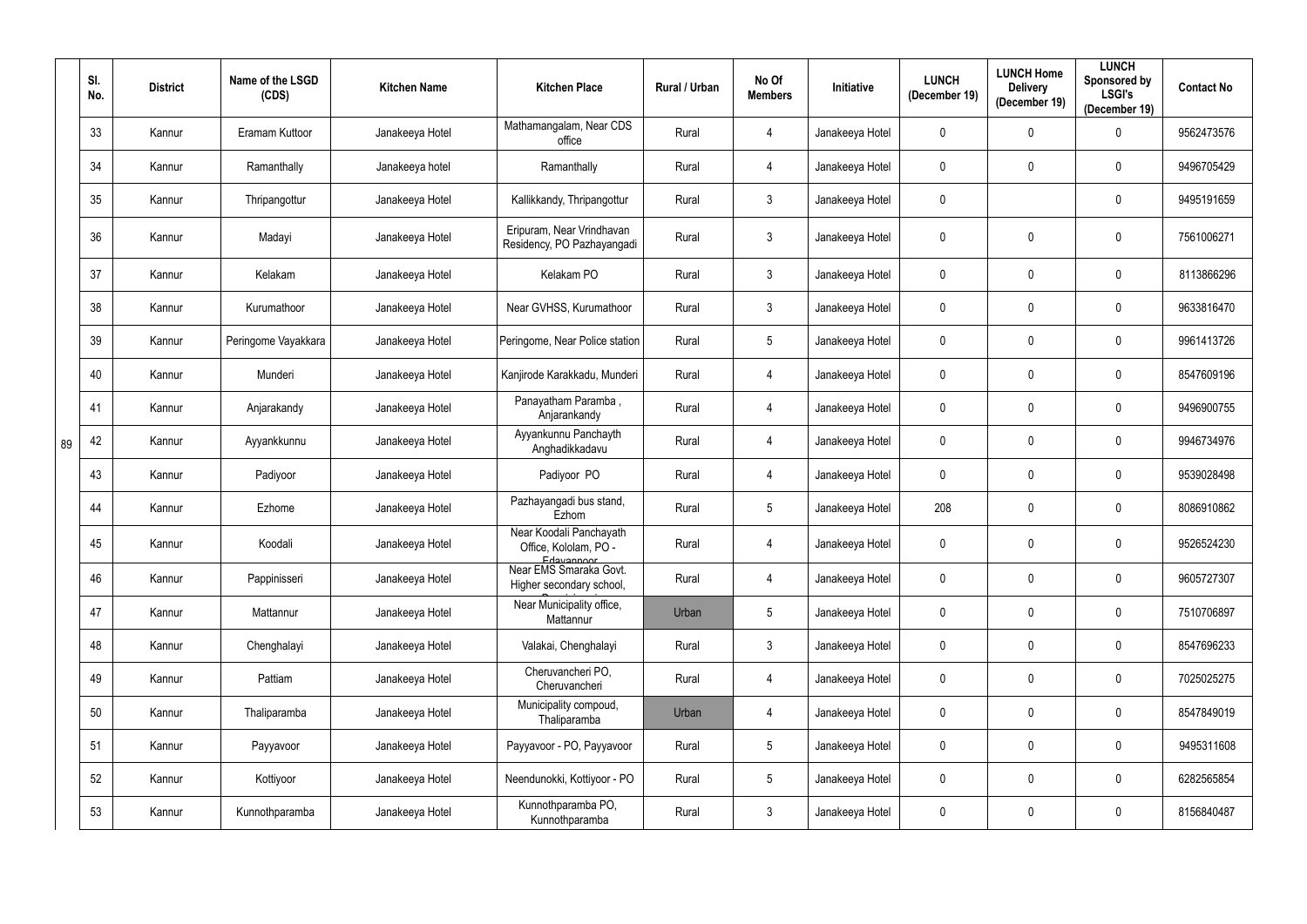| SI.<br>No. | <b>District</b> | Name of the LSGD<br>(CDS) | <b>Kitchen Name</b>                          | <b>Kitchen Place</b>                                    | Rural / Urban | No Of<br><b>Members</b> | <b>Initiative</b> | <b>LUNCH</b><br>(December 19) | <b>LUNCH Home</b><br><b>Delivery</b><br>(December 19) | <b>LUNCH</b><br>Sponsored by<br><b>LSGI's</b><br>(December 19) | <b>Contact No</b> |
|------------|-----------------|---------------------------|----------------------------------------------|---------------------------------------------------------|---------------|-------------------------|-------------------|-------------------------------|-------------------------------------------------------|----------------------------------------------------------------|-------------------|
| 54         | Kannur          | Pariyaram                 | Janakeeya Hotel                              | Near Panchayath Office,<br>Chithappile poyil, Pariyaram | Rural         | 4                       | Janakeeya Hotel   | $\mathbf 0$                   | 0                                                     | $\mathbf 0$                                                    | 9744385083        |
| 55         | Kannur          | Kunjimangalam             | Janakeeya Hotel                              | Old Post office building,<br>Andamkovil, Kunjimangalam  | Rural         | $\overline{4}$          | Janakeeya Hotel   | $\mathbf 0$                   | 0                                                     | $\mathbf 0$                                                    | 9526981326        |
| 56         | Kannur          | Thillenkeri               | Janakeeya Hotel                              | Thekkam poyil, Near Uliyil<br>Town                      | Rural         | $\mathfrak{Z}$          | Janakeeya Hotel   | $\mathbf 0$                   | 0                                                     | $\mathbf 0$                                                    | 9745059451        |
| 57         | Kannur          | Chittariparamba           | Janakeeya Hotel                              | Poovathinkeezhil, PO-<br>Chittariparamba                | Rural         | $6\phantom{.}6$         | Janakeeya Hotel   | $\mathbf 0$                   | 0                                                     | $\mathbf 0$                                                    | 8943506825        |
| 58         | Kannur          | Mayyil                    | Janakeeya Hotel                              | Near Mayyil Panchayath office,<br>Mayyil                | Rural         | 4                       | Janakeeya Hotel   | $\mathbf 0$                   | 0                                                     | $\mathbf 0$                                                    | 9526072638        |
| 59         | Kannur          | Cherukunnu                | Janakeeya Hotel                              | Pallichal, PO - Cherukunnu,<br>Pin -670301              | Rural         | 4                       | Janakeeya Hotel   | $\pmb{0}$                     | 0                                                     | $\mathbf 0$                                                    | 8547361298        |
| 60         | Kannur          | Aaralam                   | Janakeeya Hotel                              | Athikkal, PO - Keezhpally                               | Rural         | $\overline{5}$          | Janakeeya Hotel   | $\mathbf 0$                   | 0                                                     | $\mathbf 0$                                                    | 9961285762        |
| 61         | Kannur          | Alakkode                  | Janakeeya Hotel                              | Therthally, Therthally PO,<br>Alakkode                  | Rural         | $\overline{5}$          | Janakeeya Hotel   | $\mathbf 0$                   | 0                                                     | $\mathbf 0$                                                    | 8547045070        |
| 62         | Kannur          | Malappattam               | Janakeeya Hotel                              | Near Malappattam<br>panchayath, Malappattam             | Rural         | 3                       | Janakeeya Hotel   | $\mathbf 0$                   | 0                                                     | $\mathbf 0$                                                    | 9400571842        |
| 63         | Kannur          | Kanichar                  | Janakeeya Hotel                              | Kanichar PO, Kanichar                                   | Rural         | $\mathfrak{Z}$          | Janakeeya Hotel   | $\mathbf 0$                   | 0                                                     | $\mathbf 0$                                                    | 9526167667        |
| 64         | Kannur          | Mokeri                    | Kudumbashree Janakeeya Hotel,<br>Mokeri      | Vallangad, Mokeri                                       | Rural         | $\overline{5}$          | Janakeeya Hotel   | $\mathbf 0$                   | 0                                                     | $\mathbf 0$                                                    | 9947037223        |
| 65         | Kannur          | Anjarakandy 2             | Kudumbashree Janakeeya Hotel,<br>Anjarakandy | Kavinmoola, Anjarakandy                                 | Rural         | $\overline{5}$          | Janakeeya Hotel   | $\mathbf 0$                   | 0                                                     | $\mathbf 0$                                                    | 9446657510        |
| 66         | Kannur          | Newmahi                   | Kudumbashree Janakeeya Hotel                 | Newmahi bridge, Newmahi                                 | Rural         | 3                       | Janakeeya Hotel   | $\mathbf 0$                   | 0                                                     | $\mathbf 0$                                                    | 9946056862        |
| 67         | Kannur          | Keezhallur                | Janakeeya Hotel                              | Kummanam, Elambara                                      | Rural         | $\mathfrak{Z}$          | Janakeeya Hotel   | $\mathbf 0$                   | 0                                                     | $\mathbf 0$                                                    | 9947648580        |
| 68         | Kannur          | Chembilode                | Janakeeya hotel                              | Chakkarakal bus stand,<br>mowanchery                    | Rural         | $5\phantom{.0}$         | Janakeeya Hotel   | $\mathbf 0$                   | 0                                                     | $\mathbf 0$                                                    | 9847951631        |
| 69         | Kannur          | vengad                    | Janakeeya hotel                              | mambaram                                                | Rural         | $\,6\,$                 | Janakeeya Hotel   | $\mathbf 0$                   | $\mathbf 0$                                           | $\overline{0}$                                                 | 7902970902        |
| 70         | Kannur          | Azhikode                  | Janakeeya hotel                              | vankulathvayayal                                        | Rural         | $\overline{4}$          | Janakeeya Hotel   | $\mathbf 0$                   | 0                                                     | $\mathbf 0$                                                    | 9895910633        |
| 71         | Kannur          | Kolayad                   | Janakeeya hotel                              | kolayad                                                 | rural         | $\mathfrak{Z}$          | janakeeya hotel   | $\mathbf 0$                   | $\mathbf 0$                                           | $\overline{0}$                                                 | 8592065431        |
| 72         | Kannur          | valapattanam              | janakeeya hotel                              | mill road, valapattanam                                 | rural         | $\mathfrak{Z}$          | janakeeya hotel   | $\mathbf 0$                   | 0                                                     |                                                                | 9061345312        |
| 73         | Kannur          | Anthur 2                  | annapoorna janakeeya hotel                   | paliyath valapp, po morazha                             | urban         | $\mathfrak{Z}$          | janakeeya hotel   | $\boldsymbol{0}$              | 0                                                     | $\boldsymbol{0}$                                               | 9526183004        |
| 74         | Kannur          | payyannur 2               | janakeeya hotel                              | kaniyeri, po vellur                                     | urban         | $\mathfrak{Z}$          | janakeeya hotel   | $\boldsymbol{0}$              | 0                                                     | $\mathbf 0$                                                    | 8301817232        |
| 75         | Kannur          | cherupuzha                | janakeeya hotel                              | near panjayath office,<br>cherupuzha, 670511            | rural         | $\overline{4}$          | janakeeya hotel   | 111                           | 0                                                     | $\mathbf 0$                                                    | 8547114024        |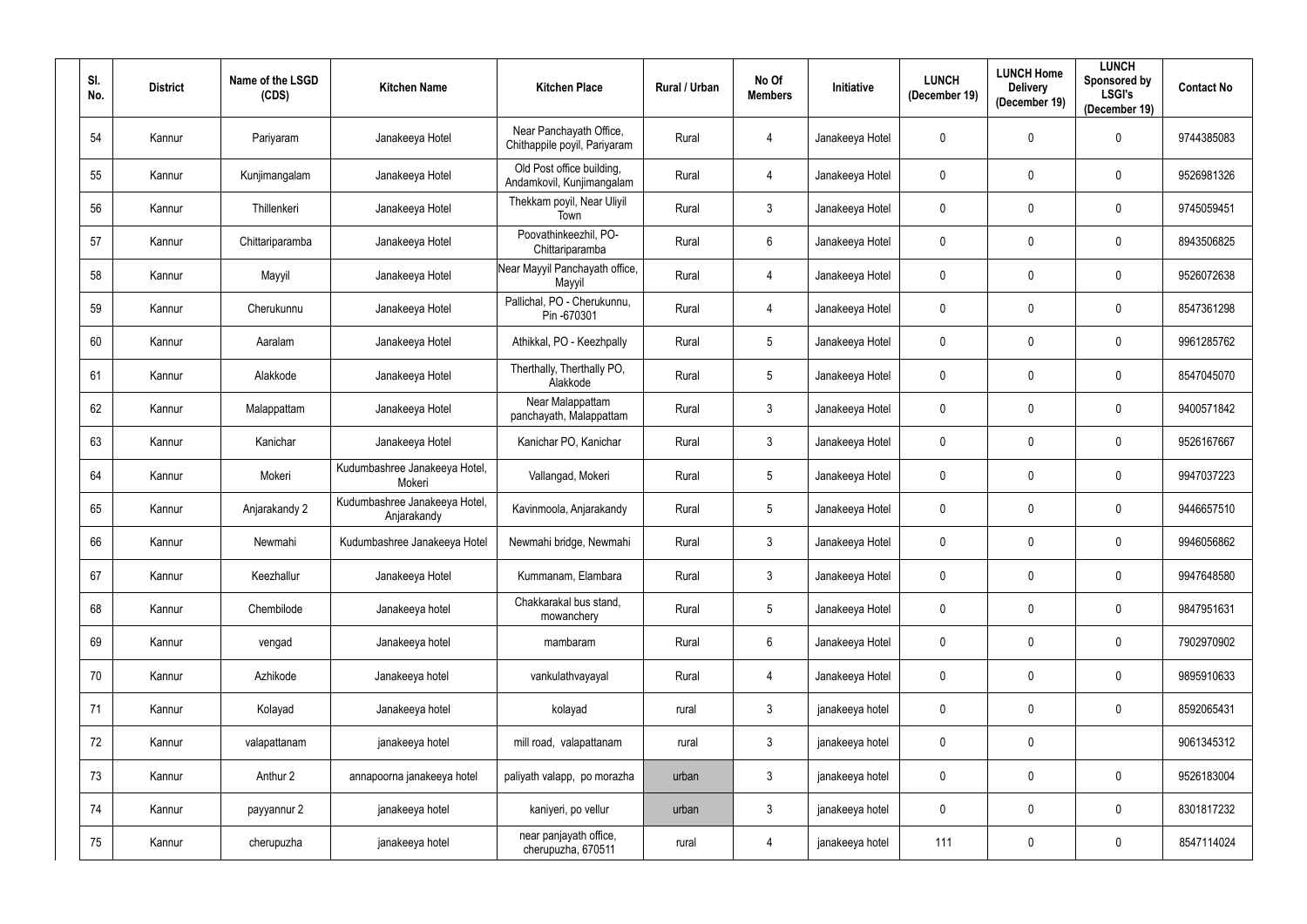|    | SI.<br>No.      | <b>District</b> | Name of the LSGD<br>(CDS) | <b>Kitchen Name</b>             | <b>Kitchen Place</b>                                        | Rural / Urban | No Of<br><b>Members</b> | <b>Initiative</b> | <b>LUNCH</b><br>(December 19) | <b>LUNCH Home</b><br><b>Delivery</b><br>(December 19) | <b>LUNCH</b><br>Sponsored by<br><b>LSGI's</b><br>(December 19) | <b>Contact No</b> |
|----|-----------------|-----------------|---------------------------|---------------------------------|-------------------------------------------------------------|---------------|-------------------------|-------------------|-------------------------------|-------------------------------------------------------|----------------------------------------------------------------|-------------------|
|    | 76              | Kannur          | Eruvessy                  | Janakeeya hotel                 | Panchayath office road,<br>Chemberi                         | Rural         | $\overline{4}$          | Janakeeya hotel   | 0                             | 0                                                     | $\mathbf 0$                                                    | 9544893463        |
|    | 77              | Kannur          | Pattuvam                  | Janakeeya Hotel                 | Near Pattuvam panchayath<br>office, Pattuvam                | Rural         | $5\phantom{.0}$         | Janakeeya hotel   | $\mathbf 0$                   | 0                                                     | $\mathbf 0$                                                    | 9539731430        |
|    | 78              | Kannur          | Mangattidom               | Janakeeya Hotel                 | Kaitheri idam, Nirmalagiri PO,<br>Mangattidom               | Rural         | $\overline{7}$          | Janakeeya hotel   | $\pmb{0}$                     | 0                                                     | $\mathbf 0$                                                    | 9207253934        |
|    | 79              | Kannur          | Panoor                    | Janakeeya Hotel                 | Thundayi peedika, Pukkom,<br>Panoor PO                      | Urban         | 5                       | Janakeeya hotel   | $\mathbf 0$                   | 0                                                     | $\mathbf 0$                                                    | 9605852157        |
|    | 80              | Kannur          | Kottayam                  | Janakeeya hotel                 | Kottayam malabar, Kottayam<br>panchayath building, Kottayam | Rural         | $5\phantom{.0}$         | Janakeeya hotel   | $\mathbf 0$                   | 0                                                     | $\mathbf 0$                                                    | 9656672187        |
|    | 81              | Kannur          | Ulikkal                   | Janakeeya hotel                 | Vattiyam thodu (po) Mattara,<br><b>Ulikkal, 670705</b>      | Rural         | $5\phantom{.0}$         | Janakeeya hotel   | $\mathbf 0$                   | 0                                                     | $\mathbf 0$                                                    | 8086777517        |
|    | 82              | Kannur          | Kadambur                  | Janakeeya hotel                 | Kadachira, Kadambur                                         | Rural         | $5\phantom{.0}$         | Janakeeya hotel   | $\mathbf 0$                   | 0                                                     | $\mathbf 0$                                                    | 9847178332        |
|    | 83              | Kannur          | Irikkoor                  | Janakeeya hotel                 | Peruvalathuparambu, PO -<br>Irikkoor                        | Rural         | $\overline{4}$          | Janakeeya hotel   | $\mathbf 0$                   | 0                                                     | $\mathbf 0$                                                    | 9746864255        |
|    | 84              | Kannur          | Mattool                   | Janakeeya hotel                 | Mattool central, Mattool                                    | Rural         | $5\phantom{.0}$         | Janakeeya hotel   | $\mathbf 0$                   | 0                                                     | $\mathbf 0$                                                    | 9895321842        |
|    | 85              | Kannur          | Thalasseri -2             | Janakeeya hotel                 | Thalayi harbour, Thalasseri                                 | Urban         | $5\phantom{.0}$         | Janakeeya hotel   | $\mathbf 0$                   | 0                                                     | $\mathbf 0$                                                    | 9605745402        |
|    | 86              | Kannur          | Kannur                    | Janakeeya hotel                 | Pallipoyil division, Kannur<br>corporation                  | Urban         | $\mathbf{3}$            | Janakeeya hotel   | $\mathbf 0$                   | 0                                                     | $\mathbf 0$                                                    | 9745243643        |
|    | 87              | Kannur          | Ulikkal                   | Janakeeya hotel                 | Manikkadavu PO,<br>Manikkadadavu - 670705                   | Rural         | $5\phantom{.0}$         | Janakeeya hotel   | $\mathbf 0$                   | 0                                                     | $\mathbf 0$                                                    | 8547972988        |
|    | 88              | Kannur          | payam                     | Janakeeya hotel                 | vallithod, Kiliyanthara po<br>670706                        | Rural         | $5\phantom{.0}$         | Janakeeya Hotel   | $\mathbf 0$                   | 0                                                     | $\mathbf 0$                                                    | 8848760234        |
|    | 89              | Kannur          | Naduvil                   | Janakeeya Hotel                 | karuvanchal                                                 | Rural         | $6\phantom{.}6$         | janakeeya hotel   | $\mathbf 0$                   | $\mathbf 0$                                           | $\mathbf 0$                                                    | 9495191934        |
| 89 |                 |                 |                           |                                 |                                                             |               | 396                     |                   | 319                           | $\pmb{0}$                                             | $\mathbf 0$                                                    |                   |
|    | $\mathbf{1}$    | kasaragod       | kayyur cheemeni           | janakeeya hotel cheemeni        | cheemeni                                                    | Rural         | $\overline{4}$          | janakeeya hotel   | $\pmb{0}$                     |                                                       |                                                                |                   |
|    | $\overline{2}$  | Kasaragod       | Pilicode                  | Janakeeya Hotel, Pilicode       | Kalikkadavu                                                 | Rural         | $\overline{4}$          | Janakeeya Hotel   | $\pmb{0}$                     | $\mathbf 0$                                           | $\overline{0}$                                                 | 9944087661        |
|    | $\mathfrak{Z}$  | Kasaragod       | Kodom belur               | janakeeya hotel kalichanadukkam | Kalichanadukkam                                             | Rural         | $\overline{4}$          | Janakeeya Hotel   | $\pmb{0}$                     | 0                                                     | $\mathbf 0$                                                    | 9562820280        |
|    | $\overline{4}$  | Kasaragod       | Chemnad                   | Oruma janakeeya hotel           | Koliyadkam                                                  | Rural         | $5\phantom{.0}$         | Janakeeya Hotel   | 50                            | 0                                                     | $\mathbf 0$                                                    | 9567660603        |
|    | $5\phantom{.0}$ | Kasaragod       | Trikarpur                 | Janakeeya Hotel                 | Trikaripur                                                  | Rural         | $5\phantom{.0}$         | Janakeeya Hotel   | $\pmb{0}$                     | 0                                                     | $\overline{0}$                                                 | 8086392698        |
|    | $6\phantom{.}$  | Kasaragod       | Panathady                 | janakeeya hotel panthoor        | Panathoor                                                   | Rural         | $\overline{4}$          | Janakeeya Hotel   | $\pmb{0}$                     | 0                                                     | $\overline{0}$                                                 | 8943109804        |
|    | $\overline{7}$  | Kasaragod       | West eleri                | Thripthi Janakeeya hotel        | Bheemanadi                                                  | Rural         | $\overline{4}$          | Janakeeya Hotel   | 0                             | 0                                                     | $\mathbf 0$                                                    | 9497847040        |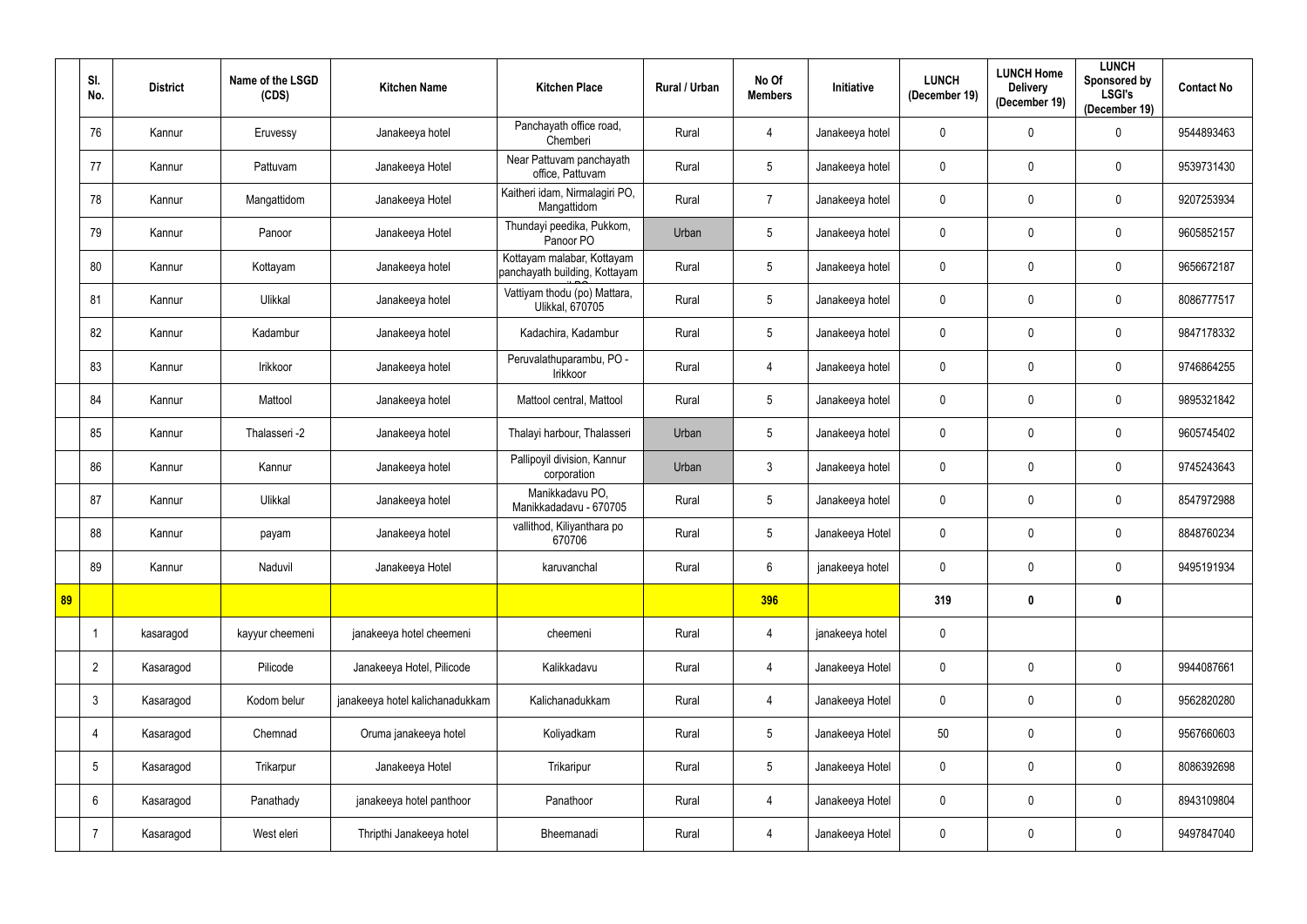| SI.<br>No.      | <b>District</b> | Name of the LSGD<br>(CDS) | <b>Kitchen Name</b>     | <b>Kitchen Place</b>  | Rural / Urban | No Of<br><b>Members</b> | Initiative      | <b>LUNCH</b><br>(December 19) | <b>LUNCH Home</b><br><b>Delivery</b><br>(December 19) | <b>LUNCH</b><br>Sponsored by<br><b>LSGI's</b><br>(December 19) | <b>Contact No</b> |
|-----------------|-----------------|---------------------------|-------------------------|-----------------------|---------------|-------------------------|-----------------|-------------------------------|-------------------------------------------------------|----------------------------------------------------------------|-------------------|
| 8               | Kasaragod       | Madikai                   | Salkara Janakeeya hotel | Madikai               | Rural         | $\mathbf{3}$            | Janakeeya Hotel | $\mathbf 0$                   | 0                                                     | $\mathbf 0$                                                    | 8281850733        |
| 9               | Kasaragod       | Valiyaparamba             | Janakeeya hotel         | Valiyaparamba         | Rural         | $\mathbf{3}$            | Janakeeya Hotel | 0                             | 0                                                     | $\mathbf 0$                                                    | 9745962447        |
| 10 <sup>°</sup> | Kasaragod       | Ajanur                    | Janakeeya hotel         | Vellikkoth            | Rural         | $\mathbf{3}$            | Janakeeya Hotel | $\pmb{0}$                     | $\mathbf 0$                                           | $\mathbf 0$                                                    | 7558068272        |
| 11              | Kasaragod       | <b>Badiadka</b>           | Janakeeya hotel         | Badiadka              | Rural         | $\overline{4}$          | Janakeeya Hotel | $\mathbf 0$                   | 0                                                     | $\mathbf 0$                                                    | 9539359291        |
| 12              | Kasaragod       | Kuttikkol                 | Janakeeya hotel         | Kuttikkol             | Rural         | $\overline{4}$          | Janakeeya Hotel | 0                             | 0                                                     | $\mathbf 0$                                                    | 8547062480        |
| 13              | Kasaragod       | Delampadi                 | Janakeeya hotel         | Delampadi             | Rural         | $\overline{4}$          | Janakeeya hotel | $\mathbf 0$                   | 0                                                     | $\mathbf 0$                                                    | 9496702505        |
| 14              | Kasaragod       | Meenja                    | Janakeeya hotel         | Miyapadav             | Rural         | $\overline{4}$          | Janakeeya Hotel | $\mathbf 0$                   | 0                                                     | $\mathbf 0$                                                    | 9497161960        |
| 15              | Kasaragod       | Puthige                   | Janakeeya hotel         | Puthige               | Rural         | $\mathbf{3}$            | Janakeeya hotel | $\mathbf 0$                   | 0                                                     | $\mathbf 0$                                                    | 8592071686        |
| 16              | Kasaragod       | Bedaduka                  | Janakeeya hotel         | Kundamkuzhi           | Rural         | $\mathbf{3}$            | Janakeeya hotel | $\mathbf 0$                   | 0                                                     | $\mathbf 0$                                                    | 8281092860        |
| 17              | Kasaragod       | muliyar                   | Janakeeya Hotel         | Bovikanam             | Rural         | 0.9                     | Janakeeya Hotel | 0                             | 0                                                     | $\mathbf 0$                                                    | 7034632654        |
| 18              | Kasaragod       | Pallikara                 | Janakeeya Hotel         | Pallikara             | Rural         | $\overline{4}$          | Janakeeya Hotel | 0                             | 0                                                     | $\mathbf 0$                                                    | 7034016505        |
| 19              | Kasaragod       | Kinanoor karinthalam      | Janakeeya Hotel         | Parappa               | Rural         | $5\phantom{.0}$         | Janakeeya hotel | 0                             | 0                                                     | $\mathbf 0$                                                    | 9526063885        |
| 20              | Kasaragod       | Nileswaram                | Janakeeya Hotel         | Nileswaram market     | Urban         | $5\phantom{.0}$         | Janakeeya hotel | $\mathbf 0$                   | $\mathbf 0$                                           | $\mathbf 0$                                                    | 6235177323        |
| 21              | Kasaragod       | Kanhangad 1               | Janakeeya hotel         | Kanhangad town        | Urban         | $5\phantom{.0}$         | Janakeeya hotel | 0                             | $\mathbf 0$                                           | $\mathbf 0$                                                    | 8111858204        |
| 22              | Kasaragod       | Kanhangad 1               | Janakeeya hotel         | Nr.Mini civil station | Urban         | $\mathbf{3}$            | Janakeeya hotel | 0                             | 125                                                   | $\mathbf 0$                                                    | 9495561250        |
| 23              | Kasaragod       | Paivalige                 | Janakeeya hotel         | Paivalige             | Rural         | $\overline{4}$          | Janakeeya hotel | $\pmb{0}$                     | 0                                                     | $\overline{0}$                                                 | 7356491447        |
| 24              | Kasaragod       | Manjeswaram               | Janakeeya Hotel         | Manjeswaram           | Rural         | $\overline{4}$          | Janakeeya Hotel | $\pmb{0}$                     | $\pmb{0}$                                             | $\mathbf 0$                                                    | 9562867549        |
| 25              | Kasaragod       | Kanhangad 2               | Janakeeya Hotel         | Kottrachal            | Urban         | $\mathbf{3}$            | Janakeeya Hotel | $\pmb{0}$                     | $\mathbf 0$                                           | $\mathbf 0$                                                    | 7025961094        |
| 26              | Kasaragod       | Cheruvathur               | Janakeeya hotel         | Kavumchira            | Rural         | $5\phantom{.0}$         | Janakeeya Hotel | 140                           | $\mathbf 0$                                           | $\mathbf 0$                                                    | 9562358039        |
| 27              | Kasaragod       | Padne                     | Janakeeya Hotel         | Nadakkavu             | Rural         | $\mathbf{3}$            | Janakeeya Hotel | $\pmb{0}$                     | 0                                                     | $\mathbf 0$                                                    | 9744087661        |
| 28              | Kasaragod       | Kasaragod                 | Janakeeya Hotel         | Kasaragod             | Urban         | $\overline{4}$          | Janakeeya Hotel | $\mathbf 0$                   | $\mathbf 0$                                           | $\mathbf 0$                                                    | 9633400269        |
| 29              | Kasarkode       | Pallikkara                | Janakeeya Hotel         | Perladukkam           | Rural         | $\overline{4}$          | Janakeeya Hotel | $\pmb{0}$                     | 0                                                     | $\mathbf 0$                                                    | 9544582935        |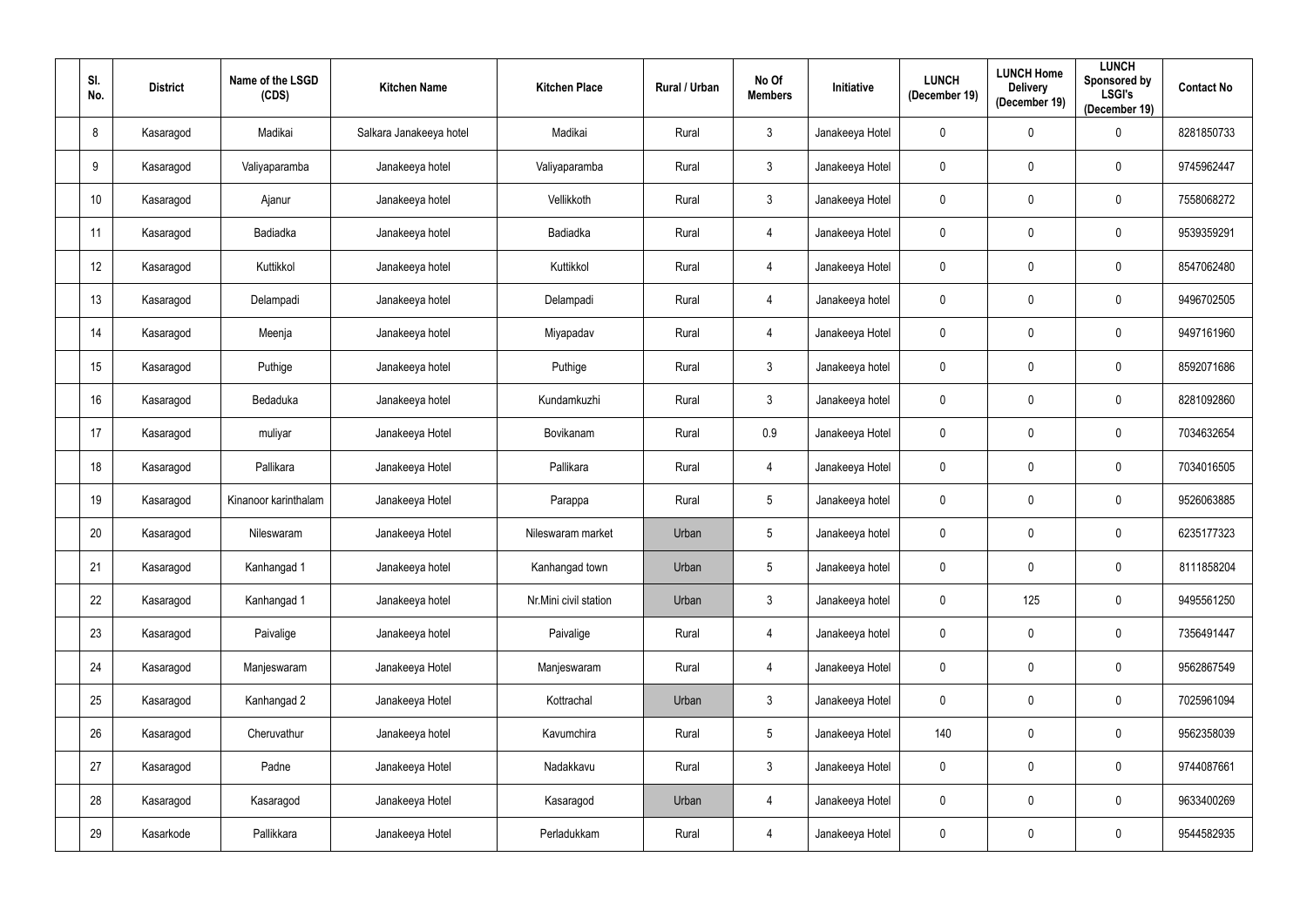|    | SI.<br>No.      | <b>District</b> | Name of the LSGD<br>(CDS) | <b>Kitchen Name</b>          | <b>Kitchen Place</b>                 | Rural / Urban | No Of<br><b>Members</b> | Initiative      | <b>LUNCH</b><br>(December 19) | <b>LUNCH Home</b><br><b>Delivery</b><br>(December 19) | <b>LUNCH</b><br><b>Sponsored by</b><br><b>LSGI's</b><br>(December 19) | <b>Contact No</b> |
|----|-----------------|-----------------|---------------------------|------------------------------|--------------------------------------|---------------|-------------------------|-----------------|-------------------------------|-------------------------------------------------------|-----------------------------------------------------------------------|-------------------|
|    | 30              | Kasargode       | Kumbala                   | Janakeeya Hotel              | Kumbala                              | Rural         | $\mathbf{3}$            | Janakeeya Hotel | 0                             | 0                                                     | $\overline{0}$                                                        | 7012142329        |
|    | 31              | Kasargode       | Karadka                   | Janakeeya Hotel              | Mulleria                             | Rural         | $\overline{7}$          | Janakeeya Hotel | $\pmb{0}$                     | 0                                                     | $\boldsymbol{0}$                                                      | 8281395910        |
|    | 32              | Kasaragode      | Vorkady                   | Janakeeya Hotel              | Vorkady                              | Rural         | $\mathbf{3}$            | Janakeeya Hotel | 0                             | 0                                                     | $\overline{0}$                                                        | 8547223339        |
|    | 33              | Kasaragode      | Balal                     | Janakeeya hotel              | Balal                                | Rural         | $\mathbf{3}$            | Janakeeya hotel | $\pmb{0}$                     | 0                                                     | $\boldsymbol{0}$                                                      | 7510839676        |
|    | 34              | Kasaragod       | Nileswaram                | mahima janakeeya hotel       | kanichira                            | urban         | 4                       | janakeeya hotel | $\pmb{0}$                     | 0                                                     | $\mathbf 0$                                                           | 8590121681        |
|    | 35              | Kasaragode      | Kallar                    | janakeeya hotel              | kallar                               | rural         | $\overline{4}$          | janakeeya hotel | $\pmb{0}$                     | 0                                                     | $\mathbf 0$                                                           | 9562820280        |
|    | 36              | Kasaragode      | Mangalpady                | janakeeya hotel              | mangalpady                           | rural         | $\overline{4}$          | janakeeya hotel | 0                             | 0                                                     | $\mathbf 0$                                                           | 9633488309        |
|    | 37              | kasaragod       | Uduma                     | granma janakeeya hotel       | palakkunnu                           | Rural         | 4                       | janakeeya hotel | 0                             | 0                                                     | $\boldsymbol{0}$                                                      | 8129957159        |
|    | 38              | Kasaragod       | pullur periya             | Salkara Janakeeya hotel      | periya                               | Rural         | $5\phantom{.0}$         | janakeeya hotel | 0                             | 0                                                     | $\mathbf 0$                                                           | 8547309266        |
|    | 39              | kasaragod       | kumbadaje                 | janakeeya hotel              | kumbadaje                            | Rural         | $\mathbf{3}$            | janakeeya hotel | 0                             | 0                                                     | $\overline{0}$                                                        | 8593848698        |
|    | 40              | Kasaragod       | Chengala                  | Janakeeya Hotel              | Cherkkala                            | Rural         | $\mathbf{3}$            | Janakeeya Hotel | $\pmb{0}$                     | 0                                                     | $\overline{0}$                                                        |                   |
|    | 41              | kasaragod       | East eleri                | janakeeya hotel              | east eleri                           | Rural         | $\mathfrak{Z}$          | janakeeya hotel | $\pmb{0}$                     | 0                                                     | $\overline{0}$                                                        |                   |
| 41 |                 |                 |                           |                              |                                      |               | <b>156.9</b>            |                 | 190                           | 0                                                     | $\boldsymbol{0}$                                                      |                   |
|    |                 | Kollam          | Chathannur                | Memsahib                     | Sheemaaty junction                   | Rural         | $5\phantom{.0}$         | Janakeeya Hotel | 237                           | 0                                                     | $\mathbf 0$                                                           | 9446246685        |
|    | $\overline{2}$  | Kollam          | Melila                    | <b>Atham Unit</b>            | Melila                               | Rural         | $\overline{7}$          | Janakeeya Hotel | 0                             | $\mathbf 0$                                           | $\overline{0}$                                                        | 9961178040        |
|    | $\mathbf{3}$    | Kollam          | Kulakkada                 | Ruchi Snacks & Catering Unit | Poovattoor                           | Rural         | $\overline{4}$          | Janakeeya Hotel | 0                             | 0                                                     | $\overline{0}$                                                        | 7907941183        |
|    | 4               | Kollam          | Ittiva                    | Nanma Janakeeya hotel        | Kattampally                          | Rural         | $5\phantom{.0}$         | Janakeeya Hotel | $\pmb{0}$                     | $\pmb{0}$                                             | $\overline{0}$                                                        | 9809171887        |
|    | $5\phantom{.0}$ | Kollam          | Sooranad North            | Nanma catering unit          | Sooranadu higher secondary<br>school | Rural         | $5\phantom{.0}$         | Janakeeya Hotel | 0                             | $\mathbf 0$                                           | $\mathbf 0$                                                           | 9846082469        |
|    | $6\phantom{.}6$ | Kollam          | Clappana                  | Bismi catering               | Palakulangara                        | Rural         | $5\phantom{.0}$         | Janakeeya Hotel | 0                             | 0                                                     | $\mathbf 0$                                                           | 9847901413        |
|    | $\overline{7}$  | Kollam          | Mayyanad                  | Krishnas Janakeeya hotel     | Eravipuram                           | Rural         | $\mathfrak{Z}$          | Janakeeya Hotel | 0                             | 0                                                     | $\mathbf 0$                                                           | 9656477455        |
|    | 8               | Kollam          | Mayyanad                  | Souhridha Janakeeya hotel    | Pattarumukku,                        | Rural         | 9                       | Janakeeya Hotel | 0                             | 0                                                     | $\mathbf 0$                                                           | 7902645448        |
|    | 9               | Kollam          | Kulasekharapuram          | adi sakthi                   | Puthentheruvu.                       | Rural         | $5\phantom{.0}$         | Janakeeya Hotel | 162                           | 0                                                     | $\mathbf 0$                                                           | 9656890790        |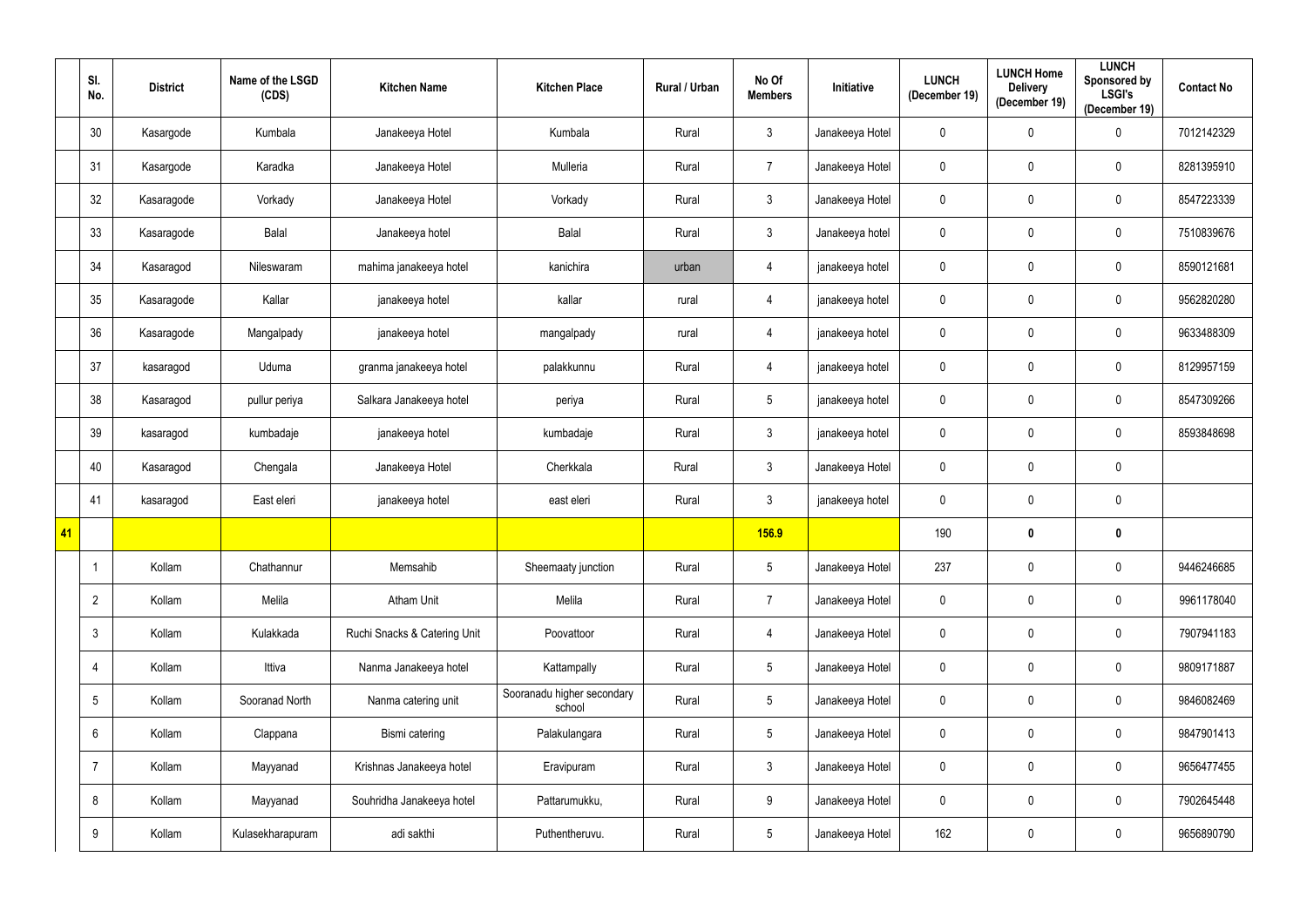| SI.<br>No. | <b>District</b> | Name of the LSGD<br>(CDS) | <b>Kitchen Name</b>              | <b>Kitchen Place</b>         | Rural / Urban | No Of<br><b>Members</b> | <b>Initiative</b> | <b>LUNCH</b><br>(December 19) | <b>LUNCH Home</b><br><b>Delivery</b><br>(December 19) | <b>LUNCH</b><br>Sponsored by<br><b>LSGI's</b><br>(December 19) | <b>Contact No</b> |
|------------|-----------------|---------------------------|----------------------------------|------------------------------|---------------|-------------------------|-------------------|-------------------------------|-------------------------------------------------------|----------------------------------------------------------------|-------------------|
| 10         | Kollam          | Thekkumbhagam             | Krishna hotel                    | Nadakavu junction            | Rural         | 4                       | Janakeeya Hotel   | $\mathbf 0$                   | $\mathbf 0$                                           | $\overline{0}$                                                 | 9961070031        |
| 11         | Kollam          | Oachira                   | Parabhramam catering             | near oachira , ITI canteen,  | Rural         | 4                       | Janakeeya Hotel   | $\mathbf 0$                   | $\mathbf 0$                                           | $\mathbf 0$                                                    | 9562283927        |
| 12         | Kollam          | Thodiyoor                 | Samridhi activity group          | Lpschool thodiyoor           | Rural         | $5\phantom{.0}$         | Janakeeya Hotel   | $\boldsymbol{0}$              | $\boldsymbol{0}$                                      | $\bf{0}$                                                       | 9895703572        |
| 13         | Kollam          | Thrikkovilvattom          | Murari catering, janakeeya hotel | Mukhathala                   | Rural         | 4                       | Janakeeya Hotel   | $\pmb{0}$                     | $\mathbf 0$                                           | $\mathbf 0$                                                    | 9847072544        |
| 14         | Kollam          | Sasthamcotta              | Sreedurgha catering              | Jemini hotel sasthamcotta    | Rural         | $\overline{7}$          | Janakeeya Hotel   | 177                           | $\mathbf 0$                                           | $\bf{0}$                                                       | 9744368496        |
| 15         | Kollam          | Kollam                    | Athulya catering                 | Thirumullavaram              | Urban         | 4                       | Janakeeya Hotel   | 450                           | $\mathbf 0$                                           | $\mathbf 0$                                                    | 9048646080        |
| 16         | Kollam          | West Kallada              | Keerthi catering                 | Karalimukku                  | Rural         | $5\overline{)}$         | Janakeeya Hotel   | $\mathbf 0$                   | $\mathbf 0$                                           | $\mathbf 0$                                                    | 9605206907        |
| 17         | Kollam          | Thazhava                  | Pavizham                         | Karutheri junction           | Rural         | $5\overline{)}$         | Janakeeya Hotel   | 125                           | $\mathbf 0$                                           | $\mathbf 0$                                                    | 8086704216        |
| 18         | Kollam          | Kollam                    | Niravu catering                  | Chinnakkada                  | Urban         | $5\phantom{.0}$         | Janakeeya Hotel   | 165                           | $\mathbf 0$                                           | $\mathbf 0$                                                    | 9633073613        |
| 19         | Kollam          | Kundara                   | Ammu Catering unit               | Mulavana LP school           | Rural         | 4                       | Janakeeya Hotel   | 112                           | $\boldsymbol{0}$                                      | $\mathbf 0$                                                    | 9633518572        |
| 20         | Kollam          | Neduvathur                | Pooja hotel                      | Thevalappuram                | Rural         | $\mathbf{3}$            | Janakeeya Hotel   | 17                            | $\mathbf 0$                                           | $\mathbf 0$                                                    | 9745376675        |
| 21         | Kollam          | Punalur                   | Jyothi Catering                  | Punalur                      | Urban         | 4                       | Janakeeya Hotel   | 380                           | $\mathbf 0$                                           | $\bf{0}$                                                       | 9961249345        |
| 22         | Kollam          | Punalur                   | Mahima Catering                  | Punalur                      | Urban         | $5\overline{)}$         | Janakeeya Hotel   | 294                           | $\mathbf 0$                                           | $\mathbf 0$                                                    | 9496112957        |
| 23         | Kollam          | Punalur                   | Safalyam Catering                | Punalur                      | Urban         | $5\overline{)}$         | Janakeeya Hotel   | 476                           | $\mathbf 0$                                           | $\mathbf 0$                                                    | 9495476197        |
| 24         | Kollam          | Thrikkaruva               | Janakeeya Bhakshanashala         | Thinavila Junction Kanjaveli | Rural         | $\overline{4}$          | Janakeeya Hotel   | $\mathbf 0$                   | $\mathbf 0$                                           | $\overline{0}$                                                 | 9645069880        |
| 25         | Kollam          | Chithara                  | AKG Janakeeya Hotel              | Kizhakkumbagom               | Rural         | $5\phantom{.0}$         | Janakeeya Hotel   | 102                           | $\mathbf 0$                                           | $\mathbf 0$                                                    | 9495701987        |
| 26         | Kollam          | South Paravur             | Kshree janakeeya hotel           | Busstand , paravur           | Urban         | $5\phantom{.0}$         | Janakeeya Hotel   | 180                           | $\mathbf 0$                                           | $5\overline{)}$                                                | 8606179380        |
| 27         | Kollam          | Mynagappally              | Anugraha hotel                   | Kadappa                      | Rural         | $5\phantom{.0}$         | Janakeeya Hotel   | 163                           | $\mathbf 0$                                           | $\mathbf 0$                                                    | 9995085705        |
| 28         | Kollam          | Mandrothuruthu            | Janakeeya Bhakshanashala         | Thoombummukham               | Rural         | $\overline{4}$          | Janakeeya Hotel   | $\mathbf 0$                   | $\pmb{0}$                                             | $\pmb{0}$                                                      | 9526648057        |
| 29         | Kollam          | Karungappally             | Bagya catering                   | Muncipality                  | Urban         | 4                       | Janakeeya Hotel   | $\mathbf 0$                   | $\mathbf 0$                                           | $\overline{0}$                                                 | 9947702130        |
| 30         | Kollam          | Kollam East               | Bharathlekshmi                   | Vadakkevila                  | Urban         | $\mathfrak{Z}$          | Janakeeya Hotel   | $\mathbf 0$                   | $\mathbf 0$                                           | $\overline{0}$                                                 | 9744300901        |
| 31         | Kollam          | Chavara                   | Harisree janakeya hotel          | Panchayath                   | Rural         | $\mathfrak{Z}$          | Janakeeya Hotel   | $\boldsymbol{0}$              | 0                                                     | $\mathbf 0$                                                    | 9995166343        |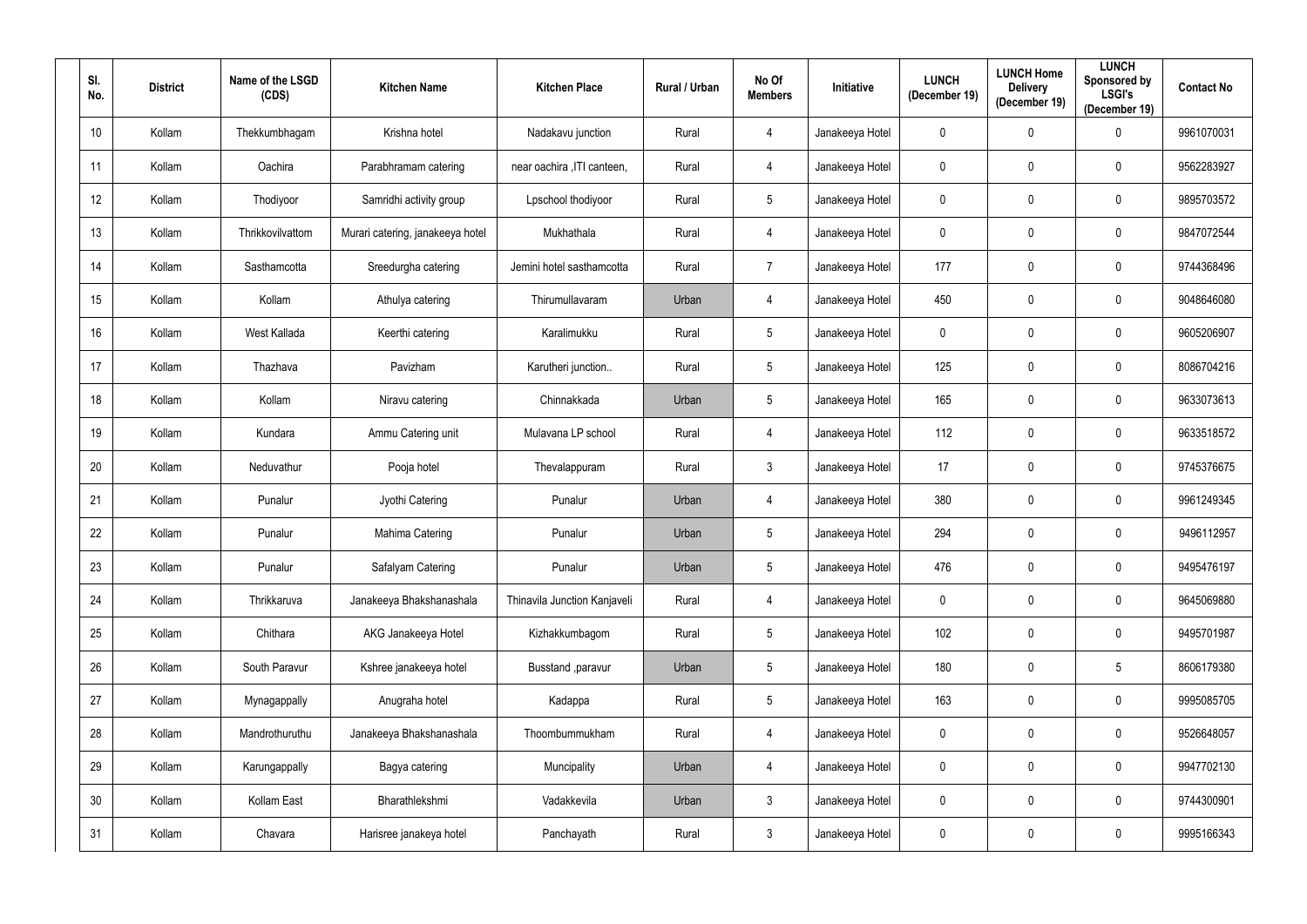|    | SI.<br>No. | <b>District</b> | Name of the LSGD<br>(CDS) | <b>Kitchen Name</b>         | <b>Kitchen Place</b>                                 | <b>Rural / Urban</b> | No Of<br><b>Members</b> | Initiative      | <b>LUNCH</b><br>(December 19) | <b>LUNCH Home</b><br><b>Delivery</b><br>(December 19) | <b>LUNCH</b><br>Sponsored by<br><b>LSGI's</b><br>(December 19) | <b>Contact No</b> |
|----|------------|-----------------|---------------------------|-----------------------------|------------------------------------------------------|----------------------|-------------------------|-----------------|-------------------------------|-------------------------------------------------------|----------------------------------------------------------------|-------------------|
|    | 32         | Kollam          | Pavithreswaram            | Kairali                     | Pavithreswaram                                       | Rural                | 4                       | Janakeeya Hotel | $\mathbf 0$                   | 0                                                     | $\mathbf 0$                                                    | 9605836414        |
|    | 33         | Kollam          | Veliyam                   | Kantharees                  | Panchayathu building                                 | Rural                | $5\phantom{.0}$         | Janakeeya Hotel | $\overline{0}$                | 0                                                     | $\mathbf 0$                                                    | 9562111715        |
|    | 34         | Kollam          | Velinalloor               | Quality Janakeeya hotel     | Alummod , Velinalloor                                | Rural                | 4                       | Janakeeya Hotel | $\mathbf 0$                   | 0                                                     | $\mathbf 0$                                                    | 9605896303        |
|    | 35         | Kollam          | Elamadu                   | Swaruma janakeeya hotel     | Near cooperative bank,<br>Elamadu                    | Rural                | $\mathfrak{Z}$          | Janakeeya Hotel | $\pmb{0}$                     | 0                                                     | $\mathbf 0$                                                    | 8129611321        |
|    | 36         | Kollam          | Kadakkal                  | Nanma janakeeya hotel       | Kadakkal                                             | Rural                | 4                       | Janakeeya Hotel | $\pmb{0}$                     | 0                                                     | $\mathbf 0$                                                    | 9847936390        |
|    | 37         | Kollam          | Perayam                   | Janakeeya hotel             | Onambalam                                            | Rural                | 4                       | Janakeeya Hotel | $\mathbf 0$                   | 0                                                     | $\mathbf 0$                                                    | 9446855866        |
|    | 38         | Kollam          | Ezhukone                  | Ezhukone janakeeya hotel    | Near panchayathu office                              | Rural                | $5\phantom{.0}$         | Janakeeya Hotel | 108                           | 0                                                     | $\mathbf 0$                                                    | 8086757275        |
| 80 | 39         | Kollam          | Adichanalloor             | Ruchikkoottu                | Mylakkaadu                                           | Rural                | 4                       | Janakeeya Hotel | $\mathbf 0$                   | 0                                                     | $\mathbf 0$                                                    | 8136954461        |
|    | 40         | Kollam          | Poruvazhi                 | Amma janakeeya hotel        | Poruvaxhy                                            | Rural                | $\overline{5}$          | Janakeeya Hotel | 78                            | 0                                                     | $\mathbf 0$                                                    | 9656421272        |
|    | 41         | Kollam          | Nilamel                   | Vanitha Janakeeya Hotel     | Nilamel                                              | Rural                | 4                       | Janakeeya Hotel | 107                           | 0                                                     | $\mathbf 0$                                                    | 9447407264        |
|    | 42         | Kollam          | Panmana                   | SV janakeeya hotel          | Kollaka CN junction                                  | Rural                | $\mathfrak{Z}$          | Janakeeya Hotel | $\mathbf 0$                   | 0                                                     | $\mathbf 0$                                                    | 8113020216        |
|    | 43         | Kollam          | Ummannoor                 | Thanal                      | Nellikunnam                                          | Rural                | 4                       | Janakeeya Hotel | $\pmb{0}$                     | 0                                                     | $\mathbf 0$                                                    | 9656194614        |
|    | 44         | Kollam          | Kulathupuzha              | Karunya Janakeeya Hotel     | Thinkal karikkam                                     | Rural                | 4                       | Janakeeya Hotel | $\mathbf 0$                   | 0                                                     | $\mathbf 0$                                                    | 9048034267        |
|    | 45         | Kollam          | Kareepra                  | Kareepra janakeeya hotel    | Panchayathu office junction                          | Rural                | $5\phantom{.0}$         | Janakeeya Hotel | 85                            | 0                                                     | $\mathbf 0$                                                    | 9656783244        |
|    | 46         | Kollam          | Piravanthur               | Thanima catering unit       | Piravanthoor                                         | Rural                | $\overline{5}$          | Janakeeya Hotel | $\mathbf 0$                   | 0                                                     | $\mathbf 0$                                                    | 9207907284        |
|    | 47         | Kollam          | Karavaloor                | Sreelekshmi Janakeeya Hotel | Karavalur                                            | Rural                | $\overline{5}$          | Janakeeya Hotel | $\mathbf 0$                   | 0                                                     | $\boldsymbol{0}$                                               | 9745719860        |
|    | 48         | Kollam          | Kunnathur                 | Sneha janakeeya hotel       | Bhoothakuzhi                                         | Rural                | $\mathbf{3}$            | Janakeeya Hotel | 129                           | 0                                                     | $\mathbf 0$                                                    | 9061504141        |
|    | 49         | Kollam          | Alayaman                  | Sreelakam Janakeeya Hotel   | Karukone                                             | Rural                | 4                       | Janakeeya Hotel | $\mathbf 0$                   | 0                                                     | $\mathbf 0$                                                    | 8592858448        |
|    | 50         | Kollam          | Kottarakkara              | Ruchi                       | Kottarakkara christuraj hospital<br>hospital canteen | Urban                | $5\phantom{.0}$         | Janakeeya Hotel | $\overline{0}$                | 0                                                     | $\overline{0}$                                                 | 9447997809        |
|    | 51         | Kollam          | Chirakkara                | Bhoomika Jh                 | Bhajanamadam mukku                                   | Rural                | $5\,$                   | Janakeeya Hotel | $\mathbf 0$                   | 0                                                     | $\mathbf 0$                                                    | 9567024263        |
|    | 52         | Kollam          | Kalluvathukkal            | Deepam Jh                   | Parippally                                           | Rural                | $\overline{4}$          | Janakeeya Hotel | $\mathbf 0$                   | 0                                                     | $\mathbf 0$                                                    | 8593984144        |
|    | 53         | Kollam          | Chirakkara                | Niram Jh                    | Vadakkemukku, chirakkara                             | Rural                | $\overline{4}$          | Janakeeya Hotel | $\mathbf 0$                   | 0                                                     | $\mathbf 0$                                                    | 9847286593        |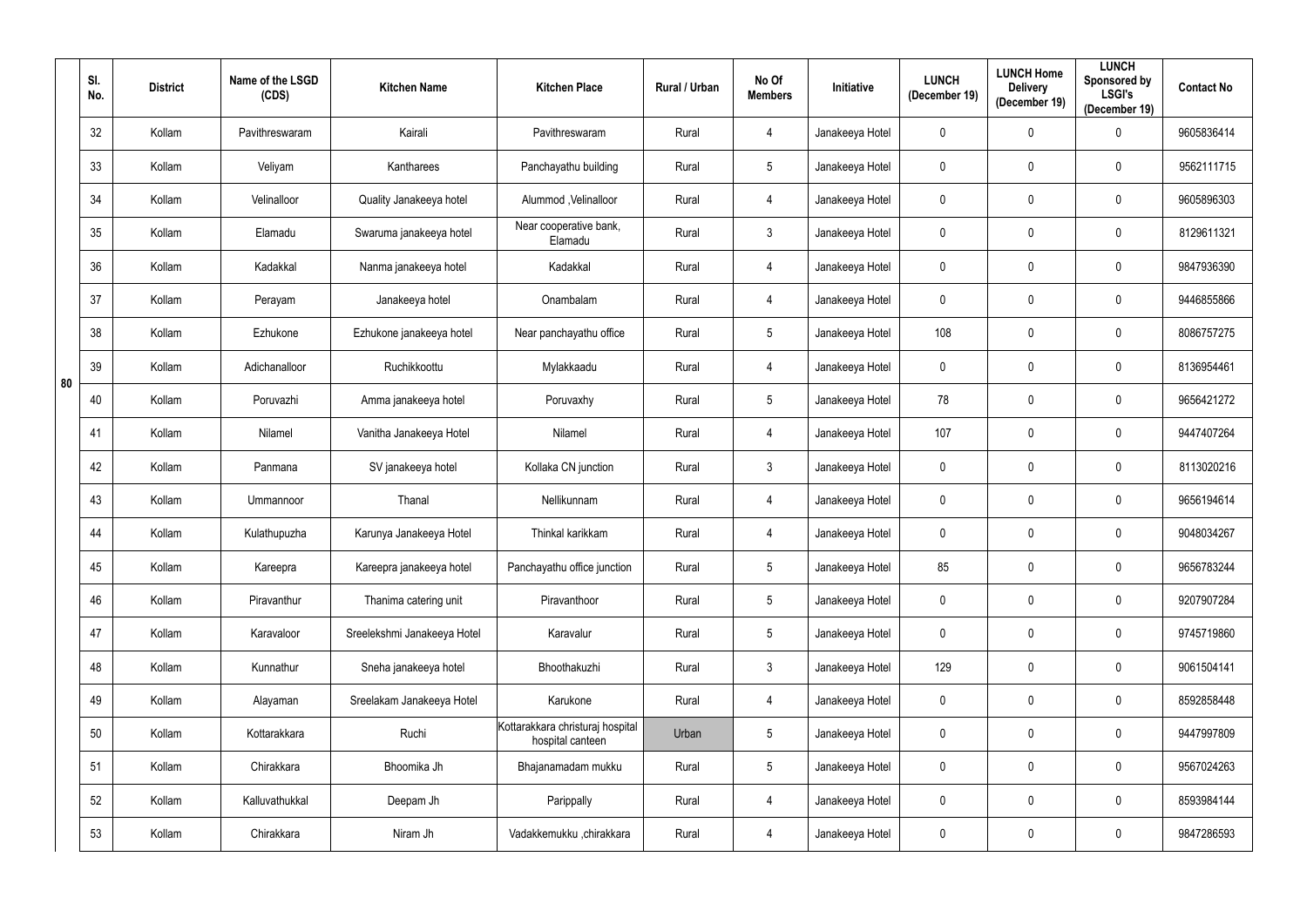| SI.<br>No. | <b>District</b> | Name of the LSGD<br>(CDS) | <b>Kitchen Name</b>                              | <b>Kitchen Place</b>                    | Rural / Urban | No Of<br><b>Members</b> | Initiative      | <b>LUNCH</b><br>(December 19) | <b>LUNCH Home</b><br><b>Delivery</b><br>(December 19) | <b>LUNCH</b><br>Sponsored by<br><b>LSGI's</b><br>(December 19) | <b>Contact No</b> |
|------------|-----------------|---------------------------|--------------------------------------------------|-----------------------------------------|---------------|-------------------------|-----------------|-------------------------------|-------------------------------------------------------|----------------------------------------------------------------|-------------------|
| 54         | Kollam          | Velinalloor               | Mathrika janakeeya hotel                         | Govt PHC canteen                        | Rural         | 4                       | Janakeeya Hotel | $\mathbf 0$                   | $\mathbf 0$                                           | $\mathbf 0$                                                    | 7592859804        |
| 55         | Kollam          | East Kallada              | kudumbashree janakeeya hotel                     | marthandapuram                          | Rural         | $5\phantom{.0}$         | Janakeeya Hotel | $\pmb{0}$                     | $\mathbf 0$                                           | $\mathbf 0$                                                    | 9746964557        |
| 56         | Kollam          | Anchal                    | Malu janakeeya hotel                             | Anchal, Town ward                       | Rural         | $\mathfrak{Z}$          | Janakeeya Hotel | $\mathbf 0$                   | $\mathbf 0$                                           | $\boldsymbol{0}$                                               | 9656920091        |
| 57         | Kollam          | Kummil                    | Sreebhadra janakeeya hotel                       | Thachonam                               | Rural         | $\mathbf{3}$            | Janakeeya Hotel | $\pmb{0}$                     | $\mathbf 0$                                           | $\mathbf 0$                                                    | 9846327312        |
| 58         | Kollam          | Yeroor                    | Oottupura janakeeya hotel                        | yeroor                                  | Rural         | $6\phantom{.}$          | Janakeeya Hotel | $\mathbf 0$                   | $\mathbf 0$                                           | $\boldsymbol{0}$                                               | 9526031467        |
| 59         | Kollam          | Nedumpana                 | Samthripthy janakeeya hotel                      | Pallimon                                | Rural         | 4                       | Janakeeya Hotel | $\pmb{0}$                     | $\mathbf 0$                                           | $\mathbf 0$                                                    | 9539780119        |
| 60         | Kollam          | Kollam                    | Ishwarya janakeeya hotel                         | Near collectorate, Thevally<br>division | Urban         | $\mathbf{3}$            | Janakeeya Hotel | $\mathbf 0$                   | $\mathbf 0$                                           | $\mathbf 0$                                                    | 8848893882        |
| 61         | Kollam          | Edamulakkal               | Sahya janakeeya hotel                            | Edamulackal                             | Rural         | $\overline{4}$          | Janakeeya Hotel | $\mathbf 0$                   | $\mathbf 0$                                           | $\mathbf 0$                                                    | 7025532998        |
| 62         | Kollam          | Mylom                     | Amrutha                                          | Inchakkadu                              | Rural         | $5\phantom{.0}$         | Janakeeya Hotel | $\overline{0}$                | $\mathbf 0$                                           | $\mathbf 0$                                                    | 9539780965        |
| 63         | Kollam          | Thevalakkara              | Kerala Janakeeya Hotel                           | Thevalakkara                            | Rural         | $\mathbf{3}$            | Janakeeya Hotel | $\mathbf 0$                   | $\mathbf 0$                                           | $\mathbf 0$                                                    | 9847291089        |
| 64         | Kollam          | Thalavoor                 | Kudumbasheree Nadan<br>Bhakshanashala            | Pidavoor                                | Rural         | $\overline{4}$          | Janakeeya Hotel | $\overline{0}$                | $\mathbf 0$                                           | $\mathbf 0$                                                    | 9747324839        |
| 65         | Kollam          | Vilakkudy                 | vadhanam                                         | <b>KUNNICODU</b>                        | Rural         | $5\phantom{.0}$         | Janakeeya Hotel | $\pmb{0}$                     | $\mathbf 0$                                           | $\bf{0}$                                                       | 9526354689        |
| 66         | Kollam          | Poothakkulam              | Avani catering                                   | Poothakkulam gp                         | Rural         | 4                       | Janakeeya Hotel | $\pmb{0}$                     | 0                                                     | $\mathbf 0$                                                    | 9562782082        |
| 67         | Kollam          | Pathanapuram              | Pathanapuram Grama Panchayath<br>Janakeeya Hotel | Pathanapuram                            | Rural         | $\overline{4}$          | Janakeeya Hotel | $\mathbf 0$                   | $\mathbf 0$                                           | $\mathbf 0$                                                    | 9061291033        |
| 68         | Kollam          | Chadayamangalam           | Real janakeeya hotel                             | Chadayamangalam                         | Rural         | $\mathfrak{Z}$          | Janakeeya Hotel | $\mathbf 0$                   | $\mathbf 0$                                           | $\overline{0}$                                                 | 9562123039        |
| 69         | Kollam          | Elampalloor               | Kalavara janakeeya hotel                         | Ashupathri mukku, Kundara               | Rural         | $\overline{5}$          | Janakeeya Hotel | $\pmb{0}$                     | $\mathbf 0$                                           | $\overline{0}$                                                 | 8943182967        |
| 70         | Kollam          | Kottamkara                | Ishwarya janakeeya hotel                         | Keralapuram                             | Rural         | $\overline{5}$          | Janakeeya Hotel | $\mathbf 0$                   | $\mathbf 0$                                           | $\overline{0}$                                                 | 9747765979        |
| 71         | Kollam          | Vettikavala               | Nanma                                            | Vettikkavala                            | Rural         | $\mathfrak{Z}$          | Janakeeya Hotel | $\mathbf 0$                   | $\mathbf 0$                                           | $\mathbf 0$                                                    | 9645070430        |
| 72         | Kollam          | Pooyappally               | Anaswara janakeeya hotel                         | Maruthamanpally                         | Rural         | $5\phantom{.0}$         | Janakeeya Hotel | $\pmb{0}$                     | $\mathbf 0$                                           | $\pmb{0}$                                                      | 9947289476        |
| 73         | Kollam          | Thenmala                  | Nanma janakeeya hotel                            | Thennala                                | Rural         | 4                       | Janakeeya Hotel | $\mathbf 0$                   | $\mathbf 0$                                           | $\overline{0}$                                                 | 9446274943        |
| 74         | Kollam          | Pattazhi                  | Suprabhatham Catering Unit                       | pattazhy                                | Rural         | $\overline{4}$          | Janakeeya Hotel | $\mathbf 0$                   | $\mathbf 0$                                           | $\overline{0}$                                                 | 9495195796        |
| 75         | Kollam          | Neendakara                | Darshana Janakeeya Hotel                         | Puthenthura Junction                    | Rural         | $\mathfrak{Z}$          | Janakeeya Hotel | $\pmb{0}$                     | $\boldsymbol{0}$                                      | $\pmb{0}$                                                      | 9633106463        |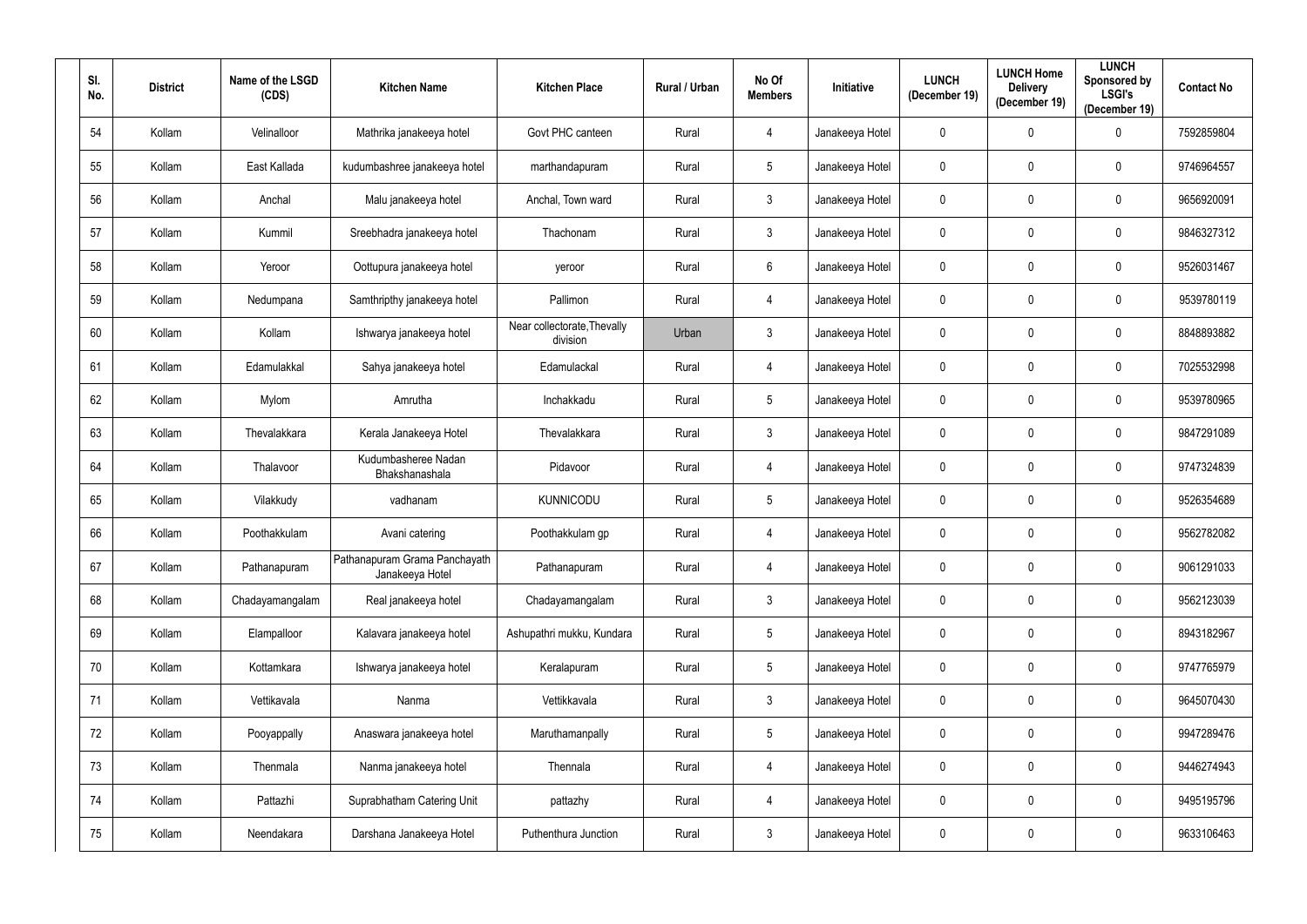|    | SI.<br>No.      | <b>District</b> | Name of the LSGD<br>(CDS) | <b>Kitchen Name</b>                | <b>Kitchen Place</b>                   | Rural / Urban | No Of<br><b>Members</b> | <b>Initiative</b> | <b>LUNCH</b><br>(December 19) | <b>LUNCH Home</b><br><b>Delivery</b><br>(December 19) | <b>LUNCH</b><br>Sponsored by<br><b>LSGI's</b><br>(December 19) | <b>Contact No</b> |
|----|-----------------|-----------------|---------------------------|------------------------------------|----------------------------------------|---------------|-------------------------|-------------------|-------------------------------|-------------------------------------------------------|----------------------------------------------------------------|-------------------|
|    | 76              | Kollam          | Panayam                   | snehadeepam activity group         | Thanikkamukku                          | Rural         | $\overline{4}$          | Janakeeya Hotel   | 0                             | 0                                                     | $\mathbf 0$                                                    | 8606117577        |
|    | 77              | Kollam          | Clappana                  | Vijayasree                         | Near alumpeedika junction              | Rural         | $\sqrt{5}$              | Janakeeya Hotel   | 0                             | 0                                                     | $\mathbf 0$                                                    | 9567797660        |
|    | 78              | Kollam          | Sooranad South            | Akshaya janakeeya hotel            | Patharam                               | Rural         | $\overline{4}$          | Janakeeya Hotel   | $\mathbf 0$                   | 0                                                     | $\mathbf 0$                                                    | 9746919825        |
|    | 79              | Kollam          | Edamulakkal               | Deepam janakeeya hotel             | Edamulackal                            | Rural         | $\mathbf{3}$            | Janakeeya Hotel   | 0                             | 0                                                     | $\mathbf 0$                                                    | 9400684494        |
|    | 80              | Kollam          | Aryankavu                 | Sevana janakeeya hotel             | Kazhuthurutty                          | Rural         | $\mathbf{3}$            | Janakeeya Hotel   | 136                           | 0                                                     | $\mathbf 0$                                                    | 8921381398        |
|    | 81              | Kollam          | Pattazhi Vadakkekara      | Annapoorna                         | Kaduvathode                            | Rural         | $\overline{4}$          | Janakeeya Hotel   | 0                             | 0                                                     | $\mathbf 0$                                                    | 7561013776        |
|    | 82              | Kollam          | Kulasekharapuram          | Vinayaka                           | Puthiykavu                             | Rural         | $\boldsymbol{4}$        | Janakeeya Hotel   | $\mathbf 0$                   | 0                                                     | $\mathbf 0$                                                    | 9947499053        |
| 82 |                 |                 |                           |                                    |                                        |               | 354                     |                   | 3683                          | $\overline{\mathbf{0}}$                               | 5 <sub>5</sub>                                                 |                   |
|    |                 | Kottayam        | Akalakkunnam              | Navaruchi                          | Chengalam                              | Rural         | $\sqrt{5}$              | Janakeeya Hotel   | 0                             | 0                                                     | $\mathbf 0$                                                    | 9188362235        |
|    | $\overline{2}$  | Kottayam        | Arpookkara                | Niravu                             | <b>Medical College</b>                 | Rural         | 8                       | Janakeeya Hotel   | 110                           | 0                                                     | $\mathbf 0$                                                    | 9744719092        |
|    | 3               | Kottayam        | Arpookkara                | Ruchi Janakeeya Hotel              | Kaippuzha mutt                         | Rural         | 4                       | Janakeeya Hotel   | 120                           | 0                                                     | $\mathbf 0$                                                    | 9847147156        |
|    | -4              | Kottayam        | Athirampuzha              | Hannas                             | Mannanam                               | Rural         | 4                       | Janakeeya Hotel   | 0                             | 0                                                     | $\mathbf 0$                                                    | 9496136682        |
|    | $5\overline{)}$ | Kottayam        | Ayarkunnam                | Panchami Unit                      | Near PHC Ayarkunnam                    | Rural         | $5\phantom{.0}$         | Janakeeya Hotel   | 0                             | 0                                                     | $\mathbf 0$                                                    | 9744560994        |
|    | $6^{\circ}$     | Kottayam        | Aymanam                   | Bisiya                             | Aymanam panchayath hall                | Rural         | $\mathbf{3}$            | Janakeeya Hotel   | 0                             | $\mathbf 0$                                           | $\mathbf 0$                                                    | 9544560606        |
|    | $\overline{7}$  | Kottayam        | Bharananganam             | Kudumbshree nadan<br>bhakshanasala | Bharananganam                          | Rural         | $\mathfrak{Z}$          | Janakeeya Hotel   | 0                             | 0                                                     | $\mathbf 0$                                                    | 8113827680        |
|    | 8               | Kottayam        | Changanassery             | Janakeeya Hotel                    | Near Railway station                   | Urban         | $\mathbf{3}$            | Janakeeya Hotel   | $\pmb{0}$                     | 0                                                     | $\mathbf 0$                                                    | 7560866821        |
|    | 9               | Kottayam        | Chemp                     | Thanima                            | Chemp                                  | Rural         | $\overline{4}$          | Janakeeya Hotel   | $\mathbf 0$                   | $\mathbf 0$                                           | $\mathbf 0$                                                    | 9809940907        |
|    | 10              | Kottayam        | Chirakkadav               | <b>Udaya Catering Unit</b>         | Mahatma Gandhi Town Hall,<br>Ponkunnam | Rural         | $\sqrt{5}$              | Janakeeya Hotel   | $\mathbf 0$                   | 0                                                     | $\mathbf 0$                                                    | 6282479410        |
|    | 11              | Kottayam        | Chirakkadav               | Sargam                             | Thekkethu Kavala                       | Rural         | $\mathfrak{Z}$          | Janakeeya Hotel   | $\mathbf 0$                   | 0                                                     | $\mathbf 0$                                                    | 9656087110        |
|    | 12              | Kottayam        | Elikulam                  | Janakeeya Hotel Elikkulam          | Manchakuzhy                            | Rural         | $\mathbf{3}$            | Janakeeya Hotel   | $\mathbf 0$                   | 0                                                     | $\mathbf 0$                                                    | 9074768314        |
|    | 13              | Kottayam        | Ettumanoor                | Gramashree cafe kudumbasree        | Nandanam auditorium,<br>Ettumanoor     | Urban         | $5\phantom{.0}$         | Janakeeya Hotel   | $\mathbf 0$                   | 0                                                     | $\mathbf 0$                                                    | 9847334071        |
|    | 14              | Kottayam        | Kadanad                   | Thanal catering                    | Kadanad                                | Rural         | $5\,$                   | Janakeeya Hotel   | 0                             | 0                                                     | $\mathbf 0$                                                    | 9048099040        |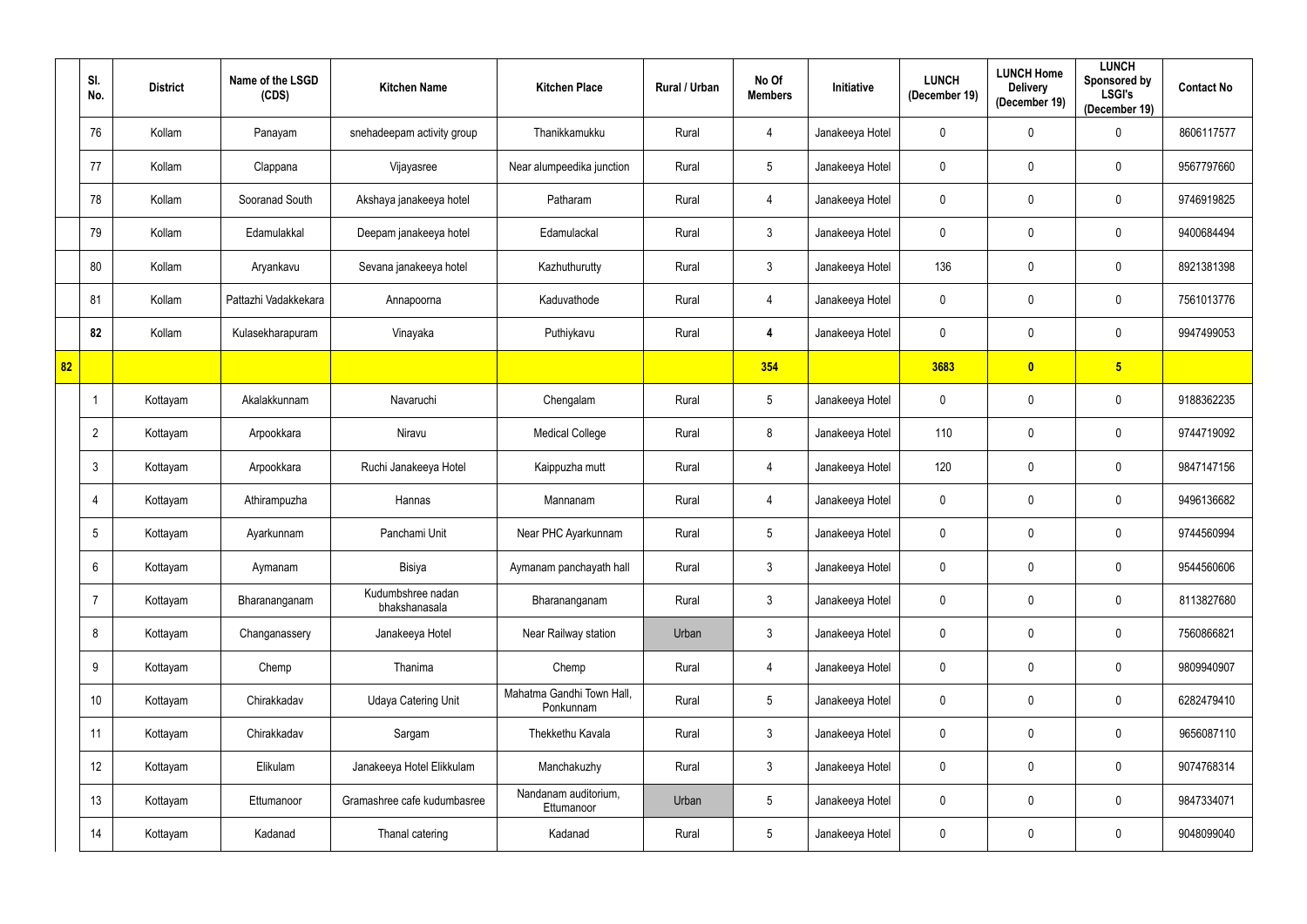| SI.<br>No. | <b>District</b> | Name of the LSGD<br>(CDS) | <b>Kitchen Name</b>            | <b>Kitchen Place</b>           | Rural / Urban | No Of<br><b>Members</b> | <b>Initiative</b> | <b>LUNCH</b><br>(December 19) | <b>LUNCH Home</b><br><b>Delivery</b><br>(December 19) | <b>LUNCH</b><br>Sponsored by<br><b>LSGI's</b><br>(December 19) | <b>Contact No</b> |
|------------|-----------------|---------------------------|--------------------------------|--------------------------------|---------------|-------------------------|-------------------|-------------------------------|-------------------------------------------------------|----------------------------------------------------------------|-------------------|
| 15         | Kottayam        | Kadaplamattam             | Salt &pepper                   | Near Kadaplamattom CDS         | Rural         | $\overline{4}$          | Janakeeya Hotel   | $\mathbf 0$                   | 0                                                     | $\mathbf 0$                                                    | 9645400860        |
| 16         | Kottayam        | Kadaplamattam             | Kadaplamattam Janakeeya Hotel  | Vayala                         | Rural         | $\overline{4}$          | Janakeeya Hotel   | $\pmb{0}$                     | $\mathbf 0$                                           | $\mathbf 0$                                                    | 9446804954        |
| 17         | Kottayam        | Kaduthuruthy              | Janakeeya Hotel                | Panchayath premise             | Rural         | $6\phantom{.}6$         | Janakeeya Hotel   | $\mathbf 0$                   | $\boldsymbol{0}$                                      | $\mathbf 0$                                                    | 9847166464        |
| 18         | Kottayam        | Kallara                   | Vasuki Janakeeya hotel         | Kallara                        | Rural         | $\mathbf{3}$            | Janakeeya Hotel   | $\pmb{0}$                     | $\mathbf 0$                                           | $\mathbf 0$                                                    | 9846103478        |
| 19         | Kottayam        | Kanakkari                 | Jesus                          | Pattithanam                    | Rural         | $5\phantom{.0}$         | Janakeeya Hotel   | $\pmb{0}$                     | $\mathbf 0$                                           | $\bf{0}$                                                       | 9447192439        |
| 20         | Kottayam        | Kangazha                  | Sulabha                        | Pathanadu                      | Rural         | $5\overline{)}$         | Janakeeya Hotel   | $\pmb{0}$                     | $\mathbf 0$                                           | $\mathbf 0$                                                    | 9847438293        |
| 21         | Kottayam        | Kanjirapally              | Vanitha canteen                | Panchayath premise             | Rural         | $\mathbf{3}$            | Janakeeya Hotel   | $\mathbf 0$                   | $\mathbf 0$                                           | $\mathbf 0$                                                    | 9605391868        |
| 22         | Kottayam        | Karoor                    | Unarvu janakeeya hotel         | Valavoor                       | Rural         | $5\overline{)}$         | Janakeeya Hotel   | $\mathbf 0$                   | $\mathbf 0$                                           | $\mathbf 0$                                                    | 8304903250        |
| 23         | Kottayam        | Karukachal                | <b>Sukrutham Catering Unit</b> | Karukachal                     | Rural         | $5\phantom{.0}$         | Janakeeya Hotel   | $\mathbf 0$                   | $\mathbf 0$                                           | $\mathbf 0$                                                    | 9847766843        |
| 24         | Kottayam        | Kidangoor                 | Janakeeya hotel                | Kidangoor Panchayath           | Rural         | $\mathbf{3}$            | Janakeeya Hotel   | $\mathbf 0$                   | $\boldsymbol{0}$                                      | $\mathbf 0$                                                    | 9048080292        |
| 25         | Kottayam        | Kooroppada                | Achus Janakeeya Hotel          | Panchayath                     | Rural         | $\mathbf{3}$            | Janakeeya Hotel   | $\mathbf 0$                   | $\mathbf 0$                                           | $\mathbf 0$                                                    | 9778121989        |
| 26         | Kottayam        | Koottickal                | Janakeeya hotel                | Koottickal                     | Rural         | $5\phantom{.0}$         | Janakeeya Hotel   | $\pmb{0}$                     | $\mathbf 0$                                           | $\mathbf 0$                                                    | 9645219929        |
| 27         | Kottayam        | Koruthodu                 | Koruthodu Janakeeya Hotel      | Koruthodu                      | Rural         | $6\overline{6}$         | Janakeeya Hotel   | $\pmb{0}$                     | $\mathbf 0$                                           | $\mathbf 0$                                                    | 7510770418        |
| 28         | Kottayam        | KottayamNorth             | Alfa Canteen                   | Municipality Kottayam          | Urban         | $5\phantom{.0}$         | Janakeeya Hotel   | $\mathbf 0$                   | $\mathbf 0$                                           | $\mathbf 0$                                                    | 9846571923        |
| 29         | Kottayam        | KottayamNorth             | Kerala cafe janakeeya hotel    | Choottuveli                    | Urban         | $\mathbf{3}$            | Janakeeya Hotel   | $\mathbf 0$                   | $\mathbf 0$                                           | $\overline{0}$                                                 | 8129337294        |
| $30\,$     | Kottayam        | KottayamNorth             | Maria Janakeeya Hotel          | Chungam                        | Urban         | $5\phantom{.0}$         | Janakeeya Hotel   | $\pmb{0}$                     | $\mathbf 0$                                           | $\mathbf 0$                                                    | 9744843928        |
| 31         | Kottayam        | KottayamNorth             | Ambady Janakeeya Hotel         | Karapuzha                      | Urban         | 4                       | Janakeeya Hotel   | $\mathbf 0$                   | $\mathbf 0$                                           | $\mathbf 0$                                                    | 9496374594        |
| 32         | Kottayam        | Kozhuvanal                | Rohini Janakeeya Hotel         | Vakkappulam                    | Rural         | $\mathfrak{Z}$          | Janakeeya Hotel   | $\boldsymbol{0}$              | $\mathbf 0$                                           | $\mathbf 0$                                                    | 9400216885        |
| 33         | Kottayam        | Kuravilangadu             | kudumbashree janakeeya hotel   | kuravilangady by pass junction | Rural         | $5\phantom{.0}$         | Janakeeya Hotel   | $\mathbf 0$                   | $\pmb{0}$                                             | $\pmb{0}$                                                      | 7559022364        |
| 34         | Kottayam        | Kurichi                   | Swad Catering                  | Cheruvelippadi                 | Rural         | 4                       | Janakeeya Hotel   | $\boldsymbol{0}$              | $\mathbf 0$                                           | $\overline{0}$                                                 | 9847891917        |
| 35         | Kottayam        | Madappally                | SR catering                    | Mammoodu                       | Rural         | $\mathfrak{Z}$          | Janakeeya Hotel   | $\mathbf 0$                   | $\mathbf 0$                                           | $\overline{0}$                                                 | 9747702203        |
| 36         | Kottayam        | Manimala                  | Vanitha canteen                | Manimala                       | Rural         | $\mathfrak{Z}$          | Janakeeya Hotel   | $\boldsymbol{0}$              | 0                                                     | $\overline{0}$                                                 | 9946318069        |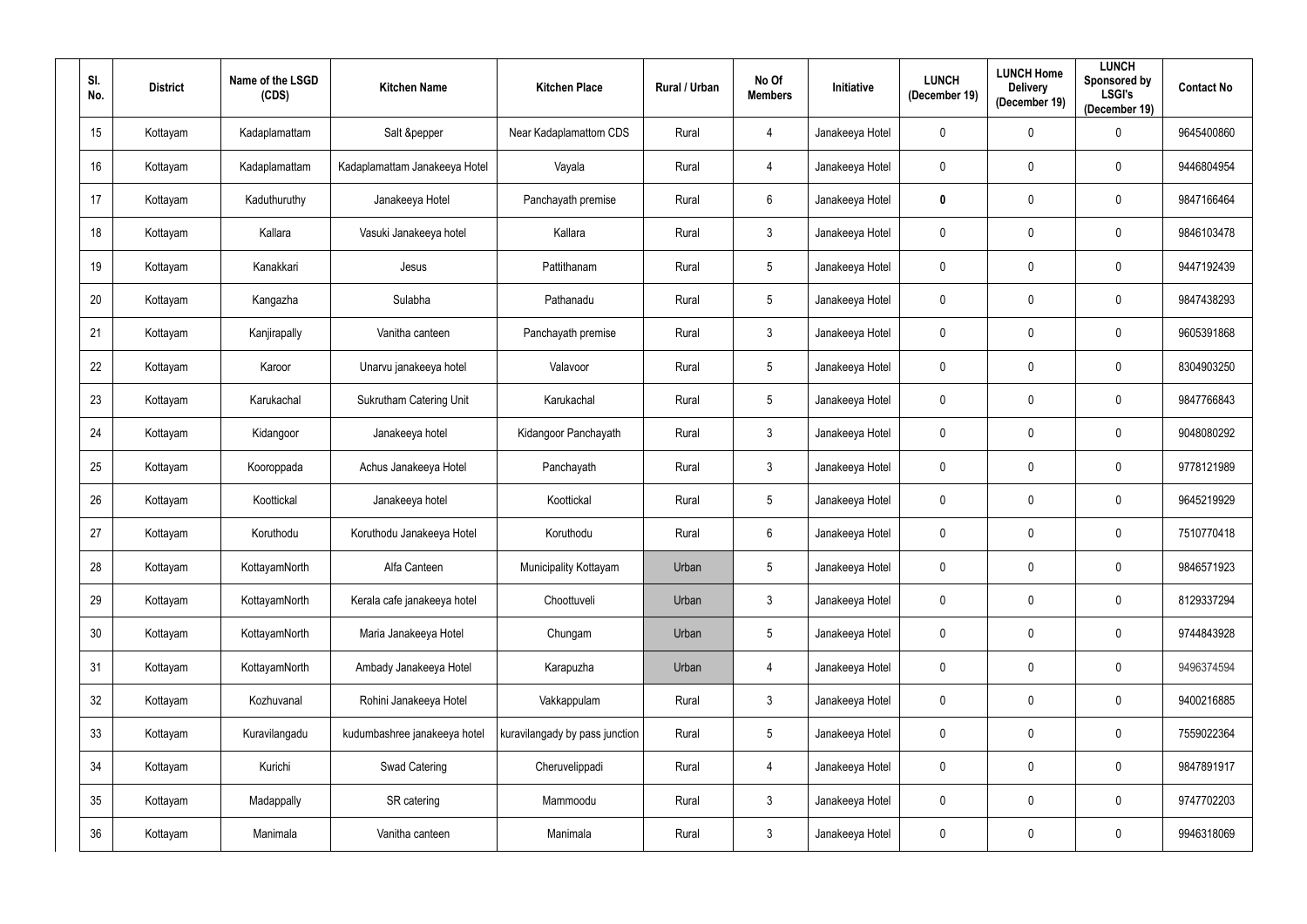|    | SI.<br>No. | <b>District</b> | Name of the LSGD<br>(CDS) | <b>Kitchen Name</b>             | <b>Kitchen Place</b> | Rural / Urban | No Of<br><b>Members</b> | <b>Initiative</b> | <b>LUNCH</b><br>(December 19) | <b>LUNCH Home</b><br><b>Delivery</b><br>(December 19) | <b>LUNCH</b><br><b>Sponsored by</b><br><b>LSGI's</b><br>(December 19) | <b>Contact No</b> |
|----|------------|-----------------|---------------------------|---------------------------------|----------------------|---------------|-------------------------|-------------------|-------------------------------|-------------------------------------------------------|-----------------------------------------------------------------------|-------------------|
|    | 37         | Kottayam        | Manjoor                   | Oruma catering unit             | Kuruppanthara        | Rural         | $\overline{5}$          | Janakeeya Hotel   | $\mathbf 0$                   | $\mathbf{0}$                                          | $\boldsymbol{0}$                                                      | 9349189590        |
|    | 38         | Kottayam        | Manjoor                   | Deepam                          | Manjoor              | Rural         | $\overline{5}$          | Janakeeya Hotel   | $\mathbf 0$                   | 0                                                     | $\overline{0}$                                                        | 8547676135        |
|    | 39         | Kottayam        | Marangattupilly           | Marangattupilly Janakeeya Hotel | Marangattupilly      | Rural         | $\overline{4}$          | Janakeeya Hotel   | $\mathbf 0$                   | 0                                                     | $\overline{0}$                                                        | 9544416772        |
|    | 40         | Kottayam        | Maravanthuruth            | Changathi                       | Maravanthuruth       | Rural         | 4                       | Janakeeya Hotel   | $\mathbf 0$                   | 0                                                     | $\pmb{0}$                                                             | 9744598169        |
| 82 | 41         | Kottayam        | Meenachil                 | Akshaya Janakeeya hotel         | Idamattam            | Rural         | 4                       | Janakeeya Hotel   | 67                            | 0                                                     | $\mathbf 0$                                                           | 9747190979        |
|    | 42         | Kottayam        | Meenachil                 | Archana janakeeya Hotel         | Paika                | Rural         | $5\phantom{.0}$         | Janakeeya Hotel   | $\mathbf 0$                   | 0                                                     | $\boldsymbol{0}$                                                      | 9048759539        |
|    | 43         | Kottayam        | Meenadom                  | <b>Nainus</b>                   | Meenadom             | Rural         | $\mathbf{3}$            | Janakeeya Hotel   | $\mathbf 0$                   | 0                                                     | $\pmb{0}$                                                             | 9539752801        |
|    | 44         | Kottayam        | Melukavu                  | Seenayi Cafe centre             | Melukavumattam       | Rural         | $\overline{5}$          | Janakeeya Hotel   | $\mathbf 0$                   | 0                                                     | $\mathbf 0$                                                           | 9744546703        |
|    | 45         | Kottayam        | Moonnilav                 | Aiswarya                        | Moonnilav            | Rural         | $\mathfrak{Z}$          | Janakeeya Hotel   | $\overline{0}$                | 0                                                     | $\mathbf 0$                                                           | 8281227689        |
|    | 46         | Kottayam        | Mulakkulam                | Janakeeya Hotel                 | Moorkkattilpadi      | Rural         | $\overline{4}$          | Janakeeya Hotel   | $\mathbf 0$                   | 0                                                     | $\mathbf 0$                                                           | 9747856382        |
|    | 47         | Kottayam        | Mundakkayam               | Janakeeya Hotel Mundakkayam     | Mundakkayam          | Rural         | $6\phantom{.}$          | Janakeeya Hotel   | $\mathbf 0$                   | 0                                                     | $\pmb{0}$                                                             | 9495314979        |
|    | 48         | Kottayam        | Nedumkunnam               | Nanma Kudumbashree Unit         | Nedumkunnam          | Rural         | $\sqrt{5}$              | Janakeeya Hotel   | $\pmb{0}$                     | 0                                                     | $\boldsymbol{0}$                                                      | 7306791612        |
|    | 49         | Kottayam        | Neendoor                  | <b>Gruhasree ME Unit</b>        | Panchayath           | Rural         | $\mathbf{3}$            | Janakeeya Hotel   | $\mathbf 0$                   | 0                                                     | $\boldsymbol{0}$                                                      | 9847756958        |
|    | 50         | Kottayam        | Njeezhoor                 | Annapoorna Janakeeya Hotel      | Panchayath           | Rural         | $\overline{4}$          | Janakeeya Hotel   | 75                            | $\mathbf 0$                                           | $\mathbf 0$                                                           | 9745246839        |
|    | 51         | Kottayam        | Pala                      | Angel Janakeeya Hotel           | Pala Municipality    | Urban         | 4                       | Janakeeya Hotel   | $\mathbf 0$                   | $\mathbf 0$                                           | $\overline{0}$                                                        | 9745963125        |
|    | 52         | Kottayam        | Pala                      | Harithasree catering            | Chethimattam         | Urban         | $\sqrt{5}$              | Janakeeya Hotel   | $\mathbf 0$                   | $\mathbf 0$                                           | $\mathbf 0$                                                           | 9895154240        |
|    | 53         | Kottayam        | Pampady                   | Thrupthi                        | Pampady Town         | Rural         | $5\phantom{.0}$         | Janakeeya Hotel   | $\mathbf 0$                   | $\mathbf 0$                                           | $\overline{0}$                                                        | 9633013622        |
|    | 54         | Kottayam        | Panachikkadu              | Ruchi Canteen                   | Paruthumpara         | Rural         | $\overline{5}$          | Janakeeya Hotel   | $\mathbf 0$                   | $\mathbf 0$                                           | $\overline{0}$                                                        | 9656411494        |
|    | 55         | Kottayam        | Parathodu                 | Janakeeya Hotel Parathodu       | Panchayath           | Rural         | $\overline{4}$          | Janakeeya Hotel   | $\mathbf 0$                   | 0                                                     | $\pmb{0}$                                                             | 7907455541        |
|    | 56         | Kottayam        | Paippadu                  | Thejus                          | Paippadu             | Rural         | $\overline{5}$          | Janakeeya Hotel   | $\overline{0}$                | $\mathbf 0$                                           | $\overline{0}$                                                        | 7034621426        |
|    | 57         | Kottayam        | Poonjar                   | Haritham                        | Poonjar              | Rural         | $\sqrt{5}$              | Janakeeya Hotel   | $\mathbf 0$                   | $\mathbf 0$                                           | $\overline{0}$                                                        | 9495235348        |
|    | 58         | Kottayam        | poonjar south             | Sowbhagya Janakeeya Hotel       | poonjar south        | Rural         | $\overline{4}$          | Janakeeya Hotel   | $\bf{0}$                      | 0                                                     | $\pmb{0}$                                                             | 9495151799        |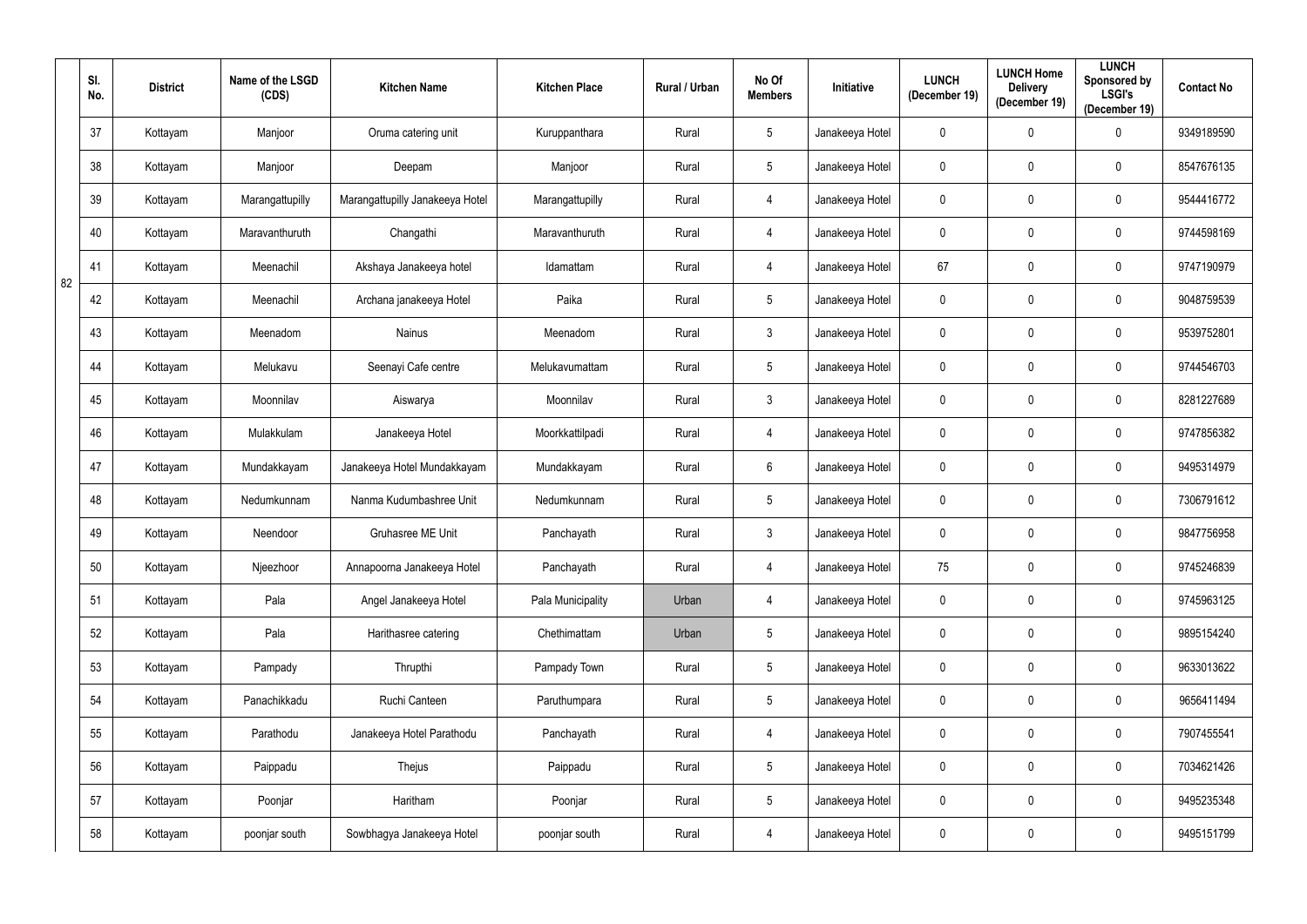| SI.<br>No. | <b>District</b> | Name of the LSGD<br>(CDS) | <b>Kitchen Name</b>                                      | <b>Kitchen Place</b>                        | Rural / Urban | No Of<br><b>Members</b> | <b>Initiative</b> | <b>LUNCH</b><br>(December 19) | <b>LUNCH Home</b><br><b>Delivery</b><br>(December 19) | <b>LUNCH</b><br>Sponsored by<br><b>LSGI's</b><br>(December 19) | <b>Contact No</b> |
|------------|-----------------|---------------------------|----------------------------------------------------------|---------------------------------------------|---------------|-------------------------|-------------------|-------------------------------|-------------------------------------------------------|----------------------------------------------------------------|-------------------|
| 59         | Kottayam        | Ramapuram                 | Ruchi                                                    | Ramapuram                                   | Rural         | $\overline{4}$          | Janakeeya Hotel   | $\mathbf 0$                   | $\mathbf 0$                                           | $\overline{0}$                                                 | 9495107277        |
| 60         | Kottayam        | T.V.Puram                 | Vijaya Janakeeya Hotel                                   | TV Puram                                    | Rural         | $\mathbf{3}$            | Janakeeya Hotel   | $\pmb{0}$                     | $\mathbf 0$                                           | $\mathbf 0$                                                    | 9847614136        |
| 61         | Kottayam        | Teekkoy                   | Kairali                                                  | Vagamattom, Kallambhagam                    | Rural         | $\mathfrak{Z}$          | Janakeeya Hotel   | $\mathbf 0$                   | $\mathbf 0$                                           | $\boldsymbol{0}$                                               | 7025702768        |
| 62         | Kottayam        | Thalanad                  | Nanma                                                    | Muttambhagam Kavala                         | Rural         | $\mathbf{3}$            | Janakeeya Hotel   | $\pmb{0}$                     | $\mathbf 0$                                           | $\mathbf 0$                                                    | 9961289547        |
| 63         | Kottayam        | Thalappalam               | Ameya                                                    | Thalappalam                                 | Rural         | 4                       | Janakeeya Hotel   | 98                            | $\mathbf 0$                                           | $\boldsymbol{0}$                                               | 7025932626        |
| 64         | Kottayam        | Thalayolaparambu          | kudumbashree janakeeya hotel                             | Thalayolaparambu                            | Rural         | $\mathbf{3}$            | Janakeeya Hotel   | 34                            | $\mathbf 0$                                           | $\mathbf 0$                                                    | 7994830570        |
| 65         | Kottayam        | Thidanadu                 | Janani                                                   | Chemmlamattam                               | Rural         | $6\phantom{.}$          | Janakeeya Hotel   | 56                            | $\mathbf 0$                                           | 0\$                                                            | 9562695545        |
| 66         | Kottayam        | Thidanadu                 | Krishna                                                  | Near Panchayath                             | Rural         | $\overline{4}$          | Janakeeya Hotel   | $\mathbf 0$                   | $\mathbf 0$                                           | $\mathbf 0$                                                    | 9605565960        |
| 67         | Kottayam        | Thiruvarppu               | Sreeparvathy food products                               | Illickal                                    | Rural         | $\mathfrak{Z}$          | Janakeeya Hotel   | $\overline{0}$                | $\mathbf 0$                                           | $\boldsymbol{0}$                                               | 9747289846        |
| 68         | Kottayam        | Thrikkodithanam           | Swanthanam                                               | Thrikkodithanam                             | Rural         | $5\phantom{.0}$         | Janakeeya Hotel   | $\mathbf 0$                   | $\mathbf 0$                                           | $\bf{0}$                                                       | 7902729237        |
| 69         | Kottayam        | Udayanapuram              | Uppum Mulakum                                            | Nerekadavu                                  | Rural         | $\mathbf{3}$            | Janakeeya Hotel   | $\overline{0}$                | $\mathbf 0$                                           | $\mathbf 0$                                                    | 8111850728        |
| 70         | Kottayam        | Udayanapuram              | Aiswarya Activity Group                                  | Vaikom Block Panchayath                     | Rural         | $5\phantom{.0}$         | Janakeeya Hotel   | $\pmb{0}$                     | $\mathbf 0$                                           | $\bf{0}$                                                       | 9847437286        |
| 71         | Kottayam        | Uzhavoor                  | Uzhavoor Janakeeya Hotel                                 | Uzhavoor Town                               | Rural         | 8                       | Janakeeya Hotel   | $\pmb{0}$                     | $\mathbf 0$                                           | $\mathbf 0$                                                    | 9746074266        |
| 72         | Kottayam        | Vaikom                    | <b>Chanees Eats</b>                                      | Chalapparambu                               | Urban         | $\overline{4}$          | Janakeeya Hotel   | $\mathbf 0$                   | $\mathbf 0$                                           | $\mathbf 0$                                                    | 9446467389        |
| 73         | Kottayam        | Vakathanam                | Padheyam                                                 | Njaliakuzhi                                 | Rural         | $6\,$                   | Janakeeya Hotel   | $\mathbf 0$                   | $\mathbf 0$                                           | $\overline{0}$                                                 | 9495010073        |
| 74         | Kottayam        | Vazhappally               | Udayam                                                   | Vazhappally                                 | Rural         | 4                       | Janakeeya Hotel   | $\pmb{0}$                     | $\mathbf 0$                                           | $\mathbf 0$                                                    | 9562267564        |
| 75         | Kottayam        | Vazhoor                   | Kudumbashree Canteen Unit At<br>Vazhoor Grama Panchayath | Vazhoor Grama Panchayath<br><b>Building</b> | Rural         | $\overline{5}$          | Janakeeya Hotel   | $\mathbf 0$                   | $\mathbf 0$                                           | $\overline{0}$                                                 | 9544717796        |
| 76         | Kottayam        | Vazhoor                   | New India                                                | Nedumavu                                    | Rural         | $\mathfrak{Z}$          | Janakeeya Hotel   | $\mathbf 0$                   | $\mathbf 0$                                           | $\mathbf 0$                                                    | 9744581242        |
| 77         | Kottayam        | Vechoor                   | Treeland Annapoorna                                      | <b>Bund Road</b>                            | Rural         | $\mathfrak{Z}$          | Janakeeya Hotel   | $\pmb{0}$                     | $\pmb{0}$                                             | $\overline{0}$                                                 | 8606814487        |
| 78         | Kottayam        | Veliyannoor               | Thanima foods                                            | Veliyannoor                                 | Rural         | $\mathbf{3}$            | Janakeeya Hotel   | $\mathbf 0$                   | $\mathbf 0$                                           | $\mathbf 0$                                                    | 9744392147        |
| 79         | Kottayam        | Vellavoor                 | Uppum Mulakum Janakeeya Hotel                            | Panchayath premise                          | Rural         | $\overline{5}$          | Janakeeya Hotel   | $\mathbf 0$                   | $\mathbf 0$                                           | $\overline{0}$                                                 | 9188317288        |
| $80\,$     | Kottayam        | Velloor                   | Puzhayoram catering                                      | Near Velloor cds office                     | Rural         | $\overline{4}$          | Janakeeya Hotel   | 40                            | $\boldsymbol{0}$                                      | $\bm{0}$                                                       | 9895522286        |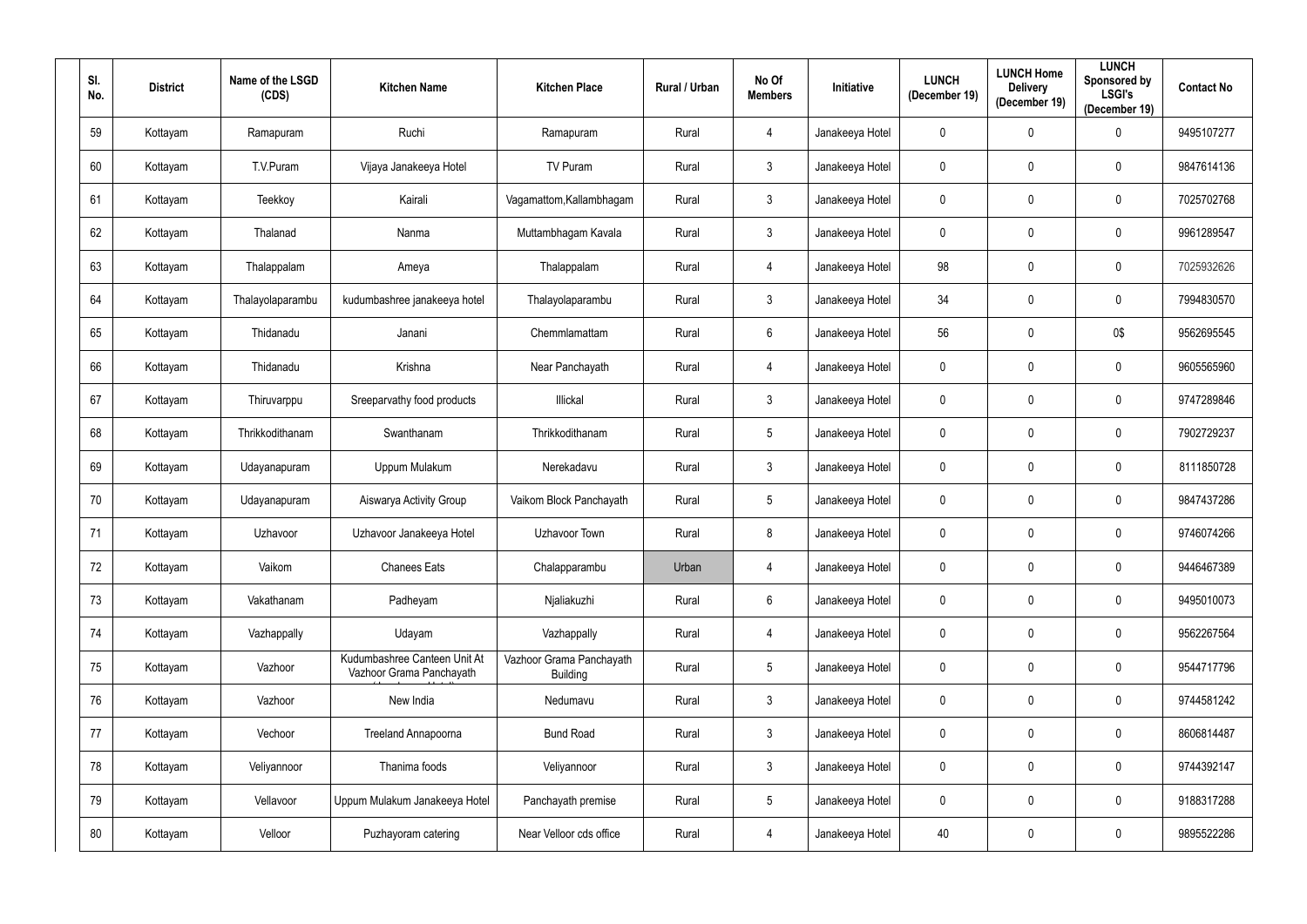|    | SI.<br>No.     | <b>District</b> | Name of the LSGD<br>(CDS) | <b>Kitchen Name</b>            | <b>Kitchen Place</b>                  | Rural / Urban | No Of<br><b>Members</b> | Initiative      | <b>LUNCH</b><br>(December 19) | <b>LUNCH Home</b><br><b>Delivery</b><br>(December 19) | <b>LUNCH</b><br>Sponsored by<br><b>LSGI's</b><br>(December 19) | <b>Contact No</b> |
|----|----------------|-----------------|---------------------------|--------------------------------|---------------------------------------|---------------|-------------------------|-----------------|-------------------------------|-------------------------------------------------------|----------------------------------------------------------------|-------------------|
|    | 81             | Kottayam        | Vijayapuram               | Niravu                         | Iranjal                               | Rural         | $\mathfrak{Z}$          | Janakeeya Hotel | 0                             | 0                                                     | $\mathbf 0$                                                    | 9495245895        |
|    | 82             | Kottayam        | Vijayapuram               | Renown Janakeeya Hotel         | Vadavathoor                           | Rural         | $5\phantom{.0}$         | Janakeeya Hotel | 0                             | 0                                                     | $\mathbf 0$                                                    | 8606536302        |
| 82 |                |                 |                           |                                |                                       |               | 336                     |                 | 600                           | $\bullet$                                             | $\bullet$                                                      |                   |
|    |                | Kozhikode       | Balussery                 | Unarvu Janakeeya Hotel         | Balussery                             | Rural         | $\sqrt{5}$              | Janakeeya Hotel | 0                             | 0                                                     | $\mathbf 0$                                                    | 95440 03929       |
|    | $\overline{2}$ | Kozhikode       | Panangad                  | Kairali Janakeeya Hotel        | Balussery mukku at KK<br>hospital     | Rural         | $\mathbf{3}$            | Janakeeya Hotel | 0                             | 0                                                     | $\mathbf 0$                                                    | 97450 85782       |
|    | $\mathbf{3}$   | Kozhikode       | Koorachundu               | Koorachundu Janakeeya hotel    | Koorachundu                           | Rural         | $\overline{4}$          | Janakeeya Hotel | 0                             | 0                                                     | $\mathbf 0$                                                    | 94967 07886       |
|    | -4             | Kozhikode       | Koorachundu               | Koottayma Janakeeya Hotel      | Kallanode                             | Rural         | $5\phantom{.0}$         | Janakeeya Hotel | 0                             | 0                                                     | $\mathbf 0$                                                    | 94967 26850       |
|    | 5              | Kozhikode       | Kottur                    | Sneha Janakeeya Hotel          | Kottur                                | Rural         | $\sqrt{5}$              | Janakeeya Hotel | 0                             | 0                                                     | $\mathbf 0$                                                    | 97456 72101       |
|    | 6              | Kozhikode       | Naduvannur                | Naduvannur Janakeeya Hotel     | Naduvannur                            | Rural         | $\overline{7}$          | Janakeeya Hotel | 0                             | 0                                                     | $\mathbf 0$                                                    | 8592-031802       |
|    |                | Kozhikode       | Naduvannur                | Kudumbashree Janakeeya Hotel   | Anjolimukku                           | Rural         | $\mathfrak{Z}$          | Janakeeya Hotel | 0                             | 0                                                     | $\mathbf 0$                                                    | 9995947043        |
|    | 8              | Kozhikode       | Ulliyeri                  | Ulliyeri Janakeeya Hotel       | Ulliyeri                              | Rural         | 4                       | Janakeeya Hotel | 0                             | 0                                                     | $\mathbf 0$                                                    | 89434 06681       |
|    | 9              | Kozhikode       | Unnikulam                 | Swad Janakeeya Hotel           | Ekarool Kaappil Road                  | Rural         | $\mathfrak{Z}$          | Janakeeya Hotel | 572                           | 0                                                     | $\mathbf 0$                                                    | 85475 75474       |
|    | 10             | Kozhikode       | Unnikulam                 | Chaithanya Janakeeya Hotel     | Opposite unnikulam<br>gramapanchayath | Rural         | $\mathbf{3}$            | Janakeeya Hotel | 480                           | 0                                                     | $\mathbf 0$                                                    | 87141 31460       |
|    | 11             | Kozhikode       | Nanminda                  | Akshaya vanitha hotel          | Nanminda panchayath building          | Rural         | $\mathfrak{Z}$          | Janakeeya Hotel | $\mathbf 0$                   | $\mathbf 0$                                           | $\mathbf 0$                                                    | 9961184212        |
|    | 12             | Kozhikode       | Thalakkulathur            | Thalakkulathur Janakeeya Hotel | Parambath                             | Rural         | $\overline{4}$          | Janakeeya Hotel | $\pmb{0}$                     | 0                                                     | $\mathbf 0$                                                    | 7593067511        |
|    | 13             | Kozhikode       | Kakkodi                   | Kakkodi Janakeeya Hotel        | Kakkodi Bazar                         | Rural         | $\overline{7}$          | Janakeeya Hotel | $\mathbf 0$                   | 0                                                     | $\mathbf 0$                                                    | 8943123615        |
|    | 14             | Kozhikode       | Chelannur                 | Oottupura Janakeeya Hotel      | Ambalathukulangara                    | Rural         | $\overline{7}$          | Janakeeya Hotel | $\mathbf 0$                   | 0                                                     | $\mathbf 0$                                                    | 9846010528        |
|    | 15             | Kozhikode       | Narikkuni                 | Amma Janakeeya Hotel           | Narikkuni                             | Rural         | $\mathbf{3}$            | Janakeeya Hotel | $\pmb{0}$                     | 0                                                     | $\mathbf 0$                                                    | 9645606562        |
|    | 16             | Kozhikode       | Kakkoor                   | Janakeeya Hotel Kakkoor        | Kakkoor                               | Rural         | $5\phantom{.0}$         | Janakeeya Hotel | $\mathbf 0$                   | 0                                                     | $\mathbf 0$                                                    | 8592050112        |
|    | 17             | Kozhikode       | Koduvally                 | Sadhya Janakeeya Hotel         | G M L P School, Koduvally             | Urban         | $\sqrt{5}$              | Janakeeya Hotel | 0                             | 0                                                     | $\mathbf 0$                                                    | 8593898831        |
|    | 18             | Kozhikode       | Koduvally                 | KKN Janakeeya Hotel Koduvally  | Nellamkandi                           | Urban         | $\mathfrak{Z}$          | Janakeeya Hotel | 102                           | 0                                                     | $\mathbf 0$                                                    | 9847650894        |
|    | 19             | Kozhikode       | Koduvally                 | Swad Janakeeya Hotel           | Manipuram                             | Urban         | $\sqrt{5}$              | Janakeeya Hotel | 0                             | 0                                                     | $\mathbf 0$                                                    | 9946991995        |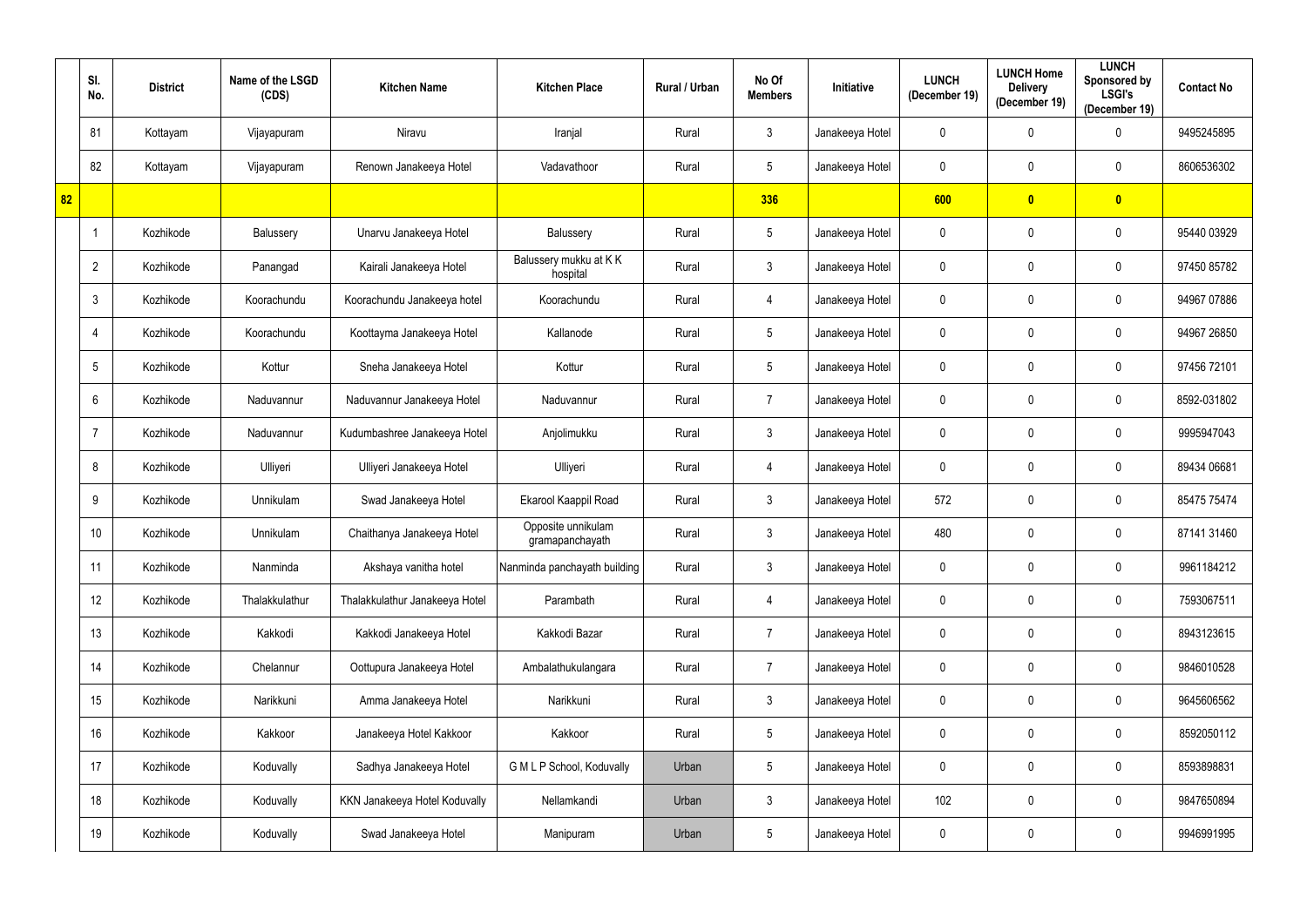| SI.<br>No.      | <b>District</b> | Name of the LSGD<br>(CDS) | <b>Kitchen Name</b>                      | <b>Kitchen Place</b>                | Rural / Urban | No Of<br><b>Members</b> | <b>Initiative</b> | <b>LUNCH</b><br>(December 19) | <b>LUNCH Home</b><br><b>Delivery</b><br>(December 19) | <b>LUNCH</b><br>Sponsored by<br><b>LSGI's</b><br>(December 19) | <b>Contact No</b> |
|-----------------|-----------------|---------------------------|------------------------------------------|-------------------------------------|---------------|-------------------------|-------------------|-------------------------------|-------------------------------------------------------|----------------------------------------------------------------|-------------------|
| 20              | Kozhikode       | Madavoor                  | Madavoor Janakeeya Hotel                 | Near madavoor panchayath            | Rural         | $5\phantom{.0}$         | Janakeeya Hotel   | $\mathbf 0$                   | 0                                                     | $\overline{0}$                                                 | 8547590842        |
| 21              | Kozhikode       | Omasseri                  | Annapoornna Janakeeya Hotel              | Omasseri                            | Rural         | 4                       | Janakeeya Hotel   | $\pmb{0}$                     | $\mathbf 0$                                           | $\mathbf 0$                                                    | 9605102599        |
| 22              | Kozhikode       | Puthuppadi                | Ruchi Janakeeya Hotel                    | Puthupadi                           | Rural         | $5\phantom{.0}$         | Janakeeya Hotel   | $\boldsymbol{0}$              | $\boldsymbol{0}$                                      | $\bf{0}$                                                       | 7909113114        |
| 23              | Kozhikode       | Kizhakkoth                | Swad Janakeeya Hotel                     | Mariveettilthazham                  | Rural         | 4                       | Janakeeya Hotel   | $\pmb{0}$                     | $\mathbf 0$                                           | $\mathbf 0$                                                    | 9847086665        |
| 24              | Kozhikode       | Thamarassery              | Pavithram Janakeeya hotel                | Thamarassery old stand              | Rural         | $6\overline{6}$         | Janakeeya Hotel   | $\pmb{0}$                     | $\mathbf 0$                                           | $\bf{0}$                                                       | 9048389661        |
| 25              | Kozhikode       | Kodenchery                | Kairali Janakeeya Hotel                  | Kodenchery                          | Rural         | 4                       | Janakeeya Hotel   | $\mathbf 0$                   | $\mathbf 0$                                           | $\mathbf 0$                                                    | 9446037829        |
| 26              | Kozhikode       | Koodaranji                | Ruchikkoot Janakeeya Hotel               | Koodaranji                          | Rural         | $6\overline{6}$         | Janakeeya Hotel   | $\mathbf 0$                   | $\mathbf 0$                                           | $\mathbf 0$                                                    | 9496439278        |
| 27              | Kozhikode       | Thiruvambadi              | Pulari Janakeeya Hotel                   | Thondimmal                          | Rural         | $5\overline{)}$         | Janakeeya Hotel   | $\mathbf 0$                   | $\mathbf 0$                                           | $\mathbf 0$                                                    | 7034264232        |
| 28              | Kozhikode       | Kattippara                | Ruchi Janakeeya Hotel                    | Chamal                              | Rural         | $6\phantom{.}6$         | Janakeeya Hotel   | $\mathbf 0$                   | $\mathbf 0$                                           | $\mathbf 0$                                                    | 7591974045        |
| 29              | Kozhikode       | Koyilandy North           | Naveena canteen                          | Near new bus stand                  | Urban         | $\overline{7}$          | Janakeeya Hotel   | $\mathbf 0$                   | $\boldsymbol{0}$                                      | $\mathbf 0$                                                    | 9544185262        |
| 30              | Kozhikode       | Koyilandy North           | Koyilandi Nagarasabha Janakeeya<br>Hotel | Near Kollamchira                    | Urban         | 10                      | Janakeeya Hotel   | $\mathbf 0$                   | $\mathbf 0$                                           | $\mathbf 0$                                                    | 8943191728        |
| 31              | Kozhikode       | Koyilandi South           | Snehadeepam Janakeeya Hotel              | Muthambi                            | Urban         | $6\phantom{.}6$         | Janakeeya Hotel   | $\pmb{0}$                     | 0                                                     | $\boldsymbol{0}$                                               | 9188198658        |
| 32 <sup>°</sup> | Kozhikode       | Chengottukavu             | Amma Janakeeya Hotel                     | Edakkulam                           | Rural         | $5\overline{)}$         | Janakeeya Hotel   | $\pmb{0}$                     | $\mathbf 0$                                           | $\mathbf 0$                                                    | 9048235785        |
| 33              | Kozhikode       | Atholi                    | Atholi Janakeeya Hotel                   | Kodassery                           | Rural         | 4                       | Janakeeya Hotel   | $\mathbf 0$                   | $\mathbf 0$                                           | $\mathbf 0$                                                    | 9072499251        |
| 34              | Kozhikode       | Moodadi                   | Ruchi Janakeeya Hotel                    | Moodadi                             | Rural         | $5\phantom{.0}$         | Janakeeya Hotel   | $\mathbf 0$                   | $\mathbf 0$                                           | $\overline{0}$                                                 | 8281226403        |
| 35              | Kozhikode       | Chemancheri               | Annapoornna Janakeeya Hotel              | Pookkad                             | Rural         | $5\phantom{.0}$         | Janakeeya Hotel   | $\pmb{0}$                     | $\mathbf 0$                                           | $\overline{0}$                                                 | 9048235785        |
| 36              | Kozhikode       | Arikkulam                 | Thanima Janakeeya Hotel                  | Kurudimukku                         | Rural         | $\overline{4}$          | Janakeeya Hotel   | $\mathbf 0$                   | $\mathbf 0$                                           | $\overline{0}$                                                 | 9645137125        |
| 37              | Kozhikode       | Arikkulam                 | Ruchiyidam Janakeeya Hotel               | Arikkulam                           | Rural         | 4                       | Janakeeya Hotel   | $\boldsymbol{0}$              | $\mathbf 0$                                           | $\overline{0}$                                                 | 9048410803        |
| 38              | Kozhikode       | Kozhikode Central.        | Ruchikkoott                              | <b>District Veterinary Hospital</b> | Urban         | $\mathfrak{Z}$          | Janakeeya Hotel   | $\mathbf 0$                   | $\pmb{0}$                                             | $\mathbf 0$                                                    | 7025774213        |
| 39              | Kozhikode       | Kozhikode Central         | Sneha Ruchikkoott                        | Mankavu                             | Urban         | $\overline{4}$          | Janakeeya Hotel   | $\mathbf 0$                   | $\mathbf 0$                                           | $\overline{0}$                                                 | 8921995031        |
| 40              | Kozhikode       | Kozhikode Central         | Tripthi Janakeeya Hotel                  | Near AMLP School,<br>Moozhikkal     | Urban         | $\mathfrak{Z}$          | Janakeeya Hotel   | $\mathbf 0$                   | $\mathbf 0$                                           | $\overline{0}$                                                 | 8129200288        |
| 41              | Kozhikode       | Kozhikode Central         | New Ganesh                               | Kovoor, near library                | Urban         | $5\phantom{.0}$         | Janakeeya Hotel   | 640                           | 105                                                   | $\mathbf 0$                                                    | 9349123701        |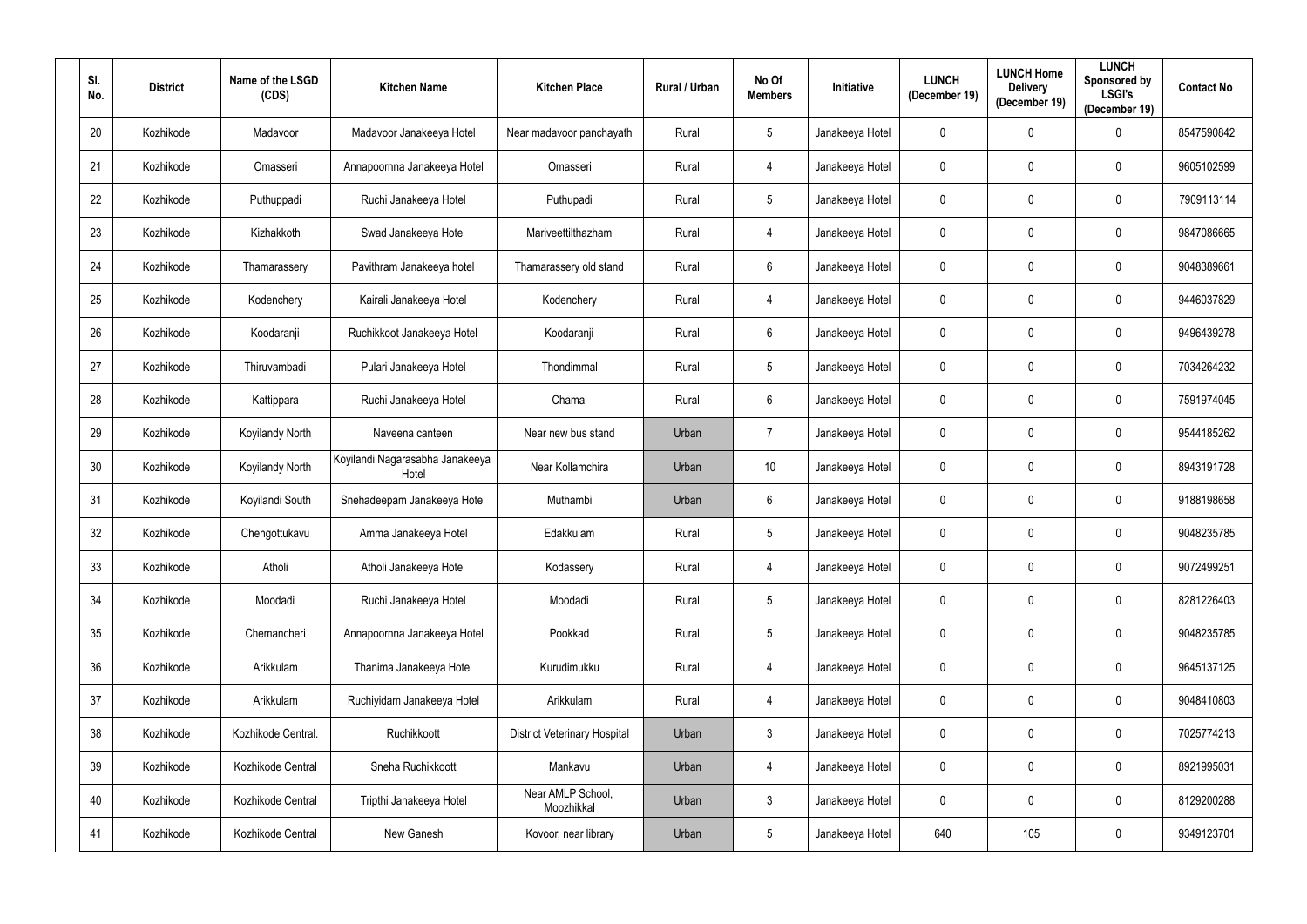|     | SI.<br>No. | <b>District</b> | Name of the LSGD<br>(CDS) | <b>Kitchen Name</b>            | <b>Kitchen Place</b>                        | Rural / Urban | No Of<br><b>Members</b> | <b>Initiative</b> | <b>LUNCH</b><br>(December 19) | <b>LUNCH Home</b><br><b>Delivery</b><br>(December 19) | <b>LUNCH</b><br>Sponsored by<br><b>LSGI's</b><br>(December 19) | <b>Contact No</b> |
|-----|------------|-----------------|---------------------------|--------------------------------|---------------------------------------------|---------------|-------------------------|-------------------|-------------------------------|-------------------------------------------------------|----------------------------------------------------------------|-------------------|
|     | 42         | Kozhikode       | Kozhikode Central         | Ruchippura Janakeeya Hotel     | Near Focus mall, New bus<br>stand Kozhikode | Urban         | $\mathfrak{Z}$          | Janakeeya Hotel   | 773                           | 0                                                     | $\mathbf 0$                                                    | 9605602806        |
|     | 43         | Kozhikode       | Kozhikode Central         | Souparnika Janakeeya Hotel     | Medical college near chest<br>hospital      | Urban         | $6\,$                   | Janakeeya Hotel   | 0                             | 0                                                     | $\mathbf 0$                                                    | 8281709784        |
|     | 44         | Kozhikode       | Kozhikode North           | Udayam kudumbasree canteen     | Thadambattuthazham                          | Urban         | $\sqrt{5}$              | Janakeeya Hotel   | $\mathbf 0$                   | 0                                                     | $\mathbf 0$                                                    | 7736850096        |
|     | 45         | Kozhikode       | Kozhikode North           | Ruchi                          | Elathoor, Chettikulam                       | Urban         | 4                       | Janakeeya Hotel   | 0                             | 0                                                     | $\mathbf 0$                                                    | 9947743713        |
|     | 46         | Kozhikode       | Kozhikode North           | Tasty Janakeeya Hotel          | Butt road                                   | Urban         | $\sqrt{5}$              | Janakeeya Hotel   | 264                           | 40                                                    | $\mathbf 0$                                                    | 9074462795        |
|     | 47         | Kozhikode       | Kozhikode North           | Oruma                          | Eranjikkal                                  | Urban         | $\overline{4}$          | Janakeeya Hotel   | 307                           | 18                                                    | $\mathbf 0$                                                    |                   |
|     | 48         | Kozhikode       | Feroke                    | Ruchi vanitha mess             | <b>Feroke Muncipality</b>                   | Urban         | $\overline{7}$          | Janakeeya Hotel   | $\mathbf 0$                   | 0                                                     | $\mathbf 0$                                                    | 9544468026        |
|     | 49         | Kozhikode       | Feroke                    | Mithra Janakeeya Hotel         | Ambalangadi                                 | Urban         | $\sqrt{5}$              | Janakeeya Hotel   | $\mathbf 0$                   | 0                                                     | $\mathbf 0$                                                    | 9847657229        |
|     | 50         | Kozhikode       | Feroke                    | Chemmeen Janakeeya Hotel       | Karuvanthuruthi                             | Urban         | 4                       | Janakeeya Hotel   | 370                           | 0                                                     | $\mathbf 0$                                                    |                   |
|     | 51         | Kozhikode       | Ramanattukara             | Tasty catering unit            | Ramanattukara                               | Urban         | $6\,$                   | Janakeeya Hotel   | 257                           | 0                                                     | $\mathbf 0$                                                    | 9961004004        |
|     | 52         | Kozhikode       | KozhikodeSouth            | Ushass cattering               | Meenchantha school                          | Urban         | $\sqrt{5}$              | Janakeeya Hotel   | $\mathbf 0$                   | 0                                                     | $\mathbf 0$                                                    | 9645629224        |
| 105 | 53         | Kozhikode       | Kozhikode South           | Oruma                          | Naduvattam                                  | Urban         | 4                       | Janakeeya Hotel   | 0                             | 0                                                     | $\mathbf 0$                                                    | 9747405960        |
|     | 54         | Kozhikode       | Kozhikode South           | Ruchi Janakeeya Hotel          | Kundayithode                                | Urban         | $5\phantom{.0}$         | Janakeeya Hotel   | $\mathbf 0$                   | 0                                                     | $\mathbf 0$                                                    | 9526521036        |
|     | 55         | Kozhikode       | Kozhikode South           | Five star                      | Palayam                                     | Urban         | $\overline{4}$          | Janakeeya Hotel   | $\mathbf 0$                   | 0                                                     | $\mathbf 0$                                                    | 9744307041        |
|     | 56         | Kozhikode       | Olavanna                  | Kailamadam Janakeeya Hotel     | Pantheerankavu bypass                       | Rural         | $6\phantom{.}6$         | Janakeeya Hotel   | 200                           | $\mathbf 0$                                           | $\mathbf 0$                                                    | 9526123535        |
|     | 57         | Kozhikode       | Olavanna                  | Snehitha Janakeeya Hotel       | Kunnathupalam                               | Rural         | $\,6\,$                 | Janakeeya Hotel   | $\mathbf 0$                   | 0                                                     | $\mathbf 0$                                                    | 9072771905        |
|     | 58         | Kozhikode       | Kadalundi                 | Kadambhari Janakeeya Hotel     | Mannoor valavil                             | Rural         | $\boldsymbol{6}$        | Janakeeya Hotel   | $\mathbf 0$                   | $\pmb{0}$                                             | $\mathbf 0$                                                    | 9349923675        |
|     | 59         | Kozhikode       | Mukkam                    | Mukkam Friends Janakeeya hotel | Mukkam                                      | Urban         | $\overline{4}$          | Janakeeya Hotel   | $\mathbf 0$                   | 0                                                     | $\mathbf 0$                                                    | 9497215604        |
|     | 60         | Kozhikode       | Mukkam                    | Oottupura Janakeeya Hotel      | Manassery                                   | Urban         | $\overline{4}$          | Janakeeya Hotel   | $\mathbf 0$                   | 0                                                     | $\mathbf 0$                                                    | 9645563417        |
|     | 61         | Kozhikode       | Chathamangalam            | Prakruthi                      | Chathamangalam vipanana<br>kendram          | Rural         | $\sqrt{5}$              | Janakeeya Hotel   | 90                            | 0                                                     | $\mathbf 0$                                                    | 9745828787        |
|     | 62         | Kozhikode       | Perumanna                 | Thushara Janakeeya Hotel       | Vallikkunnu                                 | Rural         | $\sqrt{5}$              | Janakeeya Hotel   | 410                           | 0                                                     | $\mathbf 0$                                                    | 8113873612        |
|     | 63         | Kozhikode       | Kodiyathur                | Kanivu                         | Eranjimavu                                  | Rural         | 4                       | Janakeeya Hotel   | 0                             | 0                                                     | $\mathbf 0$                                                    | 9048094053        |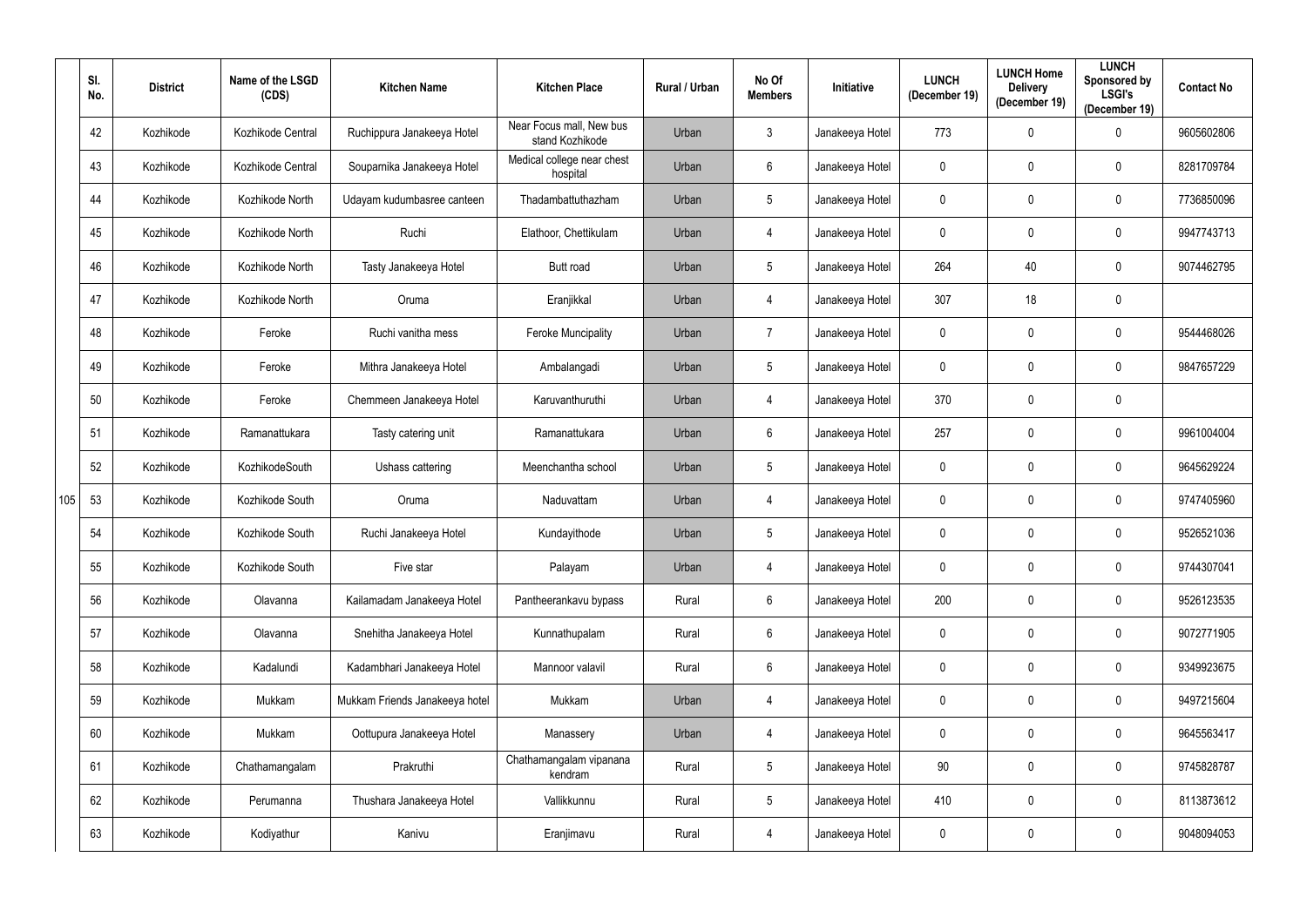| SI.<br>No. | <b>District</b> | Name of the LSGD<br>(CDS) | <b>Kitchen Name</b>                                  | <b>Kitchen Place</b>                               | Rural / Urban | No Of<br><b>Members</b> | <b>Initiative</b> | <b>LUNCH</b><br>(December 19) | <b>LUNCH Home</b><br><b>Delivery</b><br>(December 19) | <b>LUNCH</b><br>Sponsored by<br><b>LSGI's</b><br>(December 19) | <b>Contact No</b> |
|------------|-----------------|---------------------------|------------------------------------------------------|----------------------------------------------------|---------------|-------------------------|-------------------|-------------------------------|-------------------------------------------------------|----------------------------------------------------------------|-------------------|
| 64         | Kozhikode       | Karassery                 | Karassery CDS Janakeeya Hotel                        | Near karassery panchayath                          | Rural         | 4                       | Janakeeya Hotel   | $\mathbf 0$                   | 0                                                     | $\mathbf 0$                                                    | 9645120636        |
| 65         | Kozhikode       | Kuruvattoor               | Nanma Janakeeya Hotel                                | Payambra                                           | Rural         | 4                       | Janakeeya Hotel   | $\pmb{0}$                     | $\mathbf 0$                                           | $\mathbf 0$                                                    | 8547413299        |
| 66         | Kozhikode       | Mavoor                    | Koottayma Janakeeya Hotel                            | Mavoor                                             | Rural         | 4                       | Janakeeya Hotel   | $\mathbf 0$                   | $\mathbf 0$                                           | $\bf{0}$                                                       | 9961856227        |
| 67         | Kozhikode       | Peruvayal                 | Tripthi Janakeeya Hotel                              | Velliparambu                                       | Rural         | $5\phantom{.0}$         | Janakeeya Hotel   | $\pmb{0}$                     | $\mathbf 0$                                           | $\mathbf 0$                                                    | 6238723687        |
| 68         | Kozhikode       | Kunnamangalam             | Snehapuram Janakeeya Hotel                           | Karanthoor                                         | Rural         | $\mathfrak{Z}$          | Janakeeya Hotel   | $\pmb{0}$                     | $\mathbf 0$                                           | $\bf{0}$                                                       | 9048545152        |
| 69         | Kozhikode       | Kuttiadi                  | Janakeeya Hotel                                      | Kuttiadi Town                                      | Rural         | 9                       | Janakeeya Hotel   | $\pmb{0}$                     | $\mathbf 0$                                           | $\mathbf 0$                                                    | 8606099575        |
| 70         | Kozhikode       | Kavilumpara               | Kavilumpara panchayath<br>Janakeeya Hotel            | Thottilpalam                                       | Rural         | 4                       | Janakeeya Hotel   | $\overline{0}$                | $\mathbf 0$                                           | $\mathbf 0$                                                    | 8157900256        |
| 71         | Kozhikode       | Maruthonkara              | Thanima Janakeeya Hotel                              | Adukkath                                           | Rural         | $5\phantom{.0}$         | Janakeeya Hotel   | $\mathbf 0$                   | 0                                                     | $\mathbf 0$                                                    | 9846974198        |
| 72         | Kozhikode       | Velom                     | Samridhi                                             | Kallumpuram - Theekkuni                            | Rural         | $5\phantom{.0}$         | Janakeeya Hotel   | 149                           | $\mathbf 0$                                           | $\mathbf 0$                                                    | 9846813401        |
| 73         | Kozhikode       | Kunnummal                 | Ruchi Janakeeya Hotel                                | Kakkattil                                          | Rural         | $5\phantom{.0}$         | Janakeeya Hotel   | $\mathbf 0$                   | $\mathbf 0$                                           | $\mathbf 0$                                                    | 9605800608        |
| 74         | Kozhikode       | Naripatta                 | Sthree sakthi Janakeeya Hotel                        | Kaiveli                                            | Rural         | $5\phantom{.0}$         | Janakeeya Hotel   | $\overline{0}$                | $\mathbf 0$                                           | $\mathbf 0$                                                    | 9645339232        |
| 75         | Kozhikode       | Kayakkodi                 | Samridhi Janakeeya Hotel                             | Kayakkodi                                          | Rural         | $5\phantom{.0}$         | Janakeeya Hotel   | $\pmb{0}$                     | 0                                                     | $\pmb{0}$                                                      | 9495587551        |
| 76         | Kozhikode       | Thurayur                  | Cds coffee house                                     | Thurayur                                           | Rural         | $5\overline{)}$         | Janakeeya Hotel   | $\pmb{0}$                     | $\mathbf 0$                                           | $\mathbf 0$                                                    | 9048028293        |
| 77         | Kozhikode       | Payyoli                   | Mithra                                               | Payyoli Municipality                               | Urban         | $5\phantom{.0}$         | Janakeeya Hotel   | $\mathbf 0$                   | $\mathbf 0$                                           | $\mathbf 0$                                                    | 8606505900        |
| 78         | Kozhikode       | Meppayur                  | Ruchi canteen                                        | Meppayur                                           | Rural         | $5\phantom{.0}$         | Janakeeya Hotel   | $\mathbf 0$                   | $\mathbf 0$                                           | $\overline{0}$                                                 | 9447469729        |
| 79         | Kozhikode       | Thikkodi                  | Kaippunnyam Janakeeya Hotel                          | Thikkodi                                           | Rural         | $\overline{5}$          | Janakeeya Hotel   | $\pmb{0}$                     | $\mathbf 0$                                           | $\overline{0}$                                                 | 9526071250        |
| 80         | Kozhikode       | Keezhariyur               | Tripthi Janakeeya Hotel                              | Arayanattu para                                    | Rural         | 8                       | Janakeeya Hotel   | $\mathbf 0$                   | $\mathbf 0$                                           | $\overline{0}$                                                 | 8592834034        |
| 81         | Kozhikode       | Chakkittappara            | Chakkittapara cds Hotel                              | Chakkittapara CDS                                  | Rural         | $\mathfrak{Z}$          | Janakeeya Hotel   | $\mathbf 0$                   | $\mathbf{0}$                                          | $\overline{0}$                                                 | 9526881089        |
| 82         | Kozhikode       | Cheruvannur               | Vanitha canteen                                      | near cheruvannur panchayath<br>office, Cheruvannur | Rural         | $5\phantom{.0}$         | Janakeeya Hotel   | $\mathbf 0$                   | $\mathbf 0$                                           | $\overline{0}$                                                 | 9400676505        |
| 83         | Kozhikode       | Koothali                  | Salkara stationary cum Coffee<br>house and photostat | Near Koothali panchayath<br>office                 | Rural         | $6\phantom{.}$          | Janakeeya Hotel   | $\mathbf 0$                   | $\mathbf 0$                                           | $\mathbf 0$                                                    | 9847642496        |
| 84         | Kozhikode       | Changaroth                | Changorath Janakeeya Hotel                           | Near Vadakkumbad HSS                               | Rural         | $\overline{5}$          | Janakeeya Hotel   | $\mathbf 0$                   | $\mathbf 0$                                           | $\mathbf 0$                                                    | 9747353283        |
| 85         | Kozhikode       | Perambra                  | Perambra Janakeeya Hotel                             | Perambra                                           | Rural         | $\overline{4}$          | Janakeeya Hotel   | $\pmb{0}$                     | $\boldsymbol{0}$                                      | $\mathbf 0$                                                    | 6238677483        |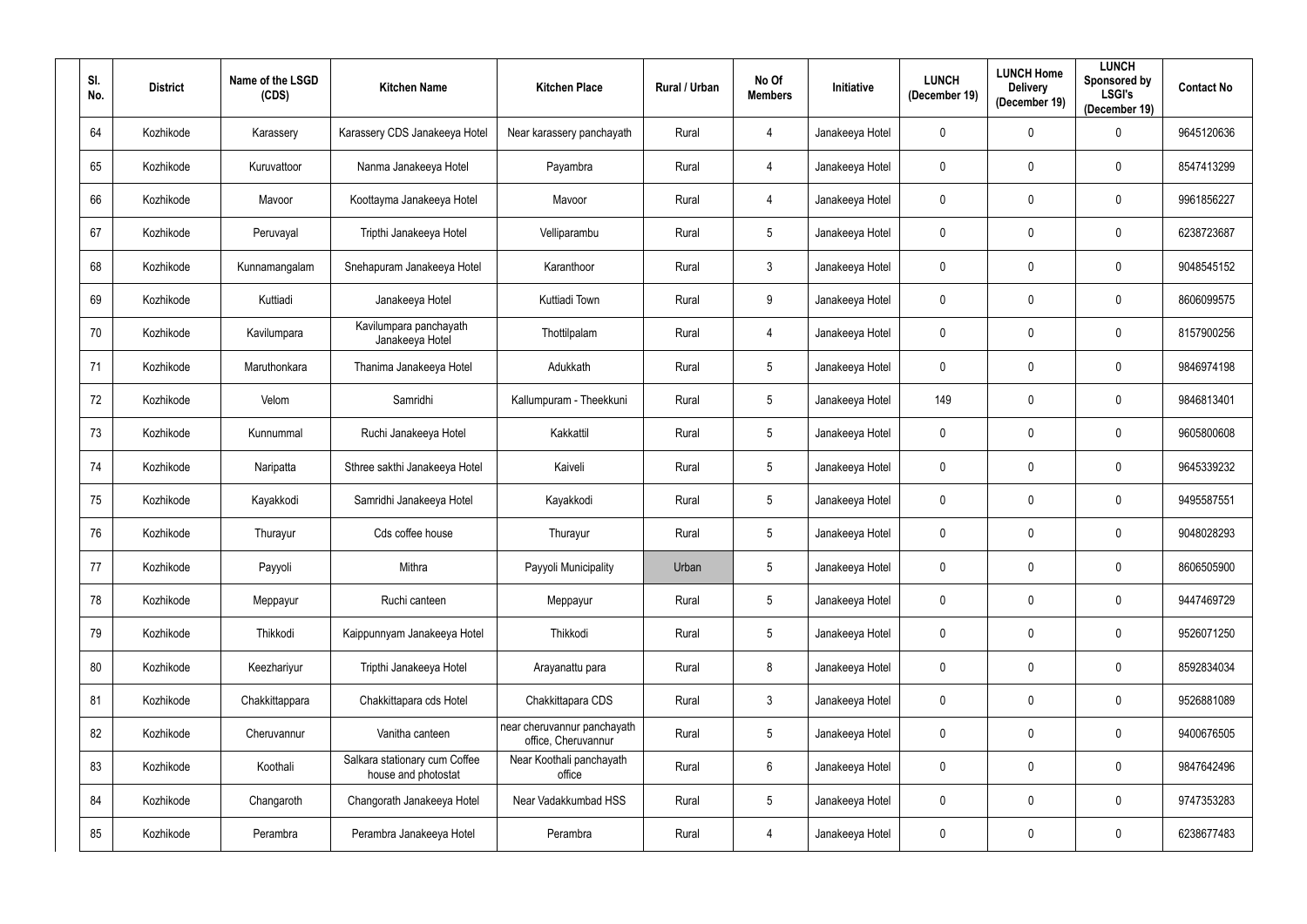|     | SI.<br>No. | <b>District</b> | Name of the LSGD<br>(CDS) | <b>Kitchen Name</b>                      | <b>Kitchen Place</b>                             | Rural / Urban | No Of<br><b>Members</b> | Initiative      | <b>LUNCH</b><br>(December 19) | <b>LUNCH Home</b><br><b>Delivery</b><br>(December 19) | <b>LUNCH</b><br>Sponsored by<br><b>LSGI's</b><br>(December 19) | <b>Contact No</b> |
|-----|------------|-----------------|---------------------------|------------------------------------------|--------------------------------------------------|---------------|-------------------------|-----------------|-------------------------------|-------------------------------------------------------|----------------------------------------------------------------|-------------------|
|     | 86         | Kozhikode       | Kayanna                   | Kudumbashree Janakeeya Hotel<br>Kayanna  | Kayanna Bazar                                    | Rural         | $\mathbf{3}$            | Janakeeya Hotel | 0                             | 0                                                     | $\mathbf{0}$                                                   | 9496130121        |
|     | 87         | Kozhikode       | Nochad                    | Kudumbashree Janakeeya Hotel             | Muliyangal                                       | Rural         | $\sqrt{5}$              | Janakeeya Hotel | 0                             | 0                                                     | $\mathbf 0$                                                    | 7034944936        |
|     | 88         | Kozhikode       | Ayenchery                 | Janakeeya Hotel Ayanchery                | Ayanchery                                        | Rural         | $\overline{4}$          | Janakeeya Hotel | 0                             | 0                                                     | $\mathbf 0$                                                    | 8078369520        |
|     | 89         | Kozhikode       | Maniyur                   | Ruchikoott Vanitha Hotel                 | Near maniyur panchayath<br>office, Navodaya stop | Rural         | $\overline{4}$          | Janakeeya Hotel | 92                            | 0                                                     | $\mathbf 0$                                                    | 9400097895        |
|     | 90         | Kozhikode       | Villiappally              | Janakeeya Hotel Villiappally             | Keezhal Mukku                                    | Rural         | $\overline{4}$          | Janakeeya Hotel | 0                             | 0                                                     | $\mathbf 0$                                                    | 8086472039        |
|     | 91         | Kozhikode       | Thiruvallur               | Ruchi Janakeeya Hotel                    | Thiruvallur                                      | Rural         | $5\phantom{.0}$         | Janakeeya Hotel | 0                             | 0                                                     | $\mathbf 0$                                                    | 9400723619        |
|     | 92         | Kozhikode       | Edachery                  | Kudumbasree cafe and helpdesk            | Edachery                                         | Rural         | $\overline{4}$          | Janakeeya Hotel | 0                             | 0                                                     | $\mathbf 0$                                                    | 7736287974        |
|     | 93         | Kozhikode       | Nadapuram                 | Uttupura canteen and catering            | Kallachi                                         | Rural         | $6\,$                   | Janakeeya Hotel | 0                             | 0                                                     | $\mathbf 0$                                                    | 9946448011        |
|     | 94         | Kozhikode       | Chekkyad                  | Ruchi vanitha hotel                      | Puliyav                                          | Rural         | 4                       | Janakeeya Hotel | 0                             | 0                                                     | $\mathbf 0$                                                    | 9048541152        |
|     | 95         | Kozhikode       | Valayam                   | Nanma Janakeeya Hotel                    | Valayam                                          | Rural         | $\sqrt{5}$              | Janakeeya Hotel | 0                             | 0                                                     | $\mathbf 0$                                                    | 9207821783        |
|     | 96         | Kozhikode       | Purameri                  | Nanma Janakeeya Hotel                    | Purameri                                         | Rural         | $6\,$                   | Janakeeya Hotel | 0                             | 0                                                     | $\mathbf 0$                                                    | 9745393164        |
|     | 97         | Kozhikode       | Vanimel                   | Vanimel Janakeeya Hotel                  | Bhoomivathukkal                                  | Rural         | $\sqrt{5}$              | Janakeeya Hotel | 0                             | 0                                                     | $\mathbf 0$                                                    | 9048163049        |
|     | 98         | Kozhikode       | Tuneri                    | Menma Oottupura Janakeeya Hotel          | Tuneri                                           | Rural         | $\mathbf{3}$            | Janakeeya Hotel | 0                             | 0                                                     | $\mathbf 0$                                                    | 9745251928        |
|     | 99         | Kozhikode       | Onchiyam                  | Adukkala                                 | Kannookkara                                      | Rural         | $\mathbf{3}$            | Janakeeya Hotel | 0                             | 0                                                     | $\mathbf 0$                                                    | 8606115054        |
|     | 100        | Kozhikode       | Chorode                   | Janani Hotel and Catering Unit           | Chorode                                          | Rural         | $\overline{4}$          | Janakeeya Hotel | 0                             | 0                                                     | $\mathbf 0$                                                    | 9645426343        |
|     | 101        | Kozhikode       | Eramala                   | Janakeeya Hotel - Eramala                | Orkkatteri                                       | Rural         | $\bf 8$                 | Janakeeya Hotel | $\pmb{0}$                     | 0                                                     | $\mathbf 0$                                                    | 9645239675        |
|     | 102        | Kozhikode       | Vadakara West             | Janakeeya Hotel - Vadakara west          | Vadakara                                         | Urban         | $\mathfrak{Z}$          | Janakeeya Hotel | $\mathbf 0$                   | $\pmb{0}$                                             | $\mathbf 0$                                                    | 8943703596        |
|     | 103        | Kozhikode       | Vadakara West             | Chithra Janakeeya Hotel                  | Vadakara New bus stand                           | Urban         | $\mathbf{3}$            | Janakeeya Hotel | 260                           | 0                                                     | $\mathbf 0$                                                    | 9387762939        |
|     | 104        | Kozhikode       | Vadakara East             | Janakeeya Hotel Vadakara<br>Municipality | Edodi                                            | Urban         | $\,6\,$                 | Janakeeya Hotel | $\mathbf 0$                   | 0                                                     | $\mathbf 0$                                                    | 9207604876        |
|     | 105        | Kozhikode       | Azhiyoor                  | Janakeeya Hotel Azhiyoor                 | Chombala near Block Office                       | Rural         | $\mathfrak{Z}$          | Janakeeya Hotel | $\mathbf 0$                   | 0                                                     | $\mathbf 0$                                                    | 8086159250        |
| 105 |            |                 |                           |                                          |                                                  |               | 498                     |                 | 4966                          | 163                                                   | $\bullet$                                                      |                   |
|     |            | Malappuram      | Triprangode               | Vishista Vanitha Canteen                 | Ottumpuram                                       | Rural         | $\sqrt{5}$              | Janakeeya Hotel | 0                             | 0                                                     | $\mathbf 0$                                                    | 9526951352        |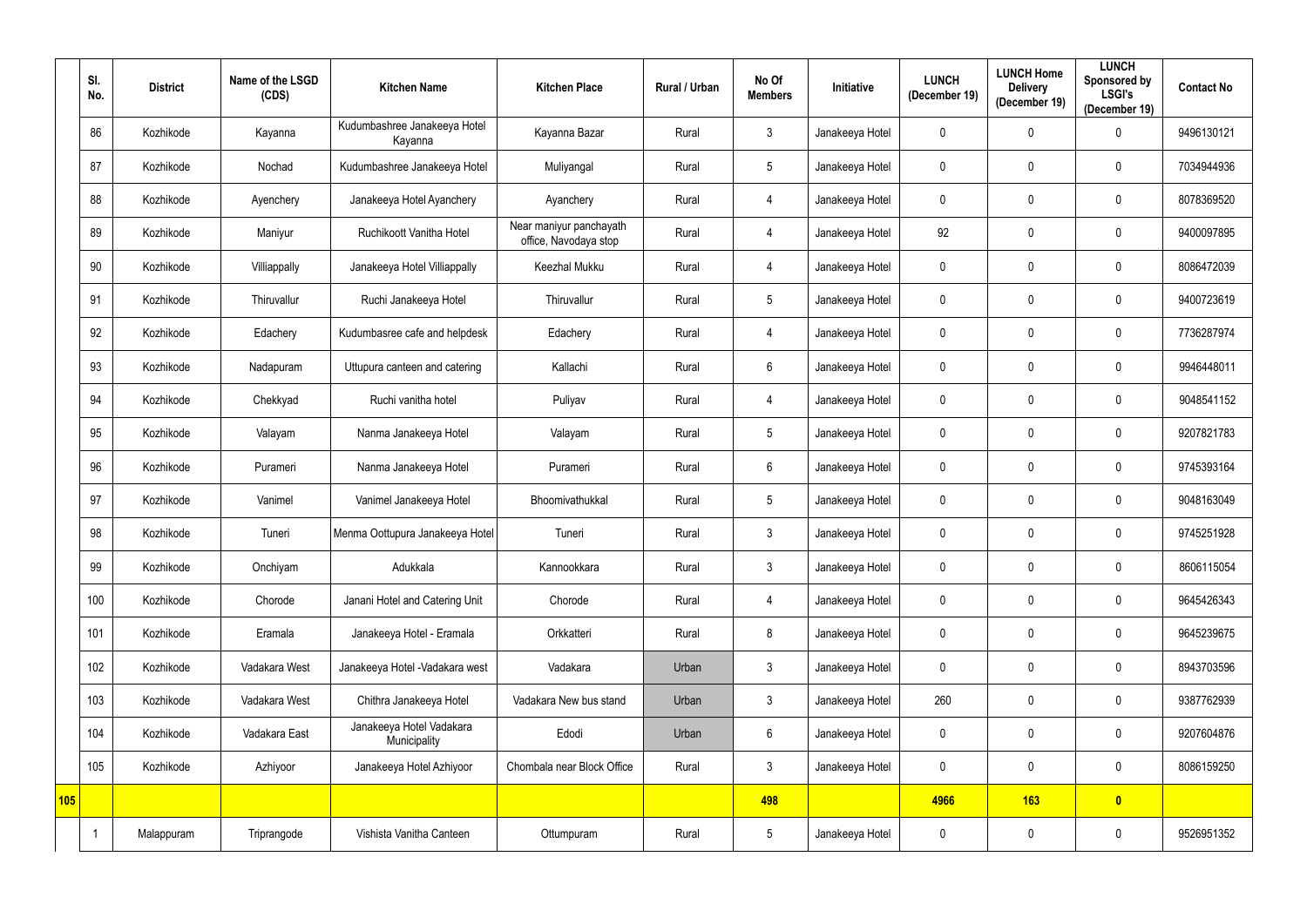| SI.<br>No.     | <b>District</b> | Name of the LSGD<br>(CDS) | <b>Kitchen Name</b>         | <b>Kitchen Place</b>                     | Rural / Urban | No Of<br><b>Members</b> | Initiative      | <b>LUNCH</b><br>(December 19) | <b>LUNCH Home</b><br><b>Delivery</b><br>(December 19) | <b>LUNCH</b><br>Sponsored by<br><b>LSGI's</b><br>(December 19) | <b>Contact No</b> |
|----------------|-----------------|---------------------------|-----------------------------|------------------------------------------|---------------|-------------------------|-----------------|-------------------------------|-------------------------------------------------------|----------------------------------------------------------------|-------------------|
| $\overline{2}$ | Malappuram      | Kondotty-2                | Amrutham Janakeeya Hotel    | Kondotty busstand                        | Urban         | 4                       | Janakeeya Hotel | $\pmb{0}$                     | $\mathbf 0$                                           | $\mathbf 0$                                                    | 7356582539        |
| $\mathfrak{Z}$ | Malappuram      | Ponmundam                 | Janakeeya hotel             | Athanikkal                               | Rural         | 4                       | Janakeeya Hotel | $\mathbf 0$                   | 0                                                     | $\mathbf 0$                                                    | 9746986753        |
| $\overline{4}$ | Malappuram      | Ponnani-1                 | Samridhi                    | Ponnani                                  | Urban         | $5\phantom{.0}$         | Janakeeya Hotel | $\mathbf 0$                   | 0                                                     | $\pmb{0}$                                                      | 9526810552        |
| $\overline{5}$ | Malappuram      | Parappanangadi            | Thathoos janakeeya hotel    | Parappanangadi                           | Urban         | $\mathbf{3}$            | Janakeeya Hotel | $\mathbf 0$                   | 0                                                     | $\mathbf 0$                                                    | 9048515158        |
| $6\phantom{.}$ | Malappuram      | Edayur                    | mathuraka vanita hotel      | vattaparamb                              | Rural         | $\mathfrak{Z}$          | Janakeeya Hotel | $\mathbf 0$                   | 0                                                     | $\mathbf 0$                                                    | 9995857550        |
| $\overline{7}$ | Malappuram      | Kaladi                    | Thripthi Janakeeya Hotel    | Naripparamb                              | Rural         | 4                       | Janakeeya Hotel | $\boldsymbol{0}$              | $\mathbf 0$                                           | $\mathbf 0$                                                    | 9048111134        |
| 8              | Malappuram      | Tavanur                   | Snehitha                    | Ayankalam                                | Rural         | $5\phantom{.0}$         | Janakeeya Hotel | $\mathbf 0$                   | $\mathbf 0$                                           | $\mathbf 0$                                                    | 9995887155        |
| 9              | Malappuram      | Karulai                   | Janakeeya Hotel             | Karulayi Town                            | Rural         | $\overline{4}$          | Janakeeya Hotel | $\boldsymbol{0}$              | 0                                                     | $\mathbf 0$                                                    | 9388070564        |
| 10             | Malappuram      | Melattur                  | Melattur Janakeeya Hotel    | Melattur                                 | Rural         | $5\phantom{.0}$         | Janakeeya Hotel | $\mathbf 0$                   | $\mathbf 0$                                           | $\mathbf 0$                                                    | 9497644650        |
| 11             | Malappuram      | Vallikkunnu               | Ruchikootu                  | Anangadi                                 | Rural         | 4                       | Janakeeya Hotel | 131                           | 63                                                    | $\mathbf 0$                                                    | 9846828029        |
| 12             | Malappuram      | Parappanangadi            | Sobhika Janakeeya hotel     | Parappanangadi                           | Urban         | $5\phantom{.0}$         | Janakeeya Hotel | $\mathbf 0$                   | $\mathbf 0$                                           | $\mathbf 0$                                                    | 9048220552        |
| 13             | Malappuram      | Vazhakkad                 | Ruchi hotel vazhakkad       | Gup school vazhakkad                     | Rural         | $5\phantom{.0}$         | Janakeeya Hotel | $\boldsymbol{0}$              | 0                                                     | $\boldsymbol{0}$                                               | 9656316072        |
| 14             | Malappuram      | Amarambalam               | Janakeeya Hotel             | Opposite Federal Bank<br>Pookkottumpadam | Rural         | 4                       | Janakeeya Hotel | $\mathbf 0$                   | $\mathbf 0$                                           | $\mathbf 0$                                                    | 8157060589        |
| 15             | Malappuram      | Marakkara                 | Famous Hotel                | marakkara                                | Rural         | $\mathbf{3}$            | Janakeeya Hotel | 71                            | $\mathbf 0$                                           | $\mathbf 0$                                                    | 6238909658        |
| 16             | Malappuram      | Ozhur                     | Archana Vanitha Canteen     | Pulparambu                               | Rural         | $\overline{2}$          | Janakeeya Hotel | $\overline{0}$                | $\mathbf 0$                                           | $\mathbf 0$                                                    | 9645906084        |
| 17             | Malappuram      | Keezhuparambu             | Sisiram hotel keezhuparambu | New bazar kuniyil                        | Rural         | $5\phantom{.0}$         | Janakeeya Hotel | $\pmb{0}$                     | $\mathbf 0$                                           | $\overline{0}$                                                 | 8086830582        |
| 18             | Malappuram      | Irimbiliyam               | nandanam vanita hotel       | kotappuram                               | Rural         | $\overline{5}$          | janakeeya Hotel | $\mathbf 0$                   | $\mathbf 0$                                           | $\overline{0}$                                                 | 7306302029        |
| 19             | Malappuram      | Porur                     | Kudumbasree vanitha canteen | Cherukod                                 | Rural         | 4                       | Janakeeya Hotel | $\pmb{0}$                     | $\mathbf 0$                                           | $\mathbf 0$                                                    | 9745425647        |
| 20             | Malappuram      | Tirunavaya                | Vibhava Cafesree            | Karathoor                                | Rural         | $\overline{4}$          | Janakeeya Hotel | $\mathbf 0$                   | $\mathbf 0$                                           | $\mathbf 0$                                                    | 9645414837        |
| 21             | Malappuram      | Moothedam                 | Moothedam janakeeya hotel   | Karappuram                               | Rural         | $\mathfrak{Z}$          | Janakeeya Hotel | $\pmb{0}$                     | $\mathbf 0$                                           | $\overline{0}$                                                 | 9447630154        |
| 22             | Malappuram      | Vazhayur                  | Three Star Janakeeya Hotel  | Karad                                    | Rural         | $\overline{4}$          | Janakeeya Hotel | $\mathbf 0$                   | $\mathbf 0$                                           | $\overline{0}$                                                 | 9744305921        |
| 23             | Malappuram      | urngattiri                | Oottupura                   | Therattummal                             | Rural         | $5\phantom{.0}$         | Janakeeya Hotel | $\mathbf 0$                   | $\mathbf 0$                                           | $\mathbf 0$                                                    | 9562851125        |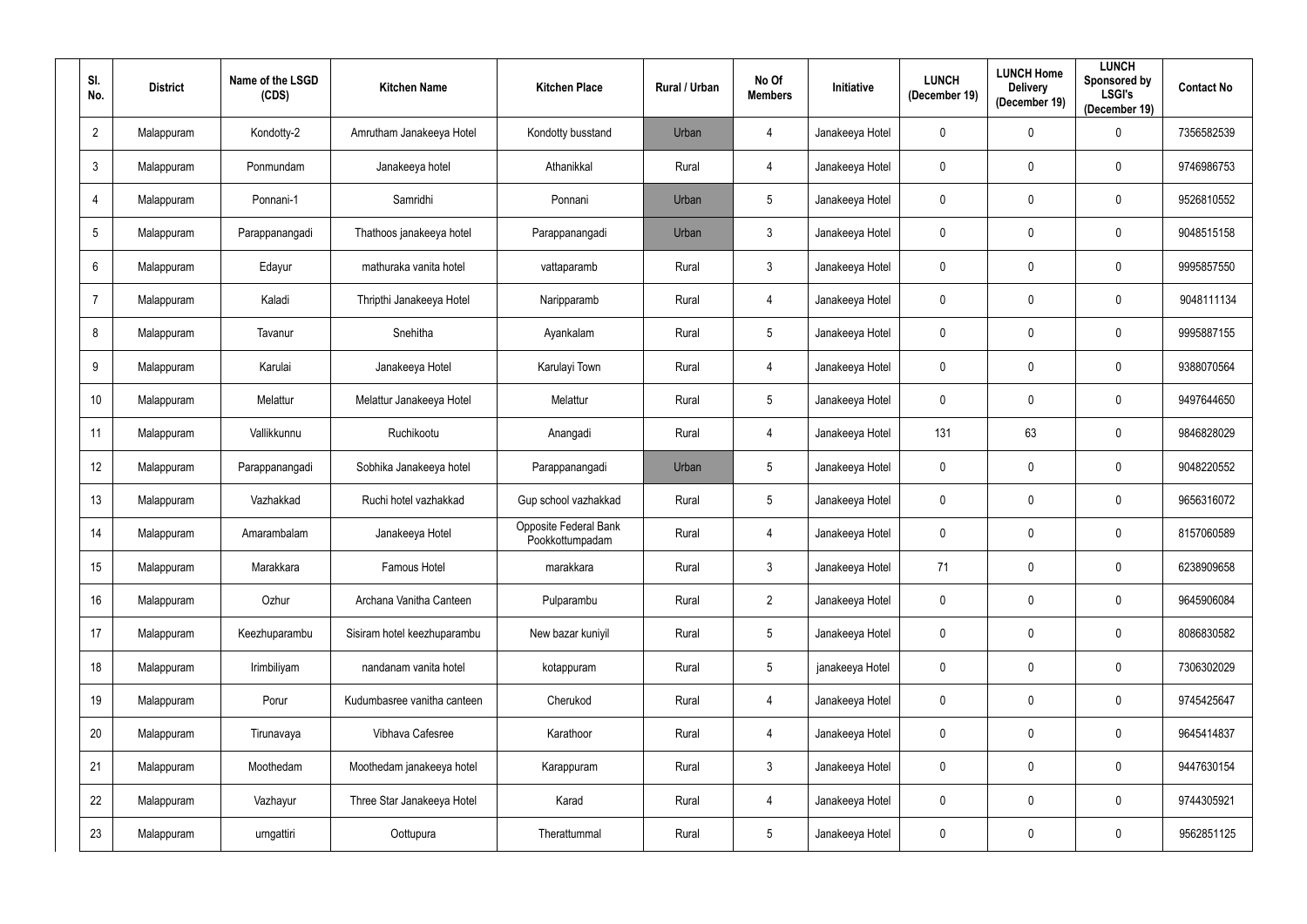| SI.<br>No. | <b>District</b> | Name of the LSGD<br>(CDS) | <b>Kitchen Name</b>        | <b>Kitchen Place</b> | Rural / Urban | No Of<br><b>Members</b> | <b>Initiative</b> | <b>LUNCH</b><br>(December 19) | <b>LUNCH Home</b><br><b>Delivery</b><br>(December 19) | <b>LUNCH</b><br>Sponsored by<br><b>LSGI's</b><br>(December 19) | <b>Contact No</b> |
|------------|-----------------|---------------------------|----------------------------|----------------------|---------------|-------------------------|-------------------|-------------------------------|-------------------------------------------------------|----------------------------------------------------------------|-------------------|
| 24         | Malappuram      | Maranchery                | Janakeeya Hotel maranchey  | Panambad             | Rural         | $5\phantom{.0}$         | Janakeeya Hotel   | 47                            | 137                                                   | $\boldsymbol{0}$                                               | 9048081621        |
| 25         | Malappuram      | Athavanad                 | Janakeeya Bhakshanasala    | Vettichira           | Rural         | $5\overline{)}$         | Janakeeya Hotel   | $\pmb{0}$                     | $\mathbf 0$                                           | $\mathbf 0$                                                    | 9495291580        |
| 26         | Malappuram      | Pothukal                  | Vanitha Canteen            | Nettikulam           | Rural         | $6\phantom{.}6$         | Janakeeya Hotel   | $\boldsymbol{0}$              | $\boldsymbol{0}$                                      | $\mathbf 0$                                                    | 9048501397        |
| 27         | Malappuram      | Mampad                    | <b>Bismi Cafe</b>          | Mampad               | Rural         | $\mathbf{3}$            | Janakeeya Hotel   | $\pmb{0}$                     | $\mathbf 0$                                           | $\mathbf 0$                                                    | 9961170251        |
| 28         | Malappuram      | Marakkara                 | Ruchikoottu                | <b>AC Nirappu</b>    | Rural         | $5\phantom{.0}$         | Janakeeya Hotel   | $\mathbf 0$                   | $\mathbf 0$                                           | $\bf{0}$                                                       | 9745625415        |
| 29         | Malappuram      | Alipparambu               | Oottupura                  | Alipparambu          | Rural         | $5\overline{)}$         | Janakeeya Hotel   | 136                           | $\mathbf 0$                                           | $\mathbf 0$                                                    | 9847690941        |
| 30         | Malappuram      | Valanchery                | Janakkeeya Hotel           | Valanchery           | Urban         | $5\phantom{.0}$         | Janakeeya Hotel   | $\mathbf 0$                   | $\mathbf 0$                                           | $\mathbf 0$                                                    | 8593812408        |
| 31         | Malappuram      | Chaliyar                  | Chaliyar Janakeeya Hotel   | Akambaadam           | Rural         | $\mathbf{3}$            | Janakeeya Hotel   | $\mathbf 0$                   | $\mathbf 0$                                           | $\mathbf 0$                                                    | 9605274841        |
| 32         | Malappuram      | Kalikavu                  | Friends Janakeeya Hotel    | Kalikavu             | Rural         | 4                       | Janakeeya Hotel   | $\mathbf 0$                   | $\mathbf 0$                                           | $\bf{0}$                                                       | 9745751684        |
| 33         | Malappuram      | Angadipuram               | Janakeeya Hotel            | Angadipuram          | Rural         | 4                       | Janakeeya Hotel   | $\mathbf 0$                   | $\boldsymbol{0}$                                      | $\bf{0}$                                                       | 7902314724        |
| 34         | Malappuram      | Puzhakkattri              | Jasmin                     | Puzhakkattiri        | Rural         | $5\overline{)}$         | Janakeeya Hotel   | 126                           | 94                                                    | $\mathbf 0$                                                    | 9495497872        |
| 35         | Malappuram      | Nannamukku                | Tanima                     | Nannamukku           | Rural         | $5\phantom{.0}$         | Janakeeya Hotel   | $\boldsymbol{0}$              | $\mathbf 0$                                           | $\mathbf 0$                                                    | 8943417885        |
| 36         | Malappuram      | Moorkkanad                | Oruma Janakeeya Hotel      | Moorkkanad           | Rural         | $5\overline{)}$         | Janakeeya Hotel   | 53                            | 84                                                    | $\mathbf 0$                                                    | 9605728248        |
| 37         | Malappuram      | Edavanna                  | Souhrtham Janakeeya Hotel  | Edavanna             | Rural         | $5\overline{)}$         | Janakeeya Hotel   | $\mathbf 0$                   | $\mathbf 0$                                           | $\mathbf 0$                                                    | 9746986110        |
| 38         | Malappuram      | Tirur                     | Ruchi Janakeeya Hotel      | Tirur                | Urban         | 4                       | Janakeeya Hotel   | 286                           | 36                                                    | $\mathbf 0$                                                    | 9895409528        |
| 39         | Malappuram      | Tirur                     | Amrutham Janakeeya Hotel   | Tirur                | Urban         | 4                       | Janakeeya Hotel   | $\pmb{0}$                     | $\pmb{0}$                                             | $\mathbf 0$                                                    | 9745074259        |
| 40         | Malappuram      | Edappal                   | Daya Cafesree              | Edappal              | Rural         | $5\phantom{.0}$         | Janakeeya Hotel   | $\mathbf 0$                   | $\overline{0}$                                        | $\mathbf 0$                                                    | 9895439056        |
| 41         | Malappuram      | Koottilangadi             | Janakeeya Hotel            | Koottilangadi        | Rural         |                         | Janakeeya Hotel   | $\boldsymbol{0}$              | $\pmb{0}$                                             | $\mathbf 0$                                                    | 9539471939        |
| 42         | Malappuram      | Vattamkulam               | Vibhava Janakeeya Hotel    | Edappal              | Rural         | $\overline{4}$          | Janakeeya Hotel   | $\mathbf 0$                   | $\pmb{0}$                                             | $\pmb{0}$                                                      | 9744844512        |
| 43         | Malappuram      | Nilambur                  | Annapporna Janakeeya Hotel | Nilambur             | Urban         | 8                       | Janakeeya Hotel   | $\mathbf 0$                   | $\mathbf 0$                                           | $\mathbf 0$                                                    | 8547795364        |
| 44         | Malappuram      | Puzhakkattri              | PT Group                   | Ramapuram            | Rural         | $\overline{4}$          | Janakeeya Hotel   | $\mathbf 0$                   | $\boldsymbol{0}$                                      | $\mathbf 0$                                                    | 9745108676        |
| 45         | Malappuram      | Vazhikkadavu              | Vanitha Janakeeya Hotel    | Manimooli            | Rural         | $\overline{4}$          | Janakeeya Hotel   | $\pmb{0}$                     | $\boldsymbol{0}$                                      | $\mathbf 0$                                                    | 8943046755        |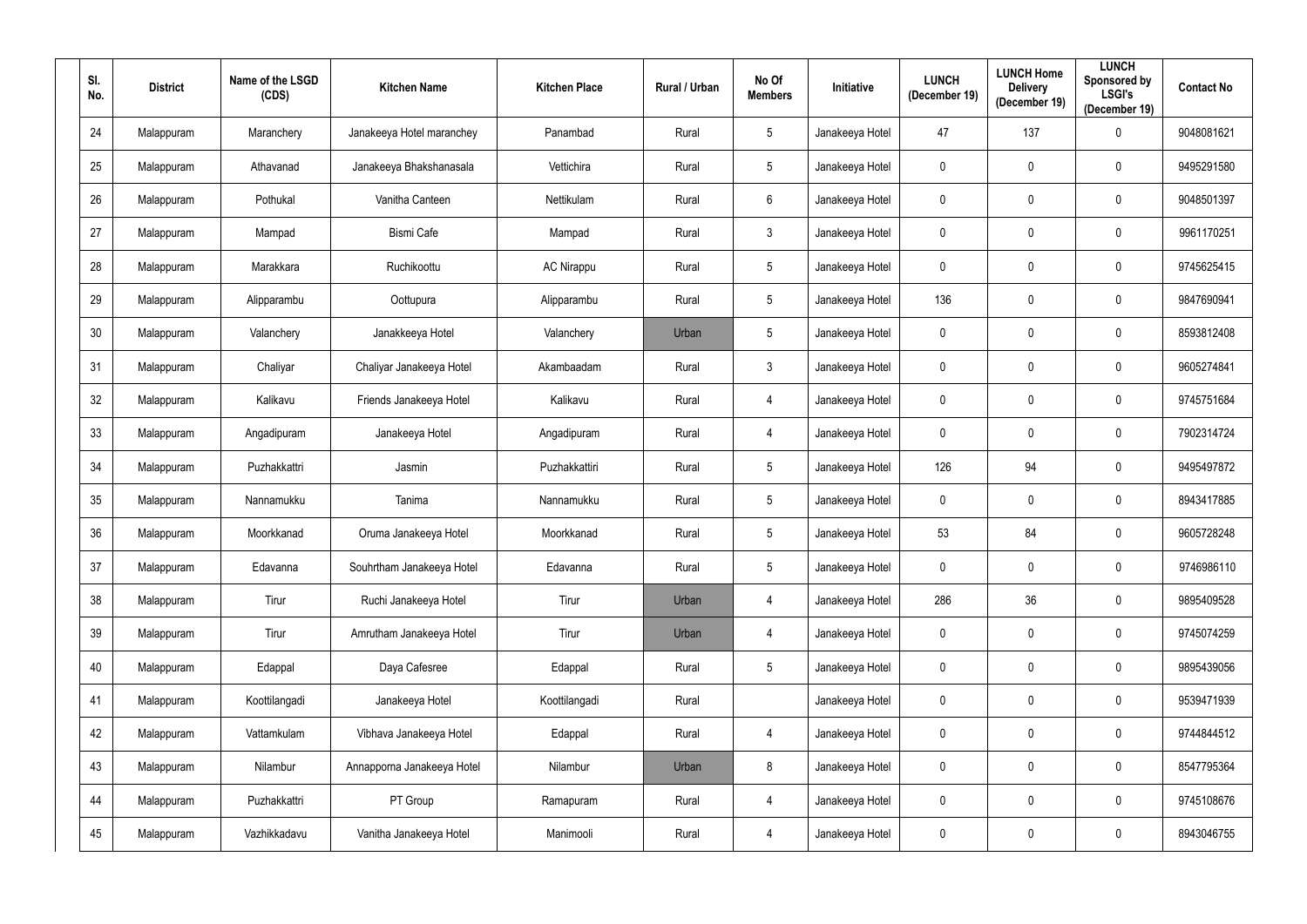|     | SI.<br>No. | <b>District</b> | Name of the LSGD<br>(CDS) | <b>Kitchen Name</b>                               | <b>Kitchen Place</b>   | Rural / Urban | No Of<br><b>Members</b> | <b>Initiative</b> | <b>LUNCH</b><br>(December 19) | <b>LUNCH Home</b><br><b>Delivery</b><br>(December 19) | <b>LUNCH</b><br>Sponsored by<br><b>LSGI's</b><br>(December 19) | <b>Contact No</b> |
|-----|------------|-----------------|---------------------------|---------------------------------------------------|------------------------|---------------|-------------------------|-------------------|-------------------------------|-------------------------------------------------------|----------------------------------------------------------------|-------------------|
|     | 46         | Malappuram      | Chungathara               | Chungathara Annapoorna Vanitha<br>Janakeeya Hotel | Chalikkulam            | Rural         | $\mathfrak{Z}$          | Janakeeya Hotel   | $\mathbf 0$                   | 0                                                     | $\mathbf 0$                                                    | 9745674102        |
|     | 47         | Malappuram      | Vallikunnu                | Punathil Janakeeya Hotel                          | Vallikunnu             | Rural         | 4                       | Janakeeya Hotel   | $\mathbf 0$                   | 0                                                     | $\mathbf 0$                                                    | 9946051042        |
|     | 48         | Malappuram      | Tirurangadi               | Nirmalyam Janakeeya Hotel                         | Chanthappadi           | Urban         | $\sqrt{5}$              | Janakeeya Hotel   | $\mathbf 0$                   | 0                                                     | $\overline{0}$                                                 | 9895168511        |
|     | 49         | Malappuram      | Purathur                  | Purathur Janakeeya Hotel                          | Kavilakkad             | Rural         | $\mathfrak{Z}$          | Janakeeya Hotel   | $\mathbf 0$                   | 0                                                     | $\mathbf 0$                                                    | 9645170119        |
|     | 50         | Malappuram      | Kuruva                    | Swad                                              | Ambalaparamb           | Rural         | $\overline{4}$          | Janakeeya Hotel   | 60                            | 31                                                    | $\pmb{0}$                                                      | 9495993543        |
|     | 51         | Malappuram      | Perumanna Klari           | Perumanna Klari Janakeeya Hotel                   | Near Panjayathu office | Rural         | $\mathfrak{Z}$          | Janakeeya Hotel   | $\mathbf 0$                   | 0                                                     | $\mathbf 0$                                                    | 7306197556        |
|     | 52         | Malappuram      | Kuttippuram               | Janakeeya Hotel Kuttippurram                      | Kuttipuram             | Rural         | $\sqrt{5}$              | Janakeeya Hotel   | $\mathbf 0$                   | 0                                                     | $\mathbf 0$                                                    | 8921459017        |
|     | 53         | Malappuram      | Niramaruthur              | Annapporna Janakeeya Hotel                        | Mangad                 | Rural         | $\mathfrak{Z}$          | Janakeeya Hotel   | $\mathbf 0$                   | 0                                                     | $\mathbf 0$                                                    | 9746334349        |
|     | 54         | Malappuram      | Veliyancode               | Cafe Kudumbashree                                 | Eramangalam            | Rural         | $\mathfrak{Z}$          | Janakeeya Hotel   | $\mathbf 0$                   | 0                                                     | $\mathbf 0$                                                    | 9567575145        |
|     | 55         | Malappuram      | Pulilkal                  | Ruchi Koottu Janakeeya Hotel                      | Pulikkal               | Rural         | $\overline{4}$          | Janakeeya Hotel   | $\mathbf 0$                   | 0                                                     | $\mathbf 0$                                                    | 9947039208        |
|     | 56         | Malappuram      | Karuvarakund              | Janakeeya Hotel                                   | Karuvarakund           | Rural         | 4                       | Janakeeya Hotel   | 74                            | 11                                                    | $\mathbf 0$                                                    | 9562233316        |
|     | 57         | Malappuram      | Thuvvur                   | Janakeeya Hotel                                   | Thuvvur                | Rural         | $\sqrt{5}$              | Janakeeya Hotel   | $\mathbf 0$                   | 0                                                     | $\pmb{0}$                                                      | 8075365565        |
|     | 58         | Malappuram      | Kottakkal                 | Kottakkal Janakeeya Hotel                         | Kottakkal              | Urban         | $\mathfrak{Z}$          | Janakeeya Hotel   | $\mathbf 0$                   | 0                                                     | $\mathbf 0$                                                    | 9946216609        |
|     | 59         | Malappuram      | Kuzhimanna                | Mythri Janakkeeya Hotel                           | Cheruparamb            | Rural         | $\overline{4}$          | Janakeeya Hotel   | 131                           | 65                                                    | $\mathbf 0$                                                    | 9961738543        |
|     | 60         | Malappuram      | Talakkad                  | Talakkad Janakeeya Hotel                          | <b>BP</b> Angadi       | Rural         | $\overline{4}$          | Janakeeya Hotel   | $\mathbf 0$                   | 0                                                     | $\overline{0}$                                                 | 9447824517        |
|     | 61         | Malappuram      | Areecode                  | Haritha sree Janakeeya Hotel                      | Pookottuchola          | Rural         | $\overline{4}$          | Janakeeya Hotel   | $\mathbf 0$                   | 0                                                     | $\mathbf 0$                                                    | 7025072558        |
| 123 | 62         | Malappuram      | Cherukkavu                | Kitchen Hut Janakeeya Hotel                       | Chevayoor              | Rural         | $\overline{4}$          | Janakeeya Hoel    | $\mathbf 0$                   | 0                                                     | $\overline{0}$                                                 | 9895195887        |
|     | 63         | Malappuram      | Thiruvali                 | Janakeeya hotel                                   | Thiruvali              | Rural         | $\sqrt{5}$              | Janakeeya Hotal   | $\mathbf 0$                   | 0                                                     | $\overline{0}$                                                 | 9746385945        |
|     | 64         | Malappuram      | Alamcode                  | Janakeeya hotel                                   | Alamcode               | Rural         | $\sqrt{5}$              | Janakeeya Hotal   | $\mathbf 0$                   | 0                                                     | $\mathbf 0$                                                    | 8129368109        |
|     | 65         | Malappuram      | Manjeri 1                 | Cafe Janakeeya hotel                              | Manjeri                | Urban         | $\boldsymbol{6}$        | Janakeeya Hotal   | $\mathbf 0$                   | 0                                                     | $\overline{0}$                                                 | 7336671011        |
|     | 66         | Malappuram      | kalpakanchery             | Janakeeya HOTEL                                   | Kalpakanchery          | Rural         | $\overline{4}$          | Janakeeya Hotel   | $\mathbf 0$                   | 0                                                     | $\overline{0}$                                                 | 9048929947        |
|     | 67         | Malappuram      | Kodur                     | Janakeeya hotel                                   | vadakkemanna           | Rural         | $\mathbf{3}$            | Janakeeya hotel   | $\mathbf 0$                   | 0                                                     | $\mathbf 0$                                                    | 9605430938        |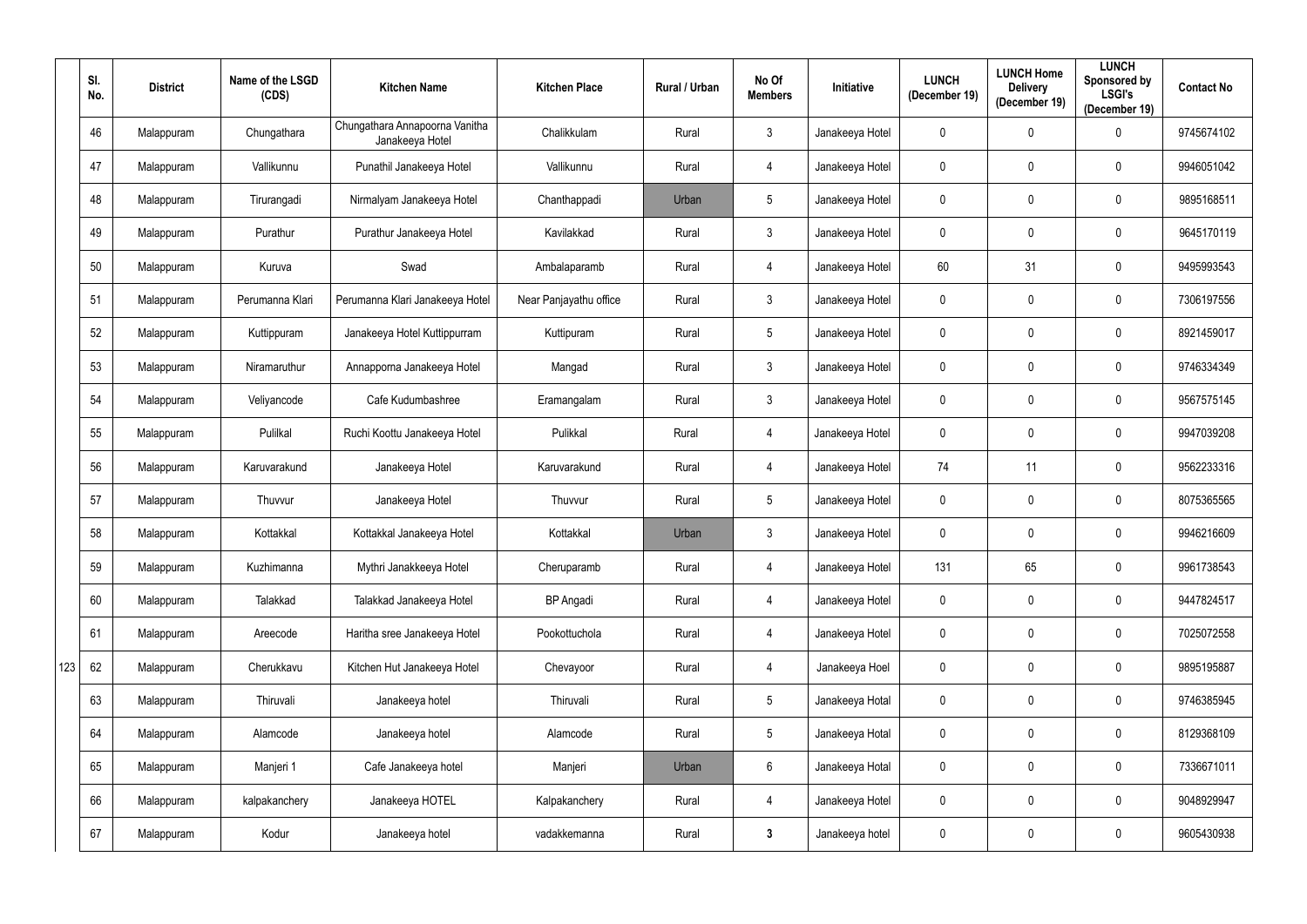| SI.<br>No. | <b>District</b> | Name of the LSGD<br>(CDS) | <b>Kitchen Name</b>        | <b>Kitchen Place</b> | Rural / Urban | No Of<br><b>Members</b> | <b>Initiative</b> | <b>LUNCH</b><br>(December 19) | <b>LUNCH Home</b><br><b>Delivery</b><br>(December 19) | <b>LUNCH</b><br>Sponsored by<br><b>LSGI's</b><br>(December 19) | <b>Contact No</b> |
|------------|-----------------|---------------------------|----------------------------|----------------------|---------------|-------------------------|-------------------|-------------------------------|-------------------------------------------------------|----------------------------------------------------------------|-------------------|
| 68         | Malappuram      | Anakayam                  | janakeeya hotel            | Anakayam             | Rural         | $5\phantom{.0}$         | Janakeeya hotel   | $\mathbf 0$                   | $\mathbf 0$                                           | $\overline{0}$                                                 | 7025840671        |
| 69         | Malappuram      | Malappuram                | Janakeeya Hotel            | Malappuram           | Urban         | $\mathbf{3}$            | Janakeeya Hotal   | $\pmb{0}$                     | $\mathbf 0$                                           |                                                                | 8281125864        |
| 70         | Malappuram      | Tanur                     | Azhimukham Janakeeya hotel | tanur                | Urban         | $3\phantom{a}$          | Janakeeya Hotel   | $\boldsymbol{0}$              | $\boldsymbol{0}$                                      | $\mathbf 0$                                                    | 7594914843        |
| 71         | Malappuram      | Elamkulam                 | Janapriya                  | Kunnakav             | Rural         | $\boldsymbol{4}$        | Janakeeya Hotel   | 116                           | $\mathbf 0$                                           | $\mathbf 0$                                                    | 9496725446        |
| 72         | Malappuram      | Wandoor                   | Janakeeya Hotel            | wandoor              | Rural         | $\boldsymbol{4}$        | Janakeeya Hotel   | $\boldsymbol{0}$              | $\mathbf 0$                                           | $\bf{0}$                                                       | 8086064498        |
| 73         | Malappuram      | Perinthalmanna            | samrthi janakeeya hotei    | Perinthalmanna       | Urban         | $5\phantom{.0}$         | Janakeeya hotel   | $\mathbf 0$                   | $\mathbf 0$                                           | $\mathbf 0$                                                    | 7994259773        |
| 74         | Malappuram      | Munniyur                  | Oottupura                  | Munniyur             | Rural         | $5\phantom{.0}$         | Janakeeya Hotel   | $\mathbf 0$                   | $\mathbf 0$                                           | $\bf{0}$                                                       |                   |
| 75         | Malappuram      | AR Nagar                  | Aiswarya                   | AR Nagar             | Rural         | $\mathbf{3}$            | Janakeeya Hotel   | 80                            | $\mathbf 0$                                           | $\mathbf 0$                                                    |                   |
| 76         | Malappuram      | Thenjippalam              | Nanma                      | Thenjippalam         | Rural         |                         | Janakeeya Hotel   | 224                           | 122                                                   | $\bf{0}$                                                       |                   |
| 77         | Malappuram      | Peruvallur                | Anugraha                   | Super bazar          | Rural         | $5\phantom{.0}$         | Jankeeya Hotel    | 162                           | 98                                                    | $\mathbf 0$                                                    | 9747037665        |
| 78         | Malappuram      | Muthuvallur               | Nanma janakeeya hotel      | Muthuparambu         | Rural         | $\mathbf{3}$            | Janakeeya hotel   | 317                           | $\mathbf 0$                                           | $\mathbf 0$                                                    | 9744406501        |
| 79         | Malappuram      | mankada                   | janakeeya hatel            | Aryiranazhipadi      | Rural         | $\mathbf{3}$            | janakeeya hotel   | 185                           | 154                                                   | $\mathbf 0$                                                    | 9539855520        |
| 80         | Malappuram      | Vengara                   | Ponnoos hotel              | Vengara              | Rural         | 4                       | Janakeeya hotel   | $\mathbf 0$                   | $\mathbf 0$                                           | $\mathbf 0$                                                    | 9947424618        |
| 81         | Malappuram      | Pulpatta                  | Santhwanam Janakeeya hotel | Padikkal parambil    | Rural         | $5\phantom{.0}$         | Janakeeya hotel   | 336                           | 341                                                   | $\mathbf 0$                                                    | 9526367569        |
| 82         | Malappuram      | Keezhattur                | Keezhattur Janakeeya hotel | Keezhattur           | Rural         | $\overline{\mathbf{4}}$ | Janakeeya hotel   | $\mathbf 0$                   | $\mathbf 0$                                           | $\mathbf 0$                                                    | 9539209640        |
| 83         | Malappuram      | Cherumundam               | Nanma janakeeya hotel      | Manchingapara        | Rural         | $\overline{\mathbf{4}}$ | Janakeeya hotel   | $\pmb{0}$                     | $\pmb{0}$                                             | $\mathbf 0$                                                    | 9496048689        |
| 84         | Malappuram      | Chelambre                 | Soorya Janakeeya hotel     | Pulluparamb          | Rural         | $3\phantom{a}$          | Janakeeya hotel   | $\mathbf 0$                   | $\mathbf 0$                                           | $\mathbf 0$                                                    | 7994179285        |
| 85         | Malappuram      | Ponmala                   | Janakeeya hotel            | Chappangadi          | Rural         | $\overline{\mathbf{4}}$ | Janakeeya hotel   | 224                           | $\mathbf 0$                                           | $\mathbf 0$                                                    | 9605811748        |
| 86         | Malappuram      | Thennala                  | <b>Bismi Hotel</b>         | Pookkiparamb         | Rural         | $\overline{\mathbf{4}}$ | Jankeeya Hotel    | 255                           | $\pmb{0}$                                             | $\overline{0}$                                                 | 9995757092        |
| 87         | Malappuram      | Tanalur                   | Janakeeya Hotel            | Tanalur              | Rural         |                         | Jankeeya Hotel    | 165                           | $\mathbf 0$                                           | $\mathbf 0$                                                    |                   |
| 88         | Malappuram      | Parappur                  | Janakeeya Hotel            | chullipparambu       | Rural         | $5\phantom{.0}$         | Janakeeya Hotel   | $\mathbf 0$                   | $\mathbf 0$                                           | $\overline{0}$                                                 | 9961091317        |
| 89         | Malappuram      | Edarikkode                | Janakeeya Hotel            | Edarikkod            | Rural         | $\mathbf{3}$            | Janakeeya Hotel   | $\pmb{0}$                     | $\mathbf 0$                                           | $\mathbf 0$                                                    | 8089003770        |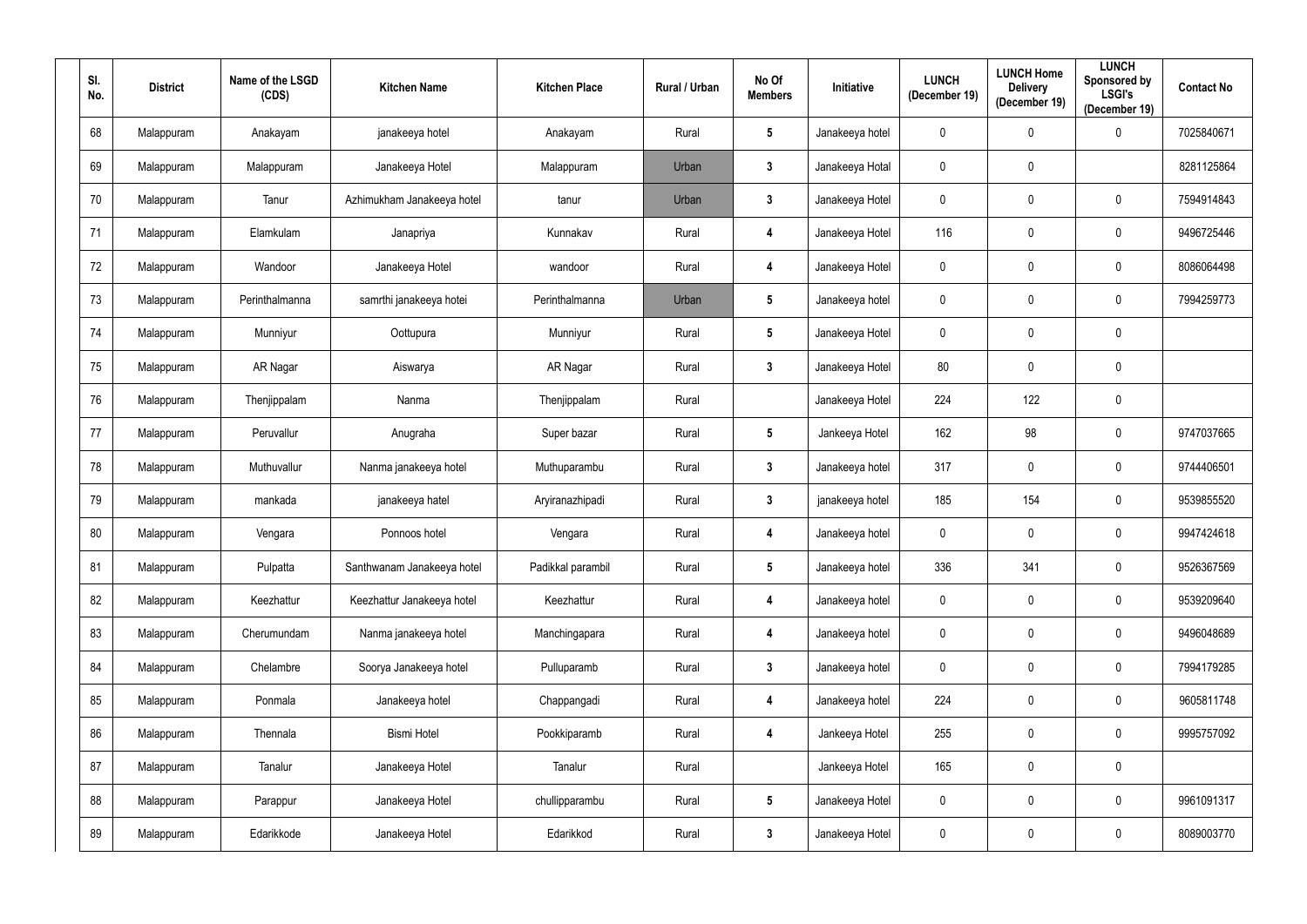| SI.<br>No. | <b>District</b> | Name of the LSGD<br>(CDS) | <b>Kitchen Name</b>      | <b>Kitchen Place</b> | Rural / Urban | No Of<br><b>Members</b> | Initiative      | <b>LUNCH</b><br>(December 19) | <b>LUNCH Home</b><br><b>Delivery</b><br>(December 19) | <b>LUNCH</b><br><b>Sponsored by</b><br><b>LSGI's</b><br>(December 19) | <b>Contact No</b> |
|------------|-----------------|---------------------------|--------------------------|----------------------|---------------|-------------------------|-----------------|-------------------------------|-------------------------------------------------------|-----------------------------------------------------------------------|-------------------|
| 90         | Malappuram      | Oorakam                   | Ammoos                   | Panchayath padi      | Rural         | $\mathbf{3}$            | Janakeeya Hotel | 120                           | $\mathbf 0$                                           | $\overline{0}$                                                        | 9526449294        |
| 91         | Malappuram      | Nannambra                 | Veeturuchi               | Kundoor Athani       | Rural         | $\overline{\mathbf{4}}$ | Janakeeya Hotel | $\mathbf 0$                   | 0                                                     | $\pmb{0}$                                                             | 9400618659        |
| 92         | Malappuram      | Pandikkad                 | Janakeeya Hotel          | Pandikkad            | Rural         | $\overline{\mathbf{4}}$ | Janakeeya Hotel | $\mathbf 0$                   | 0                                                     | $\pmb{0}$                                                             | 9995504081        |
| 93         | Malappuram      | Chokkad                   | Natturuchi               | Chokkad              | Rural         |                         | Janakeeya Hotel | $\mathbf 0$                   | 0                                                     | $\mathbf 0$                                                           |                   |
| 94         | Malappuram      | Cheekode                  | Cheekode Janakeeya Hotel | Cheekode             | Rural         |                         | Janakeeya Hotel | 42                            | 50                                                    | $\mathbf 0$                                                           |                   |
| 95         | Malappuram      | Makkarapparamb            | Subiksha                 | Makkarapparamb       | Rural         | $\mathbf{3}$            | Janakeeya Hotel | $\mathbf 0$                   | 0                                                     | $\mathbf 0$                                                           | 8089003770        |
| 96         | Malappuram      | Ponnani-1                 | Devi Janakeeya Hotel     | Ponnani              | Urban         | $5\phantom{.0}$         | Janakeeya Hotel | $\mathbf 0$                   | 0                                                     | $\mathbf 0$                                                           | 9961919097        |
| 97         | malappuram      | mangalam                  | Soubagya                 | mangalam             | Rural         | $5\phantom{.0}$         | janakeeya hotel | $\mathbf 0$                   | 0                                                     | $\pmb{0}$                                                             |                   |
| 98         | Malappuram      | Trikkalangode             | janakeeya hotel          | karakkunnu           | Rural         | $6\phantom{.}6$         | Janakeeya Hotel | $\mathbf 0$                   | 0                                                     | $\mathbf 0$                                                           |                   |
| 99         | Malppuram       | Morayoor                  | Janakeeya hotel          | Valanchery           | Rural         | $\mathbf{3}$            | Janakeeya hotel | $\mathbf 0$                   | $\mathbf 0$                                           | $\overline{0}$                                                        |                   |
| 100        | Malappuram      | Perumbadapp               | Janakeeya hotel          | Perumbadapp          | Rural         | $\overline{\mathbf{4}}$ | Janakeeya hotel | $\mathbf 0$                   | 0                                                     | $\boldsymbol{0}$                                                      |                   |
| 101        | Malappuram      | Tirur                     | Samruthi Janakeeya Hotel | Vettom               | <b>RURAL</b>  |                         | Janakeeya hotel | 47                            | 175                                                   | $\overline{0}$                                                        |                   |
| 102        | Malappuram      | Kondotty                  | Janakeeya hotel          | vazhakad             | <b>RURAL</b>  |                         | janakeeya hotel | 249                           | 236                                                   | $\mathbf 0$                                                           |                   |
| 103        | Malappuram      | Perinthalmanna            | Janakeeya hotel          | pulamanthole         | <b>RURAL</b>  | $\overline{\mathbf{4}}$ | Janakeeya hotel | $\mathbf 0$                   | $\mathbf 0$                                           | $\mathbf 0$                                                           |                   |
| 104        | Malappuram      | Tanur                     | Jankeeya hotel           | Valavannur           | <b>RURAL</b>  |                         | Janakeeya hotel | $\pmb{0}$                     | $\mathbf 0$                                           | $\mathbf 0$                                                           |                   |
| 105        | Malappuram      | kottakkal                 | Janakeeya hotel          | kotakkal             | <b>URBAN</b>  |                         | Janakeeya hotel | $\overline{0}$                | $\mathbf 0$                                           | $\overline{0}$                                                        |                   |
| 106        | Malappuram      | Vettom                    | Thripthi Janakeeya Hotel | vettom               | <b>RURAL</b>  |                         | Janakeeya hotel | $\pmb{0}$                     | $\mathbf 0$                                           | $\pmb{0}$                                                             |                   |
| 107        | Malappuram      | Nilambur                  | Janakeeya hotel          | nilambur             | <b>URBAN</b>  |                         | Janakeeya hotel | $\pmb{0}$                     | $\mathbf 0$                                           | $\overline{0}$                                                        |                   |
| 108        | Malappuram      | Nilambur                  | Janakeeya hotel          | nilambur             | <b>URBAN</b>  |                         | Janakeeya hotel | $\pmb{0}$                     | $\mathbf 0$                                           | $\overline{0}$                                                        |                   |
| 109        | Malappuram      | Vallikkunn                | Rasakkut                 |                      | Rural         |                         | janakeeyahotel  | $\pmb{0}$                     | $\mathbf 0$                                           | $\overline{0}$                                                        |                   |
| 110        | Malappuram      | kuruva                    | Ruchi                    |                      | Rural         | $5\phantom{.0}$         | Janakeeyahotel  | $\mathbf 0$                   | $\mathbf 0$                                           | $\overline{0}$                                                        | 9745414800        |
| 111        | Malappuram      | Kannamangalam             |                          |                      | Rural         |                         | Janakeeya Hotel | $\pmb{0}$                     | $\mathbf 0$                                           | $\boldsymbol{0}$                                                      |                   |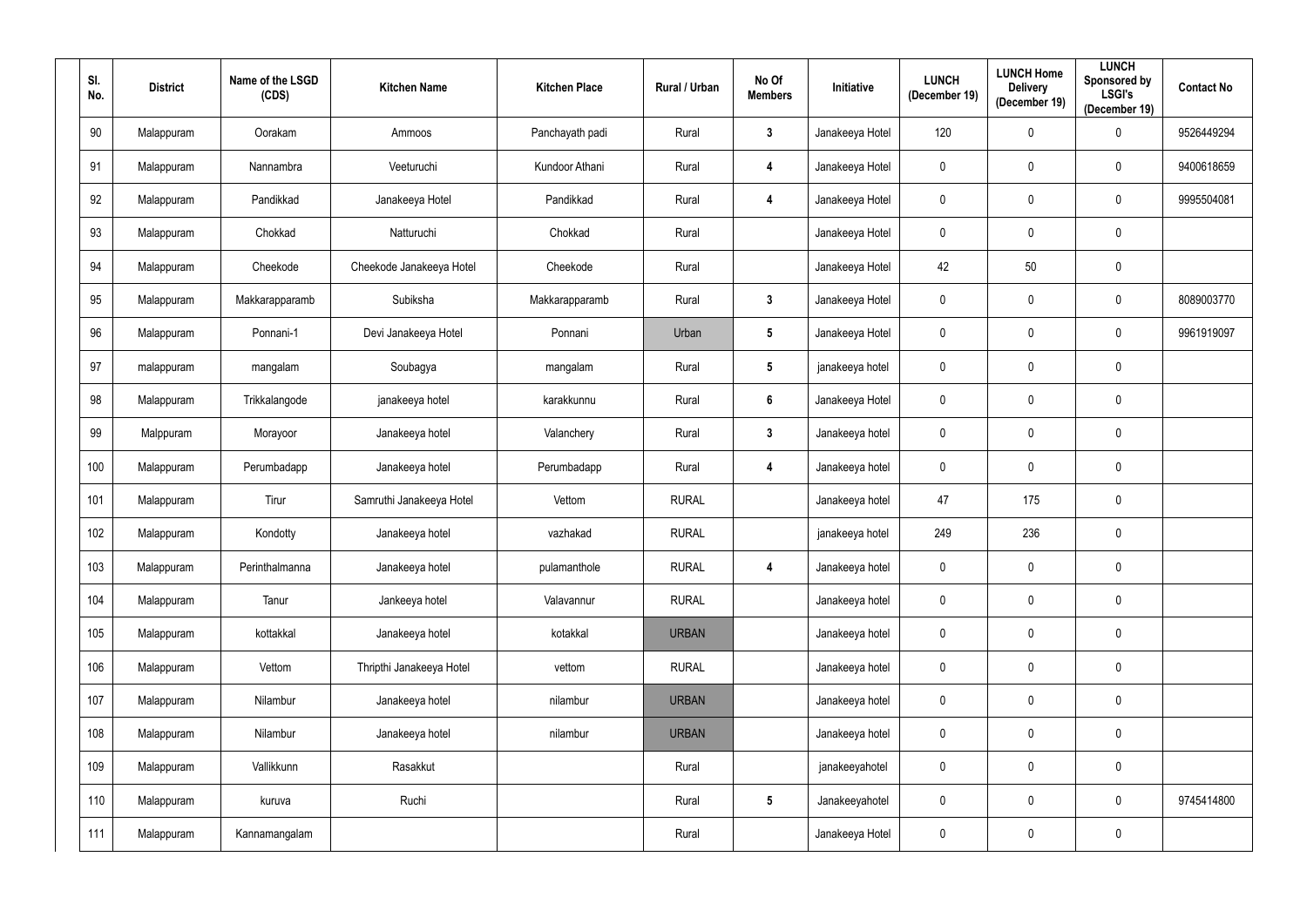|     | SI.<br>No.      | <b>District</b> | Name of the LSGD<br>(CDS) | <b>Kitchen Name</b>        | <b>Kitchen Place</b>                     | Rural / Urban | No Of<br><b>Members</b> | Initiative      | <b>LUNCH</b><br>(December 19) | <b>LUNCH Home</b><br><b>Delivery</b><br>(December 19) | <b>LUNCH</b><br>Sponsored by<br><b>LSGI's</b><br>(December 19) | <b>Contact No</b> |
|-----|-----------------|-----------------|---------------------------|----------------------------|------------------------------------------|---------------|-------------------------|-----------------|-------------------------------|-------------------------------------------------------|----------------------------------------------------------------|-------------------|
|     | 112             | Malappuram      | Othungal                  | janakeeya hotel            | Othukkungal                              | Rural         | $5\phantom{.0}$         | Janakeeya Hotel | 0                             | 0                                                     | $\overline{0}$                                                 | 9656716066        |
|     | 113             | Malappuram      | Pookkottur                | janakeeya hotel            | valluvambram                             | Rural         | $\boldsymbol{4}$        | Janakeeya Hotel | $\pmb{0}$                     | 0                                                     | $\mathbf 0$                                                    | 9447334084        |
|     | 114             | Malappuram      | Edakkara                  | Edakkara janakeeya hotel   |                                          | Rural         |                         | janakeeya hotel | 0                             | $\pmb{0}$                                             |                                                                |                   |
|     | 115             | Malappuram      | porur                     | Thanima Janakeeya Hotel    |                                          | Rural         |                         | janakeeya hotel | 0                             | 0                                                     | $\mathbf 0$                                                    | 9539928567        |
|     | 116             | Malappuram      | pulikkal                  | Janakeeya Hotel            | pulikkal                                 | Rural         |                         | Janakeeya Hotel | 0                             | 0                                                     | $\mathbf 0$                                                    |                   |
|     | 117             | malappuram      | thanur                    | amma janakeeyahottel       |                                          | Rural         | $5\phantom{.0}$         | janakeeyahottel | $\boldsymbol{0}$              | 0                                                     | $\boldsymbol{0}$                                               |                   |
|     | 118             | malappuram      | pallikkal                 | padheyam janakeeyahottel   |                                          | Rural         | $5\phantom{.0}$         | janakeeyahotel  | $\boldsymbol{0}$              | 0                                                     |                                                                |                   |
|     | 119             | Malappuram      | chelembra                 | janakeeyahotel2            |                                          | Rural         |                         | janakeeyahotel  | $\pmb{0}$                     | 0                                                     | $\boldsymbol{0}$                                               |                   |
|     | 120             | Malappuram      | Purathur                  | Safa Janakeeya Hotel       | Paravanna                                | Rural         | $5\phantom{.0}$         | Janakeeya Hotel | 120                           | 30                                                    | $\boldsymbol{0}$                                               |                   |
|     | 121             | malappuram      | vazhayur                  | puthuma janakeeyahotel     |                                          | Rural         |                         | janakeeyahotel  | $\pmb{0}$                     | 0                                                     | $\boldsymbol{0}$                                               |                   |
|     | 122             | malappuram      | mangalam                  | janakeeyahotel2            |                                          | Rural         |                         | janakeeyahotel  | $\boldsymbol{0}$              | 0                                                     | $\boldsymbol{0}$                                               |                   |
|     | 123             | malappuram      | kuttippuram               | nilayoram janakeeya hotel  |                                          |               | 4                       | janakeeyahotel  | $\boldsymbol{0}$              | 0                                                     | $\boldsymbol{0}$                                               |                   |
|     | 124             | malapluram      | thazhekode                |                            |                                          | Rural         |                         |                 | 382                           | 0                                                     | $\boldsymbol{0}$                                               |                   |
|     | 125             | malappuram      | munniyur                  | my kitchen                 | Alinchuvad                               | Rural         | $5\phantom{.0}$         | janakeeya hotel | $\mathbf{0}$                  | $\mathbf 0$                                           | $\mathbf 0$                                                    | 8589809765        |
|     | 126             | Malappuram      | Mangalam                  | Ruchikkoottu               | Mangalam                                 | Rural         | $\overline{\mathbf{4}}$ | Janakeeya hotel | 51                            | 60                                                    | $\mathbf 0$                                                    |                   |
| 123 |                 |                 |                           |                            |                                          |               |                         |                 | 4190                          | 1787                                                  | $\bullet$                                                      |                   |
|     |                 | Palakkad        | Elapully                  | Nakshathra Vanitha canteen | Canteen                                  | Rural         | $\overline{4}$          | Janakeeya Hotel | $\pmb{0}$                     | $\mathbf 0$                                           | $\mathbf 0$                                                    | 8547384972        |
|     | $\overline{2}$  | Palakkad        | Nalleppilly               | Vanitha Canteen            | Canteen                                  | Rural         | $\overline{4}$          | Janakeeya Hotel | 0                             | 0                                                     | $\boldsymbol{0}$                                               | 9656232569        |
|     | $\mathbf{3}$    | Palakkad        | Chittur                   | Thanal vanitha Canteen     | Thathamangalam, Mettuvalavu              | Urban         | $\mathfrak{Z}$          | Janakeeya Hotel | 252                           | 0                                                     | $\mathbf 0$                                                    | 9447105400        |
|     | 4               | Palakkad        | chittur                   | urapp janakeeya hotel      | Anicode junction                         | urban         | $5\phantom{.0}$         | Janakeeya hotel | 0                             | 0                                                     | $\mathbf 0$                                                    | 9349930549        |
|     | $5\phantom{.0}$ | Palakkad        | polpully                  | subiksha janakeeya hotel   | kallootiyal                              | Rural         | $5\phantom{.0}$         | Janakeeya hotel | $\pmb{0}$                     | 0                                                     | $\overline{0}$                                                 | 9495197498        |
|     | 6               | Palakkad        | Eruthenpathy              | Nila janakeeya hotel       | Mooniilmada muniyappan<br>kshethram near | Rural         | $5\phantom{.0}$         | Janakeeya hotel | 0                             | 0                                                     | $\mathbf 0$                                                    | 9037290925        |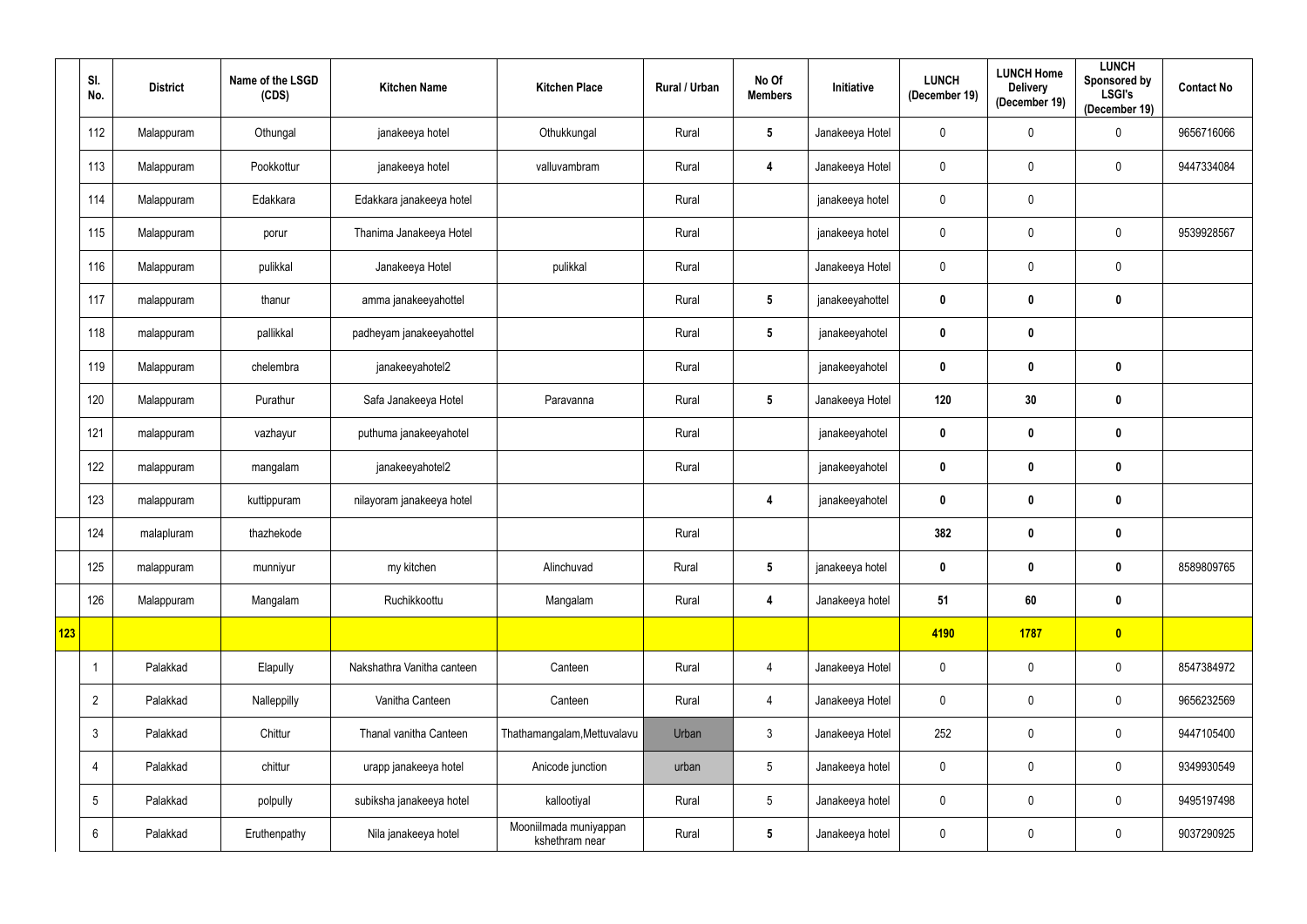| SI.<br>No.      | <b>District</b> | Name of the LSGD<br>(CDS) | <b>Kitchen Name</b>             | <b>Kitchen Place</b>                      | Rural / Urban | No Of<br><b>Members</b> | Initiative       | <b>LUNCH</b><br>(December 19) | <b>LUNCH Home</b><br><b>Delivery</b><br>(December 19) | <b>LUNCH</b><br>Sponsored by<br><b>LSGI's</b><br>(December 19) | <b>Contact No</b> |
|-----------------|-----------------|---------------------------|---------------------------------|-------------------------------------------|---------------|-------------------------|------------------|-------------------------------|-------------------------------------------------------|----------------------------------------------------------------|-------------------|
| $\overline{7}$  | Palakkad        | Perumatty                 | Nanam Janakeeya hotel           | kannimari                                 | Rural         | $\mathbf{3}$            | Janakeeya hotel  | $\mathbf 0$                   | 0                                                     | $\mathbf 0$                                                    | 9605529657        |
| 8               | Palakkad        | Vadakarapathy             | soubhagya janakeeya hotel       | vadakarapathy panchayath                  | Rural         | $5\phantom{.0}$         | Janakeeya hotel  | $\pmb{0}$                     | $\mathbf 0$                                           | $\mathbf 0$                                                    | 9633578756        |
| 9               | Palakkad        | Kozhinjampara             | Sreesakthi Janakeeya hotel      | Kozhinjampara<br>gramapanchayth, near bus | Rural         | $5\phantom{.0}$         | Janakeeya hotel  | $\pmb{0}$                     | $\mathbf 0$                                           | $\boldsymbol{0}$                                               | 9847121105        |
| 10 <sup>°</sup> | Palakkad        | Vadakkenchery             | Oottupura Vanitha Canteen       | Panchayath building,<br>Vadakkenchery     | Rural         | 4                       | Janakeeya Hotel  | $\mathbf 0$                   | $\mathbf 0$                                           | $\boldsymbol{0}$                                               | 9656360141        |
| 11              | Palakkad        | PKD North                 | Cafesree                        | opp. ksrtc bus stand,<br>Manjakulam road  | Urban         | $5\phantom{.0}$         | Janakeeya Hotel  | $\pmb{0}$                     | $\mathbf 0$                                           | $\mathbf 0$                                                    | 9037332005        |
| 12              | Palakkad        | Ongallur                  | Amma canteen                    | Ongallur vipanana kendram                 | Rural         | 4                       | Janakeeya Hotel  | $\mathbf 0$                   | 0                                                     | $\mathbf 0$                                                    | 7560924507        |
| 13              | Palakkad        | Muthuthala                | Sreelakshmi vanitha canteen     | Muthuthala panchayath                     | Rural         | 4                       | Janakeeya Hotel  | $\overline{0}$                | $\mathbf 0$                                           | $\mathbf 0$                                                    | 7558865485        |
| 14              | Palakkad        | Koppam                    | Natturuchi kudumbashree cafe    | Near koppam village                       | Rural         | $5\phantom{.0}$         | Janakeeya Hotel  | $\mathbf 0$                   | 0                                                     | $\mathbf 0$                                                    | 8075779172        |
| 15              | Palakkad        | Paruthur                  | Mamatty vanitha canteen         | Near panchayath                           | Rural         | $5\phantom{.0}$         | Janakeeya Hotel  | $\mathbf 0$                   | 0                                                     | $\mathbf 0$                                                    | 9544847874        |
| 16              | Palakkad        | Vilayur                   | Souhritha caffesree (Ruchipura) | Near Vilayur Panchayath                   | Rural         | $6\phantom{.}$          | Janakeeya Hotel  | $\pmb{0}$                     | $\mathbf 0$                                           | $\mathbf 0$                                                    | 9747342046        |
| 17              | palakkad        | Kulukkallur               | Snehitha Janakeeya hotel        | Kulukkallur panchayath                    | Rural         | $5\phantom{.0}$         | Janakeeya hotel  | $\boldsymbol{0}$              | $\mathbf 0$                                           | $\mathbf 0$                                                    | 9746701454        |
| 18              | Palakkad        | Pattambi                  | Janakeeya hotel                 | near Govt samskritha college,<br>Pattambi | Urban         | 4                       | Janakeeya hotel  | $\mathbf 0$                   | 0                                                     | $\mathbf 0$                                                    | 9562043428        |
| 19              | Palakkad        | Erimayur                  | Thanima Vanitha Canteen         | Panchayath building, Erimayur             | Rural         | $5\overline{)}$         | Janakeeya Hotel  | $\overline{0}$                | $\mathbf 0$                                           | $\mathbf 0$                                                    | 9746440633        |
| 20              | Palakkad        | Kizhekkencheri            | Vanitha Canteen                 | Panchayath Building,<br>Kizhakkenchery    | Rural         | $\overline{4}$          | Janakeeya Hotel  | $\mathbf 0$                   | $\mathbf 0$                                           | $\mathbf 0$                                                    | 9747923418        |
| 21              | Palakkad        | Peringottukkurrissi       | Aiswarya Vanitha canteen        | Panchayth building                        | Rural         | $\mathfrak{Z}$          | Janakeeya Hotel  | $\mathbf 0$                   | $\mathbf 0$                                           | $\mathbf 0$                                                    | 9048665884        |
| 22              | Palakkad        | Mundoor                   | Bharath vanitha canteen         | Panchayath building                       | Rural         | $\mathfrak{Z}$          | Janakeeya Hotel  | $\pmb{0}$                     | $\mathbf 0$                                           | $\mathbf 0$                                                    | 8592830607        |
| 23              | Palakkad        | Kodumbu                   | kripa                           | kodumb panchayath                         | Rural         | 4                       | Janakeeya HoteL  | $\mathbf 0$                   | $\mathbf 0$                                           | $\overline{0}$                                                 | 9048682860        |
| 24              | Palakkad        | Thirumittakode            | Thirumuttam Janakeeya Hotel     | Karukaputhur                              | Rural         | $6\,$                   | Janakeeya Hotel  | 128                           | $\mathbf 0$                                           | $\mathbf 0$                                                    | 9072841599        |
| 25              | Palakkad        | Akathethara               | Nanma canteen                   | kalyanamandapam                           | Rural         | $\mathfrak{Z}$          | Janakeeya Hotel  | $\pmb{0}$                     | $\mathbf 0$                                           | $\overline{0}$                                                 | 7025563510        |
| 26              | Palakkad        | Marutharoad               | flavours cantteen               | panchayath                                | Rural         | $\overline{5}$          | Janakeeya Hotela | $\mathbf 0$                   | $\mathbf 0$                                           | $\mathbf 0$                                                    | 9746227966        |
| 27              | Palakkad        | Trithala                  | Kairali Vanitha Hotel           | Thirthala                                 | Rural         | $\overline{5}$          | Janakeeya Hotel  | $\mathbf 0$                   | $\mathbf 0$                                           | $\overline{0}$                                                 | 9048710155        |
| 28              | Palakkad        | Kongad                    | Annapoorna vanitha canteen      | Near Kongad village office                | Rural         | $5\phantom{.0}$         | Janakeeya Hotel  | $\bm{0}$                      | $\boldsymbol{0}$                                      | $\pmb{0}$                                                      | 9645425774        |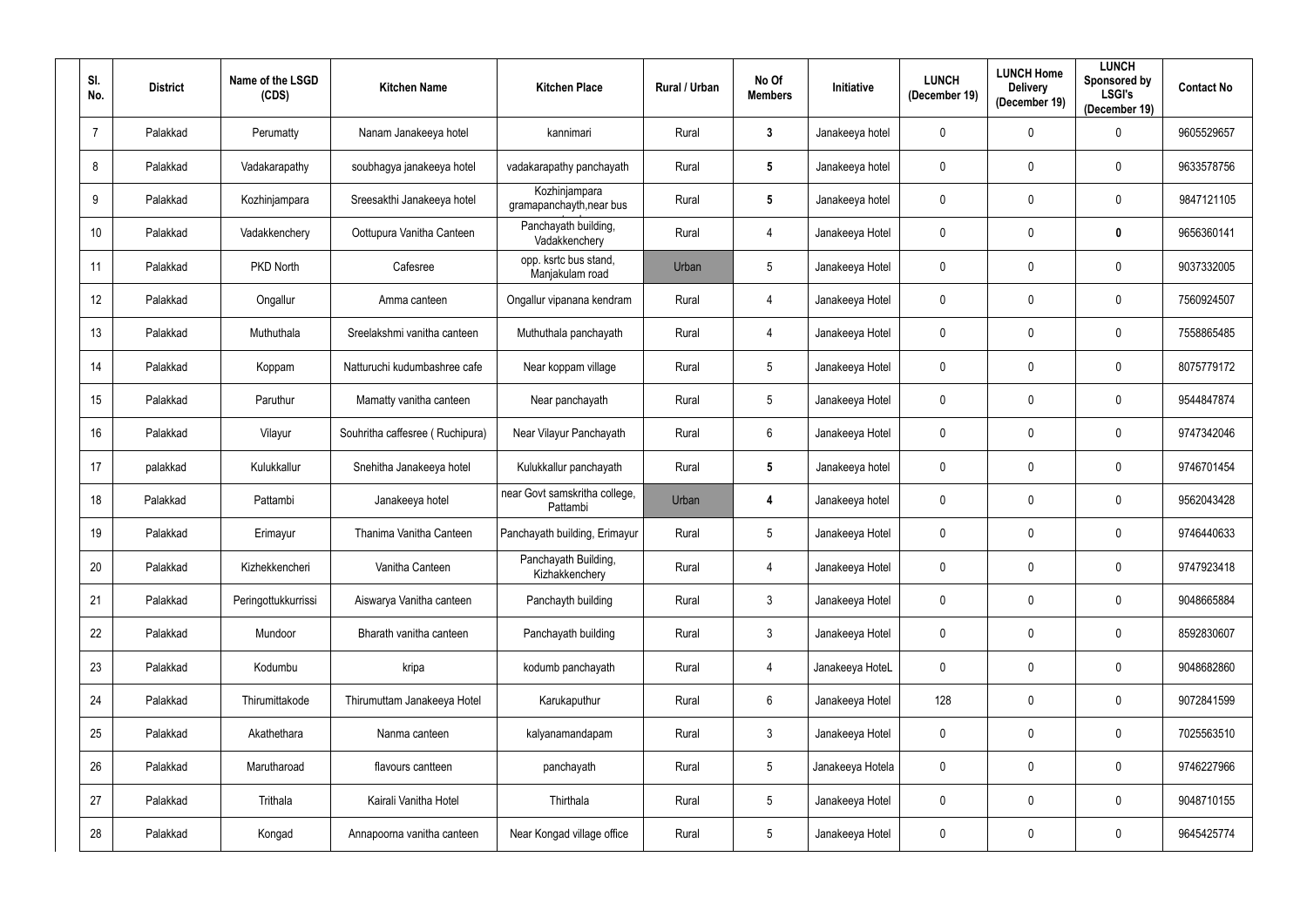|    | SI.<br>No. | <b>District</b> | Name of the LSGD<br>(CDS) | <b>Kitchen Name</b>                      | <b>Kitchen Place</b>                            | Rural / Urban | No Of<br><b>Members</b> | <b>Initiative</b> | <b>LUNCH</b><br>(December 19) | <b>LUNCH Home</b><br><b>Delivery</b><br>(December 19) | <b>LUNCH</b><br>Sponsored by<br><b>LSGI's</b><br>(December 19) | <b>Contact No</b> |
|----|------------|-----------------|---------------------------|------------------------------------------|-------------------------------------------------|---------------|-------------------------|-------------------|-------------------------------|-------------------------------------------------------|----------------------------------------------------------------|-------------------|
|    | 29         | Palakkad        | Sreekrishnapuram          | Subiksha canteen                         | Near panchayath office                          | Rural         | $\mathfrak{Z}$          | Janakeeya Hotel   | $\mathbf 0$                   | 0                                                     | $\overline{0}$                                                 | 8086697226        |
|    | 30         | Palakkad        | Pallassana                | dhanalakshmi vanitha canteen             | pallassana panchayath<br>building               | Rural         | $5\phantom{.0}$         | Janakeeya Hotel   | $\pmb{0}$                     | 0                                                     | $\boldsymbol{0}$                                               | 8943225892        |
|    | 31         | Palakkad        | Nenmmara                  | Nemmara Janakeeya hotel                  | Nemmara junction                                | Rural         | 4                       | Janakeeya hotel   | $\pmb{0}$                     | 0                                                     | $\boldsymbol{0}$                                               | 8157850935        |
|    | 32         | Palakkad        | Ayilur                    | Janakeeya hotel                          | Thalavettanpara, Ayilur                         | Rural         | $\mathfrak{Z}$          | Janakeeya hotel   | $\boldsymbol{0}$              | 0                                                     | $\mathbf 0$                                                    | 9539517856        |
|    | 33         | Palakkad        | Melarkode                 | Janakeeya Hotel                          | near Melarkode panchayath                       | Rural         | 4                       | Janakeeya hotel   | $\pmb{0}$                     | 0                                                     | $\boldsymbol{0}$                                               | 8606193918        |
|    | 34         | Palakkad        | Vandazhi                  | janakeeya hotel                          | Kaniyamangalam                                  | Rural         | $\mathfrak{Z}$          | Janakeeya hotel   | $\mathbf 0$                   | 0                                                     | $\mathbf 0$                                                    | 9645919937        |
|    | 35         | Palakkad        | Nelliayampathy            | Janakeeya hotel                          | near Panchayat, kaikaty                         | Rural         | $\overline{4}$          | Janakeeya hotel   | $\mathbf 0$                   | 0                                                     | $\mathbf 0$                                                    | 9497123529        |
|    | 36         | Palakkad        | Elavanchery               | Snehatheeram                             | Near GUPS, Vattekkad                            | Rural         | $5\phantom{.0}$         | Janakeeya Hotel   | $\mathbf 0$                   | 0                                                     | $\mathbf 0$                                                    | 9744195274        |
|    | 37         | Palakkad        | Kollemkode                | Priya Vanitha Canteen                    | Block Panchayath Office,<br>Kollengode          | Rural         | 4                       | Janakeeya Hotel   | $\overline{0}$                | 0                                                     | $\mathbf 0$                                                    | 9745456764        |
|    | 38         | Palakkad        | Koduvayur                 | Samridhi Kudumbashree Vanitha<br>Canteen | Panchayath Building                             | Rural         | $5\phantom{.0}$         | Janakeeya Hotel   | $\mathbf 0$                   | 0                                                     | $\mathbf 0$                                                    | 8086263595        |
|    | 39         | Palakkad        | Pattanchery               | Sreelakshmi vanitha canteen              | Panchayath Building                             | Rural         | 4                       | Janakeeya Hotel   | $\mathbf 0$                   |                                                       | $\mathbf 0$                                                    | 8086916932        |
|    | 40         | Palakkad        | Pudunagaram               | Janakeeya Hotel                          | Near KSEB, Pudunagaram                          | Rural         | 4                       | Janakeeya hotel   | $\mathbf 0$                   | 0                                                     | $\mathbf 0$                                                    | 9497241598        |
|    | 41         | Palakkad        | Vadavanoor                | Sree Muruka Janakeeya Hotel              | Vydhyasala, Vadavanoor                          | Rural         | $5\phantom{.0}$         | Janakeeya hotel   | $\mathbf 0$                   | 0                                                     | $\mathbf 0$                                                    | 9567011729        |
|    | 42         | Palakkad        | Peruvemba                 | Samridi Janakeeya Hotel                  | Peruvemba Junction                              | Rural         | $\boldsymbol{4}$        | Jankeeya hotel    | $\mathbf 0$                   | 0                                                     | $\mathbf 0$                                                    | 918089611261      |
|    | 43         | Palakkad        | Muthalamada               | Janakeeya Hotel                          | Chulliyarmedu                                   | Rural         | $\overline{\mathbf{4}}$ | Jankeeya hotel    | $\mathbf 0$                   | 0                                                     | $\mathbf 0$                                                    | 9633730067        |
|    | 44         | Palakkad        | Cherppalasseri            | Swad Janakiyahotel, CPY                  | Scheduled caste coperative<br>society hall, cpy | Urban         | $5\phantom{.0}$         | Janakeeya Hotel   | $\mathbf 0$                   | 0                                                     | $\mathbf 0$                                                    | 9447746082        |
|    | 45         | Palakkad        | Vellinezhi                | Aiswarya kudumbashree                    | Adakkaputhur                                    | Rural         | $\mathfrak{Z}$          | Janakeeya Hotel   | 150                           | 0                                                     | $\mathbf 0$                                                    | 9747730588        |
|    | 46         | Palakkad        | Keralasseri               | Bhagyasree janakeeya hotel               | Near village office                             | Rural         | $\mathfrak{Z}$          | Janakeeya Hotel   | $\pmb{0}$                     | 0                                                     | $\mathbf 0$                                                    | 8606125128        |
|    | 47         | Palakkad        | Kottayi                   | Kudumbashree Vanitha canteen             | Near Kottayi Panchayath                         | Rural         | 4                       | Jankeeya hotel    | $\mathbf 0$                   | 0                                                     | $\mathbf 0$                                                    | 9605699847        |
|    | 48         | Palakkad        | anakkara                  | udayasurya vanitha canteen               | kumbidi                                         | rural         | $5\phantom{.0}$         | Janakeeya Hotel   | $\mathbf 0$                   | $\mathbf 0$                                           | $\mathbf 0$                                                    | 9895947614        |
|    | 49         | Palakkad        | kappur                    | jeevanam hotel                           | kumaranellur                                    | rural         | $6\,$                   | Janakeeya Hotel   | $\mathbf 0$                   | 0                                                     | $\mathbf 0$                                                    | 9605308385        |
| 96 | $50\,$     | Palakkad        | Malampauzha               | Nandhanam canteen                        | near fantasy park                               | Rural         | $\overline{5}$          | Janakeeya HotelT  | $\mathbf 0$                   | 0                                                     | $\mathbf 0$                                                    | 807587062         |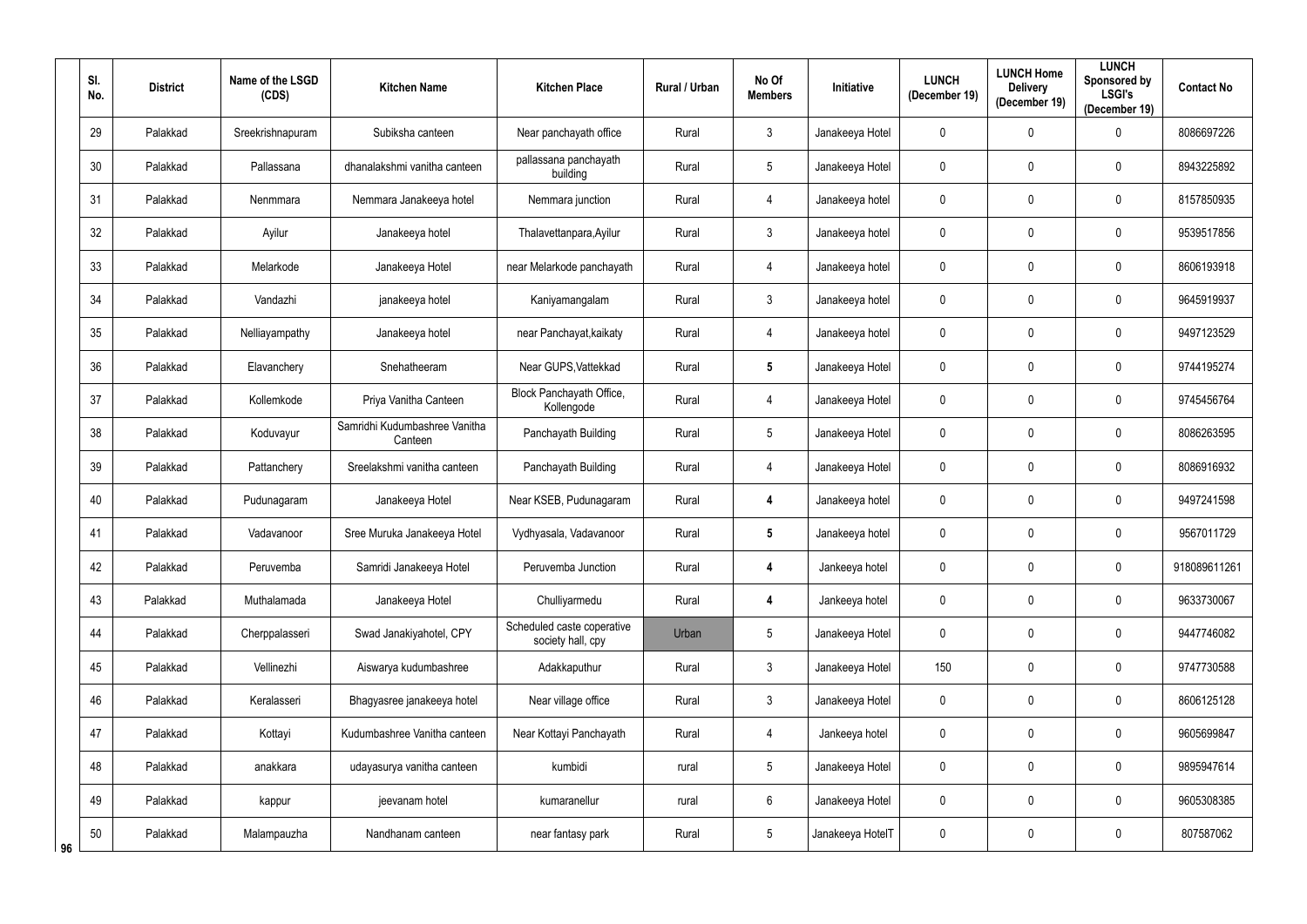| SI.<br>No. | <b>District</b> | Name of the LSGD<br>(CDS) | <b>Kitchen Name</b>                         | <b>Kitchen Place</b>                       | Rural / Urban | No Of<br><b>Members</b> | <b>Initiative</b> | <b>LUNCH</b><br>(December 19) | <b>LUNCH Home</b><br><b>Delivery</b><br>(December 19) | <b>LUNCH</b><br>Sponsored by<br><b>LSGI's</b><br>(December 19) | <b>Contact No</b> |
|------------|-----------------|---------------------------|---------------------------------------------|--------------------------------------------|---------------|-------------------------|-------------------|-------------------------------|-------------------------------------------------------|----------------------------------------------------------------|-------------------|
| 51         | Palakkad        | Puduppariyaram            | Anaswara Canteen                            | Panchayath                                 | Rural         | $\overline{4}$          | Janakeeya Hotel   | $\mathbf 0$                   | 0                                                     | 0                                                              | 9526677781        |
| 52         | Palakkad        | kadambazhipuram           | Reshmi janakeeya hotel                      | 16 mail                                    | Rural         | $\overline{5}$          | Janakeeya Hotel   | $\mathbf 0$                   | 0                                                     | $\mathbf 0$                                                    | 9048375891        |
| 53         | Palakkad        | Kadambazhipuram           | Ardhram Janakeeya hotel                     | Pulapatta                                  | Rural         | $\mathfrak{Z}$          | Janakeeya Hotel   | $\mathbf 0$                   | 0                                                     | $\mathbf 0$                                                    | 9495775246        |
| 54         | Palakkad        | Kannambra                 | Sree kurumba canteen                        | kannambra                                  | Rural         | 4                       | Janakeeya Hotel   | $\mathbf 0$                   |                                                       | $\boldsymbol{0}$                                               | 8157815819        |
| 55         | Palakkad        | karakkurissi              | Janakiya hotel                              | Near ammus auditorium,<br>Ayappankavu      | Rural         | $\mathfrak{Z}$          | Janakeeya Hotel   | $\mathbf 0$                   | 0                                                     | $\mathbf 0$                                                    | 6238788932        |
| 56         | Palakkad        | Thenkara                  | Subiksham janakeeya hotel                   | Ayurveda hospital compound<br>Then kara    | Rural         | 5                       | Janakeeya Hotel   | $\mathbf 0$                   |                                                       | $\mathbf 0$                                                    | 9747557333        |
| 57         | Palakkad        | Alanallur                 | Keerthi vanitha canteen and<br>catering     | Near panchayath Alanallur                  | Rural         | $\sqrt{5}$              | Janakeeya hotel   | $\mathbf 0$                   |                                                       | $\mathbf 0$                                                    | 9495447569        |
| 58         | Palakkad        | Pudur                     | Asil canteen                                | Pudur panchayath                           | Rural         | 4                       | Janakeeya hotel   | $\mathbf 0$                   | 0                                                     | $\mathbf 0$                                                    | 8086968050        |
| 59         | Palakkad        | Parali                    | Annasree Janakeeya hotel                    | Near parali panchayath                     | Rural         | 4                       | Janakeeya hotel   | $\mathbf 0$                   | 0                                                     | $\mathbf 0$                                                    | 8281829238        |
| 60         | Palakkad        | Mannur                    | Kudumbasree janakeeya hotel                 | Mannur panchayath                          | Rural         | $\overline{5}$          | Janakeeya hotel   | $\mathbf 0$                   | 0                                                     | $\mathbf 0$                                                    | 9495771095        |
| 61         | Palakkad        | Kuzhalmannam              | Janasree jankeeya hotel                     | Kuzhalmannam block<br>panchayth            | Rural         | $\mathfrak{Z}$          | Jankeeya hotel    | $\mathbf 0$                   | 0                                                     | $\mathbf 0$                                                    | 9847364980        |
| 62         | Palakkad        | Kavassery                 | samridhi Janakeeya Hotel                    | Alathur road, kavasheery                   | Rural         | $6\,$                   | Janakeeya hotel   | $\mathbf 0$                   | 0                                                     | $\mathbf 0$                                                    | 9747570761        |
| 63         | palakkad        | chalissery                | Thanal janakeeya hotel                      | chalissery panchayath building             | Rural         | 3                       | Janakeeya hotel   | $\mathbf 0$                   |                                                       | 0                                                              | 9562702284        |
| 64         | palakkad        | Kottopadam                | Iva canteen and catering janakeeya<br>hotel | Block building, Near<br>aryambavu junction | Rural         | 4                       | Janakeeya hotel   | $\mathbf 0$                   | 0                                                     | $\boldsymbol{0}$                                               | 9074818126        |
| 65         | palakkad        | kumaramputhur             | Ruchi cafe janakeeya hotel                  | Panchayath kumaramputhur                   | Rural         | $\mathbf{3}$            | Janakeeya hotel   | $\mathbf 0$                   | 0                                                     | $\overline{0}$                                                 | 8589968705        |
| 66         | palakkad        | Malampuzha                | Amma janakeeya hotel                        | kadukkamkunnu, Malampuzha                  | Rural         | $3\phantom{a}$          | Janakeeya hotel   | $\mathbf 0$                   | 0                                                     | $\mathbf 0$                                                    | 9446521664        |
| 67         | palakkad        | Alathur                   | Rich Janakeeya hotel                        | Near bus stand, Alathur                    | Rural         | 4                       | Janakeeya hotel   | $\mathbf 0$                   | 0                                                     | $\mathbf 0$                                                    | 9947030779        |
| 68         | palakkad        | Karimpuzha                | Janakeeya hotel                             | Karimpuzha panchayath                      | Rural         | $\mathbf{3}$            | Janakeeya hotel   | $\mathbf 0$                   | 0                                                     | $\mathbf 0$                                                    | 9961502739        |
| 69         | Palakkad        | Thenkurissi               | Eyeshee janakeeya hotel                     | Panchayth building,<br>Thenkurissi         | Rural         | $\overline{\mathbf{4}}$ | Jankeeya hotel    | $\mathbf 0$                   | 0                                                     | $\mathbf 0$                                                    | 9995662723        |
| 70         | Palakkad        | Agali                     | Janakeeya Hotel                             | Block Panchayath building,<br>Agali        | Rural         | $5\phantom{.0}$         | Jankeeya hotel    | $\mathbf 0$                   | 0                                                     | $\overline{0}$                                                 | 9037878897        |
| 71         | Palakkad        | Sholayur                  | Powrnami janakeeya hotel                    | anakkatty bus stand                        | Rural         | 4                       | Jankeeya hotel    | $\mathbf 0$                   | 0                                                     | $\mathbf 0$                                                    | 9159556404        |
| 72         | Palakkad        | Puthushery                | Janakeeya hotel                             | Puthushery panchayath                      | Rural         | $5\phantom{.0}$         | Janakeeya hotel   | $\mathbf 0$                   | 0                                                     | $\mathbf 0$                                                    | 9562772723        |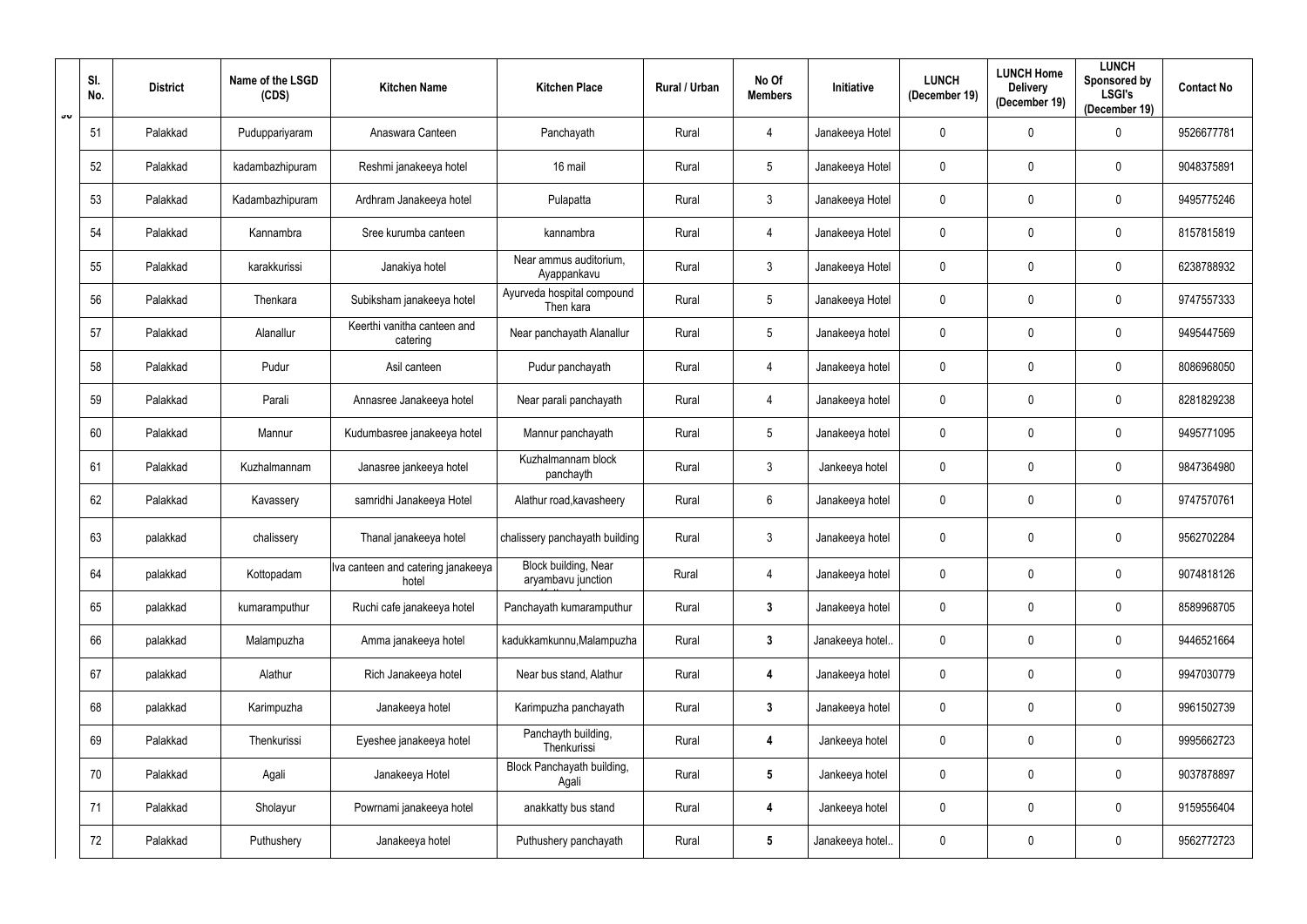| SI.<br>No. | <b>District</b> | Name of the LSGD<br>(CDS) | <b>Kitchen Name</b>         | <b>Kitchen Place</b>                 | Rural / Urban | No Of<br><b>Members</b> | Initiative      | <b>LUNCH</b><br>(December 19) | <b>LUNCH Home</b><br><b>Delivery</b><br>(December 19) | <b>LUNCH</b><br><b>Sponsored by</b><br><b>LSGI's</b><br>(December 19) | <b>Contact No</b> |
|------------|-----------------|---------------------------|-----------------------------|--------------------------------------|---------------|-------------------------|-----------------|-------------------------------|-------------------------------------------------------|-----------------------------------------------------------------------|-------------------|
| 73         | Palakkad        | Karimba                   | Janakeeya hotel             | Panchayath premise                   | Rural         | $\mathbf{3}$            | Janakeeya Hotel | $\mathbf 0$                   | $\mathbf 0$                                           | $\mathbf 0$                                                           | 9562163979        |
| 74         | Palakkad        | Nagalasseri               | Janakeeya hotel             | near koottanad bus stand             | Rural         | $5\phantom{.0}$         | Janakeeya hotel | $\pmb{0}$                     | $\mathbf 0$                                           | $\bf{0}$                                                              | 8921928291        |
| 75         | Palakkad        | Mathur                    | Nila janakeeya Hotel        | Near Panchayth, Mathur               | Rural         | 4                       | Jankeeya hotel  | $\pmb{0}$                     | $\mathbf 0$                                           | $\mathbf 0$                                                           | 9562356483        |
| 76         | Palakkad        | Chalavara                 | Janakeeya hotel             | Chalavara panchayath                 | Rural         | $5\phantom{.0}$         | Janakeeya hotel | $\mathbf 0$                   | $\mathbf 0$                                           | $\mathbf 0$                                                           | 9544659942        |
| 77         | Palakkad        | Ananganadi                | vanitha cateen              | near Ananganadi panchayath           | Rural         | $\mathbf{3}$            | Janakeeya Hotel | $\pmb{0}$                     | $\mathbf 0$                                           | $\mathbf 0$                                                           | 8921410495        |
| 78         | Palakkad        | Lakkidiperur              | Janakeeya hotel             | Lekkidi perur panchayath             | Rural         | $5\phantom{.0}$         | Jankeeya hotel  | $\overline{0}$                | $\mathbf{0}$                                          | $\mathbf 0$                                                           | 6238921903        |
| 79         | Palakkad        | Nellaya                   | Janakeeya hotel             | Nellaya panchayath                   | Rural         | 4                       | Janakeeya hotel | $\pmb{0}$                     | $\mathbf{0}$                                          | $\mathbf 0$                                                           | 9562432883        |
| 80         | Palakkad        | Shornur                   | Oottupura Janakeeya hotel   | near bus stand, Shoranur             | Urban         | $5\phantom{.0}$         | Janakeeya hotel | 150                           | 0                                                     | $\mathbf 0$                                                           | 9747102377        |
| 81         | Palakkad        | Shornur                   | Snehadeepam Janakeeya hotel | Shoranur municipality                | Urban         | 4                       | Janakeeya hotel | $\pmb{0}$                     | $\mathbf 0$                                           | $\mathbf 0$                                                           | 6238755729        |
| 82         | Palakkad        | Thrikkadiri               | Janakeeya hotel             | Samskarika nilayam                   | Rural         | 4                       | Janakeeya hotel | $\mathbf 0$                   | $\mathbf 0$                                           | $\mathbf 0$                                                           | 9544806032        |
| 83         | palakkad        | Vaniyamkulam              | Janakeeya hotel             | near PK DAS hospital                 | Rural         | $\mathbf{3}$            | Janakeeya hotel | 120                           | 0                                                     | $\mathfrak{Z}$                                                        | 9947408415        |
| 84         | Palakkad        | Ambalappara               | Janakiya hotel              | ambalappara<br>kalyanamandapam       | Rural         | $5\phantom{.0}$         | Janakeeya Hotel | $\pmb{0}$                     | $\mathbf 0$                                           | $\mathbf 0$                                                           | 8129562289        |
| 85         | Palakkad        | Vallappuzha               | Janakeeya hotel             | Hayath Complex, Vallappuzha          | Rural         | $5\phantom{.0}$         | Janakeeya Hotel | $\overline{0}$                | $\mathbf{0}$                                          | $\mathbf 0$                                                           | 8086406897        |
| 86         | Palakkad        | Shoranur                  | Ela janakeeya hotel         | Vpc market, kulappully               | Urban         | $\mathbf{3}$            | Janakeeya hotel | $\mathbf 0$                   | $\mathbf 0$                                           | $\mathbf 0$                                                           | 8129769113        |
| 87         | Palakkad        | Mankara                   | Subiksha Janakeeya hotel    | Near Mankara Panchayath              | Rural         | $5\phantom{.0}$         | Janakeeya hotel | $\mathbf 0$                   | $\mathbf 0$                                           | $\mathbf 0$                                                           | 8549045637        |
| 88         | Palakkad        | Kanjirapuzha              | Surya Janakeeya hotel       | Kanjirapuzha, panchayath             | Rural         | $5\phantom{.0}$         | Janakeeya hotel | $\mathbf 0$                   | $\mathbf 0$                                           | $\overline{0}$                                                        | 9048698194        |
| 89         | Palakkad        | Thachanattukara           | Haritham janakeeya hotel    | 53 mile, Thachanattukara             | Rural         | $\mathbf{3}$            | Janakeeya hotel | $\pmb{0}$                     | $\mathbf 0$                                           | $\mathbf 0$                                                           | 9605097810        |
| 90         | Palakkad        | Puthukode                 | Puthuma jankeeya hotel      | Thachanadi junction                  | Rural         | $\boldsymbol{6}$        | Janakeeya hotel | $\pmb{0}$                     | $\mathbf 0$                                           | $\mathbf 0$                                                           | 9744459080        |
| 91         | Palakkad        | Tarur                     | Jankeeya Hotel              | Infront of vilage office, Tarurk     | Rural         | $\overline{\mathbf{4}}$ | Janakeeya hotel | $\mathbf 0$                   | $\mathbf 0$                                           | $\mathbf 0$                                                           | 8606780959        |
| 92         | Palakkad        | Pirayiri                  | Janakeeya hotel             | Near Panchayath office               | Rural         | $5\phantom{.0}$         | Janakeeya hotel | $\mathbf 0$                   | $\mathbf 0$                                           | $\overline{0}$                                                        | 9037495586        |
| 93         | Palakkad        | Palakkad ulb              | Ruchi                       | Near Balaji hospital, Fort<br>Maidan | Urban         | $\overline{\mathbf{4}}$ | Janakeeya hotel | $\pmb{0}$                     | $\mathbf 0$                                           | $\mathbf 0$                                                           | 7994185687        |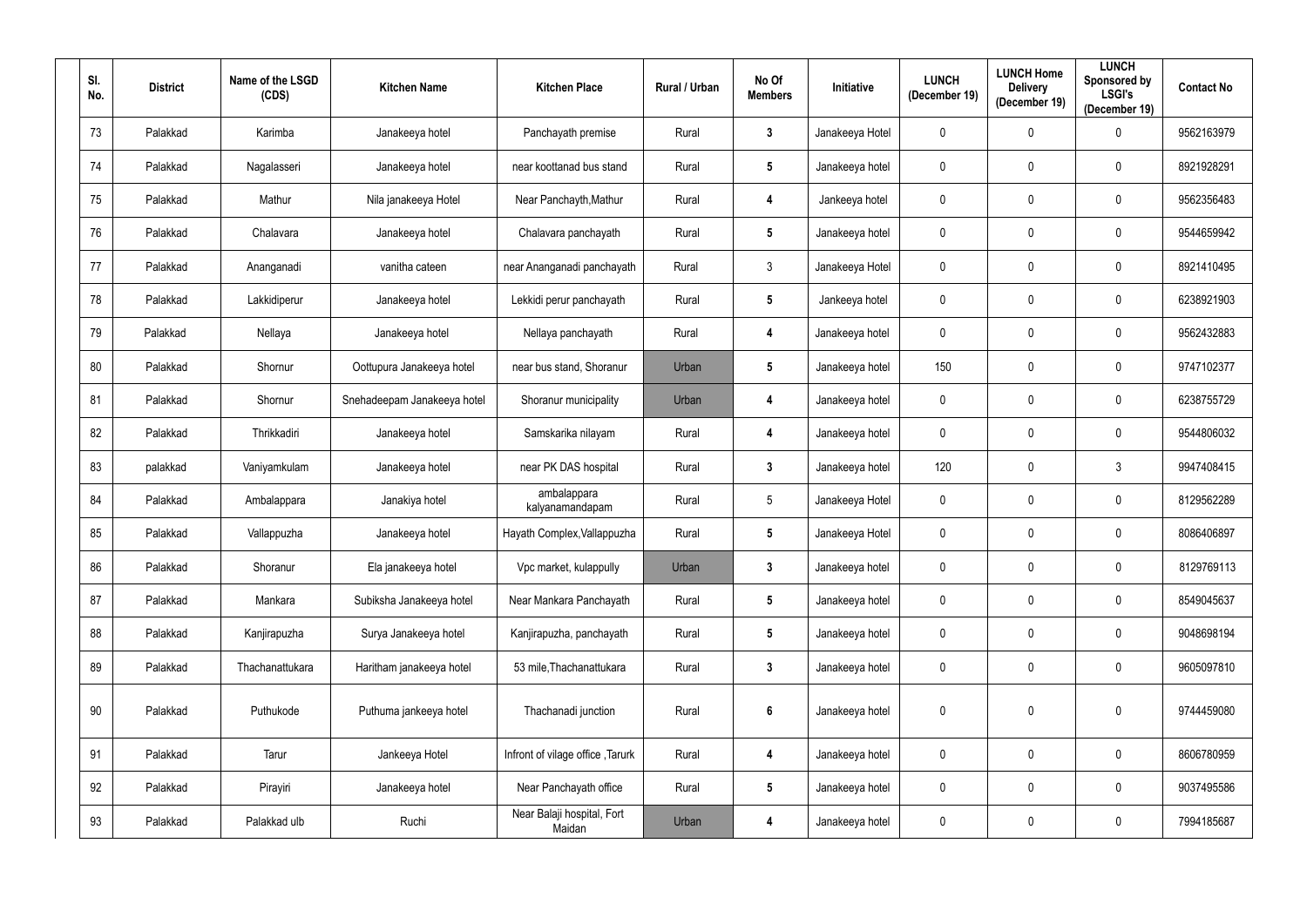|    | SI.<br>No.      | <b>District</b> | Name of the LSGD<br>(CDS) | <b>Kitchen Name</b>             | <b>Kitchen Place</b>                       | Rural / Urban | No Of<br><b>Members</b> | <b>Initiative</b> | <b>LUNCH</b><br>(December 19) | <b>LUNCH Home</b><br><b>Delivery</b><br>(December 19) | <b>LUNCH</b><br>Sponsored by<br><b>LSGI's</b><br>(December 19) | <b>Contact No</b> |
|----|-----------------|-----------------|---------------------------|---------------------------------|--------------------------------------------|---------------|-------------------------|-------------------|-------------------------------|-------------------------------------------------------|----------------------------------------------------------------|-------------------|
|    | 94              | Palakkad        | Pookkottukavu             | Punya                           | Pookkottukavu Centre                       | Rural         | 4                       | Janakeeya Hotel   | 0                             | 0                                                     | $\mathbf 0$                                                    | 9745511432        |
|    | 95              | Palakkad        | Kuthanoor                 | Suryodayam jankeeya hotel       | Kalapara, kuthanoor                        | Rural         | $5\phantom{.0}$         | Jankeeya hotel    | 0                             | 0                                                     | $\mathbf 0$                                                    | 9995159738        |
|    | 96              | Palakkad        | Thiruvegappura            | Janakeeya Hotel                 | Kaippuram                                  | Rural         | $5\phantom{.0}$         | Jankeeya hotel    | 130                           | 0                                                     | $\mathbf 0$                                                    | 8921882903        |
|    | 97              | Palakkad        | Thachampara               | Vanitha canteen Janakeeya Hotel | Thachampara town                           | Rural         | 4                       | Jankeeya hotel    | 0                             | 0                                                     | $\mathbf 0$                                                    | 9497826216        |
|    | 98              | Palakkad        | Kannadi                   | Sweet jankeeya hotel            | Yakkara junction                           | Rural         | $\mathbf{3}$            | Jankeeya hotel    | $\mathbf 0$                   | 0                                                     | $\mathbf 0$                                                    | 9846918028        |
|    | 99              | Palakkad        | Pattithara                | Bavana janakeeya hotel          | kottappadam                                | Rural         | $5\phantom{.0}$         | Janakeeya hotel   | 0                             | 0                                                     | $\mathbf 0$                                                    | 9074163402        |
|    | 100             | Palakkad        | Mannarkkad                | Janakeeya Hotel                 | muncipal building, busstand,<br>mannarkkad | Urban         | 4                       | Janakeeya hotel   | 0                             | 0                                                     | $\mathbf 0$                                                    |                   |
|    | 101             | Palakkad        | Pirayiri                  | Kudumbashree janakeeya hotel    | Kallekkad Block Panchayath                 | Rural         | $5\phantom{.0}$         | janakeeya hotel   | 0                             | 0                                                     | $\mathbf 0$                                                    | 8137940343        |
|    | 102             | Palakkad        | Marutharoad               | Sreelakshmi janakeeya hotel     | Pirivusala                                 | Rural         | 4                       | janakeeya hotel   | 0                             | 0                                                     | $\mathbf 0$                                                    | 9048636162        |
| 99 |                 |                 |                           |                                 |                                            |               | 434                     |                   | 930                           | $\overline{0}$                                        | 3 <sup>2</sup>                                                 |                   |
|    |                 | Pathanamthitta  | Anicadu                   | Janatha janakeeya hotel         | Nooromave                                  | Rural         | $\mathbf{3}$            | Janakeeya Hotel   | $\mathbf 0$                   | 32                                                    | $\mathbf 0$                                                    | 6282875679        |
|    | $\overline{2}$  | Pathanamthitta  | Kaviyoor                  | Janakeeya Hotel                 | Manakkachira                               | Rural         | $\overline{4}$          | Janakeeya Hotel   | 0                             | 0                                                     | $\mathbf 0$                                                    | 9747886172        |
|    | $\mathbf{3}$    | Pathanamthitta  | Kottanadu                 | Janakeeya Hotel                 | Kottanadu                                  | Rural         | $\overline{4}$          | Janakeeya Hotel   | $\mathbf 0$                   | 0                                                     | $\mathbf 0$                                                    | 6282382608        |
|    | 4               | Pathanamthitta  | Kalloopara                | Janakeeya Hotel                 | Kalloopara                                 | Rural         | $\sqrt{5}$              | Janakeeya Hotel   | $\mathbf 0$                   | 20                                                    | $\mathbf 0$                                                    | 9947471024        |
|    | $5\phantom{.0}$ | Pathanamthitta  | Kunnamthanam              | Thripthi Hotel                  | Kunnamthanam                               | Rural         | $\mathfrak{Z}$          | Janakeeya Hotel   | $\mathbf 0$                   | 0                                                     | $\mathbf 0$                                                    | 6235908328        |
|    | $6\overline{6}$ | pathanamthitta  | mallappally               | janakeeya hotel                 | mallappally                                | Rural         | $\mathfrak{Z}$          | janakeeya hotel   | $\mathbf 0$                   | 0                                                     | $\overline{0}$                                                 | 9744194830        |
|    | $\overline{7}$  | Pathanamthitta  | kottangal                 | janakeeya hotel                 | kottangal                                  | Rural         | $\mathfrak{Z}$          | Janakeeya Hotel   | $\mathbf 0$                   | $30\,$                                                | $\mathbf 0$                                                    | 9526690541        |
|    | 8               | Pathanamthitta  | Nedumpuram                | Nedumpram Janakeeya Hotel       | Podiyadi                                   | Rural         | $\sqrt{5}$              | Janakeeya Hotel   | $\mathbf 0$                   | 0                                                     | $\overline{0}$                                                 | 919188291409      |
|    | 9               | Pathanamthitta  | Niranam                   | Sakhi cafe                      | Niranam                                    | Rural         | $\mathbf{3}$            | Janakeeya Hotel   | $\pmb{0}$                     | 0                                                     | $\mathbf 0$                                                    | 919526423710      |
|    | 10              | Pathanamthitta  | Peringara                 | Haritha samrudhi Catering       | <b>PMVHS Pringara</b>                      | Rural         | $\overline{4}$          | Janakeeya Hotel   | $\mathbf 0$                   | 86                                                    | $\overline{0}$                                                 | 919961219550      |
|    | 11              | Pathanamthitta  | Peringara                 | Pulari janakeeya Hotel          | swamipalam                                 | Rural         | $\overline{4}$          | Janakeeya hotel   | $\mathbf 0$                   | 0                                                     | $\mathbf 0$                                                    | 919656132036      |
|    | 12              | Pathanamthitta  | Kuttor                    | Nanma Catering                  | <b>GHS Kuttoor</b>                         | Rural         | $\mathfrak{Z}$          | Janakeeya Hotel   | 0                             | 0                                                     | $\overline{0}$                                                 | 919526323212      |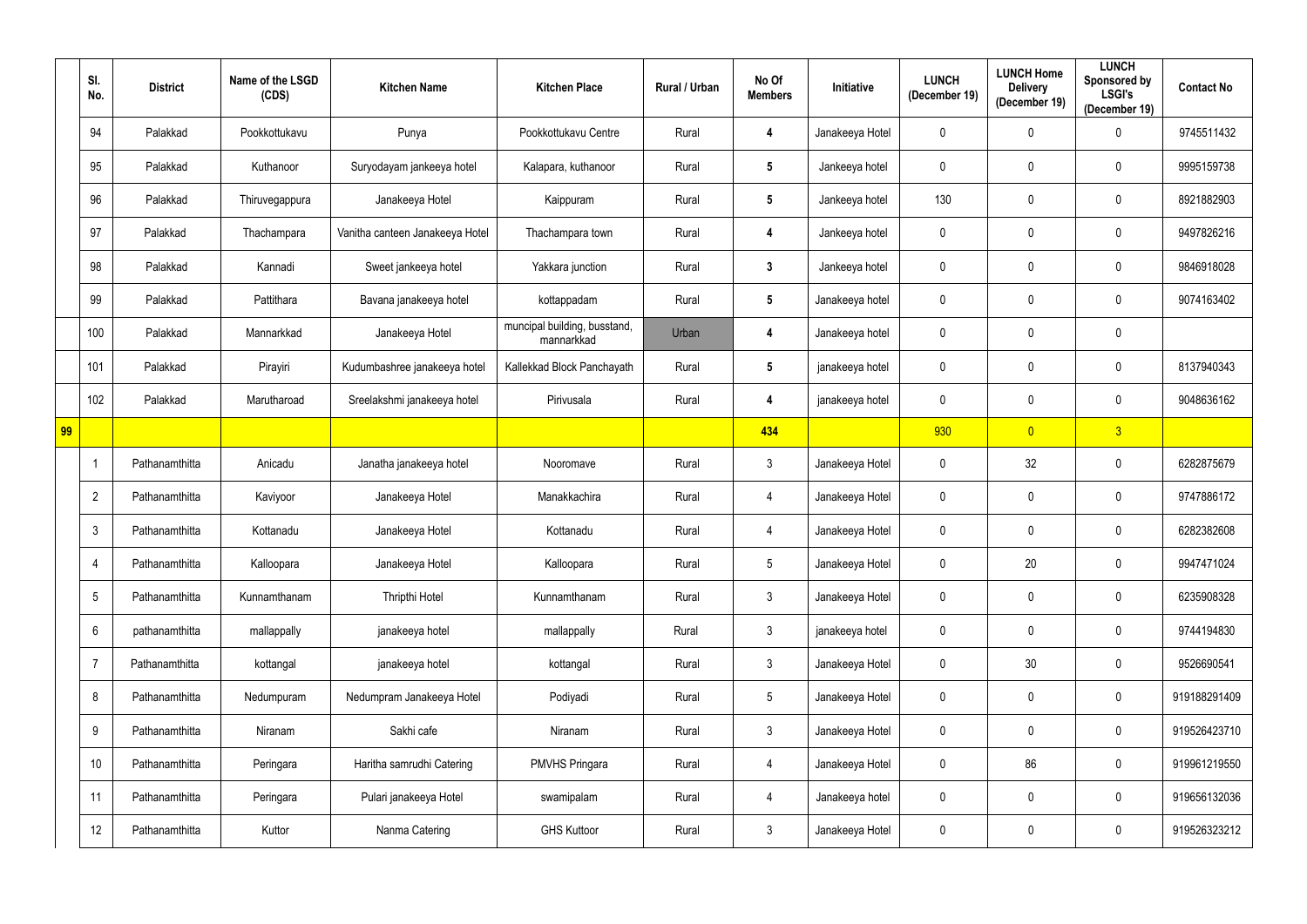|    | SI.<br>No. | <b>District</b> | Name of the LSGD<br>(CDS) | <b>Kitchen Name</b>             | <b>Kitchen Place</b>        | Rural / Urban | No Of<br><b>Members</b> | <b>Initiative</b> | <b>LUNCH</b><br>(December 19) | <b>LUNCH Home</b><br><b>Delivery</b><br>(December 19) | <b>LUNCH</b><br>Sponsored by<br><b>LSGI's</b><br>(December 19) | <b>Contact No</b> |
|----|------------|-----------------|---------------------------|---------------------------------|-----------------------------|---------------|-------------------------|-------------------|-------------------------------|-------------------------------------------------------|----------------------------------------------------------------|-------------------|
|    | 13         | Pathanamthitta  | Kadapra                   | Niradeepam janakeeya hotel      | Kadapra                     | Rural         | 4                       | Janakeeya Hotel   | $\mathbf 0$                   | 0                                                     | $\mathbf 0$                                                    | 9656512066        |
|    | 14         | Pathanamthitta  | Eraviperoor               | Avi cafe                        | Avi cafe                    | Rural         | $\mathbf{3}$            | Janakeeya Hotel   | $\mathbf 0$                   | 0                                                     | $\mathbf 0$                                                    | 6238013293        |
|    | 15         | Pathanamthitta  | Koipuram                  | Ammas kudumbashree cafe         | Muttamon                    | Rural         | $\overline{5}$          | Janakeeya Hotel   | $\mathbf 0$                   | 0                                                     | $\mathbf 0$                                                    | 9961485931        |
|    | 16         | Pathanamthitta  | Thottappuzhassery         | Thottapuzhassery Jankeeya Hotel | Thottapuzhassery            | Rural         | 4                       | Janakeeya Hotel   | $\mathbf 0$                   | 0                                                     | $\mathbf 0$                                                    | 9656403054        |
|    | 17         | Pathanamthitta  | Puramattom                | Top N Taste                     | Puramattom                  | Rural         | $\mathfrak{Z}$          | Janakeeya Hotel   | $\mathbf 0$                   | 0                                                     | $\mathbf 0$                                                    | 9526728230        |
|    | 18         | Pathanamthitta  | Ayroor                    | Janakeeya Hotel                 | Ayroor                      | Rural         | $6\phantom{.}$          | Janakeeya Hotel   | $\mathbf 0$                   | 51                                                    | $\mathbf 0$                                                    | 8086653951        |
|    | 19         | Pathanamthitta  | Ezhumattor                | Swad Hotel                      | Thadiyoor                   | Rural         | $\mathbf{3}$            | Janakeeya Hotel   | $\mathbf 0$                   | 0                                                     | $\mathbf 0$                                                    | 9526857335        |
|    | 20         | Pathanamthitta  | Kozhencherry              | Ruchi Janakeeya hotel           | Community hall, kozhenchery | Rural         | 4                       | Janakeeya Hotel   | $\mathbf 0$                   | 0                                                     | $\mathbf 0$                                                    | 9947387912        |
|    | 21         | Pathanamthitta  | Mallappuzhassery          | Snehadeepam                     | Paramootil                  | Rural         | 6                       | Janakeeya Hotel   | $\mathbf 0$                   | 0                                                     | $\mathbf 0$                                                    | 9847170052        |
|    | 22         | Pathanamthitta  | Chennerkara               | Thanal Kudumbasree Cafe         | Nallanikunnu                | Rural         | $\overline{5}$          | Janakeeya Hotel   | $\mathbf 0$                   | 0                                                     | $\mathbf 0$                                                    | 9747469562        |
|    | 23         | Pathanamthitta  | Cherukole                 | Janakeeya Hotel                 | Cherukole                   | Rural         | $\mathfrak{Z}$          | Janakeeya Hotel   | $\mathbf 0$                   | 30                                                    | $\mathbf 0$                                                    | 7907811728        |
|    | 24         | Pathanamthitta  | Elanthoor                 | Janakeeya Hotel                 | Vary                        | Rural         | 4                       | Janakeeya Hotel   | $\mathbf 0$                   | 0                                                     | $\mathbf 0$                                                    | 9946047385        |
|    | 25         | Pathanamthitta  | naranganam                | janakeeya hotel                 | kadammanitta                | Rural         | $\mathbf{3}$            | janakeeya hotel   | $\mathbf 0$                   | 0                                                     | $\mathbf 0$                                                    | 9744478962        |
|    | 26         | Pathanamthitta  | Omalloor                  | Janakeeya Hotel                 | Omalloor                    | Rural         |                         | Janakeeya Hotel   | $\mathbf 0$                   | 0                                                     | $\mathbf 0$                                                    |                   |
|    | 27         | Pathanamthitta  | Chittar                   | Chittar janakiya hotel          | Koothattukulam              | Rural         | $\mathfrak{Z}$          | Janakeeya Hotel   | $\overline{0}$                | $\mathbf 0$                                           | $\mathbf 0$                                                    | 9072374618        |
|    | 28         | Pathanamthitta  | Naranammoozhi             | Thanima                         | Arakkamon                   | Rural         | $\mathfrak{Z}$          | Janakeeya Hotel   | $\mathbf 0$                   | 0                                                     | $\mathbf 0$                                                    | 9605021278        |
|    | 29         | Pathanamthitta  | Perunadu                  | Perunadu Janakeeya Hotel        | Perunadu                    | Rural         | $\overline{5}$          | Janakeeya Hotel   | $\overline{0}$                | 0                                                     | $\overline{0}$                                                 |                   |
| 58 | 30         | Pathanamthitta  | Ranni-Angadi              | Angadi Janakeeya Hotel          | Thoodathil church hall      | Rural         | $\overline{5}$          | Janakeeya Hotel   | $\mathbf 0$                   | 0                                                     | $\mathbf 0$                                                    | 9961190622        |
|    | 31         | Pathanamthitta  | Ranni-Pazhavangadi        | Navami Hotel                    | Makkappuzha                 | Rural         | $\overline{4}$          | Janakeeya Hotel   | $\mathbf 0$                   | 0                                                     | $\overline{0}$                                                 | 9562135824        |
|    | 32         | Pathanamthitta  | Seethathodu               | Thanima catering unit           | Seethathodu                 | Rural         | $\overline{5}$          | Janakeeya Hotel   | $\mathbf 0$                   | 0                                                     | $\mathbf 0$                                                    | 9747622310        |
|    | 33         | Pathanamthitta  | Ranni                     | Janakeeya Hotel                 | Ranni                       | Rural         | $\overline{4}$          | Janakeeya Hotel   | $\mathbf 0$                   | 52                                                    | $\mathbf 0$                                                    | 99462338752       |
|    | 34         | Pathanamthitta  | Vechhoochira              | Annapoorneswary hotel           | Venkurinji                  | Rural         | 4                       | Janakeeya Hotel   | $\mathbf 0$                   | 110                                                   | $\mathbf 0$                                                    | 8547264134        |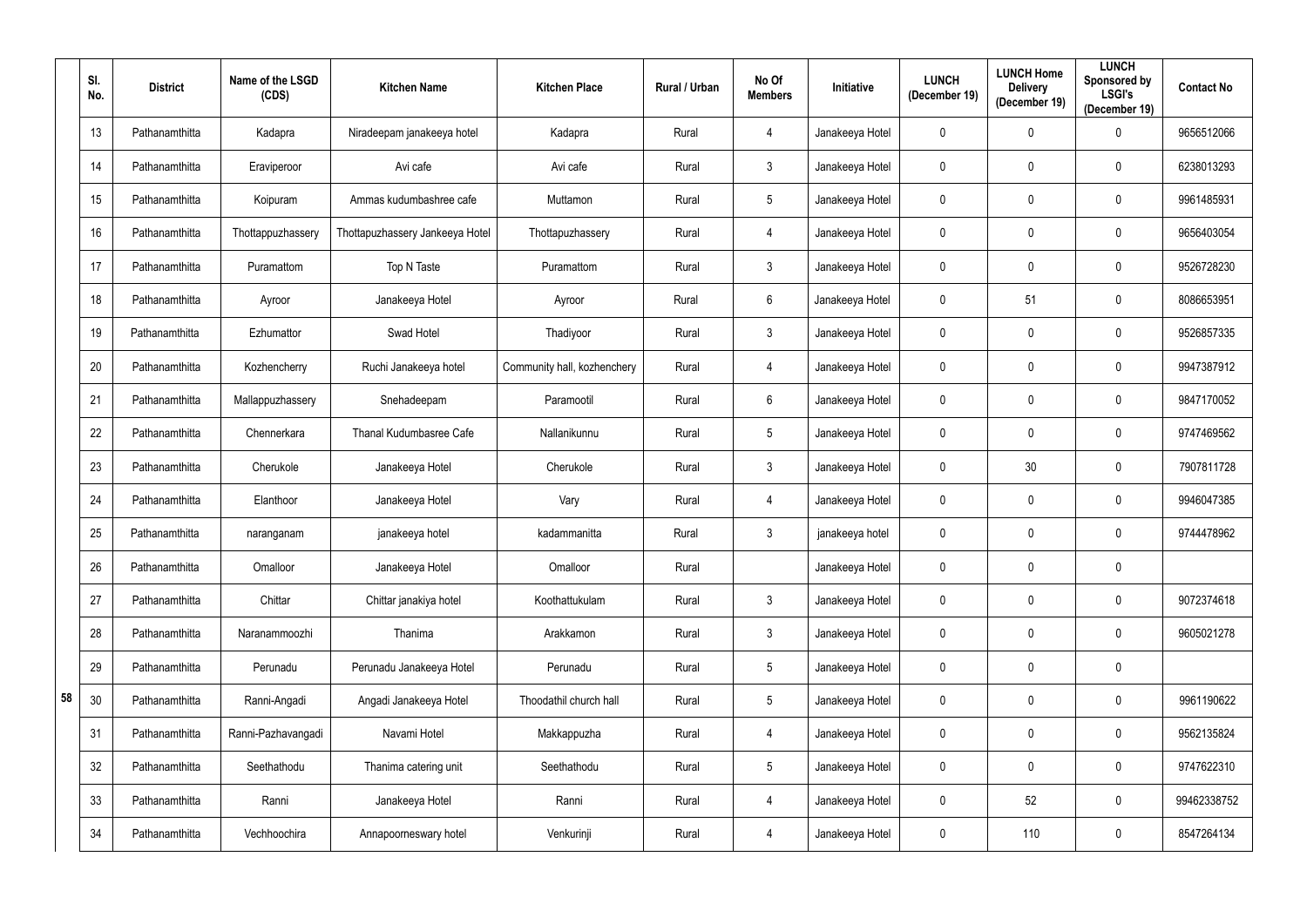| SI.<br>No. | <b>District</b> | Name of the LSGD<br>(CDS) | <b>Kitchen Name</b>        | <b>Kitchen Place</b>   | Rural / Urban | No Of<br><b>Members</b> | Initiative      | <b>LUNCH</b><br>(December 19) | <b>LUNCH Home</b><br><b>Delivery</b><br>(December 19) | <b>LUNCH</b><br>Sponsored by<br><b>LSGI's</b><br>(December 19) | <b>Contact No</b> |
|------------|-----------------|---------------------------|----------------------------|------------------------|---------------|-------------------------|-----------------|-------------------------------|-------------------------------------------------------|----------------------------------------------------------------|-------------------|
| 35         | Pathanamthitta  | Vadasserikara             | Thannal Janakeeya Hotel    | Vadasserikara          | Rural         | $5\phantom{.0}$         | Janakeeya Hotel | $\mathbf 0$                   | $\mathbf 0$                                           | $\overline{0}$                                                 | 8590107684        |
| 36         | Pathanamthitta  | Vallickodu                | Janakeeya Hotel            | Vallicodu              | Rural         | $5\phantom{.0}$         | Janakeeya Hotel | $\mathbf 0$                   | $\boldsymbol{0}$                                      | $\bf{0}$                                                       | 8547121591        |
| 37         | Pathanamthitta  | Pramadom                  | Aishwarya Janakeeya Hotel  | Pramadom               | Rural         | $\mathfrak{Z}$          | Janakeeya Hotel | $\boldsymbol{0}$              | $\boldsymbol{0}$                                      | $\mathbf 0$                                                    | 9495312020        |
| 38         | Pathanamthitta  | Aruvappulam               | Janakeeya Hotel            | Kallely                | Rural         | $\mathbf{3}$            | Janakeeya Hotel | $\mathbf 0$                   | $\mathbf 0$                                           | $\bf{0}$                                                       | 9656700499        |
| 39         | Pathanamthitta  | mylapra                   | Manna janakeeya hotel      | mylapra                | Rural         | $\mathfrak{Z}$          | janakeeya hotel | $\boldsymbol{0}$              | $\mathbf 0$                                           | $\mathbf 0$                                                    | 9961750470        |
| 40         | Pathanamthitta  | Thannithodu               | Flowers janakeeya hotel    | Thannithodu            | Rural         | $\mathbf{3}$            | Janakeeya hotel | $\mathbf 0$                   | 235                                                   | $\mathbf 0$                                                    | 9061295035        |
| 40         | Pathanamthitta  | Malayappuzha              | Janakeeya Hotel            | Malayappuzha           | Rural         | $\mathfrak{Z}$          | Janakeeya Hotel | $\mathbf 0$                   | 152                                                   | $\mathbf 0$                                                    |                   |
| 41         | Pathanamthitta  | Konni                     | Janakeeya Hotel            | Konni                  | Rural         | $\mathfrak{Z}$          | Janakeeya Hotel | $\mathbf 0$                   | 0                                                     | $\bf{0}$                                                       |                   |
| 43         | Pathanamthitta  | Kalanjoor                 | Kalanjoor janakeeya Hotel  | Kalanjoor              | Rural         | 4                       | Janakeeya Hotel | $\mathbf 0$                   | $\mathbf 0$                                           | $\mathbf 0$                                                    | 6238045066        |
| 44         | Pathanamthitta  | Ezhamkulam                | Swad Catering Unit         | Enathu                 | Rural         | $5\phantom{.0}$         | Janakeeya Hotel | $\mathbf 0$                   | 82                                                    | $\mathbf 0$                                                    | 9747243317        |
| 45         | Pathanamthitta  | Kodumon                   | Ruchiyidam Janakeeya Hotel | Kodumon                | Rural         | $\overline{7}$          | Janakeeya Hotel | $\mathbf 0$                   | $\mathbf 0$                                           | $\mathbf 0$                                                    | 75611017112       |
| 46         | Pathanamthitta  | Erathu                    | Janakeeya Hotel            | Erathu                 | Rural         | 4                       | Janakeeya Hotel | $\mathbf 0$                   | 0                                                     | $\bf{0}$                                                       | 9645102262        |
| 47         | Pathanamthitta  | Enadimangalam             | Janakeeya Hotel            | Elamannoor             | Rural         | 4                       | Janakeeya Hotel | $\mathbf 0$                   | $\mathbf 0$                                           | $\mathbf 0$                                                    |                   |
| 48         | Pathanamthitta  | Kadampanadu               | Janakeeya Hotel            | Mannady                | Rural         | $\mathbf{3}$            | Janakeeya Hotel | $\mathbf 0$                   | 37                                                    | $\mathbf 0$                                                    |                   |
| 49         | Pathanamthitta  | Pallickal                 |                            |                        | Rural         |                         | Janakeeya Hotel | $\mathbf 0$                   | $\mathbf 0$                                           | $\mathbf 0$                                                    |                   |
| $50\,$     | Pathanamthitta  | Thumpamon                 | Ruchi Cafe                 | Mampilali              | Rural         | $5\phantom{.0}$         | Janakeeya Hotel | $\boldsymbol{0}$              | $\pmb{0}$                                             | $\mathbf 0$                                                    | 9188300026        |
| 51         | Pathanamthitta  | Kulanada                  | Bhagyalekshmi cafe unit    | Kaipuzha               | Rural         | $\mathfrak{Z}$          | Janakeeya Hotel | $\mathbf 0$                   | $\pmb{0}$                                             | $\mathbf 0$                                                    |                   |
| 52         | Pathanamthitta  | Pandalam Thekkekara       | Pandalam Thekkekara        | Thatta                 | Rural         | $\mathfrak{Z}$          | Janakeeya Hotel | $\mathbf 0$                   | $\mathbf 0$                                           | $\mathbf 0$                                                    | 9526224922        |
| 53         | Pathanamthitta  | Aranmula                  | Janakeeya Hotel            | Aranmula               | Rural         | $5\phantom{.0}$         | Janakeeya Hotel | $\mathbf 0$                   | $\mathbf 0$                                           | $\mathbf 0$                                                    | 9656296503        |
| 54         | Pathanamthitta  | Mezhuveli                 | Thripthi Janakeeya Hotel   | Mezhuveli              | Rural         | $\mathfrak{Z}$          | Janakeeya Hotel | $\mathbf 0$                   | $\mathbf 0$                                           | $\mathbf 0$                                                    | 9495265971        |
| 55         | Pathanamthitta  | Adoor                     | Amma Catering Unit         | Adoor                  | Urban         | $5\phantom{.0}$         | Janakeeya Hotel | $\boldsymbol{0}$              | $\mathbf 0$                                           | $\mathbf 0$                                                    | 8606887490        |
| 56         | Pathanamthitta  | Pandalam                  | Ruchi catering             | Sivarenjini Auditorium | Urban         | $5\phantom{.0}$         | Janakeeya Hotel | $\boldsymbol{0}$              | $\boldsymbol{0}$                                      | $\mathbf 0$                                                    | 9846212739        |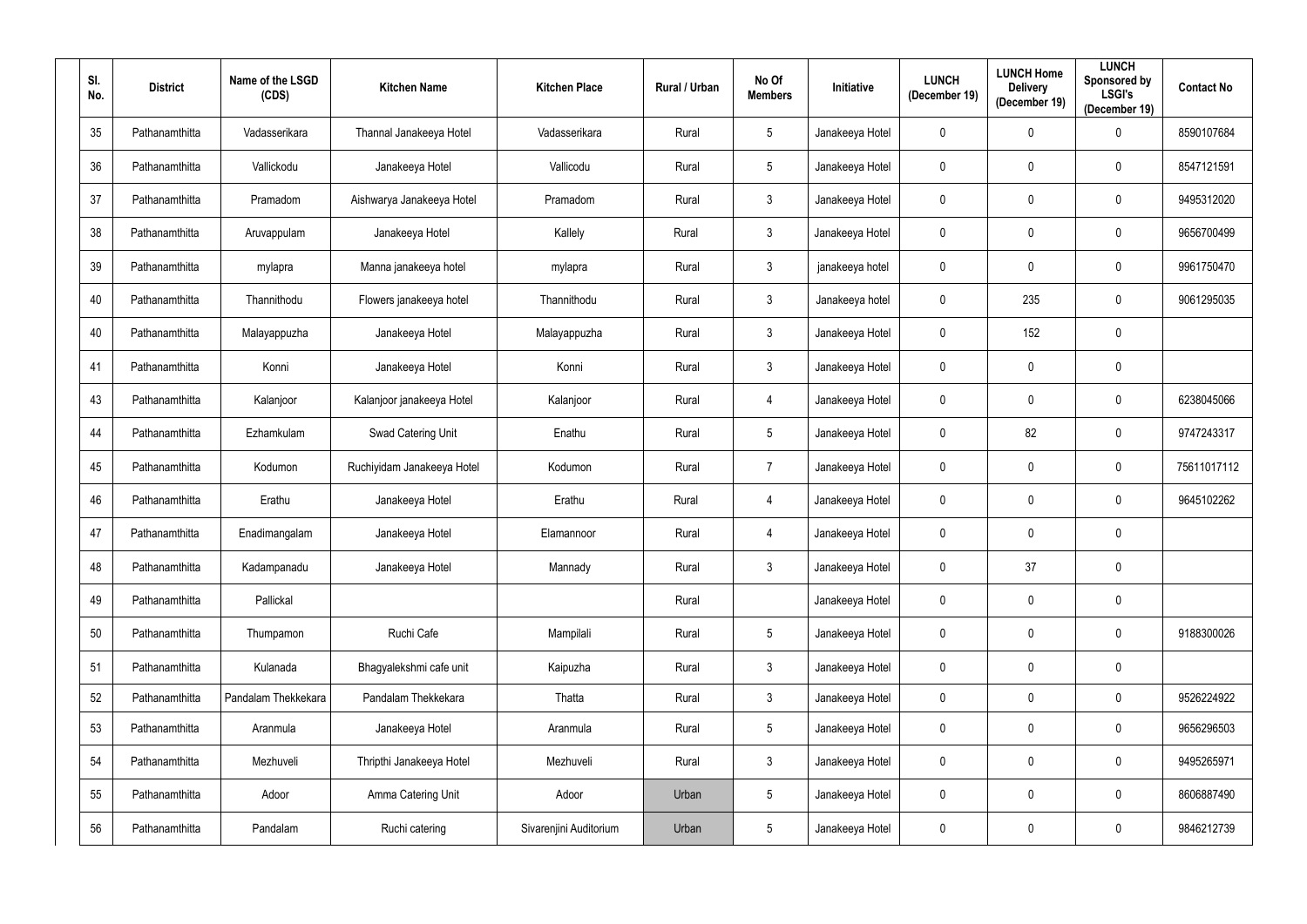|    | SI.<br>No.     | <b>District</b>    | Name of the LSGD<br>(CDS) | <b>Kitchen Name</b>                       | <b>Kitchen Place</b>                       | Rural / Urban | No Of<br><b>Members</b> | Initiative      | <b>LUNCH</b><br>(December 19) | <b>LUNCH Home</b><br><b>Delivery</b><br>(December 19) | <b>LUNCH</b><br>Sponsored by<br><b>LSGI's</b><br>(December 19) | <b>Contact No</b> |
|----|----------------|--------------------|---------------------------|-------------------------------------------|--------------------------------------------|---------------|-------------------------|-----------------|-------------------------------|-------------------------------------------------------|----------------------------------------------------------------|-------------------|
|    | 57             | Pathanamthitta     | <b>Thiruvalla East</b>    | janakeeya hotel                           | near private bus stand<br>thiruvalla       | Urban         | $5\phantom{.0}$         | Janakeeya Hotel | 0                             | 0                                                     | 0                                                              | 919847729416      |
|    | 58             | Pathanamthitta     | <b>Thiruvalla West</b>    | janakeeya hotel                           | kizhakkan muthoor                          | Urban         | $\overline{5}$          | Janakeeya Hotel | $\mathbf 0$                   | 0                                                     | 0                                                              | 919656132036      |
|    | 59             | Pathanamthitta     | Pathanamthitta            | Janakeeya Hotel                           | <b>Near Municipality Office</b>            | Urban         | $\overline{5}$          | Janakeeya Hotel | $\boldsymbol{0}$              | 0                                                     | $\mathbf 0$                                                    |                   |
| 58 |                |                    |                           |                                           |                                            |               | 229                     |                 | $\overline{\mathbf{0}}$       | 917                                                   | $\overline{\mathbf{0}}$                                        |                   |
|    |                | Thiruvananthapuram | Parassala                 | Bhagyalekshmi janakeeya hotel             | Mundaplavila                               | Rural         | $5\phantom{.0}$         | Janakeeya Hotel | 198                           | 0                                                     | 0                                                              | 9895463718        |
|    | $\overline{2}$ | Thiruvananthapuram | Karode                    | Karode janakeeya hotel                    | Paavaara,<br>pazhaya uchakkada             | Rural         | $5\phantom{.0}$         | Janakeeya Hotel | 138                           | 0                                                     | $\mathbf 0$                                                    | 9605122139        |
|    | 3              | Thiruvananthapuram | Thirupuram                | Thirupuram janakeeya hotel                | Pazhayakada                                | Rural         | $5\phantom{.0}$         | Janakeeya Hotel | 120                           | 0                                                     | $\mathbf 0$                                                    | 7034723987        |
|    | 4              | Thiruvananthapuram | Chenkal                   | Karuna janakeeya hotel                    | Udiyankulangara                            | Rural         | $5\phantom{.0}$         | Janakeeya Hotel | $\mathbf 0$                   | 0                                                     | $\mathbf 0$                                                    | 9746726109        |
|    | 5              | Thiruvananthapuram | Kulathoor                 | Nakshatra janakeeya hotel                 | Attapuram                                  | Rural         | $\overline{5}$          | Janakeeya Hotel | 307                           | 0                                                     | 0                                                              | 8301924221        |
|    | 6              | Thiruvananthapuram | Neyyattinkara 1           | Oottupura                                 | Neyyattinkara                              | Urban         | $\overline{5}$          | Janakeeya Hotel | $\mathbf 0$                   | 0                                                     | 0                                                              | 8129192485        |
|    | 7              | Thiruvananthapuram | Neyyattinkara 1           | Cafesree Janakeeya Hotel                  | Vazhimukku                                 | Urban         | $5\phantom{.0}$         | Janakeeya Hotel | 365                           | 0                                                     | $\mathbf 0$                                                    | 9995604997        |
|    | 8              | Thiruvananthapuram | Neyyattinkara 1           | Thripthi janakeeya Hotel                  | perumpazhuthoor                            | urban         | $\overline{4}$          | janakeeya Hotel | 250                           | 0                                                     | $\mathbf 0$                                                    | 6282944199        |
|    | 9              | Thiruvananthapuram | Neyyattinkara 2           | Harsha catering unit                      | Neyyattinkara                              | Urban         | $5\phantom{.0}$         | Janakeeya Hotel | $\boldsymbol{0}$              | 0                                                     | $\mathbf 0$                                                    | 9048822770        |
|    | 10             | Thiruvananthapuram | Neyyattinkara 2           | Devarose Janakeeya Hotel                  | Amaravila                                  | Urban         | $5\phantom{.0}$         | Janakeeya Hotel | $\mathbf 0$                   | 0                                                     | $\mathbf 0$                                                    | 9995028659        |
|    | 11             | Thiruvananthapuram | Kollayil                  | Kaveri janakeeya hotel                    | Kavuvila, kottamam,<br>Dhanuvachapuram     | Rural         | $5\phantom{.0}$         | Janakeeya Hotel | $\pmb{0}$                     | $\mathbf 0$                                           | $\mathbf 0$                                                    | 9656815322        |
|    | 12             | Thiruvananthapuram | Kunnathukal               | Aiswarya Janakeeya Hotel -<br>Kunnathukal | Kuruwad, paliyodu                          | Rural         | $\mathfrak{Z}$          | Janakeeya Hotel | $\pmb{0}$                     | 0                                                     | $\mathbf 0$                                                    | 9539549507        |
|    | 13             | Thiruvananthapuram | Vellarada                 | Eden Janakeeya Hotel                      | Panachamoodu, Vellarada                    | Rural         | $5\phantom{.0}$         | Janakeeya Hotel | 157                           | 0                                                     | 0                                                              | 8547973305        |
|    | 14             | Thiruvananthapuram | Vellarada                 | Chandrika Janakeeya Hotel -<br>Vellarada  | Vellarada                                  | Rural         | $6\,$                   | Janakeeya Hotel | 300                           | 0                                                     | $\mathbf 0$                                                    | 9539366295        |
|    | 15             | Thiruvananthapuram | Aryankode                 | Aryan Janakeeya Hotel -<br>Aryankode      | Aryankode                                  | Rural         | $5\phantom{.0}$         | Janakeeya Hotel | 173                           | $\mathbf 0$                                           | $\bm{0}$                                                       | 9746905408        |
|    | 16             | Thiruvananthapuram | Aryankode                 | stree souhritha jh                        | chemboor                                   | Rural         | $5\phantom{.0}$         | Janakeeya Hotel | 86                            | 0                                                     | $\boldsymbol{0}$                                               |                   |
|    | 17             | Thiruvananthapuram | Ottashekharamangala<br>m  | Minnaram Janakeeya Hotel                  | Kuravara, Near<br>Ottashekharamangalam UPS | Rural         | $\overline{4}$          | Janakeeya Hotel | $\pmb{0}$                     | 0                                                     | $\mathbf 0$                                                    | 9567553161        |
|    | 18             | Thiruvananthapuram | Kollayil                  | Janakeeya Hotel                           | Mylakkara                                  | Rural         | $\sqrt{5}$              | Janakeeya Hotel | $\boldsymbol{0}$              | 0                                                     | 0                                                              | 9605076268        |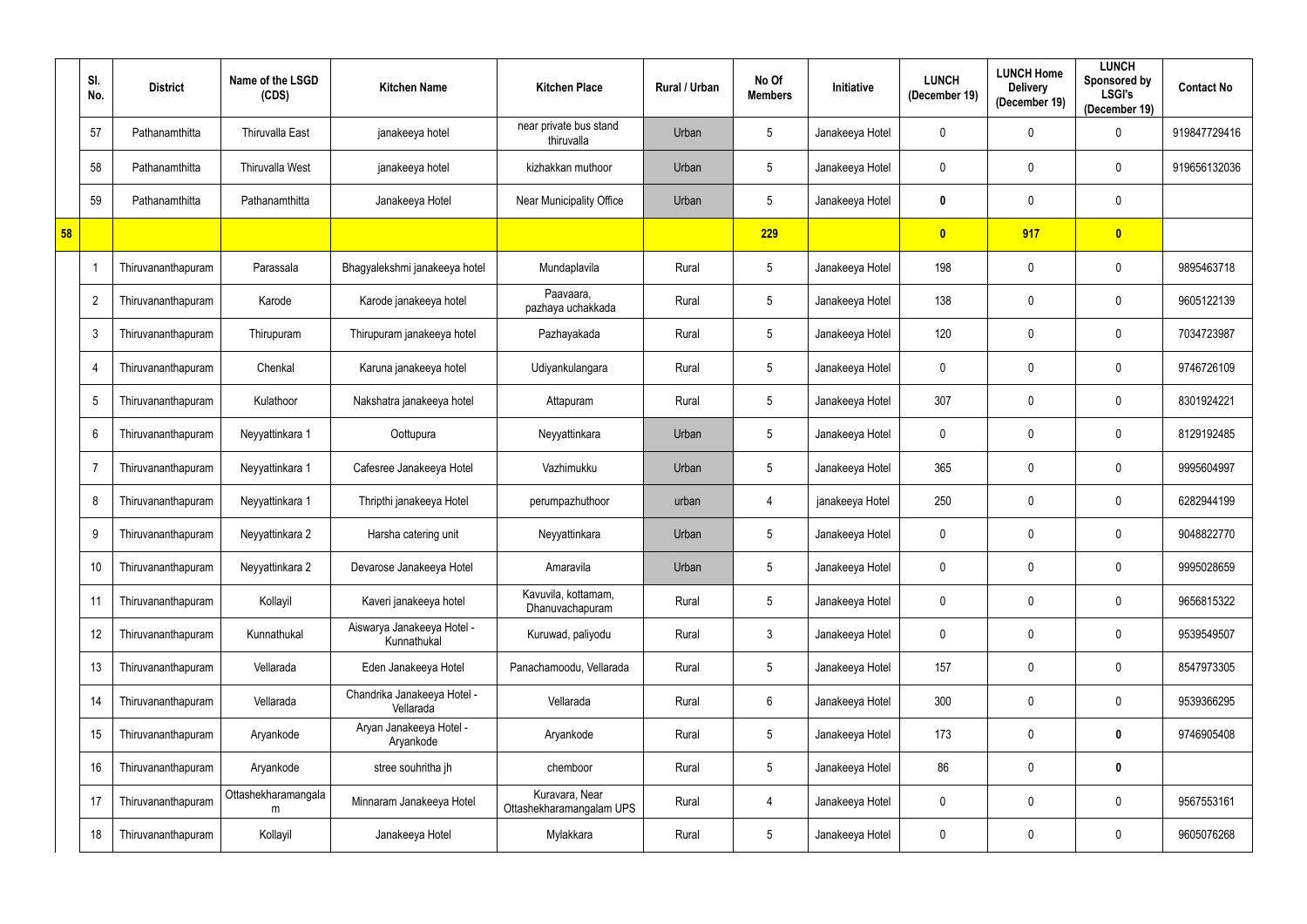| SI.<br>No. | <b>District</b>    | Name of the LSGD<br>(CDS) | <b>Kitchen Name</b>                          | <b>Kitchen Place</b>                              | Rural / Urban | No Of<br><b>Members</b> | <b>Initiative</b> | <b>LUNCH</b><br>(December 19) | <b>LUNCH Home</b><br><b>Delivery</b><br>(December 19) | <b>LUNCH</b><br>Sponsored by<br><b>LSGI's</b><br>(December 19) | <b>Contact No</b> |
|------------|--------------------|---------------------------|----------------------------------------------|---------------------------------------------------|---------------|-------------------------|-------------------|-------------------------------|-------------------------------------------------------|----------------------------------------------------------------|-------------------|
| 19         | Thiruvananthapuram | perunkadavila             | shankholi janakeeya hotel                    | perunkadavila                                     | rural         | $\mathbf{3}$            | Janakeeya Hotel   | $\mathbf 0$                   | $\mathbf 0$                                           | 0                                                              |                   |
| 20         | Thiruvananthapuram | Amboori                   | Janakeeya Hotel                              | Amboori                                           | Rural         | $5\phantom{.0}$         | Janakeeya Hotel   | $\mathbf 0$                   | $\mathbf 0$                                           | $\mathbf 0$                                                    | 9747169098        |
| 21         | Thiruvananthapuram | Athiyanoor                | Kudumbashree janakeeya hotel                 | Venpakal                                          | Rural         | 4                       | Janakeeya Hotel   | $\mathbf 0$                   | $\mathbf 0$                                           | $\pmb{0}$                                                      | 919562752580      |
| 22         | Thiruvananthapuram | Kottukal                  | Vismaya janakeeya hotel                      | Uchakkada                                         | Rural         | $5\phantom{.0}$         | Janakeeya Hotel   | 450                           | $\mathbf 0$                                           | $\mathbf 0$                                                    | 6282447041        |
| 23         | Thiruvananthapuram | Kanjiramkulam             | Padaswaram unit                              | Kanjiramkulam                                     | Rural         | 4                       | Janakeeya Hotel   | $\mathbf 0$                   | $\mathbf 0$                                           | $\pmb{0}$                                                      | 919072899432      |
| 24         | Thiruvananthapuram | Karumkulam                | Alil Janakeeya Hotel                         | Pallam                                            | Rural         | $5\overline{)}$         | Janakeeya Hotel   | $\mathbf 0$                   | 0                                                     | $\mathbf 0$                                                    | 917736513673      |
| 25         | Thiruvananthapuram | Venganoor                 | Venganoor Ruchi janakeeya hotel              | Peringamala                                       | Rural         | 10                      | Janakeeya Hotel   | $\mathbf 0$                   | 0                                                     | $\boldsymbol{0}$                                               | 9656309710        |
| 26         | Thiruvananthapuram | Vilavoorkkal              | Priyam Janakeeya Hotel                       | Chanthamukku, Peyadu Jn                           | Rural         | $5\phantom{.0}$         | Janakeeya Hotel   | $\mathbf 0$                   | $\mathbf 0$                                           | $\mathbf 0$                                                    | 7902504494        |
| 27         | Thiruvananthapuram | Vilavoorkal               | Vilavoorkal janakeeya hotel                  | Pottayil                                          | Rural         | $5\phantom{.0}$         | Janakeeya Hotel   | 218                           | $\mathbf 0$                                           | $\mathbf 0$                                                    | 9497883130        |
| 28         | Thiruvananthapuram | Kalliyoor                 | Stree Shakthi Janakeeya Hotel                | Kalliyoor                                         | Rural         | $5\phantom{.0}$         | Janakeeya Hotel   | $\mathbf 0$                   | $\mathbf 0$                                           | $\mathbf 0$                                                    | 9074998782        |
| 29         | Thiruvananthapuram | Maranalloor               | Mayooram Janakeeya Hotel                     | Mannadikkonam                                     | Rural         | 4                       | Janakeeya Hotel   | $\boldsymbol{0}$              | 0                                                     | $\mathbf 0$                                                    | 9847371025        |
| 30         | Thiruvananthapuram | Pallichal                 | Vandhanam Janakeeya hotel                    | Naruvamoodu                                       | Rural         | 4                       | Janakeeya Hotel   | $\mathbf 0$                   | $\mathbf 0$                                           | $\mathbf 0$                                                    | 9562636222        |
| 31         | Thiruvananthapuram | Vilappil                  | Sreebhadra janakeey a hotel                  | peyad                                             | Rural         | $5\phantom{.0}$         | Janakeeya Hotel   | $\mathbf 0$                   | 0                                                     | $\mathbf 0$                                                    | 919496194745      |
| 32         | Thiruvananthapuram | Malayinkeezhu             | Thapasya janakeeya hotel                     | Aruvacode                                         | Rural         | $5\phantom{.0}$         | Janakeeya Hotel   | $\boldsymbol{0}$              | $\mathbf 0$                                           | 0                                                              | 9074329707        |
| 3,3        | Thiruvananthapuram | balaramapuram             | Karunya                                      | balaramapuram                                     | rural         | $5\phantom{.0}$         | Janakeeya Hotel   | $\mathbf 0$                   | $\mathbf 0$                                           | $\mathbf 0$                                                    |                   |
| 34         | Thiruvananthapuram | Andoorkonam               | Thiruvathira janakeeya hotel                 | Kaniyapuram                                       | Rural         | $\mathfrak{Z}$          | Janakeeya Hotel   | $\mathbf 0$                   | $\mathbf 0$                                           | $\mathbf 0$                                                    | 8921698989        |
| 35         | Thiruvananthapuram | Kadinamkulam              | Sabarmathi janakeeya hotel                   | Chitattumukku                                     | Rural         | 4                       | Janakeeya Hotel   | $\mathbf 0$                   | $\mathbf 0$                                           | $\overline{0}$                                                 |                   |
| 36         | Thiruvananthapuram | Azhoor                    | Kudumbadsree janakeeya hotel                 | Azhoor                                            | Rural         | 4                       | Janakeeya Hotel   | $\mathbf 0$                   | $\mathbf 0$                                           | $\overline{0}$                                                 | 8129060294        |
| 37         | Thiruvanathapuram  | Pothencode                | Pothencode Kudumbashree<br>Janakeeya hotel   | Pothencode ayiroorppara<br>Farmers centre         | Rural         | $5\phantom{.0}$         | Janakeeya Hotel   | $\mathbf 0$                   | $\mathbf 0$                                           | $\pmb{0}$                                                      | 9037832338        |
| 38         | Thiruvananthapuram | Mangalapuram              | Mangalapuram Kudumbashree<br>Janakeeya Hotel | Managalapuram Junction,<br>Near Panchayath Office | Rural         | $5\phantom{.0}$         | Janakeeya Hotel   | $\mathbf 0$                   | 0                                                     | $\mathbf 0$                                                    | 9995459534        |
| 39         | Thiruvananthapuram | Mangalapuram              | Swad Kudumbashree Janakeeya<br>hotel         | Murukkumpuzha                                     | Rural         | $3\phantom{.0}$         | Janakeeya Hotel   | $\mathbf 0$                   | $\mathbf 0$                                           | $\mathbf 0$                                                    | 8281624670        |
| 40         | Thiruvananthapuram | Mangalapuram              | Ruchisagaram Kudumbashree<br>Janakeeya Hotel | Chembakamangalam                                  | Rural         | $5\phantom{.0}$         | Janakeeya Hotel   | $\boldsymbol{0}$              | 0                                                     | $\boldsymbol{0}$                                               | 8139079929        |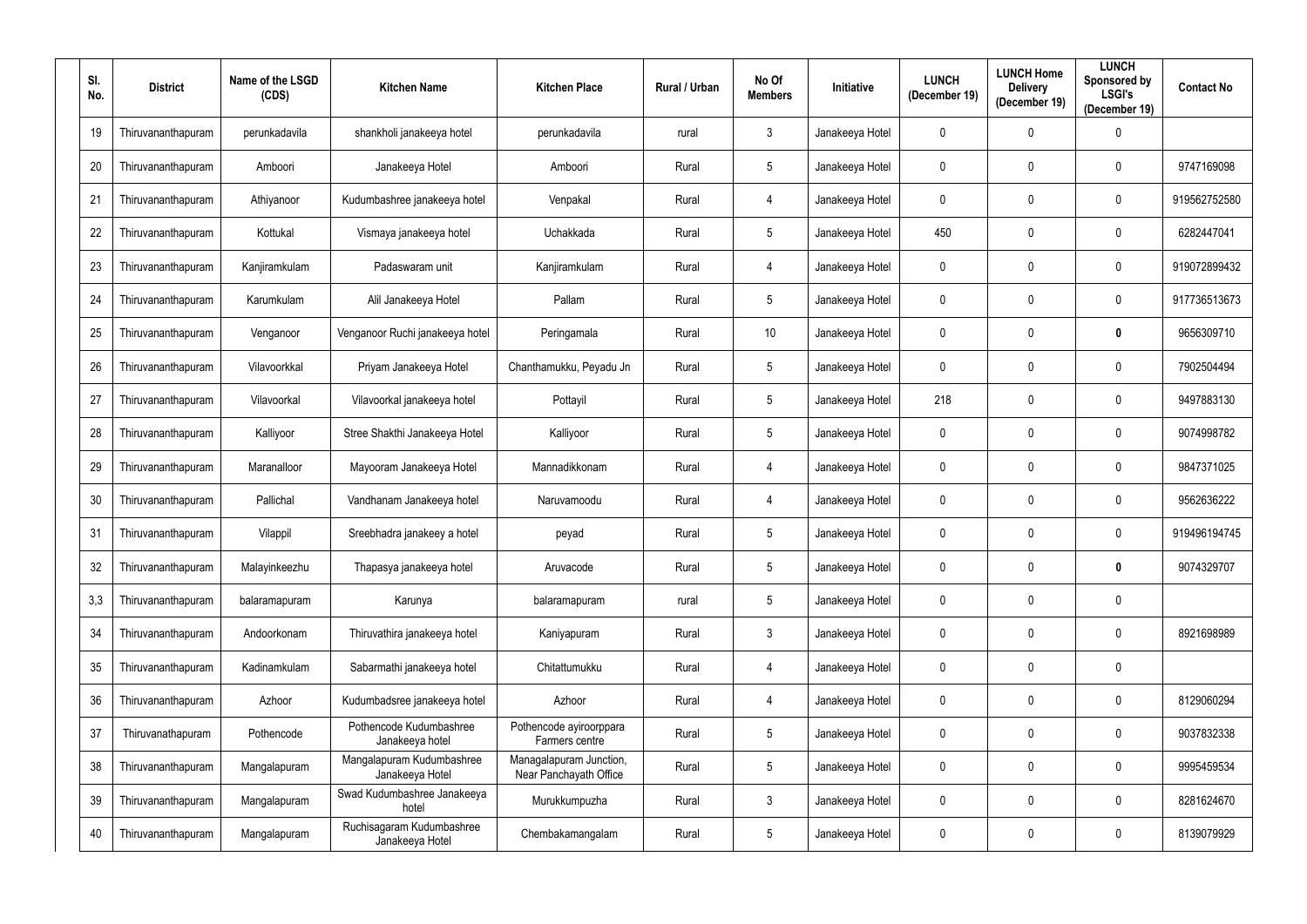|     | SI.<br>No. | <b>District</b>    | Name of the LSGD<br>(CDS)  | <b>Kitchen Name</b>                           | <b>Kitchen Place</b>                              | Rural / Urban | No Of<br><b>Members</b> | Initiative      | <b>LUNCH</b><br>(December 19) | <b>LUNCH Home</b><br><b>Delivery</b><br>(December 19) | <b>LUNCH</b><br>Sponsored by<br><b>LSGI's</b><br>(December 19) | <b>Contact No</b> |
|-----|------------|--------------------|----------------------------|-----------------------------------------------|---------------------------------------------------|---------------|-------------------------|-----------------|-------------------------------|-------------------------------------------------------|----------------------------------------------------------------|-------------------|
|     | 41         | Thiruvanathapuram  | <b>TVM Corporation CDS</b> | Krishnakripa Janakeeya hotel                  | Anayara                                           | Urban         | $\sqrt{5}$              | Janakeeya Hotel | 0                             | 0                                                     | $\mathbf 0$                                                    | 9745823832        |
|     | 42         | Thiruvanathapuram  | <b>TVM Corporation CDS</b> | Vanitha Janakeeya Hotel                       | Manvila                                           | Urban         | 4                       | Janakeeya Hotel | 0                             | 0                                                     | $\mathbf 0$                                                    | 8129412369        |
|     | 43         | Thiruvanathapuram  | <b>TVM Corporation CDS</b> | Bhagyalekshmi Kudumbashree<br>Janakeeya Hotel | EK Nayanar Trust, Medical<br>College              | Urban         | $6\,$                   | Janakeeya Hotel | 0                             | 0                                                     | $\mathbf 0$                                                    |                   |
|     | 44         | Thiruvanathapuram  | <b>TVM Corporation CDS</b> | Tripthi Janakeeya Hotel                       | Pallithura                                        | Urban         | $\mathfrak{Z}$          | Janakeeya Hotel | $\mathbf 0$                   | 0                                                     | $\mathbf 0$                                                    | 9387738568        |
|     | 45         | Thiruvanathapuram  | <b>TVM Corporation CDS</b> | soubhagya janakeeya Hotel                     | kazhakoottam                                      | Urban         | $\mathfrak{Z}$          | janakeeya Hotel | 0                             | 0                                                     | $\mathbf 0$                                                    | 8921555192        |
|     | 46         | Thiruvanathapuram  | <b>TVM Corporation CDS</b> | Uthradam Janakeeya Hotel                      | Pattom                                            | Urban         | $\mathbf{3}$            | janakeeya Hotel | 0                             | 0                                                     | $\mathbf 0$                                                    | 8281062575        |
|     | 47         | Thiruvananthapuram | <b>TVM Corporation CDS</b> | Janakeeya hotel                               | Mannarakonam                                      | Urban         | $\mathbf{3}$            | Janakeeya Hotel | 0                             | 0                                                     | $\mathbf 0$                                                    | 8281088923        |
|     | 48         | Thiruvananthapuram | <b>TVM Corporation CDS</b> | Kismath Janakeeya Hotel                       | Pottakuzhi                                        | Urban         | $\mathbf{3}$            | Janakeeya Hotel | 0                             | 0                                                     | $\mathbf 0$                                                    | 8129179622        |
|     | 49         | Thiruvananthapuram | <b>TVM Corporation CDS</b> | Salt and Pepper                               | Poomalliyoorkkonam                                | Urban         | $\mathfrak{Z}$          | Janakeeya Hotel | 0                             | 0                                                     | $\mathbf 0$                                                    | 8593986935        |
|     | 50         | Thiruvananthapuram | <b>TVM Corporation CDS</b> | Sreebhadra Janakeeya Hotel                    | Pettah                                            | Urban         | 4                       | Janakeeya Hotel | 0                             | 0                                                     | $\mathbf 0$                                                    | 9847227647        |
|     | 51         | Thiruvananthapuram | <b>TVM Corporation CDS</b> | kalavara Janakeeya Hotel                      | vattiyoorkavu                                     | Urban         | $\mathfrak{Z}$          | Janakeeya Hotel | 0                             | 0                                                     | $\mathbf 0$                                                    | 9847655426        |
|     | 52         | Thiruvananthapuram | <b>TVM Corporation CDS</b> | punartham kudumbashree                        | kudappanakunnu                                    | Urban         | $\mathfrak{Z}$          | Janakeeya Hotel | 0                             | 0                                                     | $\mathbf 0$                                                    | 9747115789        |
|     | 53         | Thiruvananthapuram | <b>TVM Corporation CDS</b> | peroor JH                                     | Palayam                                           | Urban         | $\mathbf{3}$            | Janakeeya Hotel | 0                             | 0                                                     | 0                                                              | 8086119633        |
|     | 54         | Thiruvananthapuram | Aryanadu                   | Aryanad Janakeeya Hotel                       | Aryanad                                           | Rural         | $6\,$                   | Janakeeya Hotel | 0                             | 0                                                     | $\mathbf 0$                                                    | 9207447839        |
| 109 | 55         | Thiruvananthapuram | Kuttichal                  | Kutichal Janakeeya Hotel                      | Kuttichal                                         | Rural         | $5\phantom{.0}$         | Janakeeya Hotel | 0                             | 0                                                     | $\mathbf 0$                                                    | 9446331479        |
|     | 56         | Thiruvananthapuram | Poovachal                  | Poovachal Janakeeya Hotel                     | Poovachal Panchayath                              | Rural         | $\sqrt{5}$              | Janakeeya Hotel | 0                             | 0                                                     | $\mathbf 0$                                                    | 9495225046        |
|     | 57         | Thiruvananthapuram | Vithura                    | Navodaya Janakeeya hotel                      | Koppam, Vithura                                   | Rural         | $\overline{4}$          | Janakeeya Hotel | $\mathbf 0$                   | 0                                                     | $\mathbf 0$                                                    | 9946837014        |
|     | 58         | Thiruvananthapuram | Tholicode                  | Tholicode Janakeeya Hotel                     | Pulimoodu, Near Bharath<br>Petrol Pump, Tholicode | Rural         | $\overline{4}$          | Janakeeya Hotel | 0                             | 0                                                     | $\mathbf 0$                                                    | 9539995862        |
|     | 59         | Thiruvananthapuram | Vellanad                   | vellanad JH                                   | kulacode vellanad                                 | Rural         | $\mathbf{3}$            | Janakeeya Hotel | $\pmb{0}$                     | 0                                                     | $\mathbf 0$                                                    | 9048295005        |
|     | 60         | Thiruvananthapuram | uzhamalackal               | mazhavil jh                                   | Puthukulangara                                    | Rural         | $\sqrt{5}$              | Janakeeya Hotel | 0                             | 0                                                     | $\mathbf 0$                                                    | 96457 54988       |
|     | 61         | Thiruvananthapuram | <b>TVPM Corpn CDS 4</b>    | Maithri Janakeeya Hotel                       | Poozhyakkunnu, Nemom, TVM                         | Urban         | $\sqrt{5}$              | Janakeeya Hotel | 0                             | 0                                                     | $\mathbf 0$                                                    | 9846905594        |
|     | 62         | Thiruvananthapuram | TVPM. Corpn. CDS III       | Janatha hotel                                 | Over bridge                                       | Urban         | 9                       | Janakeeya Hotel | 0                             | 0                                                     | $\mathbf 0$                                                    | 919746149160      |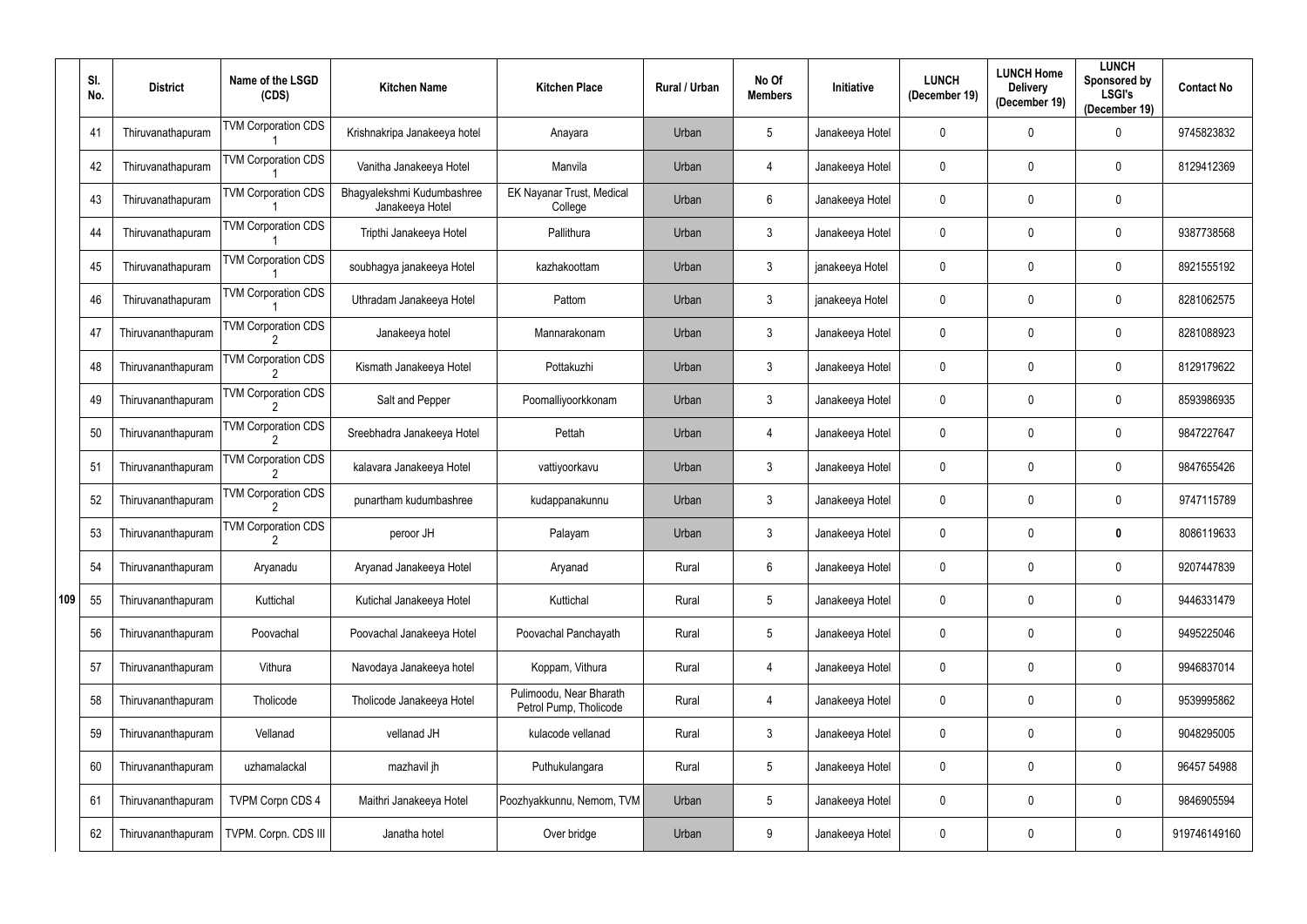| SI.<br>No. | <b>District</b>    | Name of the LSGD<br>(CDS) | <b>Kitchen Name</b>                     | <b>Kitchen Place</b>                      | Rural / Urban | No Of<br><b>Members</b> | Initiative      | <b>LUNCH</b><br>(December 19) | <b>LUNCH Home</b><br><b>Delivery</b><br>(December 19) | <b>LUNCH</b><br>Sponsored by<br><b>LSGI's</b><br>(December 19) | <b>Contact No</b> |
|------------|--------------------|---------------------------|-----------------------------------------|-------------------------------------------|---------------|-------------------------|-----------------|-------------------------------|-------------------------------------------------------|----------------------------------------------------------------|-------------------|
| 63         | Thiruvananthapuram | TVPM. Corpn. CDS III      | Asraya Janakeeya Hotel                  | <b>DPI</b>                                | Urban         | 4                       | Janakeeya Hotel | $\mathbf 0$                   | $\mathbf 0$                                           | $\overline{0}$                                                 | 918113008306      |
| 64         | Thiruvananthapuram | TVPM. Corpn. CDS III      | Ruchikkoott                             | Mudavanmukal                              | Urban         | 4                       | Janakeeya Hotel | $\pmb{0}$                     | $\mathbf 0$                                           | $\boldsymbol{0}$                                               | 917907579424      |
| 65         | Thiruvananthapuram | TVPM. Corpn. CDS IV       | Janakeeya hotel tvm corporation<br>cds4 | Vallakkadavu                              | Urban         | 5                       | Janakeeya Hotel | $\mathbf 0$                   | $\mathbf 0$                                           | $\pmb{0}$                                                      | 8129795072        |
| 66         | Thiruvananthapuram | TVPM. Corpn. CDS IV       | Karuna Janakeeya Hotel                  | Avaduthura                                | Urban         | 5                       | Janakeeya Hotel | 247                           | 0                                                     | $\mathfrak{Z}$                                                 | 9567523799        |
| 67         | Thiruvananthapuram | Anadu                     | Nanma anad                              | Govt LPS Anad                             | Rural         | $\overline{4}$          | Janakeeya Hotel | $\pmb{0}$                     | $\mathbf 0$                                           | $\boldsymbol{0}$                                               | 9645709754        |
| 68         | Thiruvananthapuram | Vembayam                  | Liya canteen                            | Perumboor near panchayath<br>office       | Rural         | $5\phantom{.0}$         | Janakeeya Hotel | $\mathbf 0$                   | $\mathbf 0$                                           | $\boldsymbol{0}$                                               | 9544337362        |
| 69         | Thiruvananthapuram | Vembayam                  | Four's Janakeeya Hotel                  | Naduveli Konchira                         | Rural         | 4                       | Janakeeya Hotel | 227                           | $\mathbf 0$                                           | $\overline{0}$                                                 | 9526253578        |
| 70         | Thiruvananthapuram | Nedumangad 1              | Subhiksham                              | Irinjayam                                 | Urban         | 4                       | Janakeeya Hotel | $\overline{0}$                | $\mathbf 0$                                           | $\mathbf 0$                                                    | 9745606588        |
| 71         | Thiruvananthapuram | Nedumangad 1              | Ootupura                                | Pazhakutty                                | Urban         | $6\phantom{.}$          | Janakeeya Hotel | $\overline{0}$                | $\mathbf 0$                                           | $\boldsymbol{0}$                                               | 7510910614        |
| 72         | Thiruvananthapuram | Nedumangad 2              | Niravu                                  | Near ksrtc bus stand                      | Urban         | 4                       | Janakeeya Hotel | $\pmb{0}$                     | $\mathbf 0$                                           | $\boldsymbol{0}$                                               | 9645958207        |
| 73         | Thiruvananthapuram | Nedumangad 2              | Ruchiyidam                              | <b>Near Municipality</b>                  | Urban         | $\mathbf 0$             | Janakeeya Hotel | $\mathbf 0$                   | 0                                                     | 0                                                              | 9846371353        |
| 74         | Thiruvananthapuram | Karakulam                 | Karakulam Vanitha hotel                 | Karakulam Junction                        | Rural         | 4                       | Janakeeya Hotel | $\pmb{0}$                     | 0                                                     | 0                                                              | 9747176668        |
| 75         | Thiruvananthapuram | Panavoor                  | Kudumbashree vanitha hotel              | HI auditorium near panavoor<br>panchayath | Rural         | 6                       | Janakeeya Hotel | 87                            | 0                                                     | $\overline{2}$                                                 | 9526740817        |
| 76         | Thiruvananthapuram | Aruvikara                 | Nanma                                   | Aruvikara junction                        | Rural         | $\mathbf{3}$            | Janakeeya hotel | $\mathbf 0$                   | $\mathbf 0$                                           | $\mathbf 0$                                                    | 8606524464        |
| 77         | Thiruvananthapuram | Pullampara                | Janakeeya Hotel                         | Kalumkinmukham                            | Rural         | $5\phantom{.0}$         | Janakeeya Hotel | $\mathbf 0$                   | $\mathbf 0$                                           | $\overline{0}$                                                 |                   |
| 78         | Thiruvananthapuram | Pangode                   | Bhagyalekshmi janakeeya hotel           | Pangodu Panchayath Hall                   | Rural         | $5\phantom{.0}$         | Janakeeya Hotel | 114                           | $\mathbf 0$                                           | $\mathbf 0$                                                    |                   |
| 79         | Thiruvananthapuram | Manickal                  | Janakeeya hotel                         | Pirappancode                              | Rural         | $6\,$                   | Janakeeya Hotel | $\mathbf 0$                   | $\mathbf 0$                                           | $\pmb{0}$                                                      | 9745874522        |
| 80         | Thiruvananthapuram | Vamanapuram               | Pournami Kalamachal                     | Kalamachal                                | Rural         | $5\phantom{.0}$         | Janakeeya Hotel | $\mathbf 0$                   | $\mathbf 0$                                           | $\pmb{0}$                                                      | 9846825964        |
| 81         | Thiruvananthapuram | kallara                   | Amma janakeeya hotel                    | kallara                                   | rural         | 4                       | Janakeeya Hotel | $\pmb{0}$                     | $\mathbf 0$                                           | $\pmb{0}$                                                      | 8111891405        |
| 82         | Thiruvananthapuram | nellanad                  | Nellanad janakeeya hotel                | keezhayikkonam                            | rural         | $6\phantom{.}$          | Janakeeya Hotel | $\overline{0}$                | $\mathbf 0$                                           | $\overline{0}$                                                 | 9946994811        |
| 83         | Thiruvananthapuram | Pazhayakunnummel          | Chaitanya janakeeya hotel               | Pazhayakunnumel                           | Rural         | $5\phantom{.0}$         | Janakeeya Hotel | $\mathbf 0$                   | $\mathbf 0$                                           | $\mathbf 0$                                                    | 9496997201        |
| 84         | Thiruvananthapuram | Karavaram                 | Takkolam, Karavaram janakeeya<br>hotel  | Pullurmukk, kallambalam                   | Rural         | $5\phantom{.0}$         | Janakeeya Hotel | $\boldsymbol{0}$              | 0                                                     | $\pmb{0}$                                                      | 9539723288        |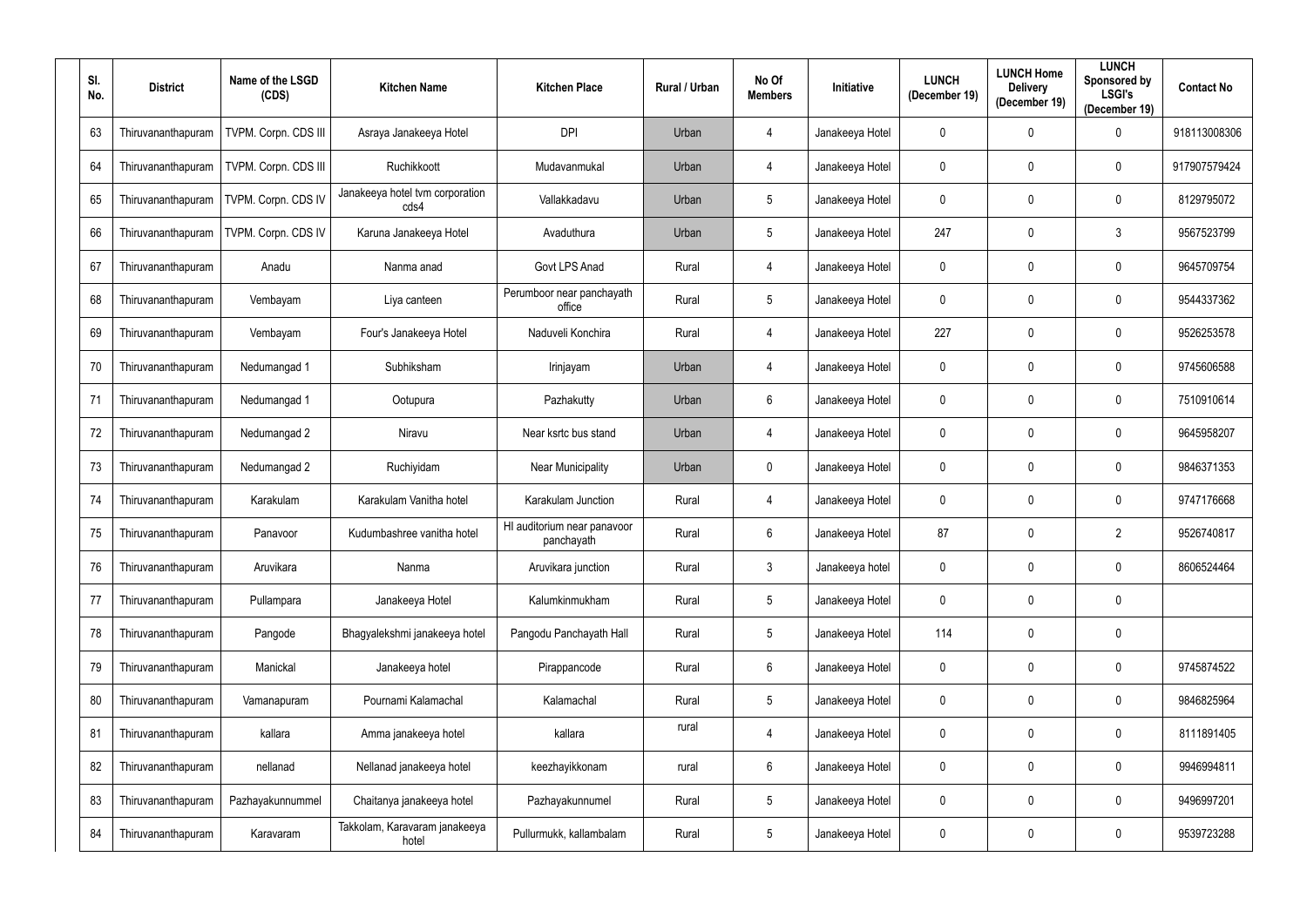| SI.<br>No. | <b>District</b>    | Name of the LSGD<br>(CDS) | <b>Kitchen Name</b>          | <b>Kitchen Place</b>     | Rural / Urban | No Of<br><b>Members</b> | <b>Initiative</b> | <b>LUNCH</b><br>(December 19) | <b>LUNCH Home</b><br><b>Delivery</b><br>(December 19) | <b>LUNCH</b><br>Sponsored by<br><b>LSGI's</b><br>(December 19) | <b>Contact No</b> |
|------------|--------------------|---------------------------|------------------------------|--------------------------|---------------|-------------------------|-------------------|-------------------------------|-------------------------------------------------------|----------------------------------------------------------------|-------------------|
| 85         | Thiruvananthapuram | Kilimanoor                | Tanima vanitha canteen       | Kilimanoor               | Rural         | 4                       | Janakeeya Hotel   | $\mathbf 0$                   | $\mathbf 0$                                           | $\mathbf 0$                                                    | 9846657166        |
| 86         | Thiruvananthapuram | Pulimath                  | Iswarya catering unit        | Pulimath, Karet          | Rural         | 4                       | Janakeeya Hotel   | $\mathbf 0$                   | $\mathbf 0$                                           | $\mathbf 0$                                                    | 9645514593        |
| 87         | Thiruvananthapuram | Navaikkulam               | Kudumbashree janakeeya hotel | Kadambaattukonam         | Rural         | $5\phantom{.0}$         | Janakeeya Hotel   | $\pmb{0}$                     | $\mathbf 0$                                           | $\bf{0}$                                                       | 9400619476        |
| 88         | Thiruvananthapuram | Nagaroor                  | Janakeeya Hotel              | Altharamoodu             | Rural         | $5\overline{)}$         | Janakeeya Hotel   | $\pmb{0}$                     | $\mathbf 0$                                           | $\mathbf 0$                                                    | 7034964806        |
| 89         | Thiruvananthapuram | Pallikal                  | pallikkal janakeeya hotel    | pakalkkuri               | rural         | 4                       | Janakeeya Hotel   | $\mathbf 0$                   | $\mathbf 0$                                           | $\bf{0}$                                                       | 9447886364        |
| 90         | Thiruvananthapuram | Madavoor                  | Madavoor janakeeya hotel     | madavoor                 | rural         | $5\overline{)}$         | Janakeeya Hotel   | $\mathbf 0$                   | $\mathbf 0$                                           | $\mathbf 0$                                                    | 9526206002        |
| 91         | Thiruvananthapuram | Chirayinkeezh             | Sevenstar Janakeeya Hotel    | Sarkkara                 | Rural         | $5\overline{)}$         | Janakeeya Hotel   | $\mathbf 0$                   | $\mathbf 0$                                           | $\mathbf 0$                                                    | 8921556636        |
| 92         | Thiruvananthapuram | Kadaykkavoor              | Karmalamatha Janakeeya Hotel | Kadakkavoor              | Rural         | $5\overline{)}$         | Janakeeya Hotel   | $\mathbf 0$                   | 0                                                     | $\mathbf 0$                                                    | 9645405591        |
| 93         | Thiruvananthapuram | Mudakkal                  | Sarovaram Janakeeya Hotel    | Valakkadu                | Rural         | $\mathbf{3}$            | Janakeeya Hotel   | $\mathbf 0$                   | $\mathbf 0$                                           | $\mathbf 0$                                                    | 8086240900        |
| 94         | Thiruvananthapuram | Vakkom                    | Jananai Janakeeya Hotel      | SN Junction, Jeeva Dhara | Rural         | $5\phantom{.0}$         | Janakeeya Hotel   | $\mathbf 0$                   | $\boldsymbol{0}$                                      | $\mathbf 0$                                                    | 8137014724        |
| 95         | Thiruvananthapuram | Vakkom                    | Diya Janakeeya Hotel         | Panayile Kadavu          | Rural         | $5\overline{)}$         | Janakeeya Hotel   | $\mathbf 0$                   | $\mathbf 0$                                           | $\mathbf 0$                                                    | 8590439391        |
| 96         | Thiruvananthapuram | Kizhuvilam                | Kudumbashree vanitha canteen | Kizhuvillam              | Rural         | 4                       | Janakeeya Hotel   | $\mathbf 0$                   | 0                                                     | $\mathbf 0$                                                    | 9747361312        |
| 97         | Thiruvananthapuram | Anchuthengu               | Swad Janakeeya Hotel         | Anchuthengu              | Rural         | $5\overline{)}$         | Janakeeya Hotel   | $\mathbf 0$                   | $\mathbf 0$                                           | $\mathbf 0$                                                    |                   |
| 98         | Thiruvananthapuram | Attingal                  | Bhagyashree janakeeya hotel  | Attingal                 | Urban         | $5\overline{)}$         | Janakeeya Hotel   | $\mathbf 0$                   | 0                                                     | $\mathbf 0$                                                    | 9539968503        |
| 99         | Thiruvananthapuram | Cherunniyoor              | Lekshmi janakeeya hotel      | Dhalavapuram             | Rural         | $\mathbf{3}$            | Janakeeya Hotel   | 68                            | $\mathbf 0$                                           | $\overline{2}$                                                 | 9995391999        |
| 100        | Thiruvananthapuram | Chemmaruthi               | Dreams janakeeya hotel       | Mavinmoodu, muthana      | Rural         | $5\phantom{.0}$         | Janakeeya Hotel   | 297                           | $\mathbf 0$                                           | $\bm{0}$                                                       | 8129240185        |
| 101        | Thiruvananthapuram | Chemmaruthi               | Natturuchi janakeeya hotel   | Panayara&sivapuram       | Rural         | $5\phantom{.0}$         | Janakeeya Hotel   | 166                           | $\mathbf 0$                                           | $\overline{0}$                                                 | 8129240185        |
| 102        | Thiruvananthapuram | Chemmaruthi               | Bhanusree                    | Chavadimukku             | Rural         | 4                       | Janakeeya Hotel   | 225                           | $\mathbf 0$                                           | $\mathbf 0$                                                    | 8129240185        |
| 103        | Thiruvananthapuram | Manamboor                 | Manamboor janakeeya hotel    | Kavalayoor               | Rural         | 4                       | Janakeeya Hotel   | 153                           | 25                                                    | 2\$                                                            | 9074388684        |
| 104        | Thiruvananthapuram | Edava                     | Sreenandha janakeeyahotel    | Kaappil                  | Rural         | $5\phantom{.0}$         | Janakeeya Hotel   | 245                           | 0                                                     | $\overline{0}$                                                 | 9895337334        |
| 105        | Thiruvananthapuram | Elakamon                  | Sreenarayana janakeeya hotel | Elakamon                 | Rural         | $\overline{7}$          | Janakeeya Hotel   | $\mathbf 0$                   | $\mathbf 0$                                           | $\overline{0}$                                                 | 8086637798        |
| 106        | Thiruvananthapuram | Elakamon                  | kudumbashree janakeeya hotel | Elakamon                 | Rural         | $5\phantom{.0}$         | janakeeya hotel   | $35\,$                        | 0                                                     | $\mathbf 0$                                                    | 8590725126        |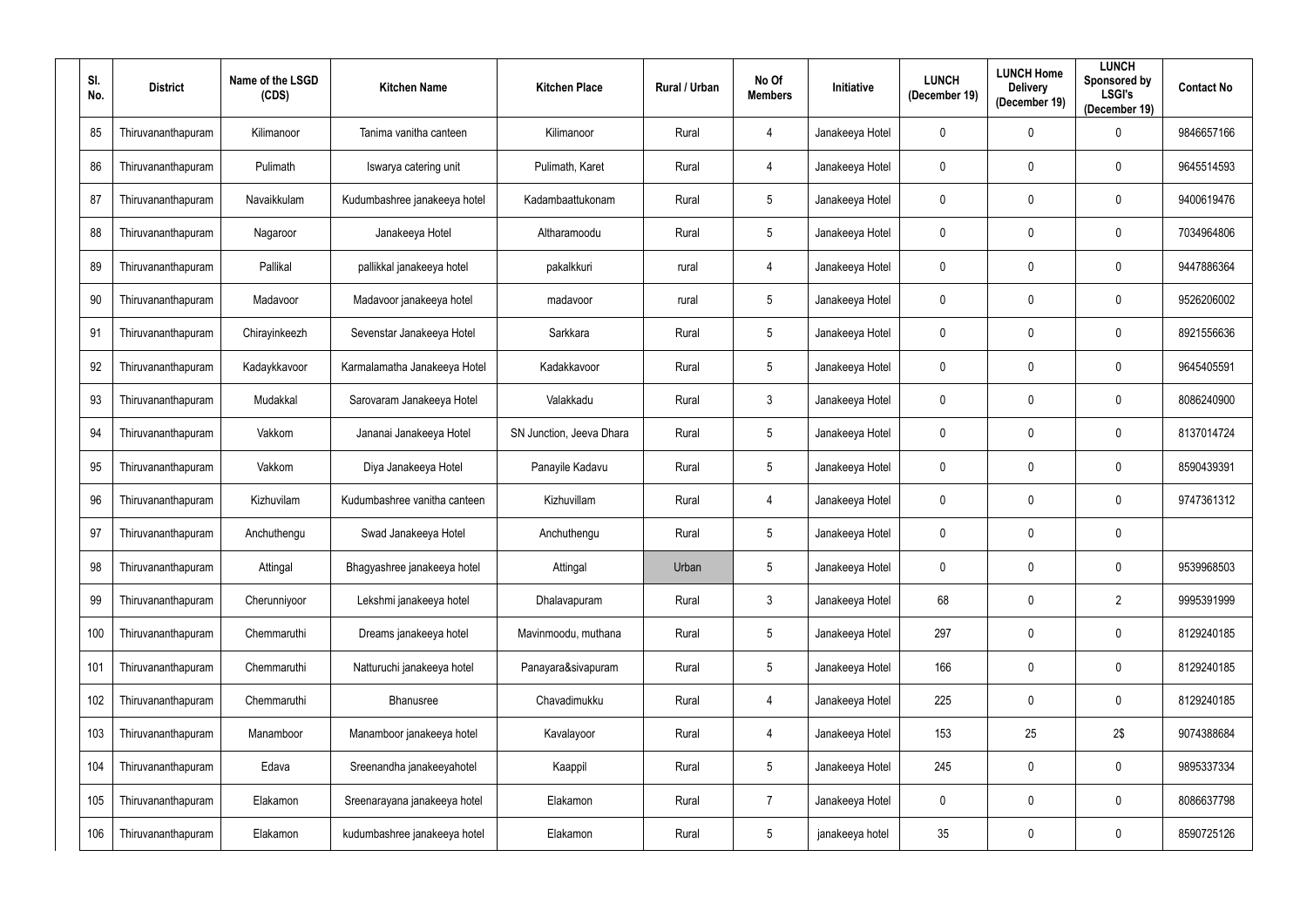|     | SI.<br>No.      | <b>District</b>    | Name of the LSGD<br>(CDS) | <b>Kitchen Name</b>                             | <b>Kitchen Place</b>                             | Rural / Urban | No Of<br><b>Members</b> | Initiative      | <b>LUNCH</b><br>(December 19) | <b>LUNCH Home</b><br><b>Delivery</b><br>(December 19) | <b>LUNCH</b><br>Sponsored by<br><b>LSGI's</b><br>(December 19) | <b>Contact No</b> |
|-----|-----------------|--------------------|---------------------------|-------------------------------------------------|--------------------------------------------------|---------------|-------------------------|-----------------|-------------------------------|-------------------------------------------------------|----------------------------------------------------------------|-------------------|
|     | 107             | Thiruvananthapuram | Vettoor                   | Kashi janakeeya hotel                           | Vettoor                                          | Rural         | $\overline{4}$          | Janakeeya Hotel | 30                            | 0                                                     | $\mathbf 0$                                                    | 9061547396        |
|     | 108             | Thiruvananthapuram | Ottoor                    | Kudumbashree Janakeeya hotel                    | ottoor                                           | rural         | $\mathbf{3}$            | Janakeeya Hotel | 5                             | 0                                                     | $\mathbf 0$                                                    | 8590570561        |
|     | 109             | Thiruvanathapuram  | Varkala                   | Janakeeya hotel                                 | Varkala municipality                             | Urban         | $5\phantom{.0}$         | Janakeeya Hotel | 38                            | 0                                                     | $\overline{2}$                                                 | 8943261611        |
| 107 |                 |                    |                           |                                                 |                                                  |               | 495                     |                 | 4699                          | 25                                                    | 11                                                             |                   |
|     |                 | Thrissur           | Kadangodu                 | Janakeeya Hotel Kadangod                        | Kadangod                                         | Rural         | 4                       | Janakeeya Hotel | $\mathbf 0$                   | 0                                                     | $\mathbf 0$                                                    |                   |
|     | $\overline{2}$  | Thrissur           | Chalakudy                 | Thripthy Janakeeya Hotel<br>Chalakudy           | North Busstand Chalakudy                         | Urban         | 4                       | Janakeeya Hotel | 0                             | 0                                                     | $\mathbf 0$                                                    | 9544048190        |
|     | 3               | Thrissur           | Pananchery                | Pananchery Janakeeya Hotel                      | Pattikkad                                        | Rural         | $\sqrt{5}$              | Janakeeya Hotel | 0                             | 0                                                     | $\mathbf 0$                                                    | 9746354118        |
|     | $\overline{4}$  | Thrissur           | Kadavallur                | Janakeeya Hotel Kadavalloor                     | Panjayath Compound                               | Rural         | $\overline{4}$          | Janakeeya Hotel | 0                             | 0                                                     | $\mathbf 0$                                                    |                   |
|     | $5\phantom{.0}$ | Thrissur           | Kattoor                   | Janakeeya Hotel Kattoor                         | Kudumbashree Vipanana<br>Kendram, Katoor Bazzar, | Rural         | $5\phantom{.0}$         | Janakeeya Hotel | $\mathbf 0$                   | 0                                                     | $\mathbf 0$                                                    | 8606248967        |
|     | 6               | Thrissur           | Elavally                  | Janakeeya Hotel Elavally                        | Elavally Panchayath<br>Compound                  | Rural         | $\overline{4}$          | Janakeeya Hotel | 0                             | 0                                                     | $\mathbf 0$                                                    | 9744738247        |
|     | - 7             | Thrissur           | Paralam                   | Paralam Janakeeya Hotel                         | Nanma Kudumbashree<br>canteen                    | Rural         | $\mathbf{3}$            | Janakeeya Hotel | $\mathbf 0$                   | 0                                                     | $\mathbf 0$                                                    | 9744441594        |
|     | 8               | Thrissur           | Kadukutty                 | Uppum Mulakum Janakeeya Hotel<br>Kadukutty      | Kottamuri Junction                               | Rural         | $\sqrt{5}$              | Janakeeya Hotel | 45                            | 18                                                    | $\mathbf 0$                                                    | 9846634710        |
|     | 9               | Thrissur           | Thrissur 2                | Kuttanellur Janakeeya Hotel                     | Kuttanellur                                      | Urban         | $5\phantom{.0}$         | Janakeeya Hotel | $\mathbf 0$                   | 0                                                     | $\mathbf 0$                                                    | 8330800498        |
|     | 10              | Thrissur           | Pazhayannur               | Janakeeya Hotel, Pazhayanoor                    | Pazhayannur Panchayath                           | Rural         | $\overline{4}$          | Janakeeya Hotel | $\mathbf 0$                   | 0                                                     | $\mathbf 0$                                                    | 9400257329        |
|     | 11              | Thrissur           | Aloor                     | Aloor Janakeeya Hotel                           | Aloor                                            | Rural         | $\sqrt{5}$              | Janakeeya Hotel | $\mathbf 0$                   | 0                                                     | $\mathbf 0$                                                    | 9946922936        |
|     | 12              | Thrissur           | Muriyad                   | Jankeeya Hotel, Muriyad                         | Karuna Canteen, Muriyad                          | Rural         | $\sqrt{5}$              | Janakeeya Hotel | $\mathbf 0$                   | 0                                                     | $\mathbf 0$                                                    | 9961920358        |
|     | 13              | Thrissur           | Valapad                   | Janakeeya Hotel Valapad                         | Valapad Chanthapadi                              | Rural         | $6\,$                   | Janakeeya Hotel | 102                           | 0                                                     | $\mathbf 0$                                                    |                   |
|     | 14              | Thrissur           | Kaipamangalam             | Kaipamngalam Janakeeya Hotel                    | Kaipamangalam Panchayath                         | Rural         | $\mathbf{3}$            | Janakeeya Hotel | $\mathbf 0$                   | 0                                                     | $\mathbf 0$                                                    |                   |
|     | 15              | Thrissur           | Annamanada                | Snehitha Catering                               | Annamanada                                       | Rural         | $5\phantom{.0}$         | Janakeeya Hotel | $\mathbf 0$                   | 0                                                     | $\mathbf 0$                                                    | 9747712615        |
|     | 16              | Thrissur           | Vellangallur              | Janakeeya Hotel Vellangallur                    | Panchayath Community Hall                        | Rural         | $6\,$                   | Janakeeya Hotel | $\mathbf 0$                   | 0                                                     | $\mathbf 0$                                                    | 9947462258        |
|     | 17              | Thrissur           | Pavaratty                 | Janakeeya Hotel Pavaratty                       | Akashaya Vanitha Canteen                         | Rural         | $\mathbf{3}$            | Janakeeya Hotel | $\mathbf 0$                   | 0                                                     | $\mathbf 0$                                                    |                   |
|     | 18              | Thrissur           | Edathiruthy               | Janakeeya Hotel Edathuruthi<br>(Nalinam Stores) | Opposite of GLPS,<br>Chenthrappinni Centre       | Rural         | $\overline{4}$          | Janakeeya Hotel | 0                             | 0                                                     | $\boldsymbol{0}$                                               |                   |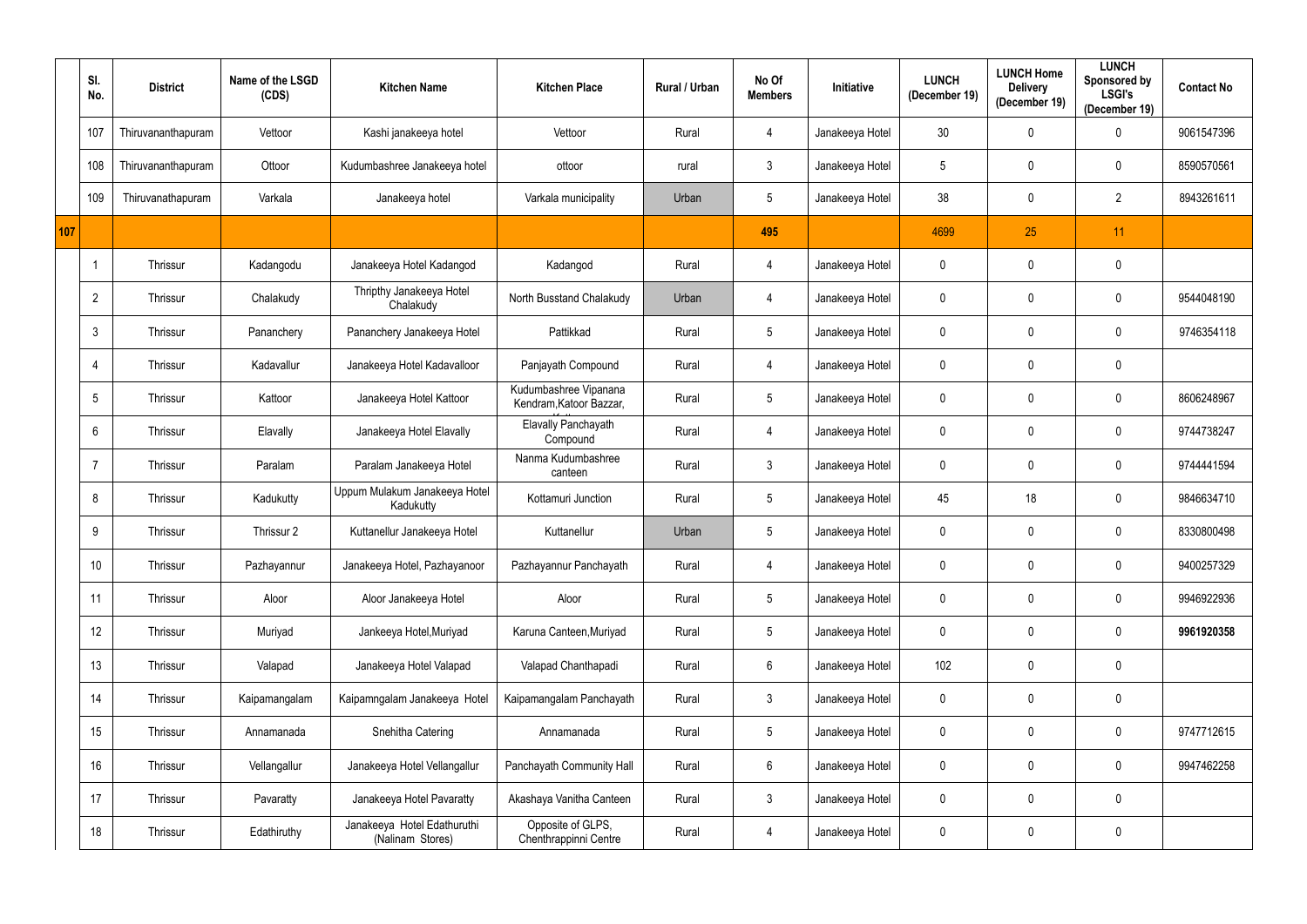| SI.<br>No. | <b>District</b> | Name of the LSGD<br>(CDS) | <b>Kitchen Name</b>                        | <b>Kitchen Place</b>                         | Rural / Urban | No Of<br><b>Members</b> | Initiative      | <b>LUNCH</b><br>(December 19) | <b>LUNCH Home</b><br><b>Delivery</b><br>(December 19) | <b>LUNCH</b><br>Sponsored by<br><b>LSGI's</b><br>(December 19) | <b>Contact No</b> |
|------------|-----------------|---------------------------|--------------------------------------------|----------------------------------------------|---------------|-------------------------|-----------------|-------------------------------|-------------------------------------------------------|----------------------------------------------------------------|-------------------|
| 19         | Thrissur        | Adatt                     | Janakeeya Hotel Adat                       | Muthuvara                                    | Rural         | $\overline{7}$          | Janakeeya Hotel | $\pmb{0}$                     | $\mathbf 0$                                           | $\mathbf 0$                                                    | 6235203703        |
| 20         | Thrissur        | Irinjalakuda 1            | Janakeeya Hotel Irinjalakuda Cds1          | Irinjalakuda Muncipality                     | Urban         | 4                       | Janakeeya Hotel | $\mathbf 0$                   | $\mathbf 0$                                           | $\boldsymbol{0}$                                               | 9526912506        |
| 21         | Thrissur        | Parapookkara              | Janakeeya Hotel , Parapookkara             | Panchayath Canteen                           | Rural         | $5\phantom{.0}$         | Janakeeya Hotel | $\mathbf 0$                   | 0                                                     | $\pmb{0}$                                                      | 9605428611        |
| 22         | Thrissur        | Puthanchira               | Annapoorna Janakeeya Hotel<br>Puthenchira  | Panchayath Community Hall                    | Rural         | $5\phantom{.0}$         | Janakeeya Hotel | $\mathbf 0$                   | $\mathbf 0$                                           | $\boldsymbol{0}$                                               | 9383421350        |
| 23         | Thrissur        | SreeNarayanapuram         | Sree Narayana Puram Janakeeya<br>Hotel     | Sreenarayanapuram<br>Panchayath              | Rural         | $5\phantom{.0}$         | Janakeeya Hotel | $\mathbf 0$                   | $\mathbf 0$                                           | 0\$                                                            |                   |
| 24         | Thrissur        | Nadathara                 | Nadathara Janakeeya Hotel                  | Moorkanikkara                                | Rural         | $5\overline{)}$         | Janakeeya Hotel | $\mathbf 0$                   | $\mathbf 0$                                           | $\boldsymbol{0}$                                               | 9744611176        |
| 25         | Thrissur        | Vallachira                | Vallachira Janakeeya Hotel                 | Vallachira Gramapanchayath                   | Rural         | 4                       | Janakeeya Hotel | $\mathbf 0$                   | $\mathbf 0$                                           | $\boldsymbol{0}$                                               | 9744804256        |
| 26         | Thrissur        | Poyya                     | Janakeeya Hotel , Poyya                    | Poyya Junction                               | Rural         | $5\phantom{.0}$         | Janakeeya Hotel | $\mathbf 0$                   | 0                                                     | $\mathbf 0$                                                    | 7902318250        |
| 27         | Thrissur        | Wadakanchery 1            | Vrindavan Janakeeya Hotel                  | Ottupara                                     | Urban         | $5\phantom{.0}$         | Janakeeya Hotel | $\mathbf 0$                   | $\mathbf 0$                                           | $\mathbf 0$                                                    |                   |
| 28         | Thrissur        | Varandarappilly           | Janakeeya Hotel                            | Varandarappilly Panchayath                   | Rural         | $5\phantom{.0}$         | Janakeeya Hotel | $\mathbf 0$                   | $\mathbf 0$                                           | $\boldsymbol{0}$                                               | 9048283463        |
| 29         | Thrissur        | Nenmanikkara              | Vanitha Janakeeya Hotel                    | Paliyekkara, Nenmanikkara<br>Gramapanchayath | Rural         | $5\phantom{.0}$         | Janakeeya Hotel | $\mathbf 0$                   | $\mathbf 0$                                           | $\boldsymbol{0}$                                               | 9747494386        |
| 30         | Thrissur        | Kodakara                  | Nanma Janakeeya Hotel                      | Kodakara Bus Stand                           | Rural         | $5\phantom{.0}$         | Janakeeya Hotel | $\mathbf 0$                   | 0                                                     | $\boldsymbol{0}$                                               | 9946283762        |
| 31         | Thrissur        | Thekkumkkara              | Janakeeya Hotel Thekkumkara                | Vanitha Canteen, Thekkumkara                 | Rural         | 4                       | Janakeeya Hotel | $\mathbf 0$                   | 0                                                     | $\boldsymbol{0}$                                               |                   |
| 32         | Thrissur        | Alagappa Ngar             | Janakeeya Hotel                            | Amballur                                     | Rural         | $5\overline{)}$         | Janakeeya Hotel | $\mathbf 0$                   | $\mathbf 0$                                           | $\mathbf 0$                                                    | 8606553521        |
| 33         | Thrissur        | Kolazhy                   | Janakeeya Hotel Kolazhy                    | <b>ZMLP School</b>                           | Rural         | $\overline{4}$          | Janakeeya Hotel | $\mathbf 0$                   | 188                                                   | $\mathbf 0$                                                    | 9645535725        |
| 34         | Thrissur        | Manalur                   | Janakeeya Hotel Manalur                    | Govt High School, Manaloor                   | Rural         | $6\,$                   | Janakeeya Hotel | $\pmb{0}$                     | $\mathbf 0$                                           | $\mathbf 0$                                                    | 9446619441        |
| 35         | Thrissur        | Arimpur                   | Janakeeya Hotel Arimbur                    | Kudumbashree Vanitha<br>Canteen, Arimbur     | Rural         | $\overline{5}$          | Janakeeya Hotel | $\mathbf 0$                   | $\mathbf 0$                                           | $\overline{0}$                                                 | 9946789338        |
| 36         | Thrissur        | Thanniyam                 | Thannyam Janakeeya Hotel                   | Peringottukara                               | Rural         | 4                       | Janakeeya Hotel | $\mathbf 0$                   | $\mathbf 0$                                           | $\overline{0}$                                                 | 9048570194        |
| 37         | Thrissur        | Madakkathara              | Madakkathara Annapoorna<br>Janakeeya Hotel | Madakkathara                                 | Rural         | $6\,$                   | Janakeeya Hotel | $\mathbf 0$                   | $\mathbf 0$                                           | $\pmb{0}$                                                      | 9388431507        |
| 38         | Thrissur        | Athirappilly              | Panchayath Kudumbashree<br>Canteen         | Athirappilly                                 | Rural         | $\mathbf{3}$            | Janakeeya Hotel | $\mathbf 0$                   | $\mathbf 0$                                           | $\mathbf 0$                                                    | 9496151187        |
| 39         | Thrissur        | Kodassery                 | Five Star Janakeeya Hotel                  | Kodassery                                    | Rural         | $\overline{4}$          | Janakeeya Hotel | $\mathbf 0$                   | $\mathbf 0$                                           | $\mathbf 0$                                                    | 9846464927        |
| 40         | Thrissur        | Mattathur                 | Karunya<br>kudumbShree                     | Vellikkulangara                              | Rural         | $\overline{4}$          | Janakeeya Hotel | $\mathbf 0$                   | 127                                                   | $\mathbf 0$                                                    | 8086449102        |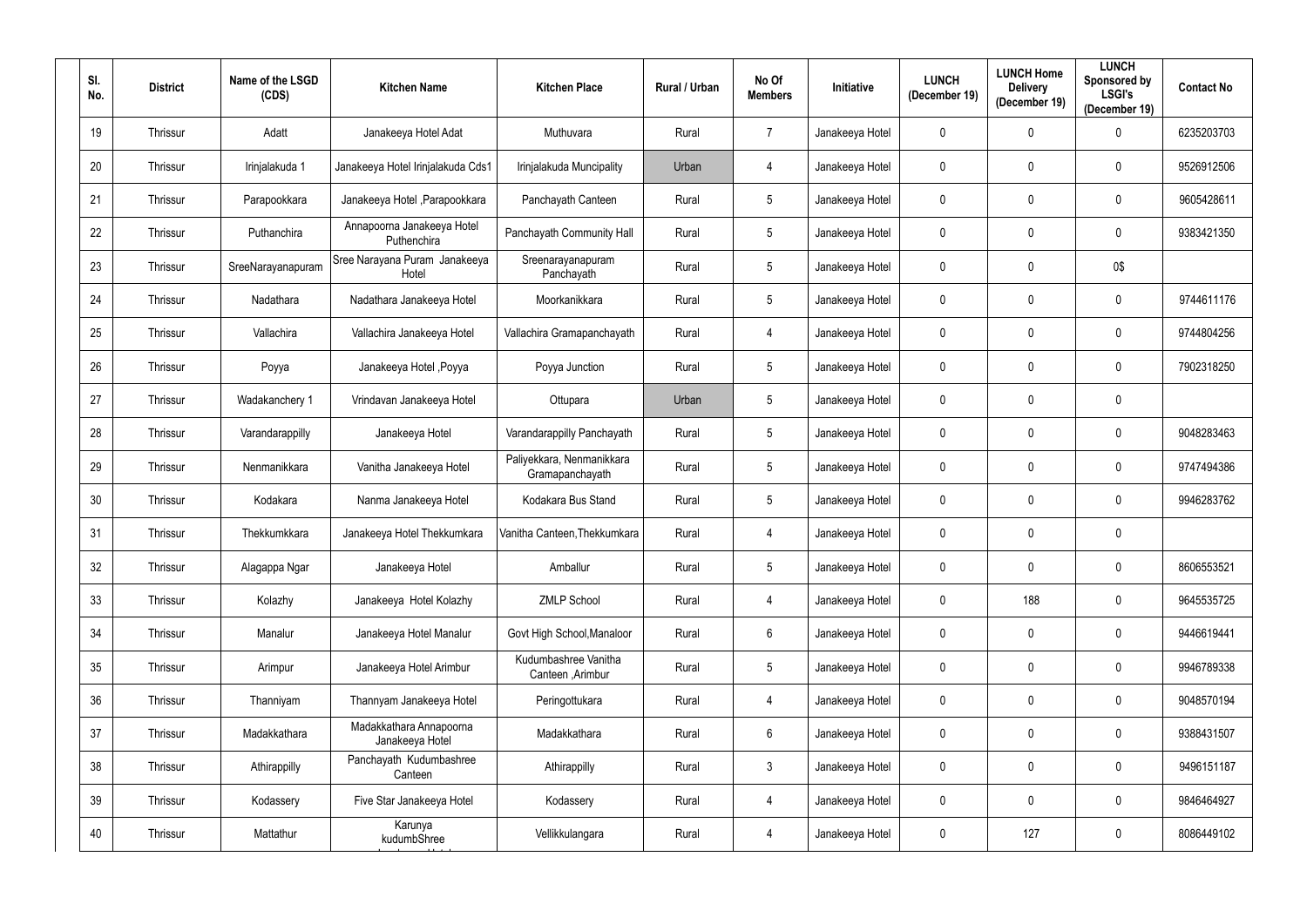|    | SI.<br>No. | <b>District</b> | Name of the LSGD<br>(CDS) | <b>Kitchen Name</b>                    | <b>Kitchen Place</b>               | Rural / Urban | No Of<br><b>Members</b> | <b>Initiative</b> | <b>LUNCH</b><br>(December 19) | <b>LUNCH Home</b><br><b>Delivery</b><br>(December 19) | <b>LUNCH</b><br>Sponsored by<br><b>LSGI's</b><br>(December 19) | <b>Contact No</b> |
|----|------------|-----------------|---------------------------|----------------------------------------|------------------------------------|---------------|-------------------------|-------------------|-------------------------------|-------------------------------------------------------|----------------------------------------------------------------|-------------------|
|    | 41         | Thrissur        | Koratty                   | Ruchi Janakeeya Hotel                  | Koratty                            | Rural         | 4                       | Janakeeya Hotel   | $\mathbf 0$                   | 0                                                     | 0.00\$                                                         | 9496527583        |
|    | 42         | Thrissur        | Thrikkoor                 | Susthira Janakeeya Hotel               | Alengaad                           | Rural         | $\mathbf{3}$            | Janakeeya Hotel   | $\mathbf 0$                   | 0                                                     | $\mathbf 0$                                                    | 8111847055        |
|    | 43         | Thrissur        | Venkitangu                | Ottupura<br>Janakeeya Hotel Vengidangu | Vengidangu Panchayath              | Rural         | $\mathfrak{Z}$          | Janakeeya Hotel   | $\mathbf 0$                   | 0                                                     | $\mathbf 0$                                                    | 8156981840        |
|    | 44         | Thrissur        | Padiyoor                  | Padiyoor<br>Janakeya Hotel             | HDC School, Kakkathuruthy          | Rural         | $\mathfrak{Z}$          | Janakeeya Hotel   | $\mathbf 0$                   | 0                                                     | $\mathbf 0$                                                    | 9048817359        |
|    | 45         | Thrissur        | Pariyaram                 | Samridhi Janakeeya Hotel               | Pariyaram                          | Rural         | $\overline{5}$          | Janakeeya Hotel   | 57                            | 49                                                    | $\mathbf 0$                                                    | 7025950795        |
|    | 46         | Thrissur        | Wadakanchery cds2         | Janakeeya Hotel, Wadakanchery<br>cds2  | Minaloor                           | Urban         | $\mathfrak{Z}$          | Janakeeya Hotel   | $\mathbf 0$                   | 0                                                     | $\mathbf 0$                                                    |                   |
|    | 47         | Thrissur        | Kodungaloor cds2          | Jathikka Janakeeya Hotel               | Arakkulam                          | Urban         | $\overline{4}$          | Janakeeya Hotel   | $\mathbf 0$                   | 0                                                     | $\mathbf 0$                                                    | 9745397171        |
|    | 48         | Thrissur        | Punnayur                  | Kaipunnyam Janakeeya Hotel             | Edakazhiyur                        | Rural         | $5\phantom{.0}$         | Janakeeya Hotel   | $\mathbf 0$                   | 0                                                     | $\mathbf 0$                                                    | 9744680885        |
| 96 | 49         | Thrissur        | Velookkara                | Velookkara Janakeeya Hotel             | Panchayath shopping complex        | Rural         | $\mathfrak{Z}$          | Janakeeya Hotel   | $\mathbf 0$                   | 0                                                     | $\mathbf 0$                                                    | 9048756685        |
|    | 50         | Thrissur        | Meloor                    | Thanima Janakeeya Hotel Meloor         | Meloor centre                      | Rural         | 4                       | Janakeeya Hotel   | $\mathbf 0$                   | 0                                                     | $\mathbf 0$                                                    | 7902354039        |
|    | 51         | Thrissur        | Vallathol Nagar           | Janakeeya Hotel, Vallathol Nagar       | near youth welfare center          | rural         | $\overline{5}$          | Janakeeya Hotel   | $\mathbf 0$                   | 0                                                     | $\mathbf 0$                                                    | 9961296574        |
|    | 52         | Thrissur        | Eriyad                    | janakeeya Hotel, eriyad                | community hall                     | Rural         | 4                       | Janakeeya Hotel   | $\mathbf 0$                   | 0                                                     | $\mathbf 0$                                                    |                   |
|    | 53         | Thrissur        | Edavilangu                | Janakeeya Hotel, Edavilangu            | Edavilangu Center                  | Rural         | $\overline{4}$          | Janakeeya Hotel   | $\mathbf 0$                   | 0                                                     | $\mathbf 0$                                                    |                   |
|    | 54         | Thrissur        | Avanoor                   | Janakeeya Hotel, Avanoor               | near panchayath office,<br>Avanoor | Rural         | $5\phantom{.0}$         | Janakeeya Hotel   | $\mathbf 0$                   | 0                                                     | $\mathbf 0$                                                    | 9447343516        |
|    | 55         | Thrissur        | Mala                      | Janakeeya hotel Mala                   | Near panchayath office, Mala       | Rural         | 4                       | Janakeeya Hotel   | $\mathbf 0$                   | 0                                                     | $\mathbf 0$                                                    | 9946442260        |
|    | 56         | Thrissur        | Guruvayur1                | Guruvayur Janakeeya Hotel              | Guruvayur                          | Urban         | $\mathfrak{Z}$          | Janakeeya Hotel   | 535                           | 248                                                   | $\mathbf 0$                                                    | 9961227858        |
|    | 57         | Thrissur        | Vadakkekad                | Kudumbasree janakeeya hotel            | Nalam kallu                        | Rural         | $\overline{4}$          | Janakeeya Hotel   | $\mathbf 0$                   | $\mathbf 0$                                           | $\overline{0}$                                                 | 9645190166        |
|    | 58         | Thrissur        | Kadappuram                | Kadappuram janakeeya hotel             | Kadappuram panchayath<br>building  | Rural         | 4                       | Janakeeya Hotel   | $\mathbf 0$                   | 0                                                     | $\mathbf 0$                                                    | 8156984319        |
|    | 59         | Thrissur        | Chavakkad                 | Chavakkad Janakeeya hotel              | Chavakkad, near bus stand          | Urban         | $\sqrt{5}$              | Janakeeya Hotel   | 116                           | 40                                                    | $\overline{0}$                                                 | 7560874804        |
|    | 60         | Thrissur        | Engadiyoor                | pavithra janikeeya hotel               | Pokulangara                        | Rural         | $\overline{5}$          | Janakeeya Hotel   | $\mathbf 0$                   | 0                                                     | $\mathbf 0$                                                    | 9562239618        |
|    | 61         | Thrissur        | Varavoor                  | Friends janakeeya hotel, Varavoor      | Thichur                            | Rural         | $\mathfrak{Z}$          | Janakeeya Hotel   | $\mathbf 0$                   | 0                                                     | $\mathbf 0$                                                    |                   |
|    | 62         | Thrisssur       | Punnayurkulam             | Punnayurkkulam janakeeya hotel         | Althara centre                     | Rural         | $\sqrt{5}$              | Janakeeya Hotel   | $\mathbf 0$                   | 0                                                     | $\mathbf 0$                                                    | 8086093454        |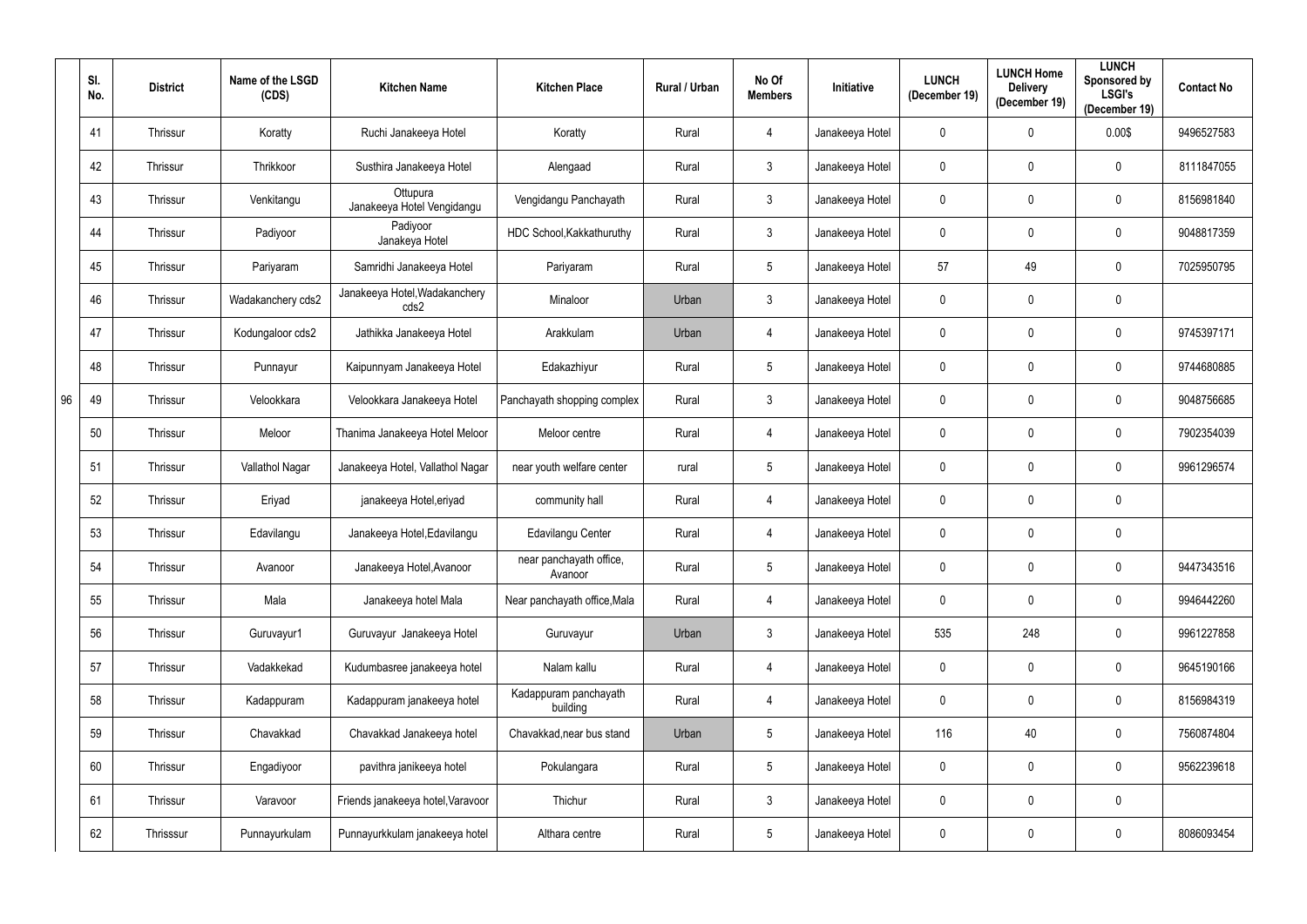| SI.<br>No. | <b>District</b> | Name of the LSGD<br>(CDS) | <b>Kitchen Name</b>           | <b>Kitchen Place</b>       | Rural / Urban | No Of<br><b>Members</b> | Initiative      | <b>LUNCH</b><br>(December 19) | <b>LUNCH Home</b><br><b>Delivery</b><br>(December 19) | <b>LUNCH</b><br>Sponsored by<br><b>LSGI's</b><br>(December 19) | <b>Contact No</b> |
|------------|-----------------|---------------------------|-------------------------------|----------------------------|---------------|-------------------------|-----------------|-------------------------------|-------------------------------------------------------|----------------------------------------------------------------|-------------------|
| 63         | Thrissur        | Thiruwilamala             | Villuadry Janakeeya hotel     | Thiruwilamala              | Rural         | $5\phantom{.0}$         | Janakeeya Hotel | $\mathbf 0$                   | $\mathbf 0$                                           | $\mathbf 0$                                                    | 9846174729        |
| 64         | Thrissur        | Kattakampal               | Janakeeya Hotel Kattakampal   | Chirakkal                  | Rural         | 4                       | Janakeeya Hotel | $\mathbf 0$                   | $\mathbf 0$                                           | $\overline{0}$                                                 |                   |
| 65         | Thrissur        | Kandanassery              | kandanassery janakeeya hotel  | kandanassery               | Rural         | $5\phantom{.0}$         | Janakeeya Hotel | $\mathbf 0$                   | 0                                                     | $\mathbf 0$                                                    |                   |
| 66         | Thrissur        | Kaiparambu                | Janakeeya Hotel Kaiparambu    | Near mundoor health center | Rural         | $5\phantom{.0}$         | janakeeya hotel | 100                           | 16                                                    | $\boldsymbol{0}$                                               | 9645828069        |
| 67         | Thrissur        | Thrissur 2(new)           | kitchen girls janakeeya hotel | Olari                      | urban         | 4                       | janakeeya hotel | $\mathbf 0$                   | $\mathbf 0$                                           | $\pmb{0}$                                                      | 9388828112        |
| 68         | Thrissur        | Kuzhur                    |                               | kuzhur                     | Rural         | 4                       | janakeeya hotel | $\boldsymbol{0}$              | $\mathbf 0$                                           | $\boldsymbol{0}$                                               | 9526566073        |
| 69         | Thrissur        | Chazhur                   | Chazur Janakeeya Hotel        | Pazhuvil Center            | Rural         | 4                       | janakeeya hotel | $\mathbf 0$                   | $\mathbf 0$                                           | $\mathbf 0$                                                    | 9061946216        |
| 70         | Thrissur        | Nattika                   | uttupura                      | Thriprayar                 | Rural         | $5\phantom{.0}$         | janakeeya hotel | 56                            | $\mathbf 0$                                           | $\boldsymbol{0}$                                               | 9544055637        |
| 71         | Thrissur        | Thalikulam                | Nidhi janakeeya hotel         | Puthenthodu                | Rural         | $5\phantom{.0}$         |                 | $\mathbf 0$                   | $\mathbf 0$                                           | $\mathbf 0$                                                    | 8606213960        |
| 72         | Thrissur        | Vadanapilly               | vadanappilly janakeeya hotel  | vadanapilly                | Rural         | $5\phantom{.0}$         | janakeeya hotel | $\mathbf 0$                   | 0                                                     | $\overline{0}$                                                 | 9947728948        |
| 73         | Thrissur        | orumanayur                | orumanayur janakeeya hotel    | orumanayur                 | rural         | $5\phantom{.0}$         | janakeeya hotel | $\mathbf 0$                   | $\mathbf 0$                                           | $\mathbf 0$                                                    | 9995588758        |
| 74         | Thrissur        | Panjal                    | Five-star Janakeeya hotel     | Panjal                     | Rural         | $5\phantom{.0}$         | janakeeya hotel | $\mathbf 0$                   | 0                                                     | $\pmb{0}$                                                      | 9746847353        |
| 75         | Thrissur        | veloor                    | Veloor Janakeeya hotel        | veloor                     | Rural         | $5\overline{)}$         | janakeeya hotel | $\mathbf 0$                   | $\mathbf 0$                                           | $\mathbf 0$                                                    | 9447724685        |
| 76         | Thrissur        | Chowanoor                 | Chowanoor Janakeeya hotel     | Chowanoor                  | Rural         | $3\phantom{.0}$         | janakeeya hotel | $\mathbf 0$                   | $\mathbf 0$                                           | $\mathbf 0$                                                    | 9,526,340,307     |
| 77         | Thrissur        | Puthur                    | Puthur janakeeyahotel         | puthur                     | Rural         | $5\phantom{.0}$         | janakeeya hotel | $\mathbf 0$                   | $\mathbf 0$                                           | $\mathbf 0$                                                    | 6238101595        |
| 78         | Thrissur        | Erumapetty                | subhiksha janakeeya hotel     | Erumapetty                 | Rural         | $5\phantom{.0}$         | janakeeya hotel | $\pmb{0}$                     | $\mathbf 0$                                           | $\overline{0}$                                                 | 9207201880        |
| 79         | Thrissur        | Kondazhy                  | Santhwanam Janakeeya Hotel    | Kondazhy                   | Rural         | 4                       | janakeeya hotel | $\mathbf 0$                   | $\mathbf 0$                                           | $\mathbf 0$                                                    | 9526401759        |
| 80         | Thrissur        | Mullurkkara               | Kaniv Janakeeya Hotel         | Atoor                      | Rural         | $\overline{4}$          | janakeeya hotel | $\pmb{0}$                     | $\mathbf 0$                                           | $\overline{0}$                                                 |                   |
| 81         | Thrissur        | Porkkulam                 | Porkulam janakeeya hotel      | Parempadam                 | Rural         | $\overline{5}$          | Janakeeya hotel | $\pmb{0}$                     | $\mathbf 0$                                           | $\overline{0}$                                                 | 8129017841        |
| 82         | Thrissur        | Puthukkad                 | Puthukkad Janakeeya Hotel     | Puthukkad                  | Rural         | $\overline{5}$          | Janakeeya hotel | $\pmb{0}$                     | $\mathbf 0$                                           | $\overline{0}$                                                 |                   |
| 83         | Thrissur        | Choondal                  | Choondal Janakeeya Hotel      | <b>Kechery Centre</b>      | Rural         | $8\,$                   | Janakeeya Hotel | $\mathbf 0$                   | $\mathbf 0$                                           | $\overline{0}$                                                 |                   |
| 84         | Thrissur        | Cherpu                    | Cherpu Janakeeya Hotel        | Cherpu                     | Rural         | $\mathfrak{Z}$          | Janakeeya Hotel | $\mathbf 0$                   | $\mathbf 0$                                           | $\mathbf 0$                                                    | 9605375648        |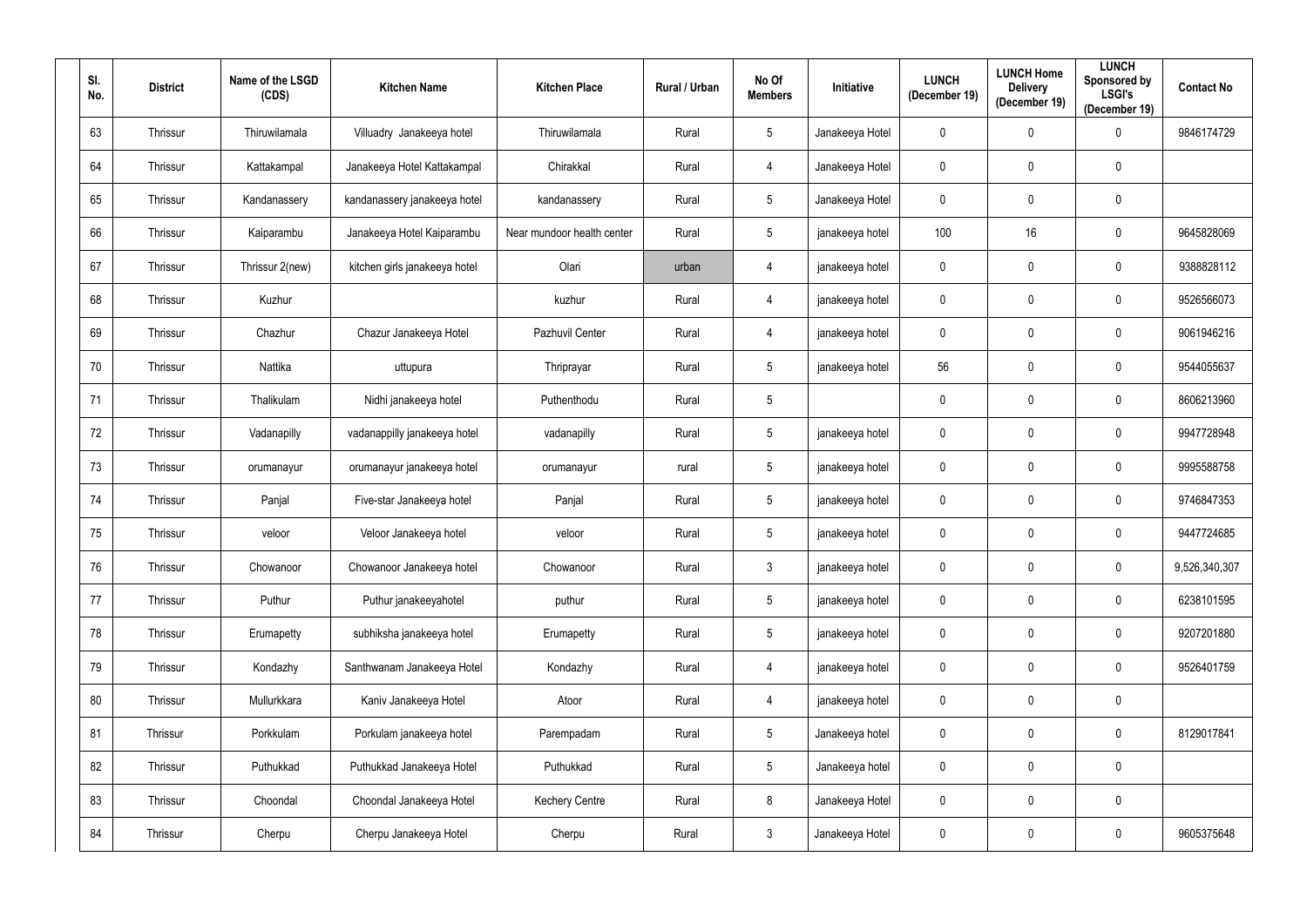| SI.<br>No.      | <b>District</b> | Name of the LSGD<br>(CDS) | <b>Kitchen Name</b>         | <b>Kitchen Place</b>                   | Rural / Urban | No Of<br><b>Members</b> | <b>Initiative</b> | <b>LUNCH</b><br>(December 19) | <b>LUNCH Home</b><br><b>Delivery</b><br>(December 19) | <b>LUNCH</b><br>Sponsored by<br><b>LSGI's</b><br>(December 19) | <b>Contact No</b> |
|-----------------|-----------------|---------------------------|-----------------------------|----------------------------------------|---------------|-------------------------|-------------------|-------------------------------|-------------------------------------------------------|----------------------------------------------------------------|-------------------|
| 85              | Thrissur        | Mathilakam                | Mathilakam Janakeeya hotel  | Mathilakam gramapanchayath<br>compound | Rural         | $\mathfrak{Z}$          | Janakeeya hotel   | $\mathbf 0$                   | 0                                                     | $\mathbf 0$                                                    | 9995986808        |
| 86              | Thrissur        | Anthikad                  | Anthikad Janakeeya hotel    | Anthikad                               | Rural         | 4                       | Janakeeya hotel   | $\mathbf 0$                   | 0                                                     | $\overline{0}$                                                 |                   |
| 87              | Thrissur        | Mullassery                | Mullassery Janakeeya Hotel  | Mullassery centre                      | Rural         | $\sqrt{5}$              | Janakeeya hotel   | $\mathbf 0$                   | 0                                                     | $\overline{0}$                                                 |                   |
| 88              | Thrissur        | Karalam                   | Karalam Janakeeya Hotel     |                                        | Rural         | 4                       | Janakeeya hotel   | $\mathbf 0$                   | 0                                                     | $\boldsymbol{0}$                                               | 6282924636        |
| 89              | Thrissur        | Poomangalam               | Poomangalam Janakeeya Hotel | Edakkulam                              | Rural         | $\mathfrak{Z}$          | Janakeeya hotel   | 30                            | 18                                                    | $\mathbf 0$                                                    |                   |
| 90              | Thrissur        | MG Kavu                   | Annapoorna Janakeeya Hotel  | <b>MG Kavu</b>                         | Rural         | $\overline{4}$          | Janakeeya hotel   | $\mathbf 0$                   | 0                                                     | $\boldsymbol{0}$                                               |                   |
| 91              | Thrissur        | chelakkara                | Nila janakeeya hotel        | chelakkara                             | rural         | $\sqrt{5}$              | janakeeya hotel   | $\mathbf 0$                   | 0                                                     | $\boldsymbol{0}$                                               |                   |
| 92              | Thrissur        | Avinissery                | Avinissery Janakeeya Hotel  | Palakkal                               | Rural         | 4                       | janakeeya hotel   | $\mathbf 0$                   | 0                                                     | $\boldsymbol{0}$                                               |                   |
| 93              | Thrissur        | Nadathara 2               | Grandmaas Janakeeya hotel   | Nadathara                              | Rural         | $\sqrt{5}$              | Janakeeya Hotel   | $\mathbf 0$                   | 0                                                     | $\pmb{0}$                                                      |                   |
| 94              | Thrissur        | Chavakkad                 | Janakeeya hotel             | Chavakkad                              | Urban         | $\overline{5}$          | Janakeeya hotel   | $\mathbf 0$                   | 0                                                     | $\mathbf 0$                                                    | 7034752180        |
| 95              | Thrissur        | Mala 2                    | Janakeeya hotel             |                                        | Rural         | $\sqrt{5}$              | janakeeya hotel   | $\mathbf 0$                   | 0                                                     | $\boldsymbol{0}$                                               |                   |
| 96              | Thrissur        | Thrissur1                 | Janakeeya hotel             |                                        | Urban         | $5\phantom{.0}$         | janakeeya hotel   | $\mathbf 0$                   | 0                                                     | $\boldsymbol{0}$                                               |                   |
| 96              |                 |                           |                             |                                        |               | 428                     |                   | 1041                          | 704                                                   | $\bullet$                                                      |                   |
|                 | Wayanad         | Vellamunda                | Thanima mess                | 8/4 vellamuda                          | Rural         | 4                       | janakeeya Hotel   | 132                           | 0                                                     | $\overline{0}$                                                 | 7025659685        |
| $\overline{2}$  | Wayanad         | Thavinjal                 | Sobhagya Vanitha mess       | Thalappuzha<br>chungam                 | Rural         | $\overline{4}$          | janakeeya Hotel   | 127                           | 0                                                     | $\overline{0}$                                                 | 9497247541        |
| $\mathbf{3}$    | Wayanad         | Vythiri                   | Dharshana catering          | Vythiri                                | Rural         | $\overline{4}$          | janakeeya Hotel   | 192                           | 0                                                     | $\mathbf 0$                                                    | 9074598184        |
| $\overline{4}$  | Wayanad         | Mullankolly               | Kairali catering group      | Mullankolli                            | Rural         | $\mathfrak{Z}$          | janakeeya Hotel   | 140                           | 0                                                     | $\overline{0}$                                                 | 9526706627        |
| $5\overline{)}$ | Wayanad         | Poothadi                  | Mary matha mess             | Kenichira                              | Rural         | $\sqrt{5}$              | janakeeya Hotel   | 136                           | 0                                                     | $\mathbf 0$                                                    | 9526376970        |
| $6\overline{6}$ | Wayanad         | Meppadi                   | Cafe Kudumbashree           | Meppadi                                | Rural         | $\sqrt{5}$              | janakeeya Hotel   | 246                           | 0                                                     | $\pmb{0}$                                                      | 9207935764        |
| $\overline{7}$  | Wayanad         | Pozhuthana                | Dhanya mess                 | Pozhuthana                             | Rural         | $\mathfrak{Z}$          | janakeeya Hotel   | 234                           | 0                                                     | $\overline{0}$                                                 | 8111838165        |
| 8               | Wayanad         | Thondernad                | Thanima canteen             | Korom                                  | Rural         | $\mathbf{3}$            | janakeeya Hotel   | 66                            | 0                                                     | $\overline{0}$                                                 | 8943476943        |
| 9               | Wayanad         | Meenangady                | Haritham Janakeeya Hotel    | Opposite police station,<br>Meenangadi | Rural         | $\,6\,$                 | janakeeya Hotel   | 199                           | 0                                                     | $\mathbf 0$                                                    | 9526895975        |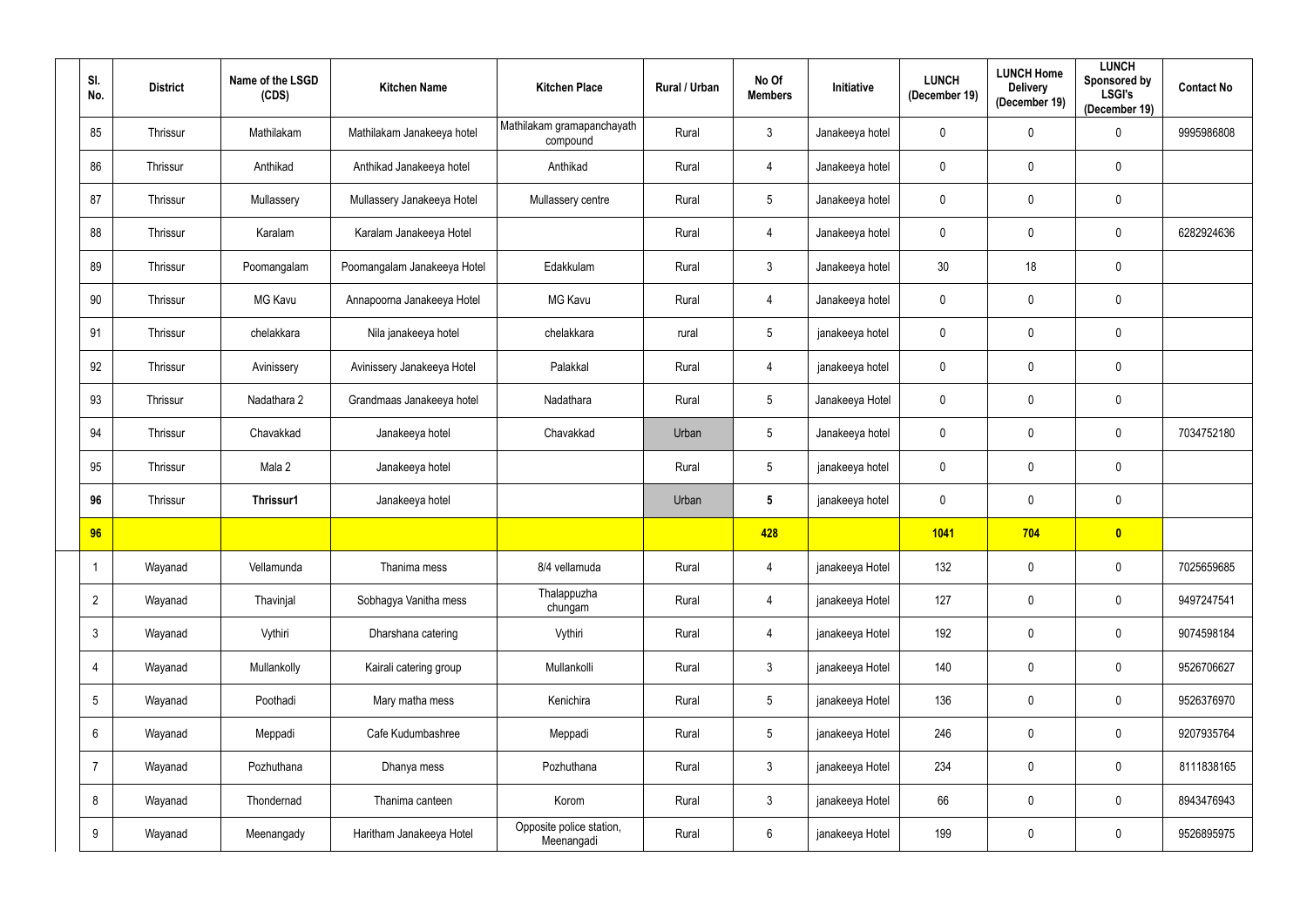|    | SI.<br>No. | <b>District</b> | Name of the LSGD<br>(CDS) | <b>Kitchen Name</b>                 | <b>Kitchen Place</b>            | Rural / Urban | No Of<br><b>Members</b> | <b>Initiative</b> | <b>LUNCH</b><br>(December 19) | <b>LUNCH Home</b><br><b>Delivery</b><br>(December 19) | <b>LUNCH</b><br>Sponsored by<br><b>LSGI's</b><br>(December 19) | <b>Contact No</b> |
|----|------------|-----------------|---------------------------|-------------------------------------|---------------------------------|---------------|-------------------------|-------------------|-------------------------------|-------------------------------------------------------|----------------------------------------------------------------|-------------------|
|    | 10         | Wayanad         | Nenmeni                   | Minnaram Mess and Chappathi<br>Unit | Cheeral                         | Rural         | $5\phantom{.0}$         | janakeeya Hotel   | 106                           | 0                                                     | $\mathbf 0$                                                    | 8086835886        |
|    | 11         | Wayanad         | Thirunelli                | Adigamanai Mess and Catering        | Kartikulam                      | Rural         | $5\phantom{.0}$         | janakeeya Hotel   | 143                           | 0                                                     | $\mathbf 0$                                                    | 9207406211        |
|    | 12         | Wayanad         | Mananthavady              | Dhanasree canteen                   | Mananthavadi                    | Urban         | $5\phantom{.0}$         | janakeeya Hotel   | 272                           | 0                                                     | 0                                                              | 9496997382        |
|    | 13         | Wayanad         | Ambalavayal               | Ruchi Catering                      | kalathuvayal                    | Rural         | $5\phantom{.0}$         | janakeeya Hotel   | 284                           | 0                                                     | 0                                                              | 9495084437        |
| 28 | 14         | Wayanad         | Kaniyambetta              | sree Vinayaka                       | millumukk                       | rural         | $5\phantom{.0}$         | janakeeya Hotel   | 192                           | $\mathbf 0$                                           | 0                                                              | 9061486938        |
|    | 15         | Wayanad         | Pulpally                  | Vinayaka catering                   | Pulpally                        | Rural         | $5\phantom{.0}$         | janakeeya Hotel   | 278                           | 0                                                     | 0                                                              | 9947319307        |
|    | 16         | Wayanad         | Noolpuzha                 | Friends catering                    | Naikketty                       | Rural         | $5\phantom{.0}$         | janakeeya Hotel   | 212                           | $\mathbf 0$                                           | 0                                                              | 7558019388        |
|    | 17         | Wayanad         | Panamaram                 | Testy mess                          | Panamaram                       | Rural         | $\overline{4}$          | janakeeya Hotel   | 230                           | 0                                                     | 0                                                              | 9605814620        |
|    | 18         | wayanad         | Moopainad                 | vanitha mess                        | vaduvanchal                     | Rural         | $5\phantom{.0}$         | janakeeya Hotel   | 186                           | 0                                                     | $\mathbf 0$                                                    | 974596708         |
|    | 19         | wayanad         | Edavaka                   | <b>Teasty Mess</b>                  | Irumbupalam                     | Rural         | $\overline{4}$          | janakeeya Hotel   | 119                           | $\mathbf 0$                                           | 0                                                              | 9847842390        |
|    | 20         | wayanad         | kalpetta                  | shiya catering                      | pallithazhe, kalpetta town      | urban         | $\mathbf{3}$            | janakeeya Hotel   | 349                           | $\mathbf 0$                                           | $\mathbf 0$                                                    | 6282822890        |
|    | 21         | wayanad         | sulthan bathery           | preethis                            | near telephone exchange         | urban         | $5\phantom{.0}$         | janakeeya Hotel   | 307                           | 0                                                     | 0                                                              | 9961088393        |
|    | 22         | wayanad         | Muttil                    | swad cattering                      | Muttil bus stand                | Rural         | $5\phantom{.0}$         | janakeeya Hotel   | 186                           | $\mathbf 0$                                           | 0                                                              | 9074461322        |
|    | 23         | wayanad         | padinjarathara            | oruma                               | padinjarathara town             | Rural         | $5\overline{)}$         | janakeeya Hotel   | 456                           | $\mathbf 0$                                           | $\mathbf 0$                                                    | 9495814542        |
|    | 24         | wayanad         | kalpetta                  | Anjuse cattering                    | kalpetta town                   | Urban         | $5\phantom{.0}$         | janakeeya Hotel   | 325                           | $\mathbf 0$                                           | $\mathbf 0$                                                    | 9745883809        |
|    | 25         | wayanad         | Thariyode                 | Haritham                            | kavumadham town                 | Rural         | $\mathbf{3}$            | janakeeya Hotel   | 128                           | $\mathbf 0$                                           | $\mathbf 0$                                                    | 9074095457        |
|    | 26         | wayanad         | Mananthavady              | chothis mess                        | Kozhikode road,<br>Mananthavady | Urban         | $\mathbf{3}$            | janakeeya Hotel   |                               | 0                                                     | 0                                                              | 9947376596        |
|    | 27         | wayanad         | vengapalli                | Annapoorna                          | vengapalli town                 | Rural         | $5\phantom{.0}$         | janakeeya Hotel   | 399                           | 0                                                     | 0                                                              | 7592831851        |
|    | 28         | Wayanad         | Kottathara                | Jyothi vanitha mess                 | Venniyod                        | Rural         | $\mathbf{3}$            | janakeeya Hotel   | 239                           | $\mathbf 0$                                           | $\mathbf 0$                                                    | 9961844026        |
| 28 |            |                 |                           | 450                                 |                                 |               | 122                     |                   | 5883                          | $\mathbf 0$                                           | $\mathbf 0$                                                    |                   |
|    |            |                 |                           |                                     |                                 | <b>TOTAL</b>  | 4638                    |                   |                               | 4260                                                  |                                                                |                   |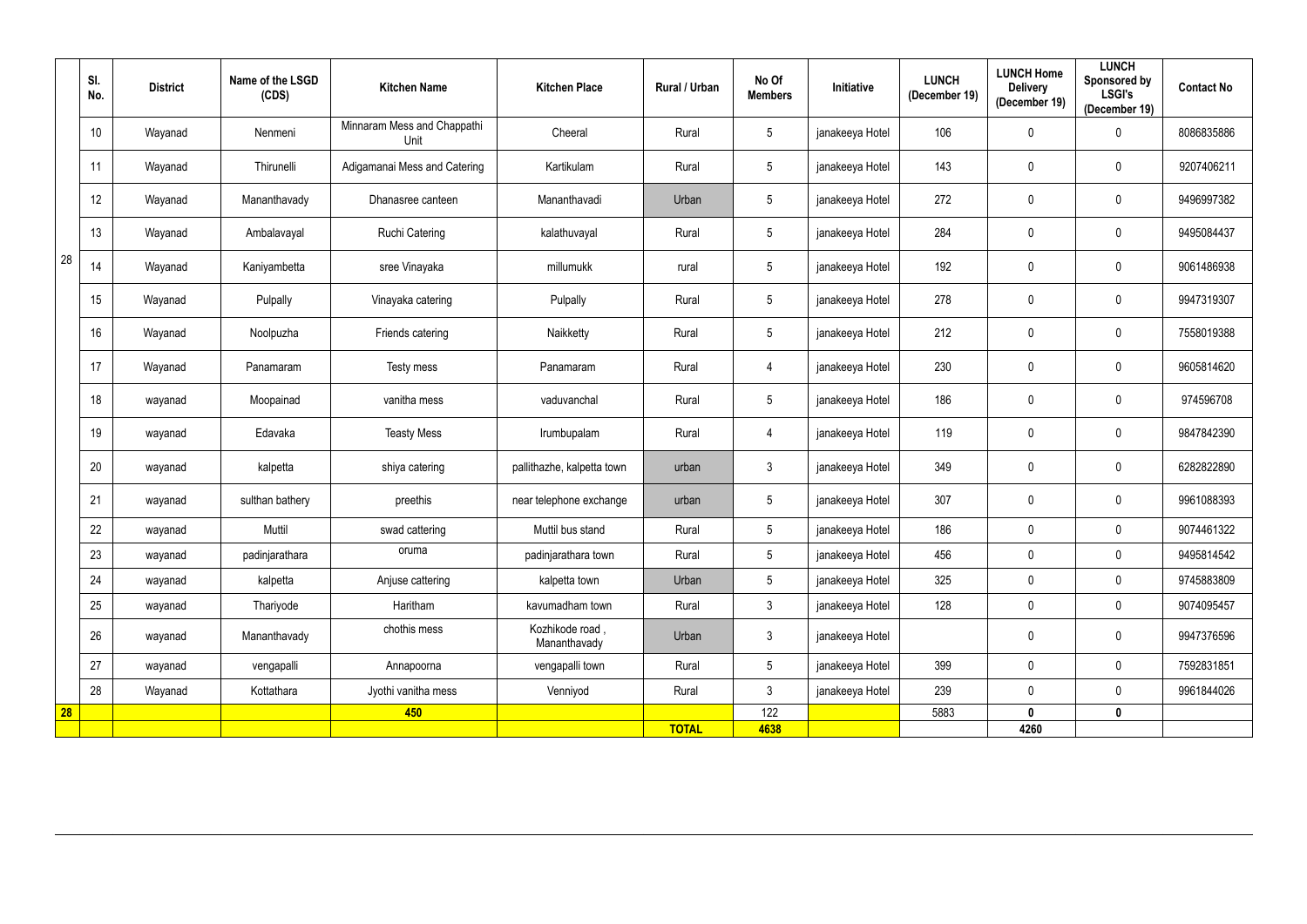| SI.<br>No. | <b>District</b> | Name of the LSGD<br>(CDS)                                                                        | <b>Kitchen Name</b>                                | <b>Kitchen Place</b>  | Rural / Urban                   | No Of<br><b>Members</b> | Initiative                                                           | <b>LUNCH</b><br>(December 19)            | <b>LUNCH Home</b><br><b>Delivery</b><br>(December 19) | <b>LUNCH</b><br><b>Sponsored by</b><br><b>LSGI's</b><br>(December 19) | <b>Contact No</b> |
|------------|-----------------|--------------------------------------------------------------------------------------------------|----------------------------------------------------|-----------------------|---------------------------------|-------------------------|----------------------------------------------------------------------|------------------------------------------|-------------------------------------------------------|-----------------------------------------------------------------------|-------------------|
|            |                 |                                                                                                  | STATUS OF JANAKEEYA HOTELS FUNCTIONING IN DISTRICT |                       |                                 |                         | STATUS OF FOOD DISTRIBUTED THROUGH JANAKEEYA HOTELS AS ON 18.12.2021 |                                          |                                                       |                                                                       |                   |
|            | <b>District</b> | <b>Total</b><br>Janakeeya Hotels                                                                 | <b>Rural Units</b>                                 | <b>Urban</b><br>units | <b>STATUS OF</b><br><b>FOOD</b> | Home<br><b>Delviery</b> | <b>Food Sponsored</b><br>by LSGIs                                    | <b>TOTAL Meals</b><br><b>Distributed</b> |                                                       |                                                                       |                   |
|            | <b>TVM</b>      | 108                                                                                              | 78                                                 | 30                    | 4,699                           | 25                      | 11                                                                   | 4,735                                    |                                                       |                                                                       |                   |
|            | <b>KLM</b>      | 82                                                                                               | 72                                                 | 10 <sub>1</sub>       | 3683                            | $\overline{0}$          | $\sqrt{5}$                                                           | 3,688                                    |                                                       |                                                                       |                   |
|            | <b>PTA</b>      | 59                                                                                               | 54                                                 | 5 <sup>1</sup>        | $\overline{0}$                  | 917                     | $\theta$                                                             | 917                                      |                                                       |                                                                       |                   |
|            | <b>ALP</b>      | 86                                                                                               | 77                                                 | 9 <sup>°</sup>        | STATUS OF<br><b>FOOD</b>        | 1368                    | 21                                                                   | 1,389                                    |                                                       |                                                                       |                   |
|            | <b>KTM</b>      | 82                                                                                               | 73                                                 | 9                     | 600                             | $\overline{0}$          | $\overline{0}$                                                       | 600                                      |                                                       |                                                                       |                   |
|            | <b>IDK</b>      | 50                                                                                               | 49                                                 | $\overline{1}$        | 2757                            | $\overline{0}$          | $\theta$                                                             | 2,757                                    |                                                       |                                                                       |                   |
|            | <b>EKM</b>      | 114                                                                                              | 81                                                 | 33                    | 1402                            | $\overline{0}$          | $\overline{0}$                                                       |                                          | 1,402                                                 |                                                                       |                   |
|            | <b>TSR</b>      | 96                                                                                               | 85                                                 | 11                    | 1,041                           | 704                     | $\theta$                                                             | 1,745                                    |                                                       |                                                                       |                   |
|            | PGT             | 102                                                                                              | 92                                                 | 10 <sub>1</sub>       | 930                             | $\overline{0}$          | $\mathbf{3}$                                                         | 933                                      |                                                       |                                                                       |                   |
|            | <b>MLP</b>      | 126                                                                                              | 107                                                | 19                    | 4,190                           | 1787                    | $\theta$                                                             | 5,977                                    |                                                       |                                                                       |                   |
|            | <b>WYD</b>      | 28                                                                                               | 23 <sup>°</sup>                                    | 5 <sub>1</sub>        | 5883                            | $\overline{0}$          | $\overline{0}$                                                       | 5,883                                    |                                                       |                                                                       |                   |
|            | <b>KKD</b>      | 105                                                                                              | 75                                                 | 30 <sup>°</sup>       | 4,966                           | 163                     | $\overline{0}$                                                       |                                          | 5,129                                                 |                                                                       |                   |
|            | <b>KNR</b>      | 88                                                                                               | 74                                                 | 14 <sub>1</sub>       | 319                             | $\overline{0}$          | $\overline{0}$                                                       | 319                                      |                                                       |                                                                       |                   |
|            | <b>KSG</b>      | 41                                                                                               | 35                                                 | 6 <sub>1</sub>        | 190                             | $\overline{0}$          | $\overline{0}$                                                       | 190                                      |                                                       |                                                                       |                   |
|            | <b>Total</b>    | 1167                                                                                             | 975                                                | 192                   | 30,660                          | 4,964                   | 40                                                                   |                                          | 35,664                                                |                                                                       |                   |
|            |                 | 2226                                                                                             |                                                    |                       |                                 | 35,664                  |                                                                      |                                          |                                                       |                                                                       |                   |
|            | <b>Date</b>     | <b>Grand Total of meals</b><br><b>Distributed through</b><br>Janakeeya hotel as<br>on 18.12.2021 | Urban<br>units                                     | <b>Total</b><br>units | Rs. 20 /Lunch<br><b>Parcel</b>  | Home<br><b>Delivery</b> | <b>LUNCH</b><br>sponsored by<br><b>LSGIs</b>                         | <b>Total Meals</b>                       |                                                       |                                                                       |                   |
|            | 18.12.2021      | 975                                                                                              | 192                                                | 1167                  | 30,660                          | 4,964                   | 40                                                                   | 35,664                                   |                                                       |                                                                       |                   |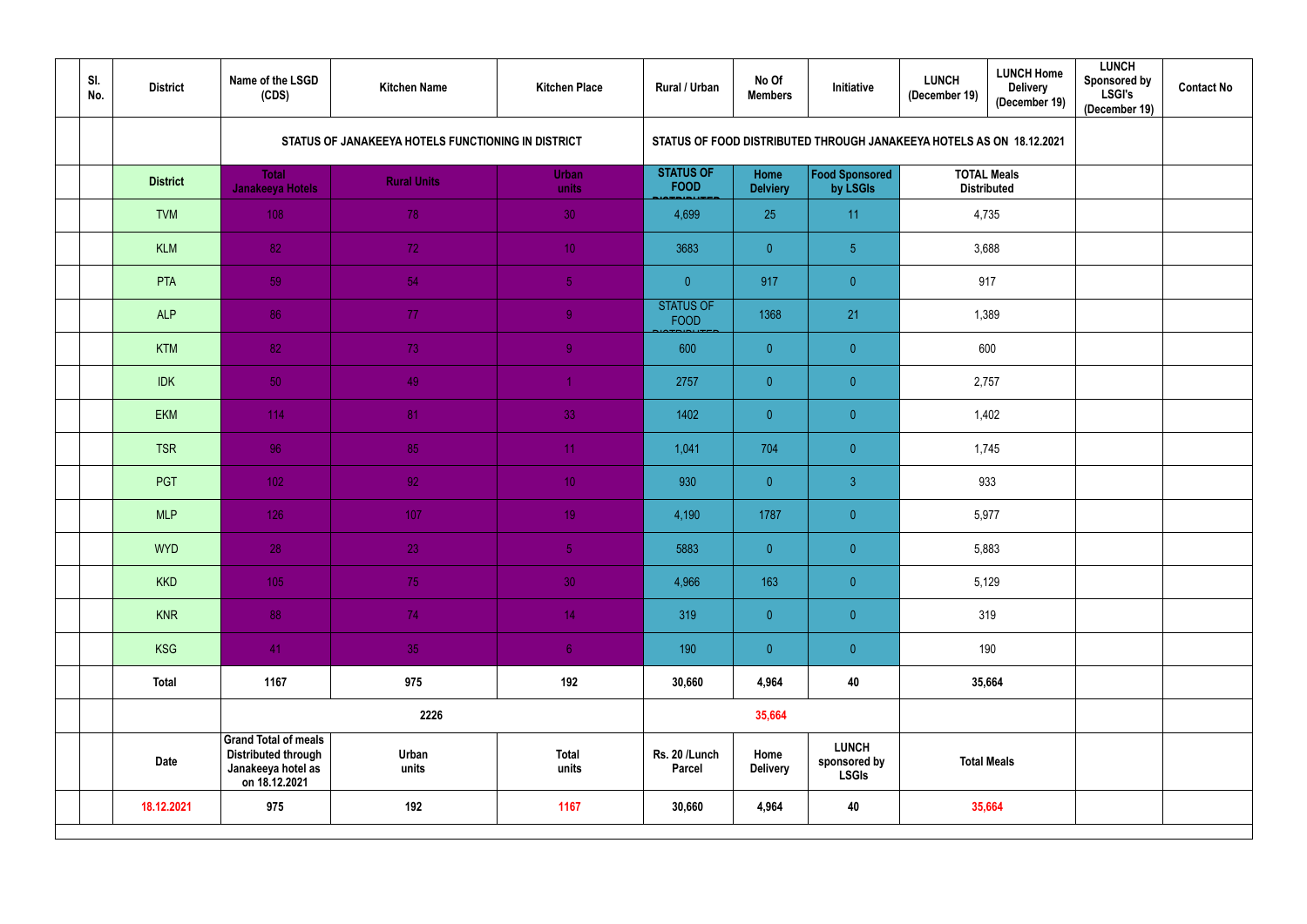| <b>LUNCH Home</b><br><b>Delivery</b><br>(December 19)                                                                                               | <b>LUNCH</b><br>Sponsored by<br><b>LSGI's</b><br>(December 19)                                                                                                                                                           | <b>Contact No</b> |  |  |  |  |  |  |  |  |
|-----------------------------------------------------------------------------------------------------------------------------------------------------|--------------------------------------------------------------------------------------------------------------------------------------------------------------------------------------------------------------------------|-------------------|--|--|--|--|--|--|--|--|
| Idukki                                                                                                                                              |                                                                                                                                                                                                                          |                   |  |  |  |  |  |  |  |  |
|                                                                                                                                                     |                                                                                                                                                                                                                          |                   |  |  |  |  |  |  |  |  |
|                                                                                                                                                     |                                                                                                                                                                                                                          |                   |  |  |  |  |  |  |  |  |
|                                                                                                                                                     |                                                                                                                                                                                                                          |                   |  |  |  |  |  |  |  |  |
| Kannur- (87)                                                                                                                                        |                                                                                                                                                                                                                          |                   |  |  |  |  |  |  |  |  |
| Kollam(14)                                                                                                                                          |                                                                                                                                                                                                                          |                   |  |  |  |  |  |  |  |  |
|                                                                                                                                                     |                                                                                                                                                                                                                          |                   |  |  |  |  |  |  |  |  |
| ll, Ilvanitha ,thripthi ,bhagyalekshmi ,kismath ,soubhagya ,<br>im, vembayam liya"Pullampara, Manickal, Vamanapuram,<br>n kalliyoor                 |                                                                                                                                                                                                                          |                   |  |  |  |  |  |  |  |  |
|                                                                                                                                                     | ,Changanassery,Chirakkadav,Chirakkadav,Elikulam,<br>oroppada, Koottickal, Koruthodu, Kuravilangadu, Kurichi,<br>eendoor, Pala, Pala, Pampady, Panachikkadu, Parathodu,<br>apuram,Uzhavoor,Vaikom,Vakathanam,Vazhappally, |                   |  |  |  |  |  |  |  |  |
| or Bharanikavu Budhanoor Chambakulam Chenganoor<br>kara Devikulangara Edathua Ezhupunna Harippad<br>hode Mannar Mavelikara Municipality Mavelikkara |                                                                                                                                                                                                                          |                   |  |  |  |  |  |  |  |  |

|  | SI.<br>No.                                                                                                                  | <b>District</b>                                                                          | Name of the LSGD<br>(CDS)                                                                                                                                                                                                                                                                                                                                                                                                                                                                                                                                                                                                                                                                                                                                                                                                                                                                                        | <b>Kitchen Name</b>                                                                                                                                                                                                                                                                                                                                                                                                                                                                                                                                                                                                                                                                                                                                                                                                                                                                                                                                                                                                                                                                                                                                                                                                    | <b>Kitchen Place</b>      | Rural / Urban                                                                                                                                                                           | No Of<br><b>Members</b> | <b>Initiative</b> | <b>LUNCH</b><br>(December 19) | <b>LUNCH Home</b><br><b>Delivery</b><br>(December 19) | <b>LUNCH</b><br>Sponsored by<br><b>LSGI's</b><br>(December 19) | <b>Contact No</b> |  |  |
|--|-----------------------------------------------------------------------------------------------------------------------------|------------------------------------------------------------------------------------------|------------------------------------------------------------------------------------------------------------------------------------------------------------------------------------------------------------------------------------------------------------------------------------------------------------------------------------------------------------------------------------------------------------------------------------------------------------------------------------------------------------------------------------------------------------------------------------------------------------------------------------------------------------------------------------------------------------------------------------------------------------------------------------------------------------------------------------------------------------------------------------------------------------------|------------------------------------------------------------------------------------------------------------------------------------------------------------------------------------------------------------------------------------------------------------------------------------------------------------------------------------------------------------------------------------------------------------------------------------------------------------------------------------------------------------------------------------------------------------------------------------------------------------------------------------------------------------------------------------------------------------------------------------------------------------------------------------------------------------------------------------------------------------------------------------------------------------------------------------------------------------------------------------------------------------------------------------------------------------------------------------------------------------------------------------------------------------------------------------------------------------------------|---------------------------|-----------------------------------------------------------------------------------------------------------------------------------------------------------------------------------------|-------------------------|-------------------|-------------------------------|-------------------------------------------------------|----------------------------------------------------------------|-------------------|--|--|
|  |                                                                                                                             | Districts with same number of hotels<br>(Each district use seperate cell for filling the |                                                                                                                                                                                                                                                                                                                                                                                                                                                                                                                                                                                                                                                                                                                                                                                                                                                                                                                  | tvm                                                                                                                                                                                                                                                                                                                                                                                                                                                                                                                                                                                                                                                                                                                                                                                                                                                                                                                                                                                                                                                                                                                                                                                                                    | Wayanad                   | Alappuzha                                                                                                                                                                               | Malappuram              | Kollam            | Thrissur                      | Idukki                                                |                                                                |                   |  |  |
|  |                                                                                                                             | details)                                                                                 |                                                                                                                                                                                                                                                                                                                                                                                                                                                                                                                                                                                                                                                                                                                                                                                                                                                                                                                  | Kannur                                                                                                                                                                                                                                                                                                                                                                                                                                                                                                                                                                                                                                                                                                                                                                                                                                                                                                                                                                                                                                                                                                                                                                                                                 | Kasaragod                 | Kottayam                                                                                                                                                                                | Palakkad                | Pathanamthitta    | Ernakulam                     |                                                       |                                                                |                   |  |  |
|  |                                                                                                                             | Districts with number of hotels increased                                                |                                                                                                                                                                                                                                                                                                                                                                                                                                                                                                                                                                                                                                                                                                                                                                                                                                                                                                                  | Kozhikode (Feroke)                                                                                                                                                                                                                                                                                                                                                                                                                                                                                                                                                                                                                                                                                                                                                                                                                                                                                                                                                                                                                                                                                                                                                                                                     |                           |                                                                                                                                                                                         |                         |                   |                               |                                                       |                                                                |                   |  |  |
|  | <b>Each district use seperate cell for filling the</b><br>details)                                                          |                                                                                          |                                                                                                                                                                                                                                                                                                                                                                                                                                                                                                                                                                                                                                                                                                                                                                                                                                                                                                                  |                                                                                                                                                                                                                                                                                                                                                                                                                                                                                                                                                                                                                                                                                                                                                                                                                                                                                                                                                                                                                                                                                                                                                                                                                        |                           |                                                                                                                                                                                         |                         |                   |                               |                                                       |                                                                |                   |  |  |
|  | Districts with number of hotels with zero entry of<br>meals<br>(Each district use seperate cell for filling the<br>details) |                                                                                          | Thrissur(86)                                                                                                                                                                                                                                                                                                                                                                                                                                                                                                                                                                                                                                                                                                                                                                                                                                                                                                     | Kasargod (39)                                                                                                                                                                                                                                                                                                                                                                                                                                                                                                                                                                                                                                                                                                                                                                                                                                                                                                                                                                                                                                                                                                                                                                                                          | Kottayam(73)              | Alappuzha (69)                                                                                                                                                                          | Malappuram(99)          | Kozhikode(90)     | Kannur- (87)                  |                                                       |                                                                |                   |  |  |
|  |                                                                                                                             |                                                                                          | pathanamthitta(47)                                                                                                                                                                                                                                                                                                                                                                                                                                                                                                                                                                                                                                                                                                                                                                                                                                                                                               | Trivandrum (82)                                                                                                                                                                                                                                                                                                                                                                                                                                                                                                                                                                                                                                                                                                                                                                                                                                                                                                                                                                                                                                                                                                                                                                                                        | <b>ERNAKULAM</b><br>(106) | Palakkad(96)                                                                                                                                                                            | Wayanad                 | Idukki(31)        | Kollam(14)                    |                                                       |                                                                |                   |  |  |
|  | New hotels started (numbers)                                                                                                |                                                                                          |                                                                                                                                                                                                                                                                                                                                                                                                                                                                                                                                                                                                                                                                                                                                                                                                                                                                                                                  |                                                                                                                                                                                                                                                                                                                                                                                                                                                                                                                                                                                                                                                                                                                                                                                                                                                                                                                                                                                                                                                                                                                                                                                                                        |                           |                                                                                                                                                                                         |                         |                   |                               |                                                       |                                                                |                   |  |  |
|  | New hotels started at (location)                                                                                            |                                                                                          |                                                                                                                                                                                                                                                                                                                                                                                                                                                                                                                                                                                                                                                                                                                                                                                                                                                                                                                  |                                                                                                                                                                                                                                                                                                                                                                                                                                                                                                                                                                                                                                                                                                                                                                                                                                                                                                                                                                                                                                                                                                                                                                                                                        |                           |                                                                                                                                                                                         |                         |                   |                               |                                                       |                                                                |                   |  |  |
|  |                                                                                                                             |                                                                                          |                                                                                                                                                                                                                                                                                                                                                                                                                                                                                                                                                                                                                                                                                                                                                                                                                                                                                                                  | TVM-Chenkal, Neyyattinkara Oottupura, Devarose, Harsha Poovachal, Kuttichal, Aryanad, Tholicode, Vellanad, uzhamalackal, Vithura, Tvm cds 41, Ilvanitha ,thripthi ,bhagyalekshmi ,kismath ,soubhagya,<br>Krishnakripa ,pothencode ,andoorkonam ,Azhoor ,kadinamkulam ,mangalapuram ,swad ,Ruchisagaram Anad, Aruvikkara, nedumangad, Karakulam, vembayam liya"Pullampara, Manickal, Vamanapuram,<br>Kottayam-Aymanam,Chembu,Kottayam north(4),kozhuvanal, manjoor, melukav,Akalakkunnam,Athirampuzha,Ayarkunnam,Bharananganam,Changanassery,Chirakkadav,Chirakkadav,Elikulam,<br>Ettumanoor,Kadanad,Kadaplamattam,Kadaplamattam,Kaduthuruthy,Kallara,Kanakkari,Kangazha,Kanjirapally,Karoor,Karukachal,Kidangoor,Kooroppada,Koottickal,Koruthodu,Kuravilangadu,Kurichi,<br>Madappally,Manimala,Manjoor,Marangattupilly,Maravanthuruth,Meenachil,Meenadom,Moonnilav,Mulakkulam,Mundakkayam,Nedumkunnam,Neendoor,Pala,Pala,Pampady,Panachikkadu,Parathodu,<br>Paippadu,Poonjar,poonjar,south,Ramapuram,T.V.Puram,Teekkoy,Thalanad,Thidanadu,Thiruvarppu,Thrikkodithanam,Udayanapuram,Udayanapuram,Uzhavoor,Vaikom,Vakathanam,Vazhappally,                                                                                |                           | Kallara Amma, Nellanad" maranalloor pallichal balaramapuram vilapil tvm cds 2Elakamon uthradam kalliyoor<br>Vazhoor, Vazhoor, Vechoor, Veliyannoor, Vellavoor, Vijayapuram, Vijayapuram |                         |                   |                               |                                                       |                                                                |                   |  |  |
|  |                                                                                                                             |                                                                                          | Alappuzha - Ala Alappuzha South Alappuzha South Ambalappuzha North Ambalappuzha North Ambalappuzha South Arattupuzha Arookutty Aroor Bharanikavu Budhanoor Chambakulam Chenganoor<br>Chennam Pallippuram Chennithala Cheriyanad Cherthala Municipality Cherthala Municipality Cherthala South Cheruthana Chingoli Chunakkara Devikulangara Edathua Ezhupunna Harippad<br>Kadakkarappally Kainakary Kandalloor Kanjikuzhy Karthikappally Karuvatta Kavalam Kodamthurath Kumarapuram Kumarapuram Kuthiyathode Mannar Mavelikara Municipality Mavelikkara<br>Thamarakulam Mavelikkara Thekkekara Mulakkuzha Muttar Nedumudy Neelamperoor Nooranad Pallippad Panavally Pandanad Pattanakkad Perumbalam Pulincunnu Puliyoor Punnapra North Punnapra<br>South Purakad Purakad Ramankary Thaicattussery Thakazhy Thalavady Thannermukkom Thrikkunnappuzha Thuravoor Vallikunnam Vayalar Veeyapuram Veeyapuram Veliyanad |                                                                                                                                                                                                                                                                                                                                                                                                                                                                                                                                                                                                                                                                                                                                                                                                                                                                                                                                                                                                                                                                                                                                                                                                                        |                           |                                                                                                                                                                                         |                         |                   |                               |                                                       |                                                                |                   |  |  |
|  |                                                                                                                             |                                                                                          |                                                                                                                                                                                                                                                                                                                                                                                                                                                                                                                                                                                                                                                                                                                                                                                                                                                                                                                  | Ernakulam: Alengade Alengade Aluva Amballoor Angamaly Angamaly Arakuzha Assamannoor Avoly Ayavana Ayyampuzha Ayyampuzha Chendamangalam Chengamanade Cheranalloor<br>Cheranalloor Chittattukara Choornikkara Chottanikkara Edakkattuvayal Edathala Edavanakkad Elanji Eloor Ezhikkara Kalady Kalamassery East Kalamassery West Kalamassery West Kalamassery West<br>Kalloorkkad Kanjoor Karukutty Karumalloor Kavalangad Keerampara Keezhmad Kochi East Kochi East Kochi East Kochi East Kochi East Kochi South Kochi South Kochi South Kochi<br>South Kochi West Kochi West Kochi West Koothattukulam Kothamangalam Kothamangalam Kottapady Kottuvally Kumbalam Kumbalangy Kunnathunad Kunnukara Kunnukara<br>Kuttampuzha Kuzhippilly Malayattoor Malayattoor Maneed Manjalloor Manjapra Maradu Marady Mazhuvannoor Mookkannoor Mudakkuzha Muvattupuzha Nayarambalam<br>Nellikuzhy Njarakkal Okkal Paingottoor Paipra Pallarimangalam Pallipuram Pambakkuda Parakkadave Paravoor Perumbavoor Perumbavoor Perumbavoor Pindimana Piravam Pootrikka<br>Pothanikkad Puthanvelikkara Ramamangalam Rayamangalam Thirumarady Thiruvaniyoor Thrikkakkara East Thrikkakkara west Thuravoor Tripunithura Vadakkekkara Vadavukode |                           | Puthancruz Valakom Varapuzha Vazhakulam Vengola Vengoor                                                                                                                                 |                         |                   |                               |                                                       |                                                                | Nedumbassery      |  |  |
|  |                                                                                                                             |                                                                                          |                                                                                                                                                                                                                                                                                                                                                                                                                                                                                                                                                                                                                                                                                                                                                                                                                                                                                                                  |                                                                                                                                                                                                                                                                                                                                                                                                                                                                                                                                                                                                                                                                                                                                                                                                                                                                                                                                                                                                                                                                                                                                                                                                                        |                           |                                                                                                                                                                                         | Wayanad -nill           |                   |                               |                                                       |                                                                |                   |  |  |